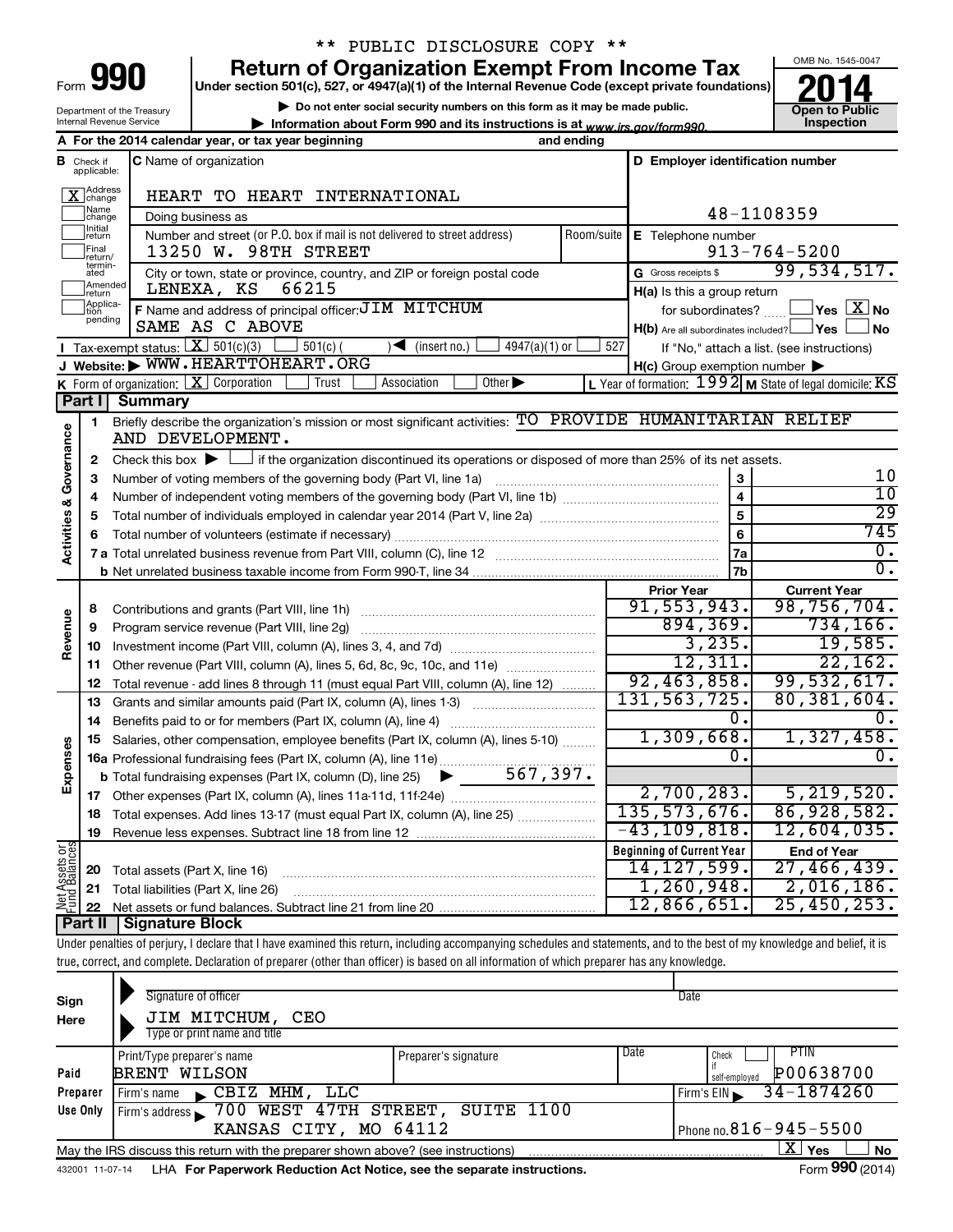|              | Page 2<br>Form 990 (2014)                                                                                                                                                           |
|--------------|-------------------------------------------------------------------------------------------------------------------------------------------------------------------------------------|
|              | Part III   Statement of Program Service Accomplishments                                                                                                                             |
|              |                                                                                                                                                                                     |
| 1            | Briefly describe the organization's mission:<br>HHI STRENGTHENS COMMUNITIES THROUGH IMPROVING HEALTH ACCESS AND                                                                     |
|              | PROVIDING HUMANITARIAN DEVELOPMENT AND CRISIS RELIEF WORLDWIDE.<br>WE                                                                                                               |
|              | COLLABORATE WITH PARTNERS, ENGAGE VOLUNTEERS AND DEPLOY RESOURCES TO                                                                                                                |
|              | ACHIEVE THIS MISSION.                                                                                                                                                               |
| $\mathbf{2}$ | Did the organization undertake any significant program services during the year which were not listed on                                                                            |
|              | $\sqrt{}$ Yes $\sqrt{ \ \overline{\mathrm{X}}}$ No<br>the prior Form 990 or 990-EZ?                                                                                                 |
|              | If "Yes," describe these new services on Schedule O.                                                                                                                                |
| 3            | $ {\mathsf Y}{\mathsf e}{\mathsf s}^\top\overline{{\mathbf X}} $ No<br>Did the organization cease conducting, or make significant changes in how it conducts, any program services? |
|              | If "Yes," describe these changes on Schedule O.                                                                                                                                     |
| 4            | Describe the organization's program service accomplishments for each of its three largest program services, as measured by expenses.                                                |
|              | Section 501(c)(3) and 501(c)(4) organizations are required to report the amount of grants and allocations to others, the total expenses, and                                        |
|              | revenue, if any, for each program service reported.                                                                                                                                 |
| 4a           | $77,072,174.$ (Revenue \$)<br>82, 200, 796. including grants of \$<br>) (Expenses \$<br>(Code:                                                                                      |
|              | INTERNATIONAL HUMANITARIAN ASSISTANCE: HHI STRENGTHENS COMMUNITIES                                                                                                                  |
|              | OUTSIDE THE UNITED STATES THROUGH IMPROVING HEALTH ACCESS, PROVIDING                                                                                                                |
|              | HUMANITARIAN DEVELOPMENT,<br>AND CRISIS RELIEF.                                                                                                                                     |
|              |                                                                                                                                                                                     |
|              |                                                                                                                                                                                     |
|              |                                                                                                                                                                                     |
|              |                                                                                                                                                                                     |
|              |                                                                                                                                                                                     |
|              |                                                                                                                                                                                     |
|              |                                                                                                                                                                                     |
|              |                                                                                                                                                                                     |
|              | 3,309,430.<br>3,441,405.<br>including grants of \$<br>) (Revenue \$<br>(Code:<br>(Expenses \$<br>DOMESTIC HUMANITARIAN ASSISTANCE :                                                 |
|              | THE UNITED STATES THROUGH IMPROVING HEALTH ACCESS, PROVIDING<br>HUMANITARIAN DEVELOPMENT, AND CRISIS RELIEF.                                                                        |
|              |                                                                                                                                                                                     |
|              |                                                                                                                                                                                     |
|              |                                                                                                                                                                                     |
|              |                                                                                                                                                                                     |
|              |                                                                                                                                                                                     |
|              |                                                                                                                                                                                     |
|              |                                                                                                                                                                                     |
|              |                                                                                                                                                                                     |
|              | including grants of \$<br>) (Revenue \$<br>(Code:<br>(Expenses \$                                                                                                                   |
|              |                                                                                                                                                                                     |
|              |                                                                                                                                                                                     |
|              |                                                                                                                                                                                     |
|              |                                                                                                                                                                                     |
|              |                                                                                                                                                                                     |
|              |                                                                                                                                                                                     |
|              |                                                                                                                                                                                     |
|              |                                                                                                                                                                                     |
|              |                                                                                                                                                                                     |
|              |                                                                                                                                                                                     |
| 4b<br>4с     |                                                                                                                                                                                     |
| 4d           | Other program services (Describe in Schedule O.)                                                                                                                                    |
|              | 753, 128.<br>HHI STRENGTHENS COMMUNITIES WITHIN<br>(Expenses \$<br>including grants of \$<br>(Revenue \$                                                                            |
| 4е           | 85,642,201.<br>Total program service expenses<br>Form 990 (2014)                                                                                                                    |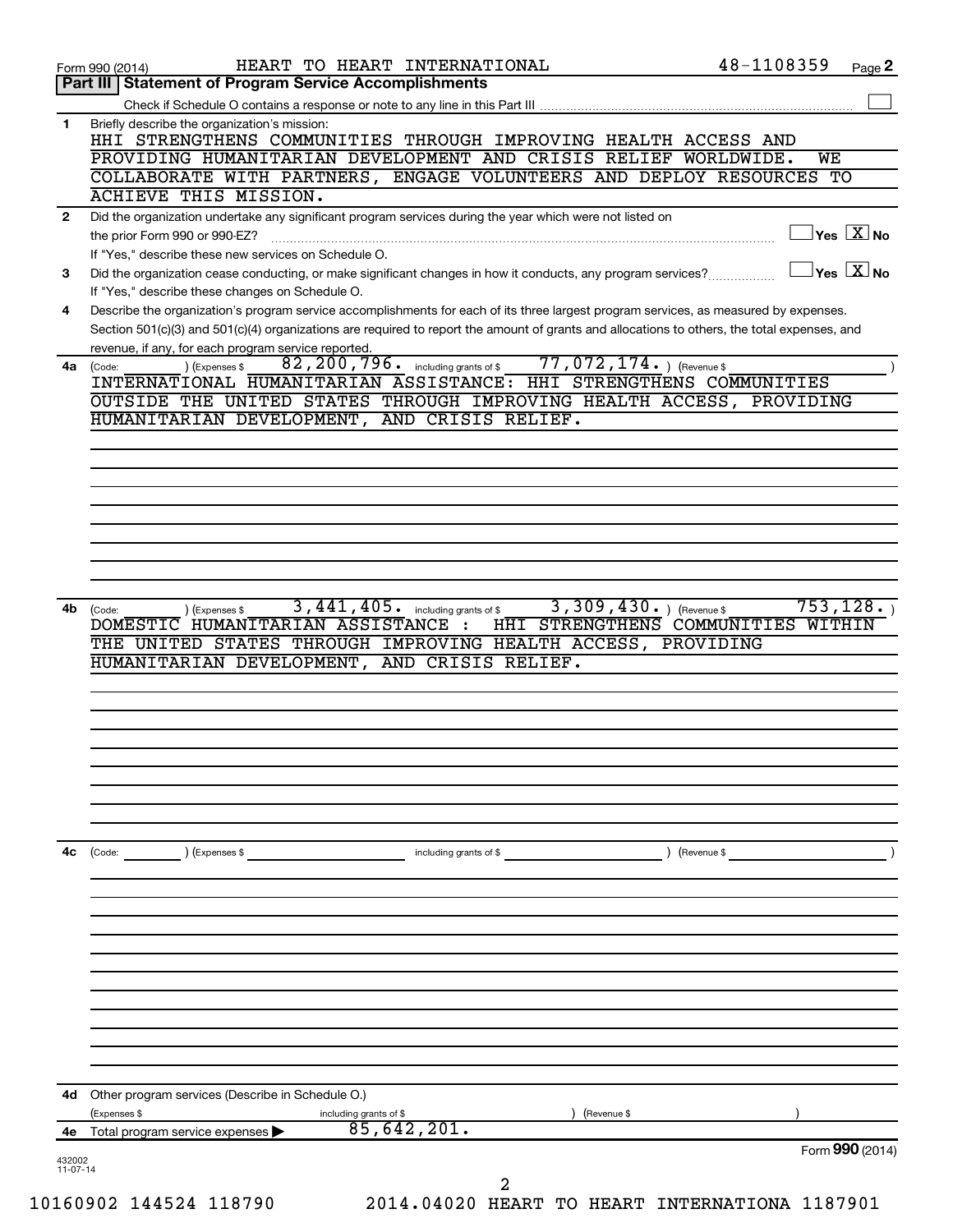| Form 990 (2014) |  |  |
|-----------------|--|--|

**Part IV Checklist of Required Schedules**

Form 990 (2014) Page HEART TO HEART INTERNATIONAL 48-1108359

|     |                                                                                                                                                                                                                                |                 | Yes                     | No                      |
|-----|--------------------------------------------------------------------------------------------------------------------------------------------------------------------------------------------------------------------------------|-----------------|-------------------------|-------------------------|
| 1   | Is the organization described in section $501(c)(3)$ or $4947(a)(1)$ (other than a private foundation)?                                                                                                                        |                 |                         |                         |
|     | If "Yes," complete Schedule A                                                                                                                                                                                                  | 1               | х                       |                         |
| 2   | Is the organization required to complete Schedule B, Schedule of Contributors? [11] non-content content of the organization required to complete Schedule B, Schedule of Contributors? [11] non-content of the organization re | $\overline{2}$  | $\overline{\textbf{x}}$ |                         |
| 3   | Did the organization engage in direct or indirect political campaign activities on behalf of or in opposition to candidates for                                                                                                |                 |                         |                         |
|     |                                                                                                                                                                                                                                | З               |                         | х                       |
| 4   | Section 501(c)(3) organizations. Did the organization engage in lobbying activities, or have a section 501(h) election in effect                                                                                               |                 |                         | x                       |
|     |                                                                                                                                                                                                                                | 4               |                         |                         |
| 5   | Is the organization a section 501(c)(4), 501(c)(5), or 501(c)(6) organization that receives membership dues, assessments, or                                                                                                   |                 |                         | х                       |
|     | Did the organization maintain any donor advised funds or any similar funds or accounts for which donors have the right to                                                                                                      | 5               |                         |                         |
| 6   | provide advice on the distribution or investment of amounts in such funds or accounts? If "Yes," complete Schedule D, Part I                                                                                                   | 6               |                         | x                       |
| 7   | Did the organization receive or hold a conservation easement, including easements to preserve open space,                                                                                                                      |                 |                         |                         |
|     |                                                                                                                                                                                                                                | $\overline{7}$  |                         | х                       |
| 8   | Did the organization maintain collections of works of art, historical treasures, or other similar assets? If "Yes," complete                                                                                                   |                 |                         |                         |
|     |                                                                                                                                                                                                                                | 8               |                         | х                       |
| 9   | Did the organization report an amount in Part X, line 21, for escrow or custodial account liability; serve as a custodian for                                                                                                  |                 |                         |                         |
|     | amounts not listed in Part X; or provide credit counseling, debt management, credit repair, or debt negotiation services?                                                                                                      |                 |                         |                         |
|     | If "Yes," complete Schedule D, Part IV                                                                                                                                                                                         | 9               |                         | х                       |
| 10  | Did the organization, directly or through a related organization, hold assets in temporarily restricted endowments, permanent                                                                                                  |                 |                         |                         |
|     |                                                                                                                                                                                                                                | 10              | x                       |                         |
| 11  | If the organization's answer to any of the following questions is "Yes," then complete Schedule D, Parts VI, VII, VIII, IX, or X                                                                                               |                 |                         |                         |
|     | as applicable.                                                                                                                                                                                                                 |                 |                         |                         |
|     | a Did the organization report an amount for land, buildings, and equipment in Part X, line 10? If "Yes," complete Schedule D,                                                                                                  |                 |                         |                         |
|     | Part VI                                                                                                                                                                                                                        | 11a             | х                       |                         |
|     | <b>b</b> Did the organization report an amount for investments - other securities in Part X, line 12 that is 5% or more of its total                                                                                           |                 |                         |                         |
|     |                                                                                                                                                                                                                                | 11 <sub>b</sub> |                         | x                       |
|     | c Did the organization report an amount for investments - program related in Part X, line 13 that is 5% or more of its total                                                                                                   |                 |                         | x                       |
|     |                                                                                                                                                                                                                                | 11c             |                         |                         |
|     | d Did the organization report an amount for other assets in Part X, line 15 that is 5% or more of its total assets reported in                                                                                                 |                 |                         | x                       |
|     |                                                                                                                                                                                                                                | 11d<br>11e      |                         | $\overline{\texttt{x}}$ |
| f   | Did the organization's separate or consolidated financial statements for the tax year include a footnote that addresses                                                                                                        |                 |                         |                         |
|     | the organization's liability for uncertain tax positions under FIN 48 (ASC 740)? If "Yes," complete Schedule D, Part X                                                                                                         | 11f             | x                       |                         |
|     | 12a Did the organization obtain separate, independent audited financial statements for the tax year? If "Yes," complete                                                                                                        |                 |                         |                         |
|     | Schedule D, Parts XI and XII                                                                                                                                                                                                   | 12a             | x                       |                         |
|     | <b>b</b> Was the organization included in consolidated, independent audited financial statements for the tax year?                                                                                                             |                 |                         |                         |
|     | If "Yes," and if the organization answered "No" to line 12a, then completing Schedule D, Parts XI and XII is optional                                                                                                          | 12 <sub>b</sub> |                         |                         |
| 13  |                                                                                                                                                                                                                                | 13              |                         | $\overline{\text{x}}$   |
| 14a |                                                                                                                                                                                                                                | 14a             | X                       |                         |
| b   | Did the organization have aggregate revenues or expenses of more than \$10,000 from grantmaking, fundraising, business,                                                                                                        |                 |                         |                         |
|     | investment, and program service activities outside the United States, or aggregate foreign investments valued at \$100,000                                                                                                     |                 |                         |                         |
|     |                                                                                                                                                                                                                                | 14b             | х                       |                         |
| 15  | Did the organization report on Part IX, column (A), line 3, more than \$5,000 of grants or other assistance to or for any                                                                                                      |                 |                         |                         |
|     |                                                                                                                                                                                                                                | 15              | х                       |                         |
| 16  | Did the organization report on Part IX, column (A), line 3, more than \$5,000 of aggregate grants or other assistance to                                                                                                       |                 |                         |                         |
|     |                                                                                                                                                                                                                                | 16              |                         | x                       |
| 17  | Did the organization report a total of more than \$15,000 of expenses for professional fundraising services on Part IX,                                                                                                        |                 |                         | x                       |
|     |                                                                                                                                                                                                                                | 17              |                         |                         |
| 18  | Did the organization report more than \$15,000 total of fundraising event gross income and contributions on Part VIII, lines                                                                                                   |                 |                         | x                       |
| 19  | Did the organization report more than \$15,000 of gross income from gaming activities on Part VIII, line 9a? If "Yes,"                                                                                                         | 18              |                         |                         |
|     |                                                                                                                                                                                                                                | 19              |                         | x                       |
|     | 20a Did the organization operate one or more hospital facilities? If "Yes," complete Schedule H                                                                                                                                | 20a             |                         | X                       |
|     |                                                                                                                                                                                                                                | 20 <sub>b</sub> |                         |                         |
|     |                                                                                                                                                                                                                                |                 |                         |                         |

Form (2014) **990**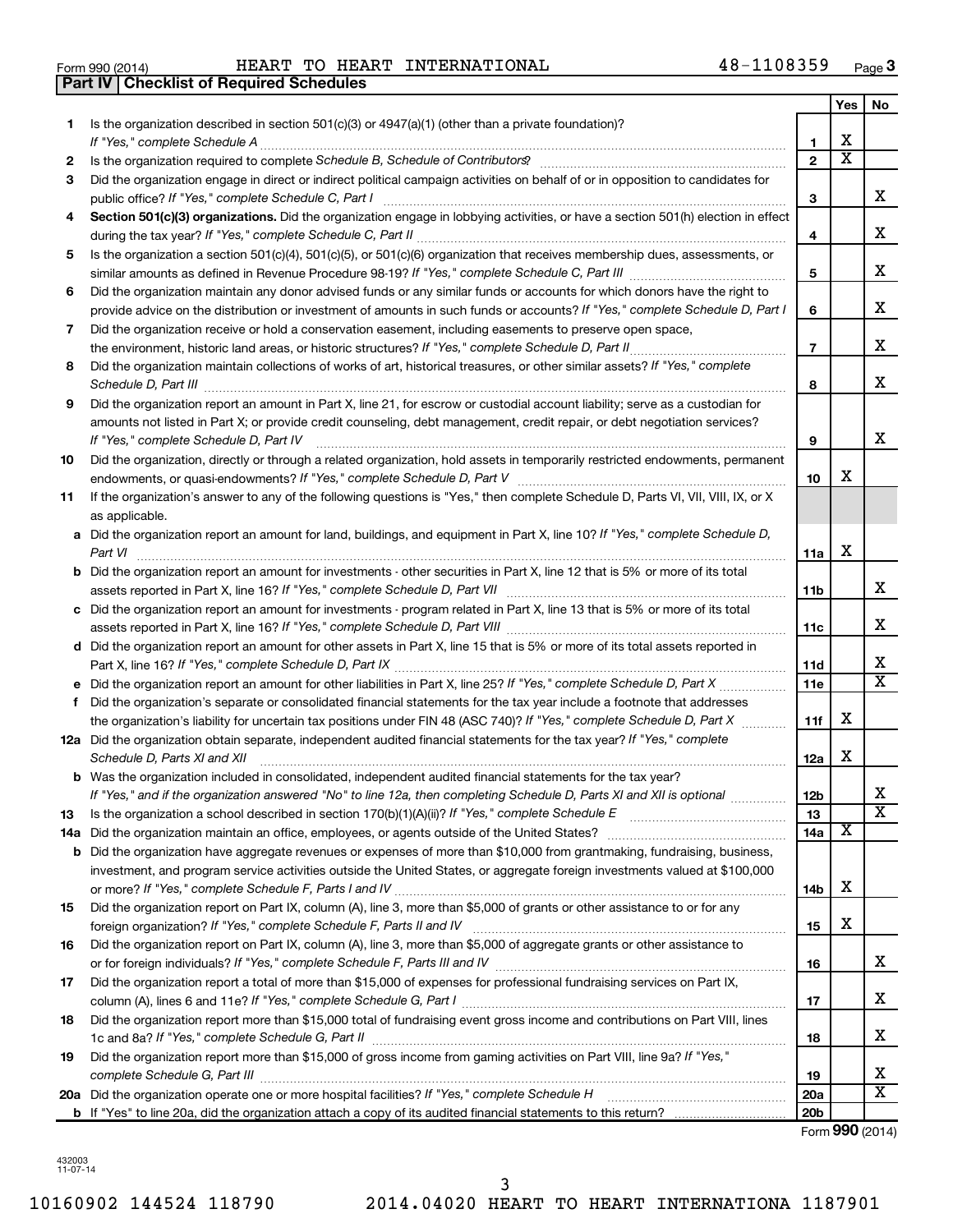Form 990 (2014) Page HEART TO HEART INTERNATIONAL 48-1108359

|    | <b>Part IV   Checklist of Required Schedules (continued)</b>                                                                      |                 |                         |                       |
|----|-----------------------------------------------------------------------------------------------------------------------------------|-----------------|-------------------------|-----------------------|
|    |                                                                                                                                   |                 | Yes                     | No                    |
| 21 | Did the organization report more than \$5,000 of grants or other assistance to any domestic organization or                       |                 |                         |                       |
|    |                                                                                                                                   | 21              | X                       |                       |
| 22 | Did the organization report more than \$5,000 of grants or other assistance to or for domestic individuals on                     |                 |                         |                       |
|    |                                                                                                                                   | 22              |                         | x                     |
| 23 | Did the organization answer "Yes" to Part VII, Section A, line 3, 4, or 5 about compensation of the organization's current        |                 |                         |                       |
|    | and former officers, directors, trustees, key employees, and highest compensated employees? If "Yes," complete                    |                 |                         |                       |
|    |                                                                                                                                   | 23              |                         | X                     |
|    | 24a Did the organization have a tax-exempt bond issue with an outstanding principal amount of more than \$100,000 as of the       |                 |                         |                       |
|    | last day of the year, that was issued after December 31, 2002? If "Yes," answer lines 24b through 24d and complete                |                 |                         |                       |
|    | Schedule K. If "No", go to line 25a                                                                                               | 24a             |                         | x                     |
| b  |                                                                                                                                   | 24 <sub>b</sub> |                         |                       |
|    | Did the organization maintain an escrow account other than a refunding escrow at any time during the year to defease              |                 |                         |                       |
|    |                                                                                                                                   | 24c             |                         |                       |
|    |                                                                                                                                   | 24 <sub>d</sub> |                         |                       |
|    | 25a Section 501(c)(3), 501(c)(4), and 501(c)(29) organizations. Did the organization engage in an excess benefit                  |                 |                         |                       |
|    |                                                                                                                                   | 25a             |                         | X                     |
| b  | Is the organization aware that it engaged in an excess benefit transaction with a disqualified person in a prior year, and        |                 |                         |                       |
|    | that the transaction has not been reported on any of the organization's prior Forms 990 or 990-EZ? If "Yes," complete             |                 |                         |                       |
|    | Schedule L, Part I                                                                                                                | 25b             |                         | X                     |
| 26 | Did the organization report any amount on Part X, line 5, 6, or 22 for receivables from or payables to any current or             |                 |                         |                       |
|    | former officers, directors, trustees, key employees, highest compensated employees, or disqualified persons? If "Yes,"            |                 |                         |                       |
|    | complete Schedule L, Part II                                                                                                      | 26              |                         | X                     |
| 27 | Did the organization provide a grant or other assistance to an officer, director, trustee, key employee, substantial              |                 |                         |                       |
|    | contributor or employee thereof, a grant selection committee member, or to a 35% controlled entity or family member               |                 |                         |                       |
|    |                                                                                                                                   | 27              |                         | X                     |
| 28 | Was the organization a party to a business transaction with one of the following parties (see Schedule L, Part IV                 |                 |                         |                       |
|    | instructions for applicable filing thresholds, conditions, and exceptions):                                                       |                 |                         |                       |
| а  | A current or former officer, director, trustee, or key employee? If "Yes," complete Schedule L, Part IV                           | 28a             |                         | x                     |
| b  | A family member of a current or former officer, director, trustee, or key employee? If "Yes," complete Schedule L, Part IV        | 28 <sub>b</sub> |                         | $\overline{\text{X}}$ |
|    | c An entity of which a current or former officer, director, trustee, or key employee (or a family member thereof) was an officer, |                 |                         |                       |
|    | director, trustee, or direct or indirect owner? If "Yes," complete Schedule L, Part IV                                            | 28c             |                         | X                     |
| 29 |                                                                                                                                   | 29              | $\overline{\textbf{x}}$ |                       |
| 30 | Did the organization receive contributions of art, historical treasures, or other similar assets, or qualified conservation       |                 |                         |                       |
|    |                                                                                                                                   | 30              |                         | х                     |
| 31 | Did the organization liquidate, terminate, or dissolve and cease operations?                                                      |                 |                         |                       |
|    |                                                                                                                                   | 31              |                         | ▵                     |
| 32 | Did the organization sell, exchange, dispose of, or transfer more than 25% of its net assets?/f "Yes," complete                   |                 |                         |                       |
|    |                                                                                                                                   | 32              |                         | x                     |
| 33 | Did the organization own 100% of an entity disregarded as separate from the organization under Regulations                        |                 |                         |                       |
|    |                                                                                                                                   | 33              |                         | х                     |
| 34 | Was the organization related to any tax-exempt or taxable entity? If "Yes," complete Schedule R, Part II, III, or IV, and         |                 |                         |                       |
|    | Part V, line 1                                                                                                                    | 34              |                         | х                     |
|    |                                                                                                                                   | 35a             |                         | $\overline{\text{X}}$ |
|    | b If "Yes" to line 35a, did the organization receive any payment from or engage in any transaction with a controlled entity       |                 |                         |                       |
|    |                                                                                                                                   | 35 <sub>b</sub> |                         |                       |
| 36 | Section 501(c)(3) organizations. Did the organization make any transfers to an exempt non-charitable related organization?        |                 |                         |                       |
|    |                                                                                                                                   | 36              |                         | x                     |
| 37 | Did the organization conduct more than 5% of its activities through an entity that is not a related organization                  |                 |                         |                       |
|    |                                                                                                                                   | 37              |                         | x                     |
| 38 | Did the organization complete Schedule O and provide explanations in Schedule O for Part VI, lines 11b and 19?                    |                 |                         |                       |
|    |                                                                                                                                   | 38              | х                       |                       |

Form (2014) **990**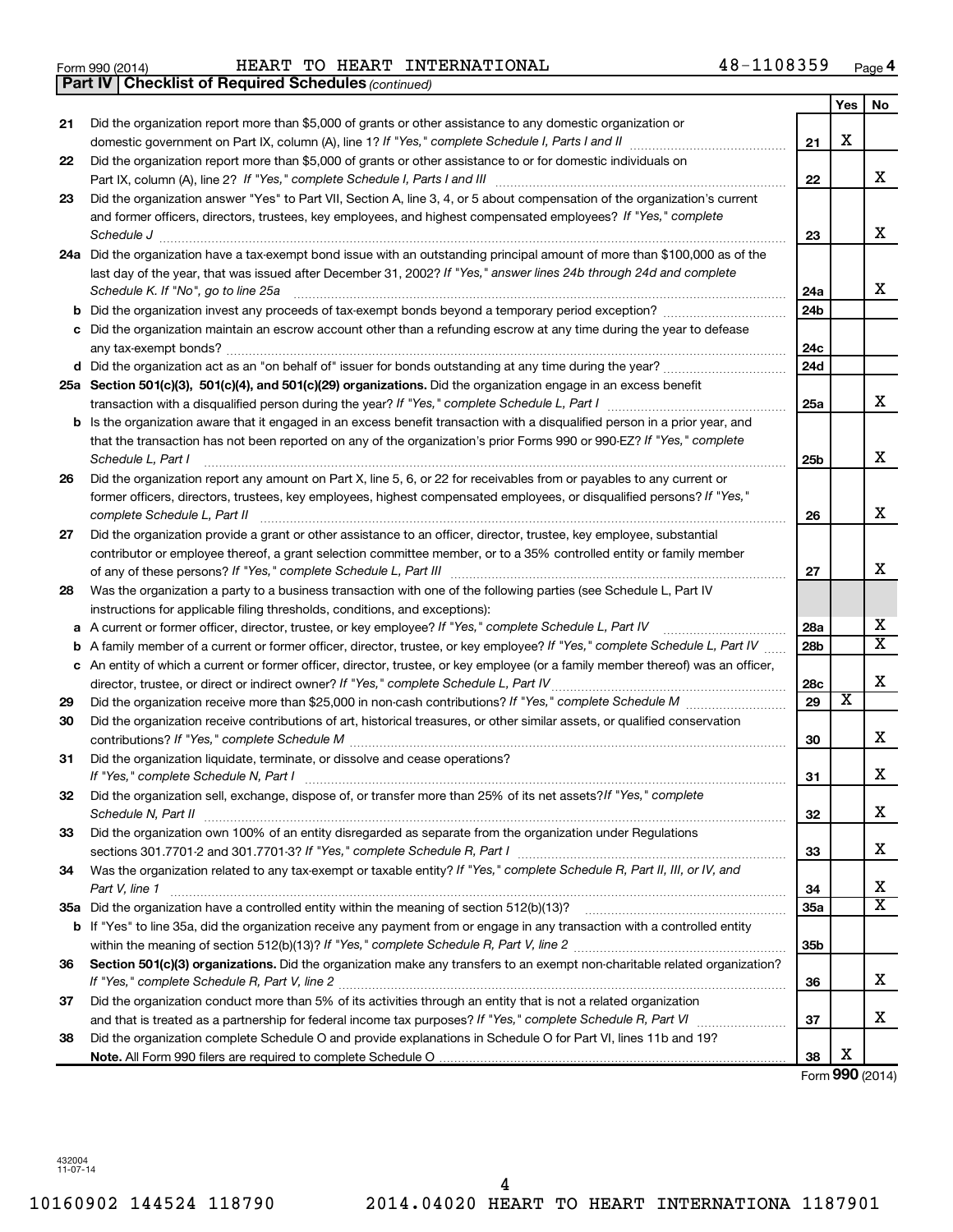|        | 48-1108359<br>HEART TO HEART INTERNATIONAL<br>Form 990 (2014)                                                                                   |                |                         | Page 5                  |
|--------|-------------------------------------------------------------------------------------------------------------------------------------------------|----------------|-------------------------|-------------------------|
| Part V | <b>Statements Regarding Other IRS Filings and Tax Compliance</b>                                                                                |                |                         |                         |
|        | Check if Schedule O contains a response or note to any line in this Part V                                                                      |                |                         |                         |
|        |                                                                                                                                                 |                | Yes                     | No                      |
|        | 8<br>1a                                                                                                                                         |                |                         |                         |
| b      | Enter the number of Forms W-2G included in line 1a. Enter -0- if not applicable<br>1b                                                           |                |                         |                         |
| с      | Did the organization comply with backup withholding rules for reportable payments to vendors and reportable gaming                              |                |                         |                         |
|        |                                                                                                                                                 | 1c             |                         |                         |
|        | 2a Enter the number of employees reported on Form W-3, Transmittal of Wage and Tax Statements,                                                  |                |                         |                         |
|        | 1<br>filed for the calendar year ending with or within the year covered by this return<br>2a                                                    |                |                         |                         |
|        | <b>b</b> If at least one is reported on line 2a, did the organization file all required federal employment tax returns?                         | 2 <sub>b</sub> | х                       |                         |
|        |                                                                                                                                                 |                |                         |                         |
|        | 3a Did the organization have unrelated business gross income of \$1,000 or more during the year?                                                | За             |                         | x                       |
|        | <b>b</b> If "Yes," has it filed a Form 990-T for this year? If "No," to line 3b, provide an explanation in Schedule O                           | 3b             |                         |                         |
|        | 4a At any time during the calendar year, did the organization have an interest in, or a signature or other authority over, a                    |                |                         |                         |
|        | financial account in a foreign country (such as a bank account, securities account, or other financial account)?                                | 4a             | X                       |                         |
|        | b If "Yes," enter the name of the foreign country: $\blacktriangleright$ HAITI, LIBERIA                                                         |                |                         |                         |
|        | See instructions for filing requirements for FinCEN Form 114, Report of Foreign Bank and Financial Accounts (FBAR).                             |                |                         |                         |
|        |                                                                                                                                                 | 5a             |                         | x                       |
| b      | Did any taxable party notify the organization that it was or is a party to a prohibited tax shelter transaction?                                | 5b             |                         | $\overline{\mathtt{x}}$ |
| с      |                                                                                                                                                 | 5c             |                         |                         |
| 6a     | Does the organization have annual gross receipts that are normally greater than \$100,000, and did the organization solicit                     |                |                         |                         |
|        | any contributions that were not tax deductible as charitable contributions?                                                                     | 6a             |                         | X                       |
|        | b If "Yes," did the organization include with every solicitation an express statement that such contributions or gifts                          |                |                         |                         |
|        |                                                                                                                                                 | 6b             |                         |                         |
| 7      | Organizations that may receive deductible contributions under section 170(c).                                                                   |                |                         |                         |
| а      | Did the organization receive a payment in excess of \$75 made partly as a contribution and partly for goods and services provided to the payor? | 7a             | Χ                       |                         |
| b      |                                                                                                                                                 | 7b             | $\overline{\texttt{x}}$ |                         |
|        | c Did the organization sell, exchange, or otherwise dispose of tangible personal property for which it was required                             |                |                         |                         |
|        | to file Form 8282?                                                                                                                              | 7c             |                         | х                       |
|        | 7d                                                                                                                                              |                |                         |                         |
| е      | Did the organization receive any funds, directly or indirectly, to pay premiums on a personal benefit contract?                                 | 7е             |                         | x                       |
| Ť.     | Did the organization, during the year, pay premiums, directly or indirectly, on a personal benefit contract?                                    | 7f             |                         | $\overline{\mathtt{x}}$ |
| g      | If the organization received a contribution of qualified intellectual property, did the organization file Form 8899 as required?                | 7g             |                         |                         |
|        | h If the organization received a contribution of cars, boats, airplanes, or other vehicles, did the organization file a Form 1098-C?            | 7h             |                         |                         |
| 8      | Sponsoring organizations maintaining donor advised funds. Did a donor advised fund maintained by the                                            |                |                         |                         |
|        | sponsoring organization have excess business holdings at any time during the year?                                                              | 8              |                         |                         |
| 9      | Sponsoring organizations maintaining donor advised funds.                                                                                       |                |                         |                         |
| а      | Did the sponsoring organization make any taxable distributions under section 4966?                                                              | 9а             |                         |                         |
| b      | Did the sponsoring organization make a distribution to a donor, donor advisor, or related person?                                               | 9b             |                         |                         |
| 10     | Section 501(c)(7) organizations. Enter:                                                                                                         |                |                         |                         |
| а      | 10a                                                                                                                                             |                |                         |                         |
| b      | Gross receipts, included on Form 990, Part VIII, line 12, for public use of club facilities<br>10 <sub>b</sub>                                  |                |                         |                         |
| 11     | Section 501(c)(12) organizations. Enter:                                                                                                        |                |                         |                         |
| а      | 11a                                                                                                                                             |                |                         |                         |
| b      | Gross income from other sources (Do not net amounts due or paid to other sources against                                                        |                |                         |                         |
|        | 11b                                                                                                                                             |                |                         |                         |
|        | 12a Section 4947(a)(1) non-exempt charitable trusts. Is the organization filing Form 990 in lieu of Form 1041?                                  | 12a            |                         |                         |
| b      | If "Yes," enter the amount of tax-exempt interest received or accrued during the year<br>12b                                                    |                |                         |                         |
| 13     | Section 501(c)(29) qualified nonprofit health insurance issuers.                                                                                |                |                         |                         |
| а      |                                                                                                                                                 | 13а            |                         |                         |
|        | Note. See the instructions for additional information the organization must report on Schedule O.                                               |                |                         |                         |
|        | <b>b</b> Enter the amount of reserves the organization is required to maintain by the states in which the                                       |                |                         |                         |
|        | 13b                                                                                                                                             |                |                         |                         |
|        | 13 <sub>c</sub>                                                                                                                                 |                |                         | X                       |
| 14a    | Did the organization receive any payments for indoor tanning services during the tax year?                                                      | 14a<br>14b     |                         |                         |
|        |                                                                                                                                                 |                |                         | $Form$ QQ $\cap$ (2014) |

| Form 990 (2014) |  |
|-----------------|--|
|-----------------|--|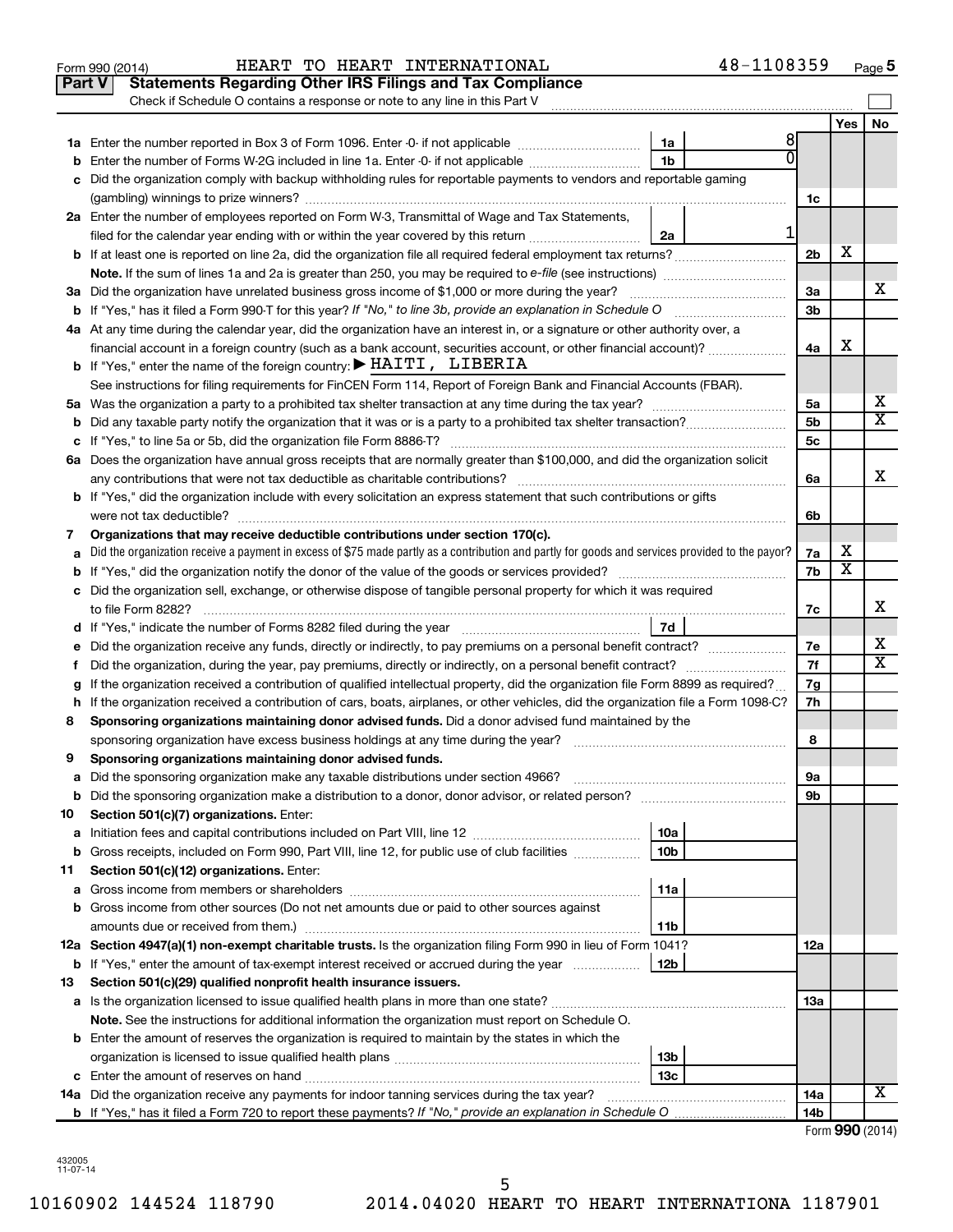| Form 990 (2014) |  |
|-----------------|--|
|-----------------|--|

#### Form 990 (2014) Page HEART TO HEART INTERNATIONAL 48-1108359

**Part VI** Governance, Management, and Disclosure For each "Yes" response to lines 2 through 7b below, and for a "No" response *to line 8a, 8b, or 10b below, describe the circumstances, processes, or changes in Schedule O. See instructions.*

|     | Check if Schedule O contains a response or note to any line in this Part VI                                                                                                                                                    |    |  |                 |                         | $\overline{\mathbf{x}}$ |
|-----|--------------------------------------------------------------------------------------------------------------------------------------------------------------------------------------------------------------------------------|----|--|-----------------|-------------------------|-------------------------|
|     | <b>Section A. Governing Body and Management</b>                                                                                                                                                                                |    |  |                 |                         |                         |
|     |                                                                                                                                                                                                                                |    |  |                 | <b>Yes</b>              | No                      |
|     | 1a Enter the number of voting members of the governing body at the end of the tax year <i>manumum</i>                                                                                                                          | 1a |  | 10 <sub>l</sub> |                         |                         |
|     | If there are material differences in voting rights among members of the governing body, or if the governing                                                                                                                    |    |  |                 |                         |                         |
|     | body delegated broad authority to an executive committee or similar committee, explain in Schedule O.                                                                                                                          |    |  |                 |                         |                         |
| b   | Enter the number of voting members included in line 1a, above, who are independent                                                                                                                                             | 1b |  | 10              |                         |                         |
| 2   | Did any officer, director, trustee, or key employee have a family relationship or a business relationship with any other                                                                                                       |    |  |                 |                         |                         |
|     |                                                                                                                                                                                                                                |    |  | $\mathbf{2}$    |                         |                         |
| 3   | Did the organization delegate control over management duties customarily performed by or under the direct supervision                                                                                                          |    |  |                 |                         |                         |
|     |                                                                                                                                                                                                                                |    |  | 3               |                         |                         |
| 4   | Did the organization make any significant changes to its governing documents since the prior Form 990 was filed?                                                                                                               |    |  | $\overline{4}$  |                         |                         |
| 5   |                                                                                                                                                                                                                                |    |  | 5               |                         |                         |
| 6   |                                                                                                                                                                                                                                |    |  | 6               |                         |                         |
| 7a  | Did the organization have members, stockholders, or other persons who had the power to elect or appoint one or                                                                                                                 |    |  |                 |                         |                         |
|     |                                                                                                                                                                                                                                |    |  | 7a              |                         |                         |
|     | <b>b</b> Are any governance decisions of the organization reserved to (or subject to approval by) members, stockholders, or                                                                                                    |    |  |                 |                         |                         |
|     | persons other than the governing body?                                                                                                                                                                                         |    |  | 7b              |                         |                         |
|     | Did the organization contemporaneously document the meetings held or written actions undertaken during the year by the following:                                                                                              |    |  |                 |                         |                         |
| 8   |                                                                                                                                                                                                                                |    |  |                 | х                       |                         |
| а   |                                                                                                                                                                                                                                |    |  | 8а              | $\overline{\textbf{x}}$ |                         |
|     |                                                                                                                                                                                                                                |    |  | 8b              |                         |                         |
| 9   | Is there any officer, director, trustee, or key employee listed in Part VII, Section A, who cannot be reached at the                                                                                                           |    |  |                 |                         |                         |
|     | organization's mailing address? If "Yes," provide the names and addresses in Schedule O                                                                                                                                        |    |  | 9               |                         |                         |
|     | Section B. Policies (This Section B requests information about policies not required by the Internal Revenue Code.)                                                                                                            |    |  |                 |                         |                         |
|     |                                                                                                                                                                                                                                |    |  |                 | Yes                     |                         |
|     |                                                                                                                                                                                                                                |    |  | 10a             |                         |                         |
|     | b If "Yes," did the organization have written policies and procedures governing the activities of such chapters, affiliates,                                                                                                   |    |  |                 |                         |                         |
|     |                                                                                                                                                                                                                                |    |  | 10 <sub>b</sub> |                         |                         |
|     | 11a Has the organization provided a complete copy of this Form 990 to all members of its governing body before filing the form?                                                                                                |    |  | 11a             | X                       |                         |
|     | <b>b</b> Describe in Schedule O the process, if any, used by the organization to review this Form 990.                                                                                                                         |    |  |                 |                         |                         |
| 12a | Did the organization have a written conflict of interest policy? If "No," go to line 13                                                                                                                                        |    |  | 12a             | х                       |                         |
|     | Were officers, directors, or trustees, and key employees required to disclose annually interests that could give rise to conflicts?                                                                                            |    |  | 12 <sub>b</sub> | $\overline{\textbf{x}}$ |                         |
| с   | Did the organization regularly and consistently monitor and enforce compliance with the policy? If "Yes," describe                                                                                                             |    |  |                 |                         |                         |
|     | in Schedule O how this was done manufactured and continuum control of the state of the state of the state of t                                                                                                                 |    |  | 12 <sub>c</sub> | X                       |                         |
| 13  |                                                                                                                                                                                                                                |    |  | 13              | $\overline{\textbf{x}}$ |                         |
| 14  | Did the organization have a written document retention and destruction policy? [11] manufaction manufaction in                                                                                                                 |    |  | 14              | $\overline{\textbf{x}}$ |                         |
| 15  | Did the process for determining compensation of the following persons include a review and approval by independent                                                                                                             |    |  |                 |                         |                         |
|     | persons, comparability data, and contemporaneous substantiation of the deliberation and decision?                                                                                                                              |    |  |                 |                         |                         |
|     | a The organization's CEO, Executive Director, or top management official manufactured content content of the organization's CEO, Executive Director, or top management official manufactured content of the state of the state |    |  | 15a             | х                       |                         |
|     |                                                                                                                                                                                                                                |    |  | 15b             |                         |                         |
|     | If "Yes" to line 15a or 15b, describe the process in Schedule O (see instructions).                                                                                                                                            |    |  |                 |                         |                         |
|     |                                                                                                                                                                                                                                |    |  |                 |                         |                         |
|     | 16a Did the organization invest in, contribute assets to, or participate in a joint venture or similar arrangement with a                                                                                                      |    |  |                 |                         |                         |
|     | taxable entity during the year?                                                                                                                                                                                                |    |  | <b>16a</b>      |                         |                         |
|     | <b>b</b> If "Yes," did the organization follow a written policy or procedure requiring the organization to evaluate its participation                                                                                          |    |  |                 |                         |                         |
|     | in joint venture arrangements under applicable federal tax law, and take steps to safeguard the organization's                                                                                                                 |    |  |                 |                         |                         |
|     | exempt status with respect to such arrangements?                                                                                                                                                                               |    |  | 16b             |                         |                         |
|     | <b>Section C. Disclosure</b>                                                                                                                                                                                                   |    |  |                 |                         |                         |
| 17  | List the states with which a copy of this Form 990 is required to be filed $\blacktriangleright$ SEE SCHEDULE O                                                                                                                |    |  |                 |                         |                         |
| 18  | Section 6104 requires an organization to make its Forms 1023 (or 1024 if applicable), 990, and 990-T (Section 501(c)(3)s only) available                                                                                       |    |  |                 |                         |                         |
|     | for public inspection. Indicate how you made these available. Check all that apply.                                                                                                                                            |    |  |                 |                         |                         |
|     | X Own website<br>$ \mathbf{X} $ Upon request<br>Another's website<br>Other (explain in Schedule O)                                                                                                                             |    |  |                 |                         |                         |
| 19  | Describe in Schedule O whether (and if so, how) the organization made its governing documents, conflict of interest policy, and financial                                                                                      |    |  |                 |                         |                         |
|     | statements available to the public during the tax year.                                                                                                                                                                        |    |  |                 |                         |                         |
| 20  | State the name, address, and telephone number of the person who possesses the organization's books and records:                                                                                                                |    |  |                 |                         |                         |
|     | BUD JEFFRESS - 913-764-5200                                                                                                                                                                                                    |    |  |                 |                         |                         |
|     | 66215<br>13250 W. 98TH STREET, LENEXA, KS                                                                                                                                                                                      |    |  |                 |                         |                         |
|     | 432006 11-07-14                                                                                                                                                                                                                |    |  |                 | Form 990 (2014)         |                         |
|     | 6                                                                                                                                                                                                                              |    |  |                 |                         |                         |
|     | 10160902 144524 118790<br>2014.04020 HEART TO HEART INTERNATIONA 1187901                                                                                                                                                       |    |  |                 |                         |                         |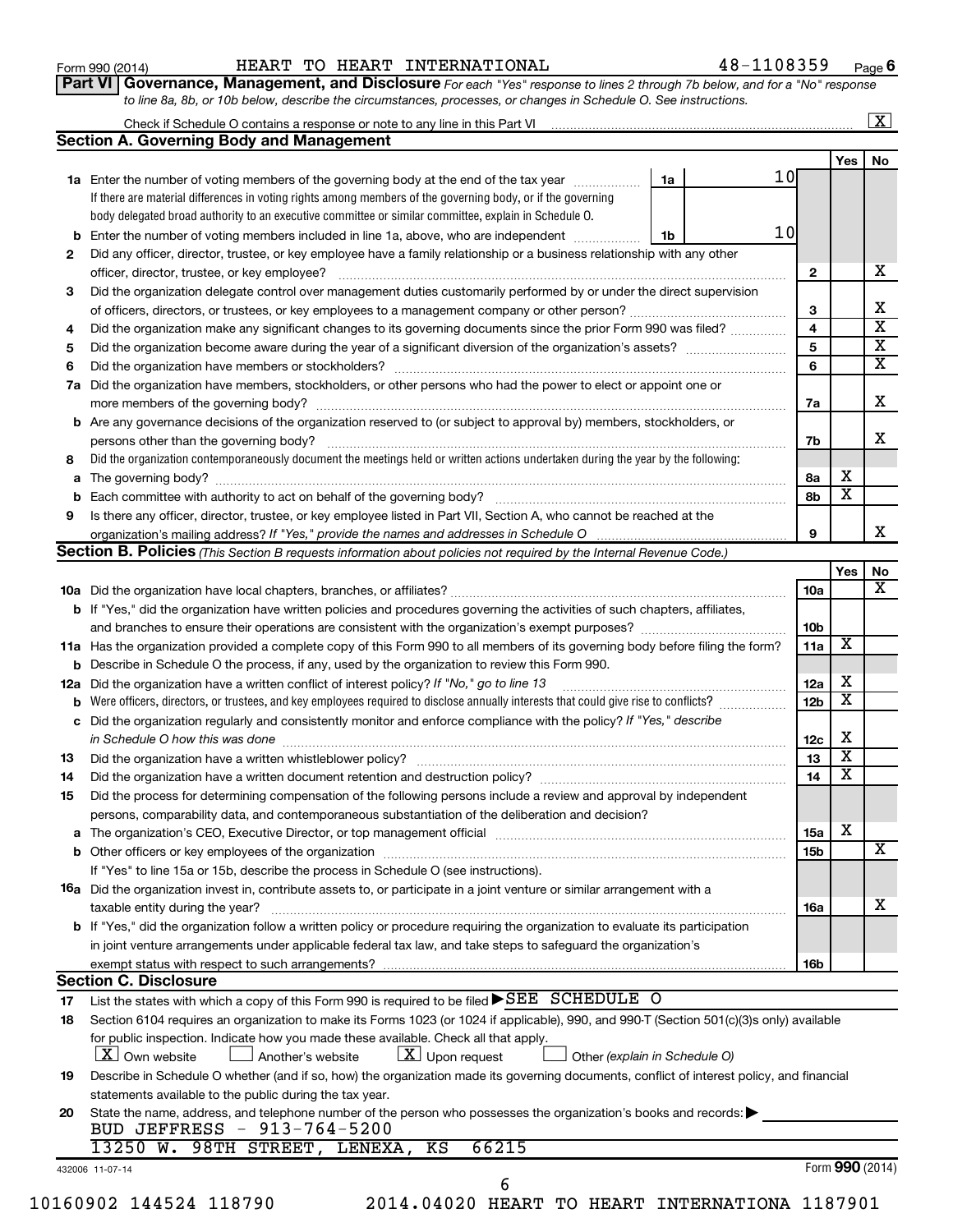$\Box$ 

| Part VII Compensation of Officers, Directors, Trustees, Key Employees, Highest Compensated |  |
|--------------------------------------------------------------------------------------------|--|
| <b>Employees, and Independent Contractors</b>                                              |  |

#### Check if Schedule O contains a response or note to any line in this Part VII

**Section A. Officers, Directors, Trustees, Key Employees, and Highest Compensated Employees**

**1a**  Complete this table for all persons required to be listed. Report compensation for the calendar year ending with or within the organization's tax year.

**•** List all of the organization's current officers, directors, trustees (whether individuals or organizations), regardless of amount of compensation.

**•** List all of the organization's **current** key employees, if any. See instructions for definition of "key employee." Enter -0- in columns  $(D)$ ,  $(E)$ , and  $(F)$  if no compensation was paid.

**•** List the organization's five current highest compensated employees (other than an officer, director, trustee, or key employee) who received report-

**•** List all of the organization's former officers, key employees, and highest compensated employees who received more than \$100,000 of able compensation (Box 5 of Form W-2 and/or Box 7 of Form 1099-MISC) of more than \$100,000 from the organization and any related organizations.

reportable compensation from the organization and any related organizations.

**•** List all of the organization's former directors or trustees that received, in the capacity as a former director or trustee of the organization, more than \$10,000 of reportable compensation from the organization and any related organizations.

List persons in the following order: individual trustees or directors; institutional trustees; officers; key employees; highest compensated employees; and former such persons.

Check this box if neither the organization nor any related organization compensated any current officer, director, or trustee.  $\overline{a}$ 

| (A)                           | (C)<br>(B)             |                                |                                                                  |                                         |              |                                 |        | (D)             | (E)                              | (F)                      |  |
|-------------------------------|------------------------|--------------------------------|------------------------------------------------------------------|-----------------------------------------|--------------|---------------------------------|--------|-----------------|----------------------------------|--------------------------|--|
| Name and Title                | Average                |                                |                                                                  | Position<br>(do not check more than one |              |                                 |        | Reportable      | Reportable                       | Estimated                |  |
|                               | hours per              |                                | box, unless person is both an<br>officer and a director/trustee) |                                         |              |                                 |        | compensation    | compensation                     | amount of                |  |
|                               | week                   |                                |                                                                  |                                         |              |                                 |        | from<br>the     | from related                     | other                    |  |
|                               | (list any<br>hours for |                                |                                                                  |                                         |              |                                 |        | organization    | organizations<br>(W-2/1099-MISC) | compensation<br>from the |  |
|                               | related                |                                |                                                                  |                                         |              |                                 |        | (W-2/1099-MISC) |                                  | organization             |  |
|                               | organizations          |                                |                                                                  |                                         |              |                                 |        |                 |                                  | and related              |  |
|                               | below                  | Individual trustee or director | Institutional trustee                                            |                                         | Key employee | Highest compensated<br>employee |        |                 |                                  | organizations            |  |
|                               | line)                  |                                |                                                                  | Officer                                 |              |                                 | Former |                 |                                  |                          |  |
| <b>JAMES E KERR</b><br>(1)    | 1.00                   |                                |                                                                  |                                         |              |                                 |        |                 |                                  |                          |  |
| CHAIRMAN                      |                        | X                              |                                                                  | $\mathbf x$                             |              |                                 |        | $\mathbf 0$ .   | $\mathbf 0$ .                    | $\mathbf 0$ .            |  |
| GARY B MORSCH, MD, MPH<br>(2) | 1.00                   |                                |                                                                  |                                         |              |                                 |        |                 |                                  |                          |  |
| VICE CHAIRMAN                 |                        | X                              |                                                                  | $\mathbf X$                             |              |                                 |        | $\mathbf 0$ .   | $\mathbf 0$ .                    | $\mathbf 0$ .            |  |
| DARREL L GRACE, DO<br>(3)     | 1.00                   |                                |                                                                  |                                         |              |                                 |        |                 |                                  |                          |  |
| <b>SECRETARY</b>              |                        | $\mathbf X$                    |                                                                  | $\mathbf X$                             |              |                                 |        | $\mathbf 0$     | $\mathbf 0$ .                    | $\mathbf 0$ .            |  |
| (4)<br>TIFFANY WOODLEY        | 1.00                   |                                |                                                                  |                                         |              |                                 |        |                 |                                  |                          |  |
| TREASURER                     |                        | X                              |                                                                  | $\mathbf X$                             |              |                                 |        | 0.              | $\mathbf 0$ .                    | $\mathbf 0$ .            |  |
| CARLA DURYEE<br>(5)           | 1.00                   |                                |                                                                  |                                         |              |                                 |        |                 |                                  |                          |  |
| <b>DIRECTOR</b>               |                        | $\mathbf X$                    |                                                                  |                                         |              |                                 |        | 0.              | $\mathbf 0$ .                    | $\mathbf 0$ .            |  |
| (6) ARTHUR FILLMORE, JD       | 1.00                   |                                |                                                                  |                                         |              |                                 |        |                 |                                  |                          |  |
| <b>DIRECTOR</b>               |                        | $\mathbf X$                    |                                                                  |                                         |              |                                 |        | 0.              | $\mathbf 0$ .                    | $\mathbf 0$ .            |  |
| (7) HOWIE FLEISCHER           | 1.00                   |                                |                                                                  |                                         |              |                                 |        |                 |                                  |                          |  |
| <b>DIRECTOR</b>               |                        | $\mathbf X$                    |                                                                  |                                         |              |                                 |        | 0.              | $\mathbf 0$ .                    | $\mathbf 0$ .            |  |
| BOB LAMBRECHTS, JD<br>(8)     | 1.00                   |                                |                                                                  |                                         |              |                                 |        |                 |                                  |                          |  |
| <b>DIRECTOR</b>               |                        | $\mathbf X$                    |                                                                  |                                         |              |                                 |        | 0.              | $\mathbf 0$ .                    | $\mathbf 0$ .            |  |
| (9)<br>JON NORTH              | 1.00                   |                                |                                                                  |                                         |              |                                 |        |                 |                                  |                          |  |
| <b>DIRECTOR</b>               |                        | $\mathbf X$                    |                                                                  |                                         |              |                                 |        | 0.              | $\mathbf 0$ .                    | $\mathbf 0$ .            |  |
| (10) RICK RANDOLPH, MD        | 1.00                   |                                |                                                                  |                                         |              |                                 |        |                 |                                  |                          |  |
| <b>DIRECTOR</b>               |                        | $\mathbf X$                    |                                                                  |                                         |              |                                 |        | 0.              | $\mathbf 0$ .                    | $\mathbf 0$ .            |  |
| (11) KRYSTAL BARR             | 40.00                  |                                |                                                                  |                                         |              |                                 |        |                 |                                  |                          |  |
| INTERIM CEO                   |                        |                                |                                                                  | $\mathbf X$                             |              |                                 |        | 110,560.        | 0.                               | $\mathbf 0$ .            |  |
| (12) JIM MITCHUM              | 40.00                  |                                |                                                                  |                                         |              |                                 |        |                 |                                  |                          |  |
| CEO                           |                        |                                |                                                                  | $\rm X$                                 |              |                                 |        | 43,750.         | 0.                               | $\mathbf 0$ .            |  |
| (13) STACY HANSON             | 40.00                  |                                |                                                                  |                                         |              |                                 |        |                 |                                  |                          |  |
| VICE-PRESIDENT DEVELOPMENT    |                        |                                |                                                                  |                                         |              | $\mathbf X$                     |        | 119,858.        | $\mathbf 0$ .                    | $\mathbf 0$ .            |  |
|                               |                        |                                |                                                                  |                                         |              |                                 |        |                 |                                  |                          |  |
|                               |                        |                                |                                                                  |                                         |              |                                 |        |                 |                                  |                          |  |
|                               |                        |                                |                                                                  |                                         |              |                                 |        |                 |                                  |                          |  |
|                               |                        |                                |                                                                  |                                         |              |                                 |        |                 |                                  |                          |  |
|                               |                        |                                |                                                                  |                                         |              |                                 |        |                 |                                  |                          |  |
|                               |                        |                                |                                                                  |                                         |              |                                 |        |                 |                                  |                          |  |
|                               |                        |                                |                                                                  |                                         |              |                                 |        |                 |                                  |                          |  |
|                               |                        |                                |                                                                  |                                         |              |                                 |        |                 |                                  |                          |  |

432007 11-07-14

Form (2014) **990**

10160902 144524 118790 2014.04020 HEART TO HEART INTERNATIONA 1187901

7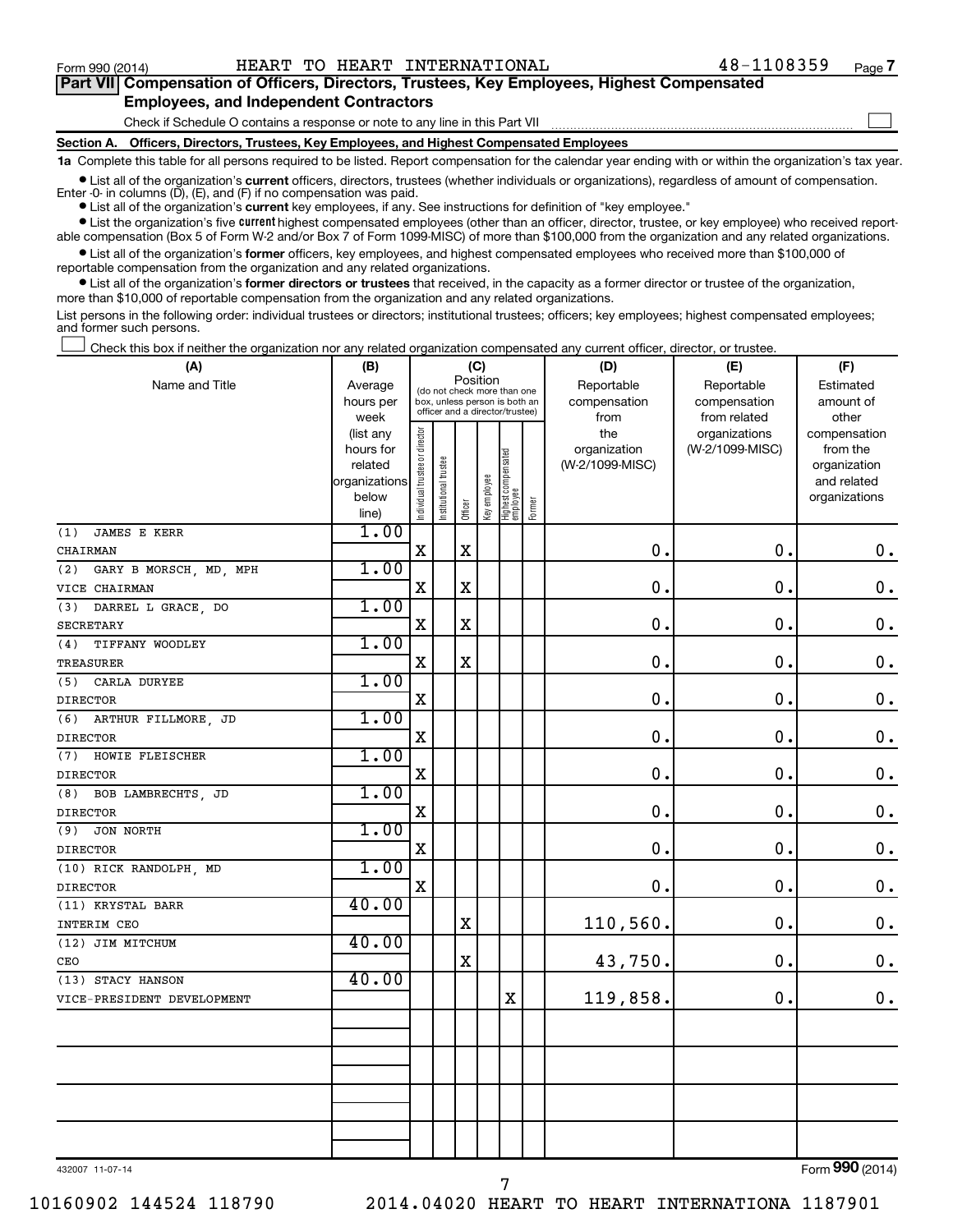|                                 | Form 990 (2014) |                                                                                                     |                           |     | HEART TO HEART INTERNATIONAL |                                |                       |          |              |                                   |        |                                                                                                                                                                                                                                                                                                                             | 48-1108359      |          |                 |                          | Page 8           |
|---------------------------------|-----------------|-----------------------------------------------------------------------------------------------------|---------------------------|-----|------------------------------|--------------------------------|-----------------------|----------|--------------|-----------------------------------|--------|-----------------------------------------------------------------------------------------------------------------------------------------------------------------------------------------------------------------------------------------------------------------------------------------------------------------------------|-----------------|----------|-----------------|--------------------------|------------------|
|                                 | <b>Part VII</b> |                                                                                                     |                           |     |                              |                                |                       |          |              |                                   |        | Section A. Officers, Directors, Trustees, Key Employees, and Highest Compensated Employees (continued)                                                                                                                                                                                                                      |                 |          |                 |                          |                  |
| (B)<br>(C)<br>(A)<br>(D)<br>(E) |                 |                                                                                                     |                           |     |                              |                                |                       |          | (F)          |                                   |        |                                                                                                                                                                                                                                                                                                                             |                 |          |                 |                          |                  |
|                                 |                 | Name and title                                                                                      |                           |     | Average                      |                                |                       | Position |              | (do not check more than one       |        | Reportable                                                                                                                                                                                                                                                                                                                  | Reportable      |          |                 | Estimated                |                  |
|                                 |                 |                                                                                                     |                           |     | hours per                    |                                |                       |          |              | box, unless person is both an     |        | compensation                                                                                                                                                                                                                                                                                                                | compensation    |          |                 | amount of                |                  |
|                                 |                 |                                                                                                     |                           |     | week                         |                                |                       |          |              | officer and a director/trustee)   |        | from                                                                                                                                                                                                                                                                                                                        | from related    |          |                 | other                    |                  |
|                                 |                 |                                                                                                     |                           |     | (list any<br>hours for       |                                |                       |          |              |                                   |        | the                                                                                                                                                                                                                                                                                                                         | organizations   |          |                 | compensation             |                  |
|                                 |                 |                                                                                                     |                           |     | related                      |                                |                       |          |              |                                   |        | organization<br>(W-2/1099-MISC)                                                                                                                                                                                                                                                                                             | (W-2/1099-MISC) |          |                 | from the<br>organization |                  |
|                                 |                 |                                                                                                     |                           |     | organizations                |                                |                       |          |              |                                   |        |                                                                                                                                                                                                                                                                                                                             |                 |          |                 | and related              |                  |
|                                 |                 |                                                                                                     |                           |     | below                        | Individual trustee or director | Institutional trustee |          | Key employee |                                   |        |                                                                                                                                                                                                                                                                                                                             |                 |          |                 | organizations            |                  |
|                                 |                 |                                                                                                     |                           |     | line)                        |                                |                       | Officer  |              | Highest compensated<br>  employee | Former |                                                                                                                                                                                                                                                                                                                             |                 |          |                 |                          |                  |
|                                 |                 |                                                                                                     |                           |     |                              |                                |                       |          |              |                                   |        |                                                                                                                                                                                                                                                                                                                             |                 |          |                 |                          |                  |
|                                 |                 |                                                                                                     |                           |     |                              |                                |                       |          |              |                                   |        |                                                                                                                                                                                                                                                                                                                             |                 |          |                 |                          |                  |
|                                 |                 |                                                                                                     |                           |     |                              |                                |                       |          |              |                                   |        |                                                                                                                                                                                                                                                                                                                             |                 |          |                 |                          |                  |
|                                 |                 |                                                                                                     |                           |     |                              |                                |                       |          |              |                                   |        |                                                                                                                                                                                                                                                                                                                             |                 |          |                 |                          |                  |
|                                 |                 |                                                                                                     |                           |     |                              |                                |                       |          |              |                                   |        |                                                                                                                                                                                                                                                                                                                             |                 |          |                 |                          |                  |
|                                 |                 |                                                                                                     |                           |     |                              |                                |                       |          |              |                                   |        |                                                                                                                                                                                                                                                                                                                             |                 |          |                 |                          |                  |
|                                 |                 |                                                                                                     |                           |     |                              |                                |                       |          |              |                                   |        |                                                                                                                                                                                                                                                                                                                             |                 |          |                 |                          |                  |
|                                 |                 |                                                                                                     |                           |     |                              |                                |                       |          |              |                                   |        |                                                                                                                                                                                                                                                                                                                             |                 |          |                 |                          |                  |
|                                 |                 |                                                                                                     |                           |     |                              |                                |                       |          |              |                                   |        |                                                                                                                                                                                                                                                                                                                             |                 |          |                 |                          |                  |
|                                 |                 |                                                                                                     |                           |     |                              |                                |                       |          |              |                                   |        |                                                                                                                                                                                                                                                                                                                             |                 |          |                 |                          |                  |
|                                 |                 |                                                                                                     |                           |     |                              |                                |                       |          |              |                                   |        |                                                                                                                                                                                                                                                                                                                             |                 |          |                 |                          |                  |
|                                 |                 |                                                                                                     |                           |     |                              |                                |                       |          |              |                                   |        |                                                                                                                                                                                                                                                                                                                             |                 |          |                 |                          |                  |
|                                 |                 |                                                                                                     |                           |     |                              |                                |                       |          |              |                                   |        |                                                                                                                                                                                                                                                                                                                             |                 |          |                 |                          |                  |
|                                 |                 |                                                                                                     |                           |     |                              |                                |                       |          |              |                                   |        |                                                                                                                                                                                                                                                                                                                             |                 |          |                 |                          |                  |
|                                 |                 |                                                                                                     |                           |     |                              |                                |                       |          |              |                                   |        |                                                                                                                                                                                                                                                                                                                             |                 |          |                 |                          |                  |
|                                 |                 |                                                                                                     |                           |     |                              |                                |                       |          |              |                                   |        |                                                                                                                                                                                                                                                                                                                             |                 |          |                 |                          |                  |
|                                 |                 |                                                                                                     |                           |     |                              |                                |                       |          |              |                                   |        |                                                                                                                                                                                                                                                                                                                             |                 |          |                 |                          |                  |
|                                 |                 |                                                                                                     |                           |     |                              |                                |                       |          |              |                                   |        |                                                                                                                                                                                                                                                                                                                             |                 |          |                 |                          |                  |
|                                 |                 | 1b Sub-total                                                                                        |                           |     |                              |                                |                       |          |              |                                   |        | 274, 168.                                                                                                                                                                                                                                                                                                                   |                 | 0.       |                 |                          | $0$ .            |
|                                 |                 |                                                                                                     |                           |     |                              |                                |                       |          |              |                                   |        | $\mathbf{0}$ .                                                                                                                                                                                                                                                                                                              |                 | σ.<br>σ. |                 |                          | $\overline{0}$ . |
|                                 |                 |                                                                                                     |                           |     |                              |                                |                       |          |              |                                   |        | 274, 168.                                                                                                                                                                                                                                                                                                                   |                 |          |                 |                          | $\overline{0}$ . |
| 2                               |                 |                                                                                                     |                           |     |                              |                                |                       |          |              |                                   |        | Total number of individuals (including but not limited to those listed above) who received more than \$100,000 of reportable                                                                                                                                                                                                |                 |          |                 |                          |                  |
|                                 |                 | compensation from the organization $\blacktriangleright$                                            |                           |     |                              |                                |                       |          |              |                                   |        |                                                                                                                                                                                                                                                                                                                             |                 |          |                 | Yes                      | 2<br>No          |
|                                 |                 |                                                                                                     |                           |     |                              |                                |                       |          |              |                                   |        |                                                                                                                                                                                                                                                                                                                             |                 |          |                 |                          |                  |
| 3                               |                 |                                                                                                     |                           |     |                              |                                |                       |          |              |                                   |        | Did the organization list any former officer, director, or trustee, key employee, or highest compensated employee on                                                                                                                                                                                                        |                 |          |                 |                          | X                |
|                                 |                 |                                                                                                     |                           |     |                              |                                |                       |          |              |                                   |        | line 1a? If "Yes," complete Schedule J for such individual [11] manufacture manufacture in the set of the set o                                                                                                                                                                                                             |                 |          | 3               |                          |                  |
|                                 |                 |                                                                                                     |                           |     |                              |                                |                       |          |              |                                   |        | For any individual listed on line 1a, is the sum of reportable compensation and other compensation from the organization                                                                                                                                                                                                    |                 |          |                 |                          | х                |
|                                 |                 | and related organizations greater than \$150,000? If "Yes," complete Schedule J for such individual |                           |     |                              |                                |                       |          |              |                                   |        |                                                                                                                                                                                                                                                                                                                             |                 |          | 4               |                          |                  |
| 5                               |                 |                                                                                                     |                           |     |                              |                                |                       |          |              |                                   |        | Did any person listed on line 1a receive or accrue compensation from any unrelated organization or individual for services<br>rendered to the organization? If "Yes," complete Schedule J for such person manufactured to the organization? If "Yes," complete Schedule J for such person manufactured to the organization? |                 |          | 5               |                          | х                |
|                                 |                 | <b>Section B. Independent Contractors</b>                                                           |                           |     |                              |                                |                       |          |              |                                   |        |                                                                                                                                                                                                                                                                                                                             |                 |          |                 |                          |                  |
| 1.                              |                 |                                                                                                     |                           |     |                              |                                |                       |          |              |                                   |        | Complete this table for your five highest compensated independent contractors that received more than \$100,000 of compensation from                                                                                                                                                                                        |                 |          |                 |                          |                  |
|                                 |                 |                                                                                                     |                           |     |                              |                                |                       |          |              |                                   |        | the organization. Report compensation for the calendar year ending with or within the organization's tax year.                                                                                                                                                                                                              |                 |          |                 |                          |                  |
|                                 |                 |                                                                                                     |                           | (A) |                              |                                |                       |          |              |                                   |        | (B)                                                                                                                                                                                                                                                                                                                         |                 |          | (C)             |                          |                  |
|                                 |                 |                                                                                                     | Name and business address |     |                              |                                | <b>NONE</b>           |          |              |                                   |        | Description of services                                                                                                                                                                                                                                                                                                     |                 |          | Compensation    |                          |                  |
|                                 |                 |                                                                                                     |                           |     |                              |                                |                       |          |              |                                   |        |                                                                                                                                                                                                                                                                                                                             |                 |          |                 |                          |                  |
|                                 |                 |                                                                                                     |                           |     |                              |                                |                       |          |              |                                   |        |                                                                                                                                                                                                                                                                                                                             |                 |          |                 |                          |                  |
|                                 |                 |                                                                                                     |                           |     |                              |                                |                       |          |              |                                   |        |                                                                                                                                                                                                                                                                                                                             |                 |          |                 |                          |                  |
|                                 |                 |                                                                                                     |                           |     |                              |                                |                       |          |              |                                   |        |                                                                                                                                                                                                                                                                                                                             |                 |          |                 |                          |                  |
|                                 |                 |                                                                                                     |                           |     |                              |                                |                       |          |              |                                   |        |                                                                                                                                                                                                                                                                                                                             |                 |          |                 |                          |                  |
|                                 |                 |                                                                                                     |                           |     |                              |                                |                       |          |              |                                   |        |                                                                                                                                                                                                                                                                                                                             |                 |          |                 |                          |                  |
|                                 |                 |                                                                                                     |                           |     |                              |                                |                       |          |              |                                   |        |                                                                                                                                                                                                                                                                                                                             |                 |          |                 |                          |                  |
|                                 |                 |                                                                                                     |                           |     |                              |                                |                       |          |              |                                   |        |                                                                                                                                                                                                                                                                                                                             |                 |          |                 |                          |                  |
|                                 |                 |                                                                                                     |                           |     |                              |                                |                       |          |              |                                   |        |                                                                                                                                                                                                                                                                                                                             |                 |          |                 |                          |                  |
|                                 |                 |                                                                                                     |                           |     |                              |                                |                       |          |              |                                   |        |                                                                                                                                                                                                                                                                                                                             |                 |          |                 |                          |                  |
| 2                               |                 |                                                                                                     |                           |     |                              |                                |                       |          |              |                                   |        | Total number of independent contractors (including but not limited to those listed above) who received more than                                                                                                                                                                                                            |                 |          |                 |                          |                  |
|                                 |                 | \$100,000 of compensation from the organization                                                     |                           |     |                              |                                |                       |          |              | U                                 |        |                                                                                                                                                                                                                                                                                                                             |                 |          |                 |                          |                  |
|                                 |                 |                                                                                                     |                           |     |                              |                                |                       |          |              |                                   |        |                                                                                                                                                                                                                                                                                                                             |                 |          | Form 990 (2014) |                          |                  |

| 432008   |  |
|----------|--|
| 11-07-14 |  |

8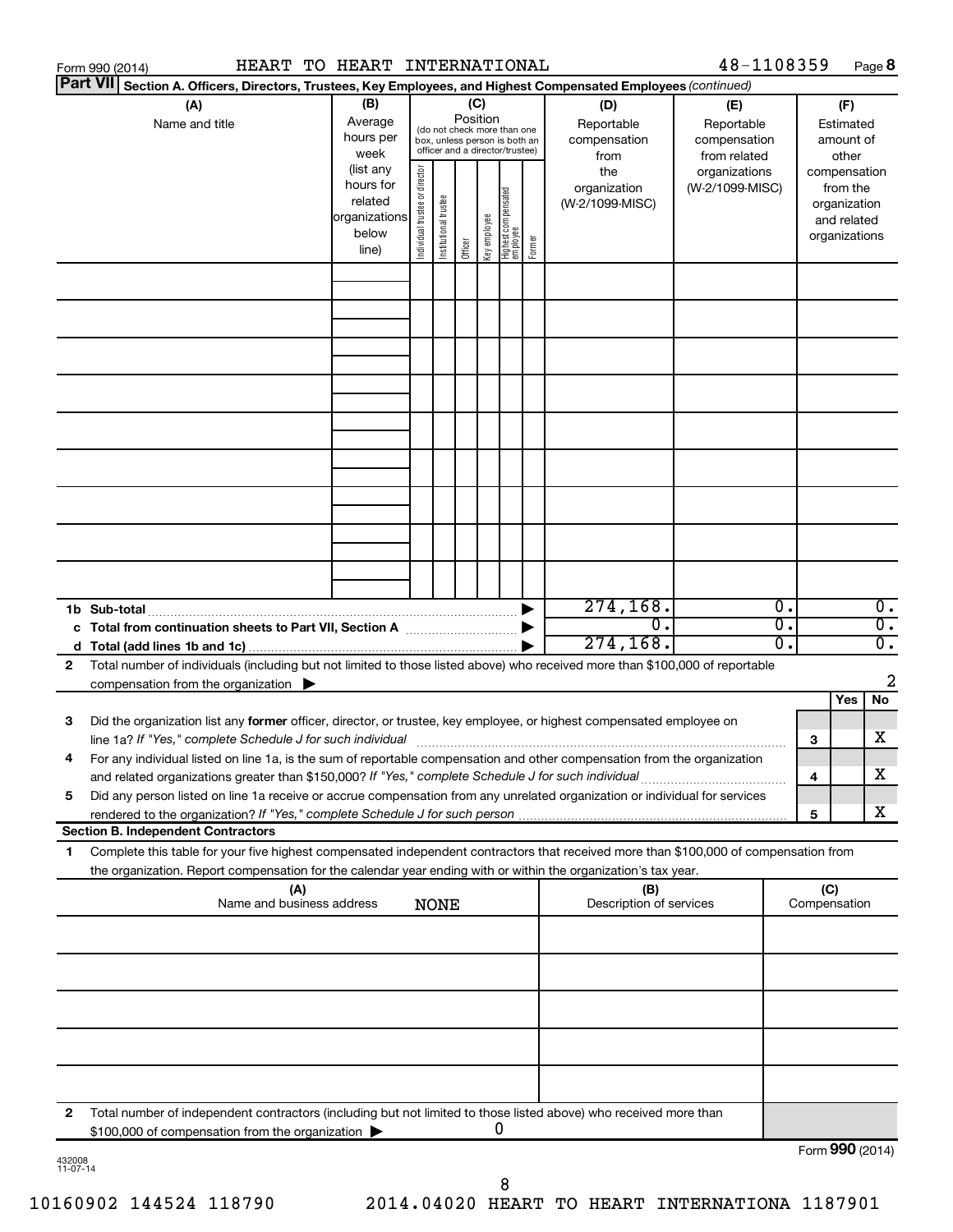|                                                           |      |   | Form 990 (2014)                                                                           | HEART TO HEART INTERNATIONAL |                      |               |                                          | 48-1108359                       | Page 9                                                      |
|-----------------------------------------------------------|------|---|-------------------------------------------------------------------------------------------|------------------------------|----------------------|---------------|------------------------------------------|----------------------------------|-------------------------------------------------------------|
| <b>Part VIII</b>                                          |      |   | <b>Statement of Revenue</b>                                                               |                              |                      |               |                                          |                                  |                                                             |
|                                                           |      |   |                                                                                           |                              |                      |               |                                          |                                  |                                                             |
|                                                           |      |   |                                                                                           |                              |                      | Total revenue | Related or<br>exempt function<br>revenue | Unrelated<br>business<br>revenue | Revenue excluded<br>trom tax under<br>sections<br>512 - 514 |
|                                                           |      |   | 1 a Federated campaigns                                                                   | 1a                           | 17,995.              |               |                                          |                                  |                                                             |
|                                                           |      |   |                                                                                           | 1 <sub>b</sub>               |                      |               |                                          |                                  |                                                             |
|                                                           |      |   | c Fundraising events                                                                      | 1c                           |                      |               |                                          |                                  |                                                             |
|                                                           |      |   | d Related organizations                                                                   | 1d                           |                      |               |                                          |                                  |                                                             |
|                                                           |      |   | e Government grants (contributions)                                                       | 1e                           |                      |               |                                          |                                  |                                                             |
|                                                           |      |   | f All other contributions, gifts, grants, and                                             |                              |                      |               |                                          |                                  |                                                             |
| Contributions, Gifts, Grants<br>and Other Similar Amounts |      |   | similar amounts not included above                                                        | 1f                           | 98,738,709.          |               |                                          |                                  |                                                             |
|                                                           |      |   | <b>g</b> Noncash contributions included in lines 1a-1f: $\$                               |                              | 94,160,273.          |               |                                          |                                  |                                                             |
|                                                           |      |   |                                                                                           |                              |                      | 98,756,704.   |                                          |                                  |                                                             |
|                                                           |      |   |                                                                                           |                              | Business Code        |               |                                          |                                  |                                                             |
|                                                           |      |   | 2 a ADMINISTRATION FEE                                                                    |                              | 493000               | 734,166.      | 734,166.                                 |                                  |                                                             |
|                                                           |      | b |                                                                                           |                              |                      |               |                                          |                                  |                                                             |
|                                                           |      | c | the control of the control of the control of the control of the control of the control of |                              |                      |               |                                          |                                  |                                                             |
|                                                           |      | d | the control of the control of the control of the control of the control of                |                              |                      |               |                                          |                                  |                                                             |
| Program Service<br>Revenue                                |      | е |                                                                                           |                              |                      |               |                                          |                                  |                                                             |
|                                                           |      |   | f All other program service revenue                                                       |                              |                      |               |                                          |                                  |                                                             |
|                                                           |      |   |                                                                                           |                              |                      | 734,166.      |                                          |                                  |                                                             |
|                                                           | З    |   | Investment income (including dividends, interest, and                                     |                              |                      |               |                                          |                                  |                                                             |
|                                                           |      |   |                                                                                           |                              | ▶                    | 815.          |                                          |                                  | 815.                                                        |
|                                                           | 4    |   | Income from investment of tax-exempt bond proceeds                                        |                              |                      |               |                                          |                                  |                                                             |
|                                                           | 5    |   |                                                                                           |                              |                      |               |                                          |                                  |                                                             |
|                                                           |      |   |                                                                                           | (i) Real                     | (ii) Personal        |               |                                          |                                  |                                                             |
|                                                           |      |   | 6 a Gross rents                                                                           |                              |                      |               |                                          |                                  |                                                             |
|                                                           |      |   | <b>b</b> Less: rental expenses                                                            |                              |                      |               |                                          |                                  |                                                             |
|                                                           |      |   | c Rental income or (loss)                                                                 |                              |                      |               |                                          |                                  |                                                             |
|                                                           |      |   |                                                                                           |                              | ▶                    |               |                                          |                                  |                                                             |
|                                                           |      |   | <b>7 a</b> Gross amount from sales of                                                     | (i) Securities<br>70.        | (ii) Other           |               |                                          |                                  |                                                             |
|                                                           |      |   | assets other than inventory                                                               |                              | 20,600.              |               |                                          |                                  |                                                             |
|                                                           |      |   | <b>b</b> Less: cost or other basis                                                        | 0.                           |                      |               |                                          |                                  |                                                             |
|                                                           |      |   | and sales expenses                                                                        | 70.                          | 1,900.<br>18,700.    |               |                                          |                                  |                                                             |
|                                                           |      |   |                                                                                           |                              |                      |               |                                          |                                  |                                                             |
|                                                           |      |   | 8 a Gross income from fundraising events (not                                             |                              |                      | 18,770.       | 18,700.                                  |                                  | 70.                                                         |
| <b>Other Revenue</b>                                      |      |   | including \$                                                                              |                              |                      |               |                                          |                                  |                                                             |
|                                                           |      |   | contributions reported on line 1c). See                                                   |                              |                      |               |                                          |                                  |                                                             |
|                                                           |      |   |                                                                                           |                              |                      |               |                                          |                                  |                                                             |
|                                                           |      |   |                                                                                           |                              |                      |               |                                          |                                  |                                                             |
|                                                           |      |   | c Net income or (loss) from fundraising events                                            |                              | ▶                    |               |                                          |                                  |                                                             |
|                                                           |      |   | 9 a Gross income from gaming activities. See                                              |                              |                      |               |                                          |                                  |                                                             |
|                                                           |      |   |                                                                                           |                              |                      |               |                                          |                                  |                                                             |
|                                                           |      |   |                                                                                           |                              |                      |               |                                          |                                  |                                                             |
|                                                           |      |   | c Net income or (loss) from gaming activities                                             |                              | ▶                    |               |                                          |                                  |                                                             |
|                                                           |      |   | 10 a Gross sales of inventory, less returns                                               |                              |                      |               |                                          |                                  |                                                             |
|                                                           |      |   |                                                                                           |                              |                      |               |                                          |                                  |                                                             |
|                                                           |      |   | <b>b</b> Less: cost of goods sold $\ldots$ $\ldots$ $\ldots$ <b>b</b>                     |                              |                      |               |                                          |                                  |                                                             |
|                                                           |      |   | c Net income or (loss) from sales of inventory                                            |                              |                      |               |                                          |                                  |                                                             |
|                                                           |      |   | Miscellaneous Revenue                                                                     |                              | <b>Business Code</b> |               |                                          |                                  |                                                             |
|                                                           | 11 a |   | GAIN ON CURRENCY CONVERSION                                                               |                              | 900099               | 21,900.       |                                          |                                  | 21,900.                                                     |
|                                                           |      | b | MISCELLANEOUS                                                                             |                              | 900099               | 262.          | 262.                                     |                                  |                                                             |
|                                                           |      | с |                                                                                           |                              |                      |               |                                          |                                  |                                                             |
|                                                           |      | d |                                                                                           |                              |                      |               |                                          |                                  |                                                             |
|                                                           |      |   |                                                                                           |                              |                      | 22,162.       |                                          |                                  |                                                             |
|                                                           | 12   |   |                                                                                           |                              |                      | 99, 532, 617. | 753,128.                                 | $\mathbf 0$ .                    | 22,785.                                                     |
| 432009<br>$11-07-14$                                      |      |   |                                                                                           |                              |                      |               |                                          |                                  | Form 990 (2014)                                             |

10160902 144524 118790 2014.04020 HEART TO HEART INTERNATIONA 1187901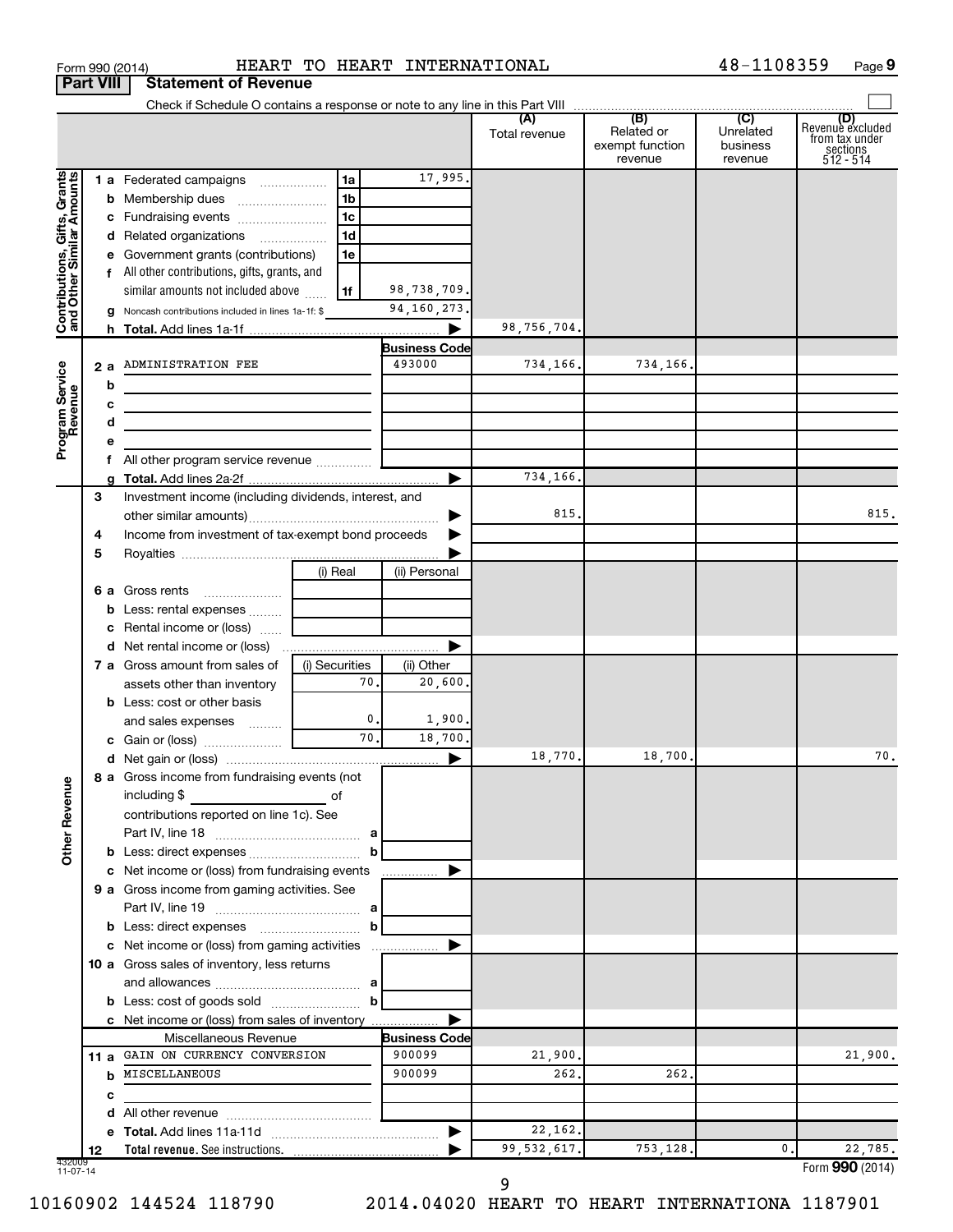**Part IX Statement of Functional Expenses** 

Form 990 (2014) Page HEART TO HEART INTERNATIONAL 48-1108359

*Section 501(c)(3) and 501(c)(4) organizations must complete all columns. All other organizations must complete column (A).*

|    | Do not include amounts reported on lines 6b,<br>7b, 8b, 9b, and 10b of Part VIII.                                                                                                                           | (A)<br>Total expenses | (B)<br>Program service<br>expenses | Management and<br>general expenses | (D)<br>Fundraising<br>expenses |  |  |  |
|----|-------------------------------------------------------------------------------------------------------------------------------------------------------------------------------------------------------------|-----------------------|------------------------------------|------------------------------------|--------------------------------|--|--|--|
| 1  | Grants and other assistance to domestic organizations                                                                                                                                                       |                       |                                    |                                    |                                |  |  |  |
|    | and domestic governments. See Part IV, line 21                                                                                                                                                              | 3,309,430.            | 3,309,430.                         |                                    |                                |  |  |  |
| 2  | Grants and other assistance to domestic                                                                                                                                                                     |                       |                                    |                                    |                                |  |  |  |
|    | individuals. See Part IV, line 22                                                                                                                                                                           |                       |                                    |                                    |                                |  |  |  |
| 3  | Grants and other assistance to foreign                                                                                                                                                                      |                       |                                    |                                    |                                |  |  |  |
|    | organizations, foreign governments, and foreign                                                                                                                                                             |                       |                                    |                                    |                                |  |  |  |
|    | individuals. See Part IV, lines 15 and 16                                                                                                                                                                   |                       | $77,072,174.$ $77,072,174.$        |                                    |                                |  |  |  |
| 4  | Benefits paid to or for members                                                                                                                                                                             |                       |                                    |                                    |                                |  |  |  |
| 5  | Compensation of current officers, directors,                                                                                                                                                                |                       |                                    |                                    |                                |  |  |  |
|    | trustees, and key employees                                                                                                                                                                                 |                       |                                    |                                    |                                |  |  |  |
| 6  | Compensation not included above, to disqualified                                                                                                                                                            |                       |                                    |                                    |                                |  |  |  |
|    | persons (as defined under section 4958(f)(1)) and                                                                                                                                                           |                       |                                    |                                    |                                |  |  |  |
|    | persons described in section 4958(c)(3)(B)                                                                                                                                                                  |                       |                                    |                                    |                                |  |  |  |
| 7  | Other salaries and wages                                                                                                                                                                                    | 1, 233, 124.          | 795,619.                           | 248,970.                           | 188, 535.                      |  |  |  |
| 8  | Pension plan accruals and contributions (include                                                                                                                                                            |                       |                                    |                                    |                                |  |  |  |
|    | section 401(k) and 403(b) employer contributions)                                                                                                                                                           |                       |                                    |                                    |                                |  |  |  |
| 9  | Other employee benefits                                                                                                                                                                                     |                       |                                    |                                    |                                |  |  |  |
| 10 |                                                                                                                                                                                                             | 94, 334.              | 60, 865.                           | 19,046.                            | 14,423.                        |  |  |  |
| 11 | Fees for services (non-employees):                                                                                                                                                                          |                       |                                    |                                    |                                |  |  |  |
| a  |                                                                                                                                                                                                             |                       |                                    |                                    |                                |  |  |  |
| b  |                                                                                                                                                                                                             | 20, 294.              | 20, 294.                           |                                    |                                |  |  |  |
| c  |                                                                                                                                                                                                             | 73, 116.              |                                    | 73, 116.                           |                                |  |  |  |
|    |                                                                                                                                                                                                             |                       |                                    |                                    |                                |  |  |  |
| е  | Professional fundraising services. See Part IV, line 17                                                                                                                                                     |                       |                                    |                                    |                                |  |  |  |
| f  | Investment management fees                                                                                                                                                                                  | 250.                  |                                    | 250.                               |                                |  |  |  |
|    | g Other. (If line 11g amount exceeds 10% of line 25,                                                                                                                                                        |                       |                                    |                                    |                                |  |  |  |
|    | column (A) amount, list line 11g expenses on Sch 0.)                                                                                                                                                        | 1,517,058.            | 1,076,120.                         | 269,801.                           | $\frac{171,137.}{1,364.}$      |  |  |  |
| 12 |                                                                                                                                                                                                             | 3,478.                | 2,114.                             |                                    |                                |  |  |  |
| 13 |                                                                                                                                                                                                             | 591,691.              | 429,051.                           | 47,434.                            | 115, 206.                      |  |  |  |
| 14 |                                                                                                                                                                                                             |                       |                                    |                                    |                                |  |  |  |
| 15 |                                                                                                                                                                                                             |                       |                                    |                                    |                                |  |  |  |
| 16 |                                                                                                                                                                                                             | 348, 843.             | 297,180.                           | 31,950.                            | 19,713.                        |  |  |  |
| 17 | Travel                                                                                                                                                                                                      | 849,411.              | 831,150.                           | 4,453.                             | 13,808.                        |  |  |  |
| 18 | Payments of travel or entertainment expenses                                                                                                                                                                |                       |                                    |                                    |                                |  |  |  |
|    | for any federal, state, or local public officials                                                                                                                                                           |                       |                                    |                                    |                                |  |  |  |
| 19 | Conferences, conventions, and meetings                                                                                                                                                                      | 20,762.               | 5,471.                             | 1,572.                             | 13,719.                        |  |  |  |
| 20 | Interest                                                                                                                                                                                                    | 55, 345.              | 53,570.                            | 504.                               | 1,271.                         |  |  |  |
| 21 |                                                                                                                                                                                                             |                       |                                    |                                    |                                |  |  |  |
| 22 | Depreciation, depletion, and amortization                                                                                                                                                                   | 185,548.              | 158,466.                           | 137.                               | 26,945.                        |  |  |  |
| 23 | Insurance                                                                                                                                                                                                   | 30,926.               | 9,095.                             | $\overline{21,751}$ .              | 80.                            |  |  |  |
| 24 | Other expenses. Itemize expenses not covered<br>above. (List miscellaneous expenses in line 24e. If line<br>24e amount exceeds 10% of line 25, column (A)<br>amount, list line 24e expenses on Schedule O.) |                       |                                    |                                    |                                |  |  |  |
| a  | OBSOLETE INVENTORY                                                                                                                                                                                          | 1,511,530.            | 1,511,530.                         |                                    |                                |  |  |  |
| b  | <b>STAFF DEVELOPMENT</b>                                                                                                                                                                                    | 11,268.               | 10,072.                            |                                    | 1,196.                         |  |  |  |
| C  |                                                                                                                                                                                                             |                       |                                    |                                    |                                |  |  |  |
| d  |                                                                                                                                                                                                             |                       |                                    |                                    |                                |  |  |  |
|    | e All other expenses                                                                                                                                                                                        |                       |                                    |                                    |                                |  |  |  |
| 25 | Total functional expenses. Add lines 1 through 24e                                                                                                                                                          | 86,928,582.           | 85,642,201.                        | 718,984.                           | 567,397.                       |  |  |  |
| 26 | Joint costs. Complete this line only if the organization                                                                                                                                                    |                       |                                    |                                    |                                |  |  |  |
|    | reported in column (B) joint costs from a combined                                                                                                                                                          |                       |                                    |                                    |                                |  |  |  |
|    | educational campaign and fundraising solicitation.                                                                                                                                                          |                       |                                    |                                    |                                |  |  |  |
|    | Check here $\blacktriangleright$<br>if following SOP 98-2 (ASC 958-720)                                                                                                                                     |                       |                                    |                                    |                                |  |  |  |

432010 11-07-14

10160902 144524 118790 2014.04020 HEART TO HEART INTERNATIONA 1187901

10

Form (2014) **990**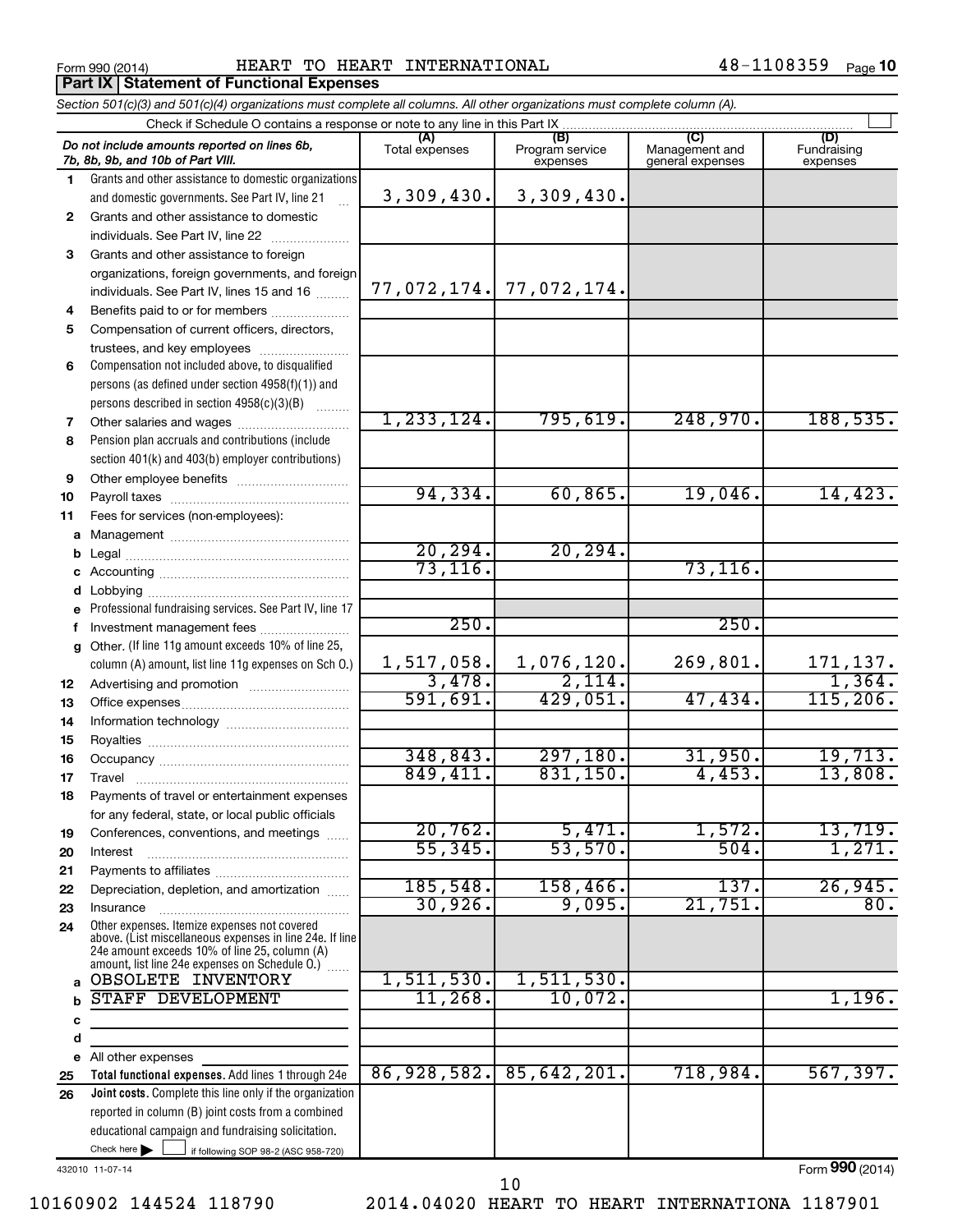**Net Assets or Fund Balances**

Net Assets or Fund Balances

**Assets**

**Part X** | Balance Sheet

**Liabilities**

Total liabilities and net assets/fund balances

Form (2014) **990**

27,466,439.

|    |                                                                                                                                                                                                                                | (A)<br>Beginning of year |                         | (B)<br>End of year |
|----|--------------------------------------------------------------------------------------------------------------------------------------------------------------------------------------------------------------------------------|--------------------------|-------------------------|--------------------|
| 1  | Cash - non-interest-bearing                                                                                                                                                                                                    | 728, 219.                | $\mathbf{1}$            | 707,645.           |
| 2  |                                                                                                                                                                                                                                | 356, 432.                | $\mathbf{2}$            | 79,902.            |
| 3  |                                                                                                                                                                                                                                | 329, 225.                | 3                       | 1,065,386.         |
| 4  |                                                                                                                                                                                                                                | 5,283.                   | $\overline{\mathbf{4}}$ | 256,670.           |
| 5  | Loans and other receivables from current and former officers, directors,                                                                                                                                                       |                          |                         |                    |
|    | trustees, key employees, and highest compensated employees. Complete                                                                                                                                                           |                          |                         |                    |
|    | Part II of Schedule L                                                                                                                                                                                                          |                          | 5                       |                    |
| 6  | Loans and other receivables from other disqualified persons (as defined under                                                                                                                                                  |                          |                         |                    |
|    | section $4958(f)(1)$ , persons described in section $4958(c)(3)(B)$ , and contributing                                                                                                                                         |                          |                         |                    |
|    | employers and sponsoring organizations of section 501(c)(9) voluntary                                                                                                                                                          |                          |                         |                    |
|    | employees' beneficiary organizations (see instr). Complete Part II of Sch L                                                                                                                                                    |                          | 6                       |                    |
| 7  |                                                                                                                                                                                                                                |                          | 7                       |                    |
| 8  |                                                                                                                                                                                                                                | 11, 146, 793.            | 8                       | 23,811,751.        |
| 9  | Prepaid expenses and deferred charges                                                                                                                                                                                          | 0.                       | 9                       | 115,222.           |
|    | 10a Land, buildings, and equipment: cost or other                                                                                                                                                                              |                          |                         |                    |
|    | 3,026,890.<br>basis. Complete Part VI of Schedule D  [10a                                                                                                                                                                      |                          |                         |                    |
|    | 1,664,268.<br>10 <sub>b</sub>                                                                                                                                                                                                  | 1,495,779.               | 10 <sub>c</sub>         | 1,362,622.         |
| 11 |                                                                                                                                                                                                                                | 65,868.                  | 11                      | 67, 241.           |
| 12 |                                                                                                                                                                                                                                |                          | 12                      |                    |
| 13 |                                                                                                                                                                                                                                |                          | 13                      |                    |
| 14 | Intangible assets [111] intervention and assets an intervention and intervention and intervention and intervention and intervention and intervention and intervention and intervention and intervention and intervention and i |                          | 14                      |                    |
| 15 |                                                                                                                                                                                                                                |                          | 15                      |                    |
| 16 |                                                                                                                                                                                                                                | 14, 127, 599.            | 16                      | 27,466,439.        |
| 17 |                                                                                                                                                                                                                                | 172,863.                 | 17                      | 766, 369.          |
| 18 |                                                                                                                                                                                                                                |                          | 18                      |                    |
| 19 |                                                                                                                                                                                                                                | $\overline{0}$ .         | 19                      | 47,029.            |
| 20 |                                                                                                                                                                                                                                |                          | 20                      |                    |
| 21 | Escrow or custodial account liability. Complete Part IV of Schedule D                                                                                                                                                          |                          | 21                      |                    |
| 22 | Loans and other payables to current and former officers, directors, trustees,                                                                                                                                                  |                          |                         |                    |
|    | key employees, highest compensated employees, and disqualified persons.                                                                                                                                                        |                          |                         |                    |
|    |                                                                                                                                                                                                                                |                          | 22                      |                    |
| 23 | Secured mortgages and notes payable to unrelated third parties                                                                                                                                                                 | 1,088,085.               | 23                      | 1,202,788.         |
| 24 | Unsecured notes and loans payable to unrelated third parties                                                                                                                                                                   |                          | 24                      |                    |
| 25 | Other liabilities (including federal income tax, payables to related third                                                                                                                                                     |                          |                         |                    |
|    | parties, and other liabilities not included on lines 17-24). Complete Part X of                                                                                                                                                |                          |                         |                    |
| 26 | Schedule D<br>Total liabilities. Add lines 17 through 25                                                                                                                                                                       | 1, 260, 948.             | 25<br>26                | 2,016,186.         |
|    | Organizations that follow SFAS 117 (ASC 958), check here $\blacktriangleright \begin{array}{c} \boxed{X} \\ \end{array}$ and                                                                                                   |                          |                         |                    |
|    | complete lines 27 through 29, and lines 33 and 34.                                                                                                                                                                             |                          |                         |                    |
| 27 |                                                                                                                                                                                                                                | 11,744,011.              | 27                      | 24, 401, 211.      |
| 28 |                                                                                                                                                                                                                                | 1,056,772.               | 28                      | 981, 801.          |
| 29 | Permanently restricted net assets                                                                                                                                                                                              | 65,868.                  | 29                      | 67,241.            |
|    | Organizations that do not follow SFAS 117 (ASC 958), check here ▶ □                                                                                                                                                            |                          |                         |                    |
|    | and complete lines 30 through 34.                                                                                                                                                                                              |                          |                         |                    |
| 30 |                                                                                                                                                                                                                                |                          | 30                      |                    |
| 31 | Paid-in or capital surplus, or land, building, or equipment fund                                                                                                                                                               |                          | 31                      |                    |
| 32 | Retained earnings, endowment, accumulated income, or other funds                                                                                                                                                               |                          | 32                      |                    |
| 33 |                                                                                                                                                                                                                                | 12,866,651.              | 33                      | 25,450,253.        |
| 34 | Total liabilities and net assets/fund balances                                                                                                                                                                                 | $14, 127, 599$ , 34      |                         | 27,466,439.        |

Form 990 (2014) Page HEART TO HEART INTERNATIONAL 48-1108359

**11**

 $\perp$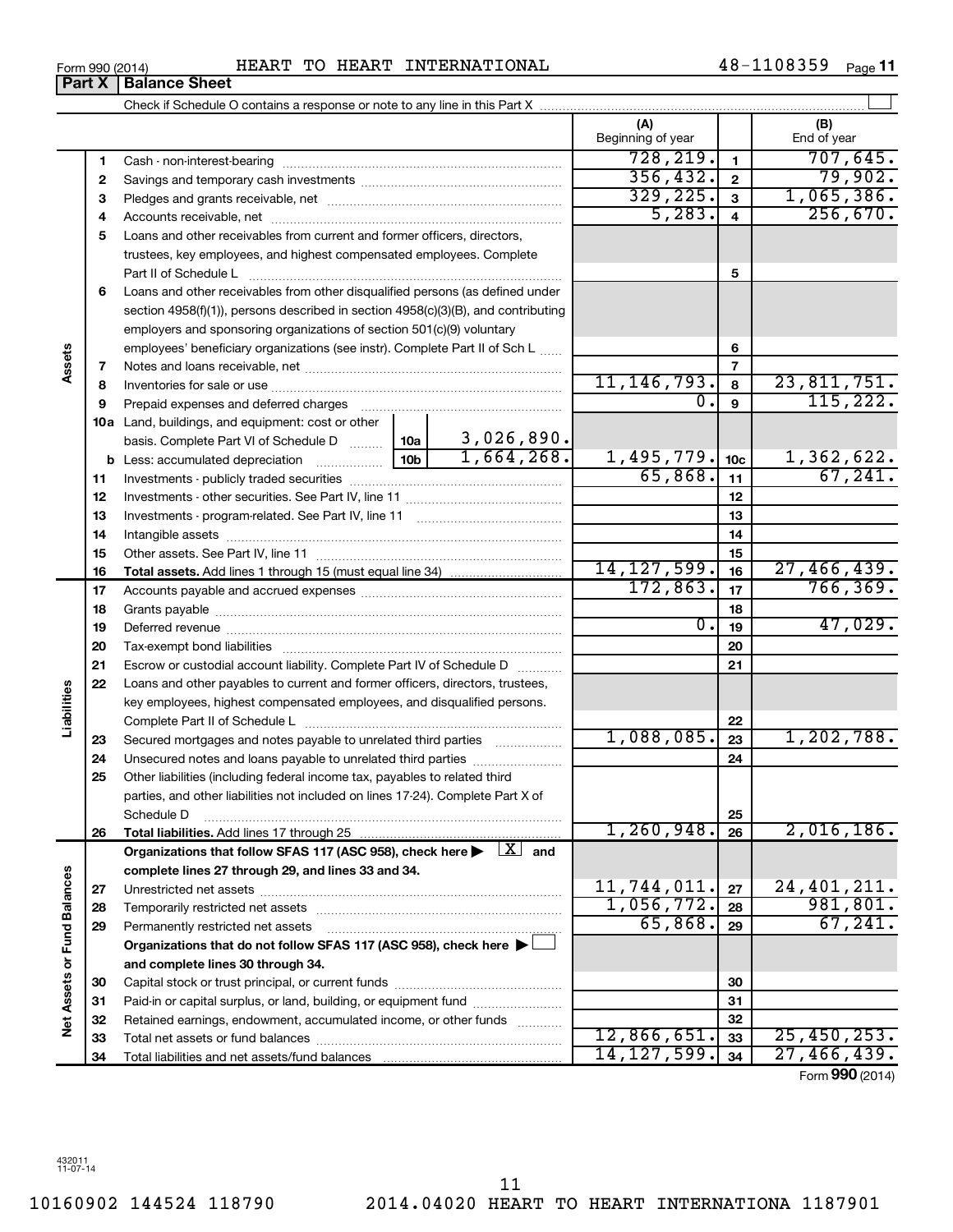| Part XI<br><b>Reconciliation of Net Assets</b>                                                                                                                                                                                          |                         |
|-----------------------------------------------------------------------------------------------------------------------------------------------------------------------------------------------------------------------------------------|-------------------------|
|                                                                                                                                                                                                                                         |                         |
|                                                                                                                                                                                                                                         | $\overline{\mathbf{x}}$ |
|                                                                                                                                                                                                                                         |                         |
| 99,532,617.<br>$\mathbf{1}$<br>1                                                                                                                                                                                                        |                         |
| 86,928,582.<br>$\overline{2}$<br>2                                                                                                                                                                                                      |                         |
| 12,604,035.<br>3<br>Revenue less expenses. Subtract line 2 from line 1<br>З                                                                                                                                                             |                         |
| 12,866,651.<br>$\overline{\mathbf{4}}$<br>4                                                                                                                                                                                             |                         |
| 5<br>Net unrealized gains (losses) on investments [11] matter in the content of the state of the state of the state of the state of the state of the state of the state of the state of the state of the state of the state of the<br>5 | 1,364.                  |
| 6<br>Donated services and use of facilities<br>6                                                                                                                                                                                        |                         |
| $\overline{7}$<br>Investment expenses<br>7                                                                                                                                                                                              |                         |
| 8<br>8                                                                                                                                                                                                                                  |                         |
| 9<br>9                                                                                                                                                                                                                                  | $-21,797.$              |
| Net assets or fund balances at end of year. Combine lines 3 through 9 (must equal Part X, line 33,<br>10                                                                                                                                |                         |
| 25,450,253.<br>10<br>column (B))                                                                                                                                                                                                        |                         |
| Part XII Financial Statements and Reporting                                                                                                                                                                                             |                         |
|                                                                                                                                                                                                                                         | X                       |
|                                                                                                                                                                                                                                         | <b>No</b><br>Yes        |
| $\lfloor \mathbf{X} \rfloor$ Accrual<br>Accounting method used to prepare the Form 990: $\Box$ Cash<br>$\Box$ Other<br>1                                                                                                                |                         |
| If the organization changed its method of accounting from a prior year or checked "Other," explain in Schedule O.                                                                                                                       |                         |
| 2a                                                                                                                                                                                                                                      | x                       |
| If "Yes," check a box below to indicate whether the financial statements for the year were compiled or reviewed on a                                                                                                                    |                         |
| separate basis, consolidated basis, or both:                                                                                                                                                                                            |                         |
| Consolidated basis<br>Both consolidated and separate basis<br>Separate basis                                                                                                                                                            |                         |
| 2 <sub>b</sub>                                                                                                                                                                                                                          | x                       |
| If "Yes," check a box below to indicate whether the financial statements for the year were audited on a separate basis,                                                                                                                 |                         |
| consolidated basis, or both:                                                                                                                                                                                                            |                         |
| $ \mathbf{X} $ Separate basis<br>Consolidated basis<br>Both consolidated and separate basis                                                                                                                                             |                         |
| c If "Yes" to line 2a or 2b, does the organization have a committee that assumes responsibility for oversight of the audit,                                                                                                             |                         |
| 2c                                                                                                                                                                                                                                      | х                       |
| If the organization changed either its oversight process or selection process during the tax year, explain in Schedule O.                                                                                                               |                         |
| 3a As a result of a federal award, was the organization required to undergo an audit or audits as set forth in the Single Audit                                                                                                         |                         |
| Act and OMB Circular A-133?<br>3a                                                                                                                                                                                                       | x                       |
| <b>b</b> If "Yes," did the organization undergo the required audit or audits? If the organization did not undergo the required audit                                                                                                    |                         |
| 3b                                                                                                                                                                                                                                      | $000 \, \text{m}$       |

Form (2014) **990**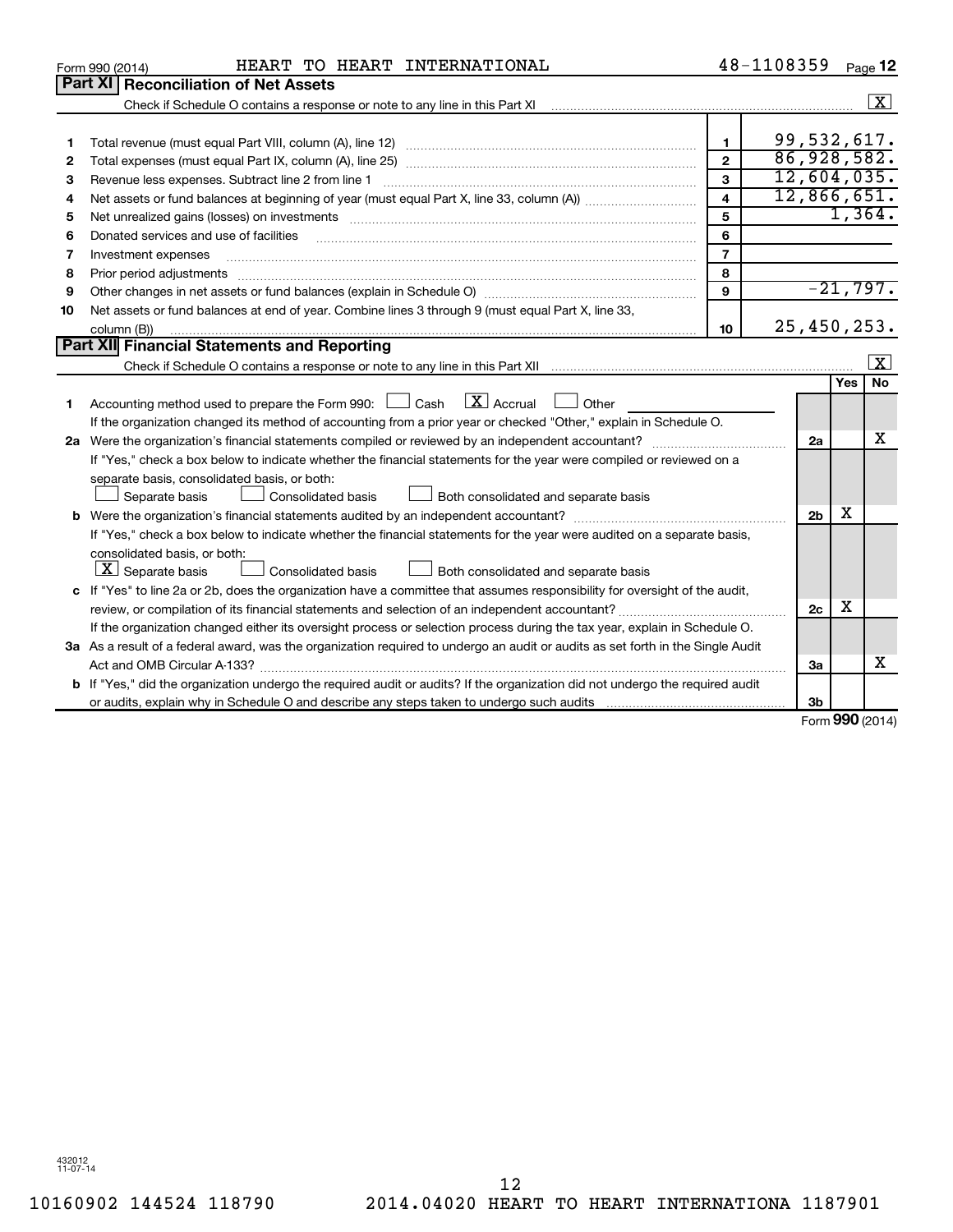| <b>SCHEDULE A</b> |  |
|-------------------|--|
|-------------------|--|

Department of the Treasury

# **Public Charity Status and Public Support 2014**

**(Form 990 or 990-EZ) Complete if the organization is a section 501(c)(3) organization or a section**

**4947(a)(1) nonexempt charitable trust.**

| Attach to Form 990 or Form 990-EZ.                                                                  |
|-----------------------------------------------------------------------------------------------------|
| / Information about Schedule A (Form 990 or 990-EZ) and its instructions is at www.irs.gov/form990. |

| OMB No. 1545-0047                   |
|-------------------------------------|
|                                     |
| <b>Open to Public</b><br>Inspection |

Internal Revenue Service

|                |                     | Name of the organization                                                                                                                      |          |                                                       |                          |                     |                                        | <b>Employer identification number</b> |
|----------------|---------------------|-----------------------------------------------------------------------------------------------------------------------------------------------|----------|-------------------------------------------------------|--------------------------|---------------------|----------------------------------------|---------------------------------------|
|                | Part I              | Reason for Public Charity Status (All organizations must complete this part.) See instructions.                                               |          | HEART TO HEART INTERNATIONAL                          |                          |                     |                                        | 48-1108359                            |
|                |                     |                                                                                                                                               |          |                                                       |                          |                     |                                        |                                       |
|                |                     | The organization is not a private foundation because it is: (For lines 1 through 11, check only one box.)                                     |          |                                                       |                          |                     |                                        |                                       |
| 1              |                     | A church, convention of churches, or association of churches described in section 170(b)(1)(A)(i).                                            |          |                                                       |                          |                     |                                        |                                       |
| 2              |                     | A school described in section 170(b)(1)(A)(ii). (Attach Schedule E.)                                                                          |          |                                                       |                          |                     |                                        |                                       |
| з              |                     | A hospital or a cooperative hospital service organization described in section 170(b)(1)(A)(iii).                                             |          |                                                       |                          |                     |                                        |                                       |
| 4              |                     | A medical research organization operated in conjunction with a hospital described in section 170(b)(1)(A)(iii). Enter the hospital's name,    |          |                                                       |                          |                     |                                        |                                       |
|                |                     | city, and state:<br>An organization operated for the benefit of a college or university owned or operated by a governmental unit described in |          |                                                       |                          |                     |                                        |                                       |
| 5              |                     | section 170(b)(1)(A)(iv). (Complete Part II.)                                                                                                 |          |                                                       |                          |                     |                                        |                                       |
| 6              |                     | A federal, state, or local government or governmental unit described in section 170(b)(1)(A)(v).                                              |          |                                                       |                          |                     |                                        |                                       |
| $\overline{7}$ | $\lfloor x \rfloor$ |                                                                                                                                               |          |                                                       |                          |                     |                                        |                                       |
|                |                     | An organization that normally receives a substantial part of its support from a governmental unit or from the general public described in     |          |                                                       |                          |                     |                                        |                                       |
| 8              |                     | section 170(b)(1)(A)(vi). (Complete Part II.)<br>A community trust described in section 170(b)(1)(A)(vi). (Complete Part II.)                 |          |                                                       |                          |                     |                                        |                                       |
| 9              |                     | An organization that normally receives: (1) more than 33 1/3% of its support from contributions, membership fees, and gross receipts from     |          |                                                       |                          |                     |                                        |                                       |
|                |                     | activities related to its exempt functions - subject to certain exceptions, and (2) no more than 33 1/3% of its support from gross investment |          |                                                       |                          |                     |                                        |                                       |
|                |                     | income and unrelated business taxable income (less section 511 tax) from businesses acquired by the organization after June 30, 1975.         |          |                                                       |                          |                     |                                        |                                       |
|                |                     | See section 509(a)(2). (Complete Part III.)                                                                                                   |          |                                                       |                          |                     |                                        |                                       |
| 10             |                     | An organization organized and operated exclusively to test for public safety. See section 509(a)(4).                                          |          |                                                       |                          |                     |                                        |                                       |
| 11             |                     | An organization organized and operated exclusively for the benefit of, to perform the functions of, or to carry out the purposes of one or    |          |                                                       |                          |                     |                                        |                                       |
|                |                     | more publicly supported organizations described in section 509(a)(1) or section 509(a)(2). See section 509(a)(3). Check the box in            |          |                                                       |                          |                     |                                        |                                       |
|                |                     | lines 11a through 11d that describes the type of supporting organization and complete lines 11e, 11f, and 11g.                                |          |                                                       |                          |                     |                                        |                                       |
| a              |                     | Type I. A supporting organization operated, supervised, or controlled by its supported organization(s), typically by giving                   |          |                                                       |                          |                     |                                        |                                       |
|                |                     | the supported organization(s) the power to regularly appoint or elect a majority of the directors or trustees of the supporting               |          |                                                       |                          |                     |                                        |                                       |
|                |                     | organization. You must complete Part IV, Sections A and B.                                                                                    |          |                                                       |                          |                     |                                        |                                       |
| b              |                     | Type II. A supporting organization supervised or controlled in connection with its supported organization(s), by having                       |          |                                                       |                          |                     |                                        |                                       |
|                |                     | control or management of the supporting organization vested in the same persons that control or manage the supported                          |          |                                                       |                          |                     |                                        |                                       |
|                |                     | organization(s). You must complete Part IV, Sections A and C.                                                                                 |          |                                                       |                          |                     |                                        |                                       |
| с              |                     | Type III functionally integrated. A supporting organization operated in connection with, and functionally integrated with,                    |          |                                                       |                          |                     |                                        |                                       |
|                |                     | its supported organization(s) (see instructions). You must complete Part IV, Sections A, D, and E.                                            |          |                                                       |                          |                     |                                        |                                       |
| d              |                     | Type III non-functionally integrated. A supporting organization operated in connection with its supported organization(s)                     |          |                                                       |                          |                     |                                        |                                       |
|                |                     | that is not functionally integrated. The organization generally must satisfy a distribution requirement and an attentiveness                  |          |                                                       |                          |                     |                                        |                                       |
|                |                     | requirement (see instructions). You must complete Part IV, Sections A and D, and Part V.                                                      |          |                                                       |                          |                     |                                        |                                       |
| е              |                     | Check this box if the organization received a written determination from the IRS that it is a Type I, Type II, Type III                       |          |                                                       |                          |                     |                                        |                                       |
|                |                     | functionally integrated, or Type III non-functionally integrated supporting organization.                                                     |          |                                                       |                          |                     |                                        |                                       |
|                |                     |                                                                                                                                               |          |                                                       |                          |                     |                                        |                                       |
|                |                     | g Provide the following information about the supported organization(s).                                                                      |          |                                                       |                          |                     |                                        |                                       |
|                |                     | (i) Name of supported<br>organization                                                                                                         | (ii) EIN | (iii) Type of organization<br>(described on lines 1-9 | (iv) Is the organization | listed in your      | (v) Amount of monetary<br>support (see | (vi) Amount of<br>other support (see  |
|                |                     |                                                                                                                                               |          | above or IRC section                                  |                          | governing document? | Instructions)                          | Instructions)                         |
|                |                     |                                                                                                                                               |          | (see instructions))                                   | Yes                      | No                  |                                        |                                       |
|                |                     |                                                                                                                                               |          |                                                       |                          |                     |                                        |                                       |
|                |                     |                                                                                                                                               |          |                                                       |                          |                     |                                        |                                       |
|                |                     |                                                                                                                                               |          |                                                       |                          |                     |                                        |                                       |
|                |                     |                                                                                                                                               |          |                                                       |                          |                     |                                        |                                       |
|                |                     |                                                                                                                                               |          |                                                       |                          |                     |                                        |                                       |
|                |                     |                                                                                                                                               |          |                                                       |                          |                     |                                        |                                       |
|                |                     |                                                                                                                                               |          |                                                       |                          |                     |                                        |                                       |
|                |                     |                                                                                                                                               |          |                                                       |                          |                     |                                        |                                       |
|                |                     |                                                                                                                                               |          |                                                       |                          |                     |                                        |                                       |
|                |                     |                                                                                                                                               |          |                                                       |                          |                     |                                        |                                       |
| Total          |                     |                                                                                                                                               |          |                                                       |                          |                     |                                        |                                       |

432021 09-17-14 **Form 990 or 990-EZ.** LHA **For Paperwork Reduction Act Notice, see the Instructions for**  **Schedule A (Form 990 or 990-EZ) 2014**

10160902 144524 118790 2014.04020 HEART TO HEART INTERNATIONA 1187901 13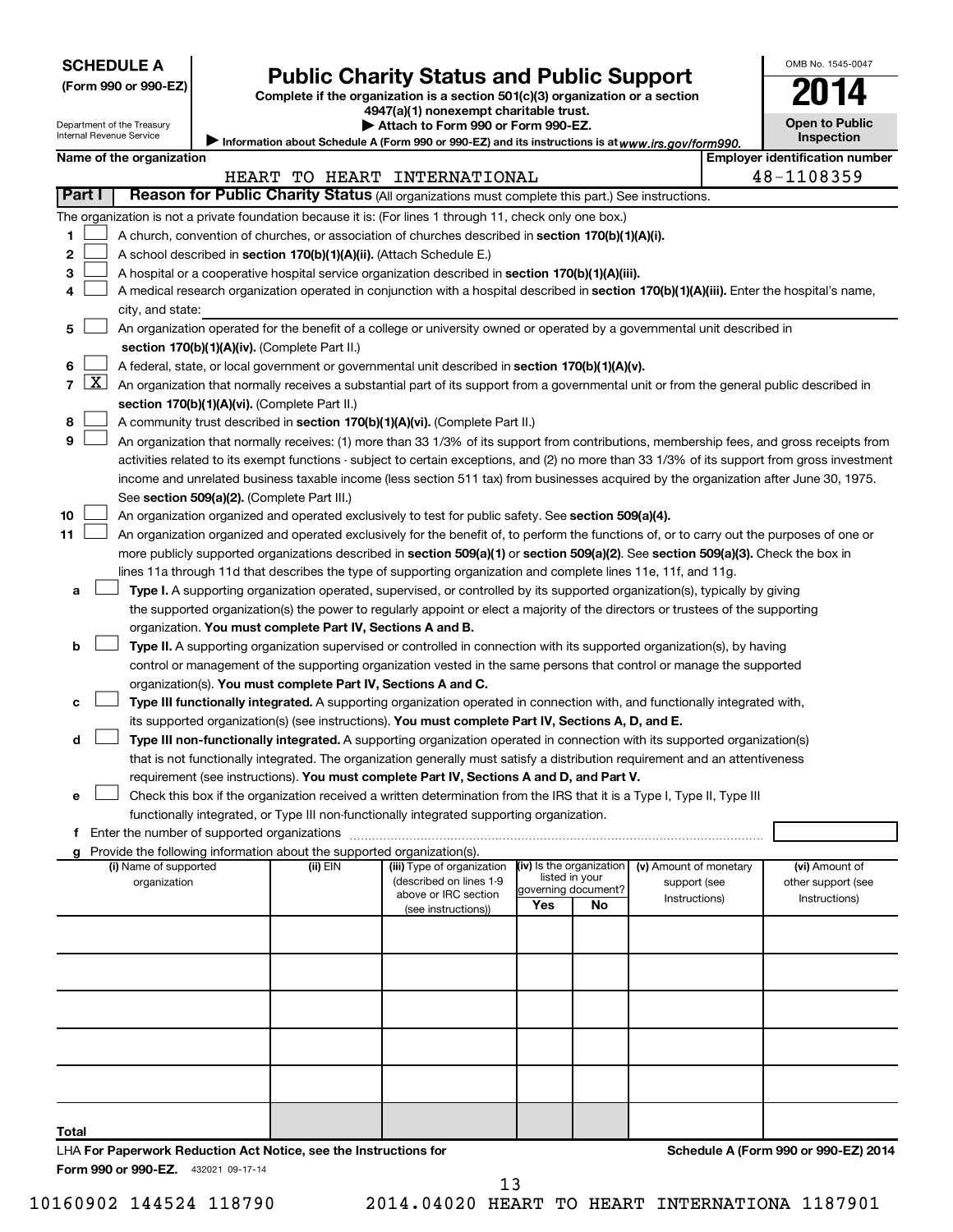### Schedule A (Form 990 or 990-EZ) 2014  $\rm HEART$   $\rm TO$   $\rm HEART$   $\rm INTERNATIONAL$   $\rm 48-1108359$   $\rm Page$

48-1108359 Page 2

(Complete only if you checked the box on line 5, 7, or 8 of Part I or if the organization failed to qualify under Part III. If the organization fails to qualify under the tests listed below, please complete Part III.) **Part II Support Schedule for Organizations Described in Sections 170(b)(1)(A)(iv) and 170(b)(1)(A)(vi)**

|    | <b>Section A. Public Support</b>                                                                                                                                                                                               |               |               |                |               |                                      |                                         |
|----|--------------------------------------------------------------------------------------------------------------------------------------------------------------------------------------------------------------------------------|---------------|---------------|----------------|---------------|--------------------------------------|-----------------------------------------|
|    | Calendar year (or fiscal year beginning in)                                                                                                                                                                                    | (a) 2010      | (b) 2011      | $(c)$ 2012     | $(d)$ 2013    | (e) 2014                             | (f) Total                               |
|    | 1 Gifts, grants, contributions, and                                                                                                                                                                                            |               |               |                |               |                                      |                                         |
|    | membership fees received. (Do not                                                                                                                                                                                              |               |               |                |               |                                      |                                         |
|    | include any "unusual grants.")                                                                                                                                                                                                 | 80,510,413.   | 87,931,810.   | 133, 262, 422. | 91, 553, 943. | 98,756,704.                          | 492,015,292.                            |
|    | 2 Tax revenues levied for the organ-                                                                                                                                                                                           |               |               |                |               |                                      |                                         |
|    | ization's benefit and either paid to                                                                                                                                                                                           |               |               |                |               |                                      |                                         |
|    | or expended on its behalf                                                                                                                                                                                                      |               |               |                |               |                                      |                                         |
|    | 3 The value of services or facilities                                                                                                                                                                                          |               |               |                |               |                                      |                                         |
|    | furnished by a governmental unit to                                                                                                                                                                                            |               |               |                |               |                                      |                                         |
|    | the organization without charge                                                                                                                                                                                                |               |               |                |               |                                      |                                         |
|    | 4 Total. Add lines 1 through 3                                                                                                                                                                                                 | 80, 510, 413. | 87, 931, 810. | 133, 262, 422. | 91, 553, 943. | 98.756.704.                          | 492,015,292.                            |
|    | 5 The portion of total contributions                                                                                                                                                                                           |               |               |                |               |                                      |                                         |
|    | by each person (other than a                                                                                                                                                                                                   |               |               |                |               |                                      |                                         |
|    | governmental unit or publicly                                                                                                                                                                                                  |               |               |                |               |                                      |                                         |
|    | supported organization) included                                                                                                                                                                                               |               |               |                |               |                                      |                                         |
|    | on line 1 that exceeds 2% of the                                                                                                                                                                                               |               |               |                |               |                                      |                                         |
|    | amount shown on line 11,                                                                                                                                                                                                       |               |               |                |               |                                      |                                         |
|    | column (f)                                                                                                                                                                                                                     |               |               |                |               |                                      | 370, 258, 987.                          |
|    | 6 Public support. Subtract line 5 from line 4.                                                                                                                                                                                 |               |               |                |               |                                      | 121, 756, 305.                          |
|    | <b>Section B. Total Support</b>                                                                                                                                                                                                |               |               |                |               |                                      |                                         |
|    | Calendar year (or fiscal year beginning in)                                                                                                                                                                                    | (a) 2010      | (b) 2011      | $(c)$ 2012     | $(d)$ 2013    | (e) 2014                             | (f) Total                               |
|    | 7 Amounts from line 4                                                                                                                                                                                                          | 80,510,413.   | 87, 931, 810. | 133, 262, 422  | 91, 553, 943. | 98,756,704                           | 492,015,292.                            |
| 8  | Gross income from interest,                                                                                                                                                                                                    |               |               |                |               |                                      |                                         |
|    | dividends, payments received on                                                                                                                                                                                                |               |               |                |               |                                      |                                         |
|    | securities loans, rents, royalties                                                                                                                                                                                             |               |               |                |               |                                      |                                         |
|    | and income from similar sources                                                                                                                                                                                                | 5,394.        | 3,413.        | 1,735.         | 834.          | 815.                                 | 12,191.                                 |
|    | <b>9</b> Net income from unrelated business                                                                                                                                                                                    |               |               |                |               |                                      |                                         |
|    | activities, whether or not the                                                                                                                                                                                                 |               |               |                |               |                                      |                                         |
|    | business is regularly carried on                                                                                                                                                                                               |               |               |                |               |                                      |                                         |
|    | 10 Other income. Do not include gain                                                                                                                                                                                           |               |               |                |               |                                      |                                         |
|    | or loss from the sale of capital                                                                                                                                                                                               |               |               |                |               |                                      |                                         |
|    | assets (Explain in Part VI.)                                                                                                                                                                                                   |               | 7,807.        | 1,675.         | 103.          | 20,862.                              | 30,447.                                 |
|    | 11 Total support. Add lines 7 through 10                                                                                                                                                                                       |               |               |                |               |                                      | 492,057,930.                            |
|    | 12 Gross receipts from related activities, etc. (see instructions)                                                                                                                                                             |               |               |                |               | 12                                   |                                         |
|    | 13 First five years. If the Form 990 is for the organization's first, second, third, fourth, or fifth tax year as a section 501(c)(3)                                                                                          |               |               |                |               |                                      |                                         |
|    | organization, check this box and stop here                                                                                                                                                                                     |               |               |                |               |                                      |                                         |
|    | <b>Section C. Computation of Public Support Percentage</b>                                                                                                                                                                     |               |               |                |               |                                      |                                         |
|    |                                                                                                                                                                                                                                |               |               |                |               | 14                                   | 24.74<br>%                              |
|    |                                                                                                                                                                                                                                |               |               |                |               | 15                                   | 27.30<br>$\%$                           |
|    | 16a 33 1/3% support test - 2014. If the organization did not check the box on line 13, and line 14 is 33 1/3% or more, check this box and                                                                                      |               |               |                |               |                                      |                                         |
|    | stop here. The organization qualifies as a publicly supported organization manufactured content and the support of the state of the state of the state of the state of the state of the state of the state of the state of the |               |               |                |               |                                      |                                         |
|    | b 33 1/3% support test - 2013. If the organization did not check a box on line 13 or 16a, and line 15 is 33 1/3% or more, check this box                                                                                       |               |               |                |               |                                      |                                         |
|    |                                                                                                                                                                                                                                |               |               |                |               |                                      |                                         |
|    | 17a 10% -facts-and-circumstances test - 2014. If the organization did not check a box on line 13, 16a, or 16b, and line 14 is 10% or more,                                                                                     |               |               |                |               |                                      |                                         |
|    | and if the organization meets the "facts-and-circumstances" test, check this box and stop here. Explain in Part VI how the organization                                                                                        |               |               |                |               |                                      |                                         |
|    |                                                                                                                                                                                                                                |               |               |                |               |                                      | $\blacktriangleright$ $\vert$ X $\vert$ |
|    | b 10% -facts-and-circumstances test - 2013. If the organization did not check a box on line 13, 16a, 16b, or 17a, and line 15 is 10% or                                                                                        |               |               |                |               |                                      |                                         |
|    | more, and if the organization meets the "facts-and-circumstances" test, check this box and stop here. Explain in Part VI how the                                                                                               |               |               |                |               |                                      |                                         |
|    | organization meets the "facts-and-circumstances" test. The organization qualifies as a publicly supported organization                                                                                                         |               |               |                |               |                                      |                                         |
| 18 | Private foundation. If the organization did not check a box on line 13, 16a, 16b, 17a, or 17b, check this box and see instructions                                                                                             |               |               |                |               |                                      |                                         |
|    |                                                                                                                                                                                                                                |               |               |                |               | Schedule A (Form 990 or 990-EZ) 2014 |                                         |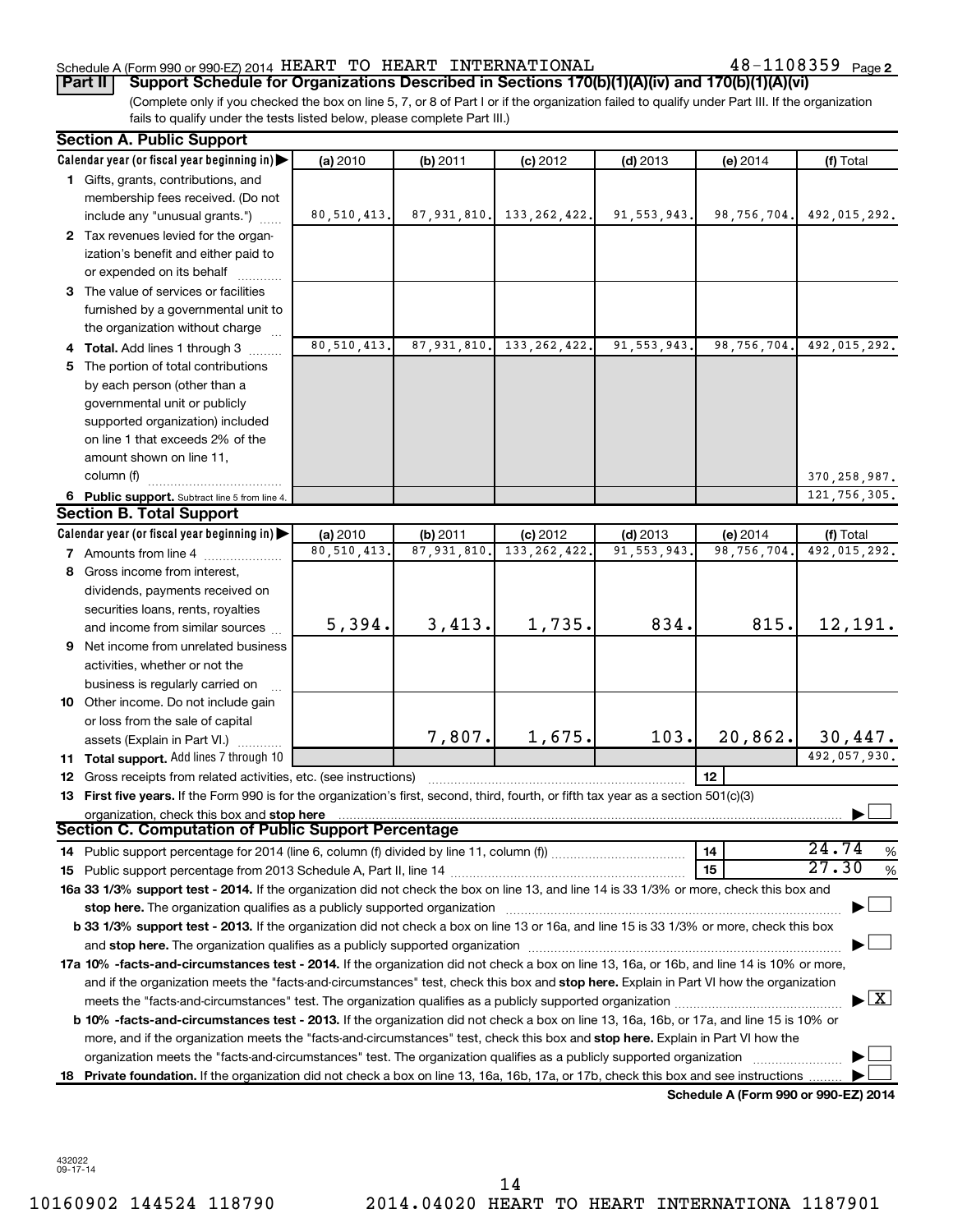# **Part III Support Schedule for Organizations Described in Section 509(a)(2)**

(Complete only if you checked the box on line 9 of Part I or if the organization failed to qualify under Part II. If the organization fails to qualify under the tests listed below, please complete Part II.)

| <b>Section A. Public Support</b>                                                                                                                                                 |          |          |            |            |                                      |           |
|----------------------------------------------------------------------------------------------------------------------------------------------------------------------------------|----------|----------|------------|------------|--------------------------------------|-----------|
| Calendar year (or fiscal year beginning in)                                                                                                                                      | (a) 2010 | (b) 2011 | $(c)$ 2012 | $(d)$ 2013 | (e) 2014                             | (f) Total |
| 1 Gifts, grants, contributions, and                                                                                                                                              |          |          |            |            |                                      |           |
| membership fees received. (Do not                                                                                                                                                |          |          |            |            |                                      |           |
| include any "unusual grants.")                                                                                                                                                   |          |          |            |            |                                      |           |
| 2 Gross receipts from admissions,<br>merchandise sold or services per-<br>formed, or facilities furnished in<br>any activity that is related to the                              |          |          |            |            |                                      |           |
| organization's tax-exempt purpose                                                                                                                                                |          |          |            |            |                                      |           |
| 3 Gross receipts from activities that                                                                                                                                            |          |          |            |            |                                      |           |
| are not an unrelated trade or bus-                                                                                                                                               |          |          |            |            |                                      |           |
| iness under section 513                                                                                                                                                          |          |          |            |            |                                      |           |
| 4 Tax revenues levied for the organ-                                                                                                                                             |          |          |            |            |                                      |           |
| ization's benefit and either paid to<br>or expended on its behalf<br>.                                                                                                           |          |          |            |            |                                      |           |
| 5 The value of services or facilities                                                                                                                                            |          |          |            |            |                                      |           |
| furnished by a governmental unit to                                                                                                                                              |          |          |            |            |                                      |           |
| the organization without charge                                                                                                                                                  |          |          |            |            |                                      |           |
| 6 Total. Add lines 1 through 5                                                                                                                                                   |          |          |            |            |                                      |           |
| 7a Amounts included on lines 1, 2, and                                                                                                                                           |          |          |            |            |                                      |           |
| 3 received from disqualified persons                                                                                                                                             |          |          |            |            |                                      |           |
| <b>b</b> Amounts included on lines 2 and 3 received<br>from other than disqualified persons that<br>exceed the greater of \$5,000 or 1% of the<br>amount on line 13 for the year |          |          |            |            |                                      |           |
| c Add lines 7a and 7b                                                                                                                                                            |          |          |            |            |                                      |           |
| 8 Public support (Subtract line 7c from line 6.)                                                                                                                                 |          |          |            |            |                                      |           |
| <b>Section B. Total Support</b>                                                                                                                                                  |          |          |            |            |                                      |           |
| Calendar year (or fiscal year beginning in)                                                                                                                                      | (a) 2010 | (b) 2011 | $(c)$ 2012 | $(d)$ 2013 | (e) 2014                             | (f) Total |
| 9 Amounts from line 6                                                                                                                                                            |          |          |            |            |                                      |           |
| <b>10a</b> Gross income from interest,<br>dividends, payments received on<br>securities loans, rents, royalties<br>and income from similar sources                               |          |          |            |            |                                      |           |
| <b>b</b> Unrelated business taxable income                                                                                                                                       |          |          |            |            |                                      |           |
| (less section 511 taxes) from businesses                                                                                                                                         |          |          |            |            |                                      |           |
| acquired after June 30, 1975<br>$\overline{\phantom{a}}$                                                                                                                         |          |          |            |            |                                      |           |
| c Add lines 10a and 10b                                                                                                                                                          |          |          |            |            |                                      |           |
| <b>11</b> Net income from unrelated business<br>activities not included in line 10b,<br>whether or not the business is<br>regularly carried on                                   |          |          |            |            |                                      |           |
| 12 Other income. Do not include gain<br>or loss from the sale of capital<br>assets (Explain in Part VI.)                                                                         |          |          |            |            |                                      |           |
| <b>13</b> Total support. (Add lines 9, 10c, 11, and 12.)                                                                                                                         |          |          |            |            |                                      |           |
| 14 First five years. If the Form 990 is for the organization's first, second, third, fourth, or fifth tax year as a section 501(c)(3) organization,                              |          |          |            |            |                                      |           |
| check this box and stop here                                                                                                                                                     |          |          |            |            |                                      |           |
| <b>Section C. Computation of Public Support Percentage</b>                                                                                                                       |          |          |            |            |                                      |           |
|                                                                                                                                                                                  |          |          |            |            | 15                                   | %         |
|                                                                                                                                                                                  |          |          |            |            | 16                                   | %         |
| Section D. Computation of Investment Income Percentage                                                                                                                           |          |          |            |            |                                      |           |
|                                                                                                                                                                                  |          |          |            |            | 17                                   | %         |
| 18 Investment income percentage from 2013 Schedule A, Part III, line 17                                                                                                          |          |          |            |            | 18                                   | %         |
| 19a 33 1/3% support tests - 2014. If the organization did not check the box on line 14, and line 15 is more than 33 1/3%, and line 17 is not                                     |          |          |            |            |                                      |           |
| more than 33 1/3%, check this box and stop here. The organization qualifies as a publicly supported organization                                                                 |          |          |            |            |                                      |           |
| b 33 1/3% support tests - 2013. If the organization did not check a box on line 14 or line 19a, and line 16 is more than 33 1/3%, and                                            |          |          |            |            |                                      |           |
| line 18 is not more than 33 1/3%, check this box and stop here. The organization qualifies as a publicly supported organization <i></i>                                          |          |          |            |            |                                      |           |
|                                                                                                                                                                                  |          |          |            |            |                                      |           |
| 432023 09-17-14                                                                                                                                                                  |          |          | 15         |            | Schedule A (Form 990 or 990-EZ) 2014 |           |

10160902 144524 118790 2014.04020 HEART TO HEART INTERNATIONA 1187901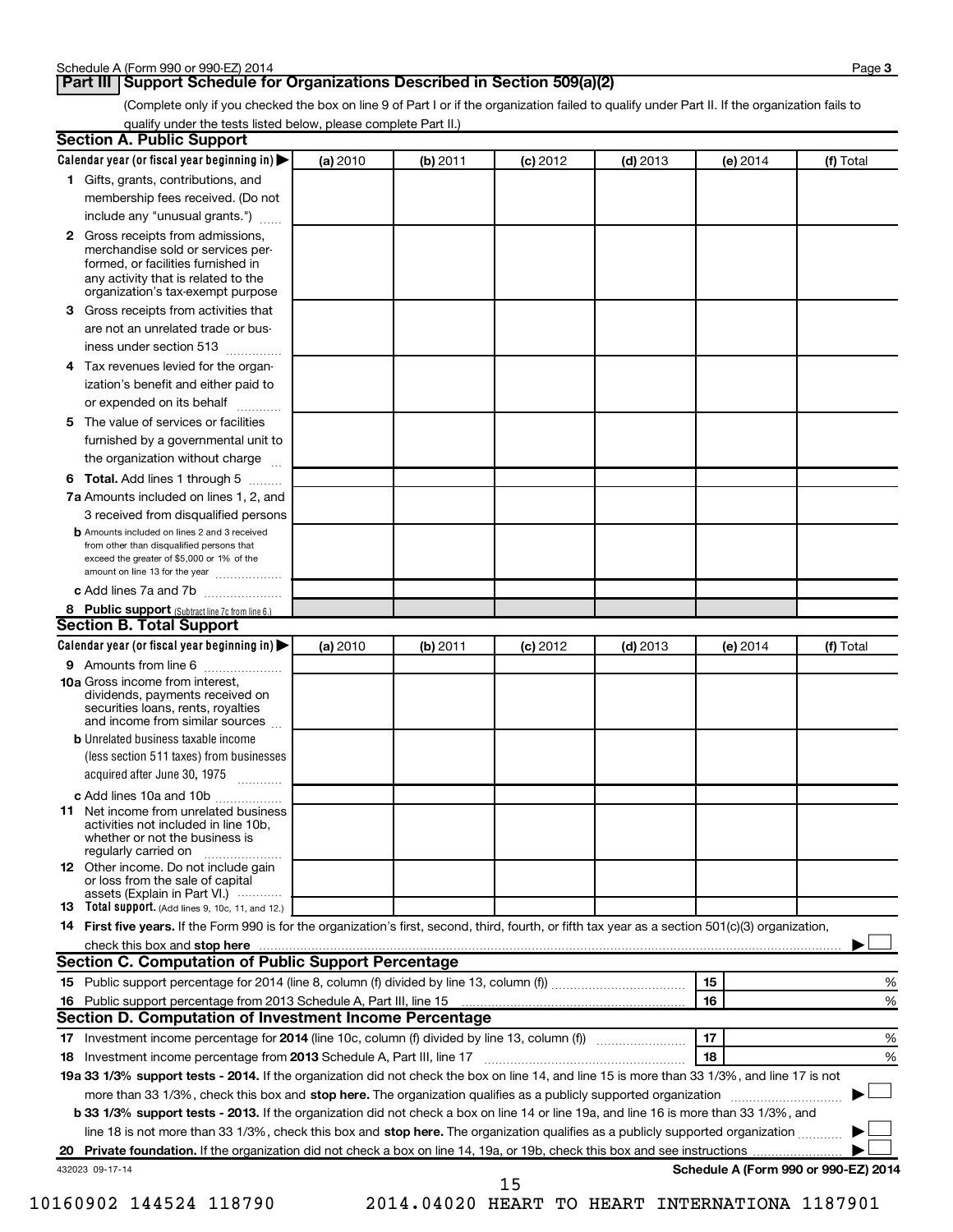### Schedule A (Form 990 or 990-EZ) 2014  $\rm HEART$   $\rm TO$   $\rm HEART$   $\rm INTERNATIONAL$   $\rm 48-1108359$   $\rm Page$

# **Part IV Supporting Organizations**

(Complete only if you checked a box on line 11 of Part I. If you checked 11a of Part I, complete Sections A and B. If you checked 11b of Part I, complete Sections A and C. If you checked 11c of Part I, complete Sections A, D, and E. If you checked 11d of Part I, complete Sections A and D, and complete Part V.)

#### **Section A. All Supporting Organizations**

- **1** Are all of the organization's supported organizations listed by name in the organization's governing documents? If "No" describe in  $_{\mathsf{Part}}$   $_{\mathsf{V}}$  how the supported organizations are designated. If designated by *class or purpose, describe the designation. If historic and continuing relationship, explain.*
- **2** Did the organization have any supported organization that does not have an IRS determination of status under section 509(a)(1) or (2)? If "Yes," explain in  $_{\sf Part}$   $_{\sf VI}$  how the organization determined that the supported *organization was described in section 509(a)(1) or (2).*
- **3a** Did the organization have a supported organization described in section 501(c)(4), (5), or (6)? If "Yes," answer *(b) and (c) below.*
- **b** Did the organization confirm that each supported organization qualified under section 501(c)(4), (5), or (6) and satisfied the public support tests under section 509(a)(2)? If "Yes," describe in  $_{\rm Part}$   $_{\rm VI}$  when and how the *organization made the determination.*
- **c** Did the organization ensure that all support to such organizations was used exclusively for section 170(c)(2) (B) purposes? If "Yes," explain in  $_{\mathsf{Part}}$   $_{\mathsf{V}}$  what controls the organization put in place to ensure such use.
- **4 a** *If* Was any supported organization not organized in the United States ("foreign supported organization")? *"Yes" and if you checked 11a or 11b in Part I, answer (b) and (c) below.*
- **b** Did the organization have ultimate control and discretion in deciding whether to make grants to the foreign supported organization? If "Yes," describe in Part VI how the organization had such control and discretion *despite being controlled or supervised by or in connection with its supported organizations.*
- **c** Did the organization support any foreign supported organization that does not have an IRS determination under sections 501(c)(3) and 509(a)(1) or (2)? If "Yes," ex*plain in*  $_{\sf Part}$  *v*J what controls the organization used *to ensure that all support to the foreign supported organization was used exclusively for section 170(c)(2)(B) purposes.*
- **5a** Did the organization add, substitute, or remove any supported organizations during the tax year? If "Yes," answer (b) and (c) below (if applicable). Also, provide detail in  $_{\mathsf{Part}}$   $_{\mathsf{V{\mathsf{I}}}}$ , including (i) the names and EIN *numbers of the supported organizations added, substituted, or removed, (ii) the reasons for each such action, (iii) the authority under the organization's organizing document authorizing such action, and (iv) how the action was accomplished (such as by amendment to the organizing document).*
- **b** Type I or Type II only. Was any added or substituted supported organization part of a class already designated in the organization's organizing document?
- **c Substitutions only.**  Was the substitution the result of an event beyond the organization's control?
- **6** Did the organization provide support (whether in the form of grants or the provision of services or facilities) to support or benefit one or more of the filing organization's supported organizations? If "Yes," provide detail in anyone other than (a) its supported organizations; (b) individuals that are part of the charitable class benefited by one or more of its supported organizations; or (c) other supporting organizations that also *Part VI.*
- **7** Did the organization provide a grant, loan, compensation, or other similar payment to a substantial controlled entity with regard to a substantial contributor? If "Yes," complete Part I of Schedule L (Form 990). contributor (defined in IRC 4958(c)(3)(C)), a family member of a substantial contributor, or a 35-percent
- **8** Did the organization make a loan to a disqualified person (as defined in section 4958) not described in line 7? *If "Yes," complete Part I of Schedule L (Form 990).*
- **9 a** Was the organization controlled directly or indirectly at any time during the tax year by one or more *If "Yes," provide detail in*  in section 509(a)(1) or (2))? *Part VI.* disqualified persons as defined in section 4946 (other than foundation managers and organizations described
- **b** Did one or more disqualified persons (as defined in line 9(a)) hold a controlling interest in any entity in which  *If "Yes," provide detail in*  the supporting organization had an interest? *Part VI.*
- **c** Did a disqualified person (as defined in line 9(a)) have an ownership interest in, or derive any personal benefit from, assets in which the supporting organization also had an interest? If "Yes," *provide detail in Part VI.*
- **10 a** Was the organization subject to the excess business holdings rules of IRC 4943 because of IRC 4943(f)  *If "Yes," answer (b) below.* organizations)? (regarding certain Type II supporting organizations, and all Type III non-functionally integrated supporting
- **b** Did the organization have any excess business holdings in the tax year? (Use Schedule C, Form 4720, to *determine whether the organization had excess business holdings.)*

432024 09-17-14

48-1108359 Page 4 **Yes No 1 2 3a 3b 3c 4a 4b**

**4c**

**5a**

**5b 5c**

**6**

**7**

**8**

**9a**

**9b**

**9c**

**10a**

**10b**

**Schedule A (Form 990 or 990-EZ) 2014**

16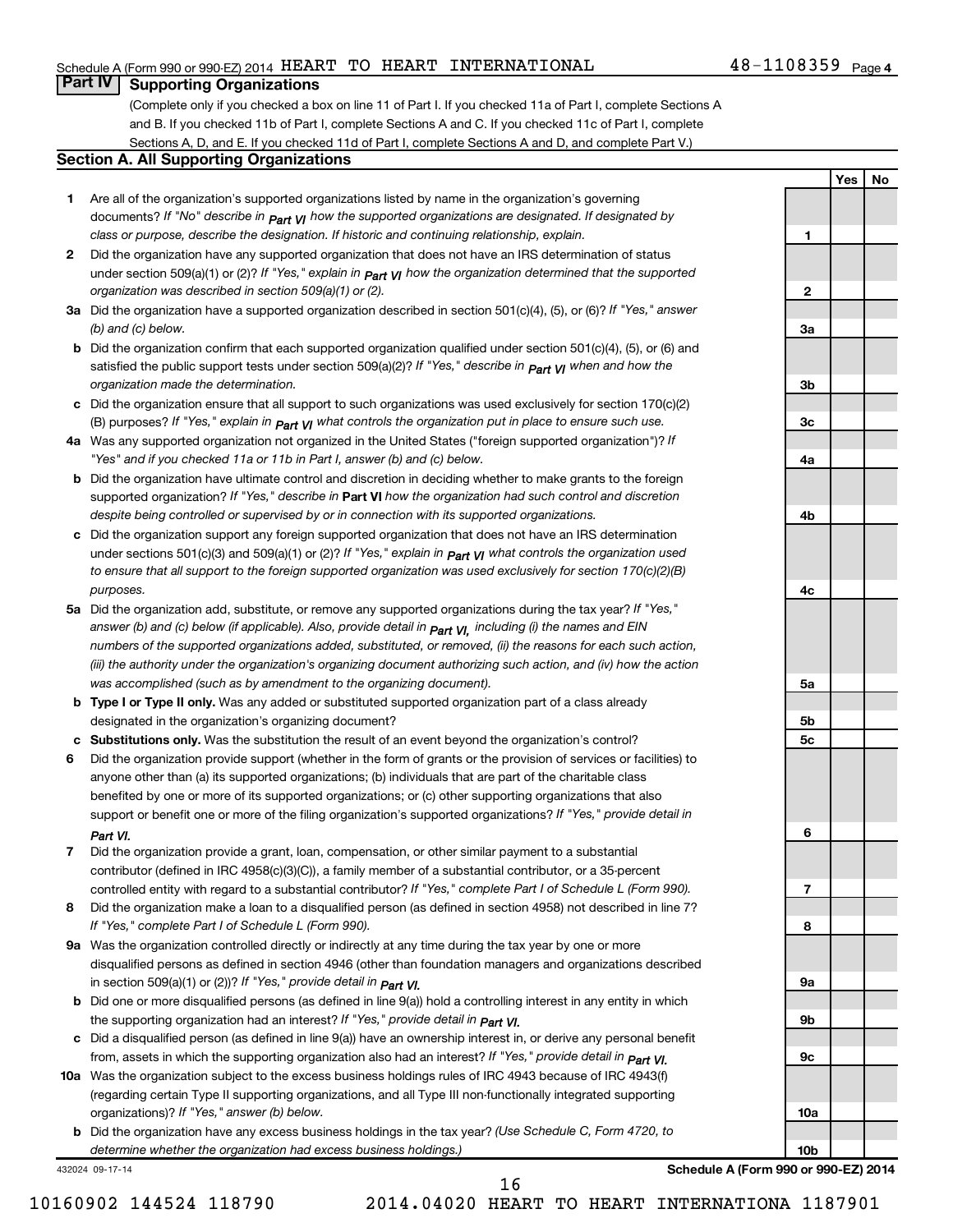#### Schedule A (Form 990 or 990-EZ) 2014 HEART TO HEART INTERNATIONAL 4 8-IIU8359 Page HEART TO HEART INTERNATIONAL 48-1108359

|    | <b>Part IV</b>  | <b>Supporting Organizations (continued)</b>                                                                                      |                 |     |    |
|----|-----------------|----------------------------------------------------------------------------------------------------------------------------------|-----------------|-----|----|
|    |                 |                                                                                                                                  |                 | Yes | No |
| 11 |                 | Has the organization accepted a gift or contribution from any of the following persons?                                          |                 |     |    |
|    |                 | a A person who directly or indirectly controls, either alone or together with persons described in (b) and (c)                   |                 |     |    |
|    |                 | below, the governing body of a supported organization?                                                                           | 11a             |     |    |
|    |                 | <b>b</b> A family member of a person described in (a) above?                                                                     | 11 <sub>b</sub> |     |    |
|    |                 | c A 35% controlled entity of a person described in (a) or (b) above?If "Yes" to a, b, or c, provide detail in Part VI.           | 11c             |     |    |
|    |                 | <b>Section B. Type I Supporting Organizations</b>                                                                                |                 |     |    |
|    |                 |                                                                                                                                  |                 | Yes | No |
| 1  |                 | Did the directors, trustees, or membership of one or more supported organizations have the power to                              |                 |     |    |
|    |                 | regularly appoint or elect at least a majority of the organization's directors or trustees at all times during the               |                 |     |    |
|    |                 |                                                                                                                                  |                 |     |    |
|    |                 | tax year? If "No," describe in $_{Part}$ $_{VI}$ how the supported organization(s) effectively operated, supervised, or          |                 |     |    |
|    |                 | controlled the organization's activities. If the organization had more than one supported organization,                          |                 |     |    |
|    |                 | describe how the powers to appoint and/or remove directors or trustees were allocated among the supported                        |                 |     |    |
|    |                 | organizations and what conditions or restrictions, if any, applied to such powers during the tax year.                           | 1               |     |    |
| 2  |                 | Did the organization operate for the benefit of any supported organization other than the supported                              |                 |     |    |
|    |                 | organization(s) that operated, supervised, or controlled the supporting organization? If "Yes," explain in                       |                 |     |    |
|    |                 | Part VI how providing such benefit carried out the purposes of the supported organization(s) that operated,                      |                 |     |    |
|    |                 | supervised, or controlled the supporting organization.                                                                           | $\mathbf{2}$    |     |    |
|    |                 | <b>Section C. Type II Supporting Organizations</b>                                                                               |                 |     |    |
|    |                 |                                                                                                                                  |                 | Yes | No |
| 1. |                 | Were a majority of the organization's directors or trustees during the tax year also a majority of the directors                 |                 |     |    |
|    |                 | or trustees of each of the organization's supported organization(s)? If "No," describe in <b>Part VI</b> how control             |                 |     |    |
|    |                 | or management of the supporting organization was vested in the same persons that controlled or managed                           |                 |     |    |
|    |                 | the supported organization(s).                                                                                                   | 1               |     |    |
|    |                 | <b>Section D. Type III Supporting Organizations</b>                                                                              |                 |     |    |
|    |                 |                                                                                                                                  |                 | Yes | No |
| 1  |                 | Did the organization provide to each of its supported organizations, by the last day of the fifth month of the                   |                 |     |    |
|    |                 | organization's tax year, (1) a written notice describing the type and amount of support provided during the prior tax            |                 |     |    |
|    |                 | year, (2) a copy of the Form 990 that was most recently filed as of the date of notification, and (3) copies of the              |                 |     |    |
|    |                 | organization's governing documents in effect on the date of notification, to the extent not previously provided?                 | 1               |     |    |
| 2  |                 | Were any of the organization's officers, directors, or trustees either (i) appointed or elected by the supported                 |                 |     |    |
|    |                 | organization(s) or (ii) serving on the governing body of a supported organization? If "No," explain in part VI how               |                 |     |    |
|    |                 | the organization maintained a close and continuous working relationship with the supported organization(s).                      | 2               |     |    |
| 3  |                 | By reason of the relationship described in (2), did the organization's supported organizations have a                            |                 |     |    |
|    |                 | significant voice in the organization's investment policies and in directing the use of the organization's                       |                 |     |    |
|    |                 | income or assets at all times during the tax year? If "Yes," describe in $P_{\text{art } VI}$ the role the organization's        |                 |     |    |
|    |                 | supported organizations played in this regard.                                                                                   | з               |     |    |
|    |                 | Section E. Type III Functionally-Integrated Supporting Organizations                                                             |                 |     |    |
| 1  |                 | Check the box next to the method that the organization used to satisfy the Integral Part Test during the year(see instructions): |                 |     |    |
| a  |                 | The organization satisfied the Activities Test. Complete line 2 below.                                                           |                 |     |    |
| b  |                 | The organization is the parent of each of its supported organizations. Complete line 3 below.                                    |                 |     |    |
| c  |                 | The organization supported a governmental entity. Describe in Part VI how you supported a government entity (see instructions).  |                 |     |    |
| 2  |                 | Activities Test. Answer (a) and (b) below.                                                                                       |                 | Yes | No |
| а  |                 | Did substantially all of the organization's activities during the tax year directly further the exempt purposes of               |                 |     |    |
|    |                 | the supported organization(s) to which the organization was responsive? If "Yes," then in Part VI identify                       |                 |     |    |
|    |                 | how these activities directly furthered their exempt purposes,<br>those supported organizations and explain                      |                 |     |    |
|    |                 | how the organization was responsive to those supported organizations, and how the organization determined                        |                 |     |    |
|    |                 | that these activities constituted substantially all of its activities.                                                           | 2a              |     |    |
|    |                 | <b>b</b> Did the activities described in (a) constitute activities that, but for the organization's involvement, one or more     |                 |     |    |
|    |                 | of the organization's supported organization(s) would have been engaged in? If "Yes," explain in <b>Part VI</b> the              |                 |     |    |
|    |                 | reasons for the organization's position that its supported organization(s) would have engaged in these                           |                 |     |    |
|    |                 | activities but for the organization's involvement.                                                                               | 2b              |     |    |
| З  |                 | Parent of Supported Organizations. Answer (a) and (b) below.                                                                     |                 |     |    |
| а  |                 | Did the organization have the power to regularly appoint or elect a majority of the officers, directors, or                      |                 |     |    |
|    |                 | trustees of each of the supported organizations? Provide details in <i>Part VI.</i>                                              | За              |     |    |
|    |                 | <b>b</b> Did the organization exercise a substantial degree of direction over the policies, programs, and activities of each     |                 |     |    |
|    |                 | of its supported organizations? If "Yes," describe in <b>Part VI</b> the role played by the organization in this regard.         | Зb              |     |    |
|    |                 |                                                                                                                                  |                 |     |    |
|    | 432025 09-17-14 | Schedule A (Form 990 or 990-EZ) 2014<br>17                                                                                       |                 |     |    |
|    |                 |                                                                                                                                  |                 |     |    |

10160902 144524 118790 2014.04020 HEART TO HEART INTERNATIONA 1187901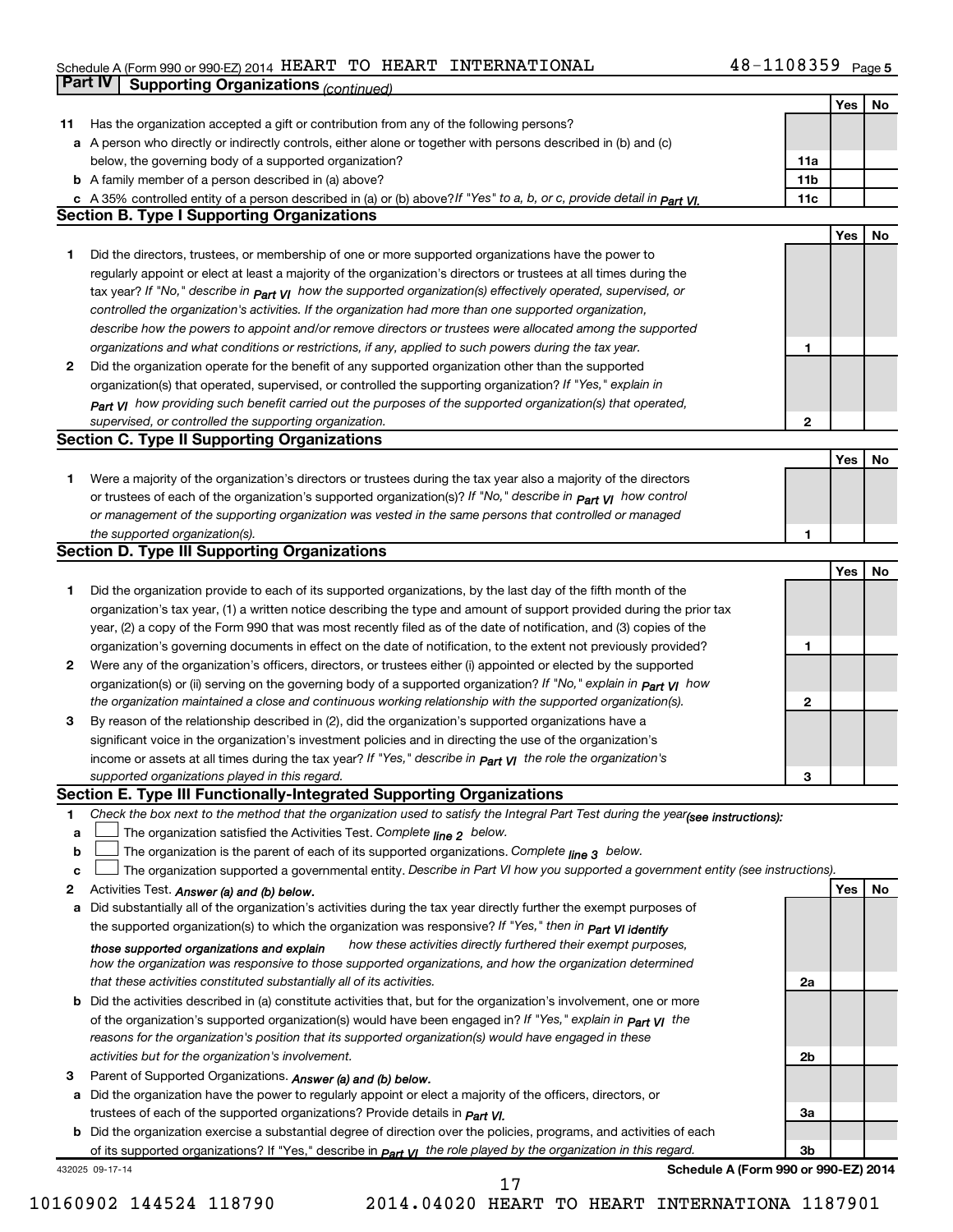### Schedule A (Form 990 or 990-EZ) 2014  $\rm HEART$   $\rm TO$   $\rm HEART$   $\rm INTERNATIONAL$   $\rm 48-1108359$   $\rm Page$ **Part V Type III Non-Functionally Integrated 509(a)(3) Supporting Organizations**

1 **Letter on Reck here if the organization satisfied the Integral Part Test as a qualifying trust on Nov. 20, 1970. See instructions. All** other Type III non-functionally integrated supporting organizations must complete Sections A through E.

| Section A - Adjusted Net Income |                                                                                                                                   |                          | (A) Prior Year | (B) Current Year<br>(optional) |  |
|---------------------------------|-----------------------------------------------------------------------------------------------------------------------------------|--------------------------|----------------|--------------------------------|--|
| 1                               | Net short-term capital gain                                                                                                       | 1                        |                |                                |  |
| $\mathbf{2}$                    | Recoveries of prior-year distributions                                                                                            | $\mathbf{2}$             |                |                                |  |
| З                               | Other gross income (see instructions)                                                                                             | 3                        |                |                                |  |
| 4                               | Add lines 1 through 3                                                                                                             | 4                        |                |                                |  |
| 5                               | Depreciation and depletion                                                                                                        | 5                        |                |                                |  |
| 6                               | Portion of operating expenses paid or incurred for production or                                                                  |                          |                |                                |  |
|                                 | collection of gross income or for management, conservation, or                                                                    |                          |                |                                |  |
|                                 | maintenance of property held for production of income (see instructions)                                                          | 6                        |                |                                |  |
| 7                               | Other expenses (see instructions)                                                                                                 | $\overline{7}$           |                |                                |  |
| 8                               | Adjusted Net Income (subtract lines 5, 6 and 7 from line 4)                                                                       | 8                        |                |                                |  |
|                                 | Section B - Minimum Asset Amount                                                                                                  |                          | (A) Prior Year | (B) Current Year<br>(optional) |  |
| 1.                              | Aggregate fair market value of all non-exempt-use assets (see                                                                     |                          |                |                                |  |
|                                 | instructions for short tax year or assets held for part of year):                                                                 |                          |                |                                |  |
|                                 | <b>a</b> Average monthly value of securities                                                                                      | 1a                       |                |                                |  |
|                                 | <b>b</b> Average monthly cash balances                                                                                            | 1 <sub>b</sub>           |                |                                |  |
|                                 | c Fair market value of other non-exempt-use assets                                                                                | 1c                       |                |                                |  |
|                                 | d Total (add lines 1a, 1b, and 1c)                                                                                                | 1d                       |                |                                |  |
|                                 | e Discount claimed for blockage or other                                                                                          |                          |                |                                |  |
|                                 | factors (explain in detail in Part VI):                                                                                           |                          |                |                                |  |
| 2                               | Acquisition indebtedness applicable to non-exempt-use assets                                                                      | $\mathbf{2}$             |                |                                |  |
| З                               | Subtract line 2 from line 1d                                                                                                      | 3                        |                |                                |  |
| 4                               | Cash deemed held for exempt use. Enter 1-1/2% of line 3 (for greater amount,                                                      |                          |                |                                |  |
|                                 | see instructions).                                                                                                                | 4                        |                |                                |  |
| 5                               | Net value of non-exempt-use assets (subtract line 4 from line 3)                                                                  | 5                        |                |                                |  |
| 6                               | Multiply line 5 by .035                                                                                                           | 6                        |                |                                |  |
| 7                               | Recoveries of prior-year distributions                                                                                            | $\overline{\phantom{a}}$ |                |                                |  |
| 8                               | <b>Minimum Asset Amount (add line 7 to line 6)</b>                                                                                | 8                        |                |                                |  |
|                                 | <b>Section C - Distributable Amount</b>                                                                                           |                          |                | <b>Current Year</b>            |  |
| 1.                              | Adjusted net income for prior year (from Section A, line 8, Column A)                                                             | 1                        |                |                                |  |
| $\mathbf{2}$                    | Enter 85% of line 1                                                                                                               | $\mathbf{2}$             |                |                                |  |
| З                               | Minimum asset amount for prior year (from Section B, line 8, Column A)                                                            | 3                        |                |                                |  |
| 4                               | Enter greater of line 2 or line 3                                                                                                 | 4                        |                |                                |  |
| 5                               | Income tax imposed in prior year                                                                                                  | 5                        |                |                                |  |
| 6                               | <b>Distributable Amount.</b> Subtract line 5 from line 4, unless subject to                                                       |                          |                |                                |  |
|                                 | emergency temporary reduction (see instructions)                                                                                  | 6                        |                |                                |  |
| 7                               | Check here if the current year is the organization's first as a non-functionally-integrated Type III supporting organization (see |                          |                |                                |  |

instructions).

**Schedule A (Form 990 or 990-EZ) 2014**

432026 09-17-14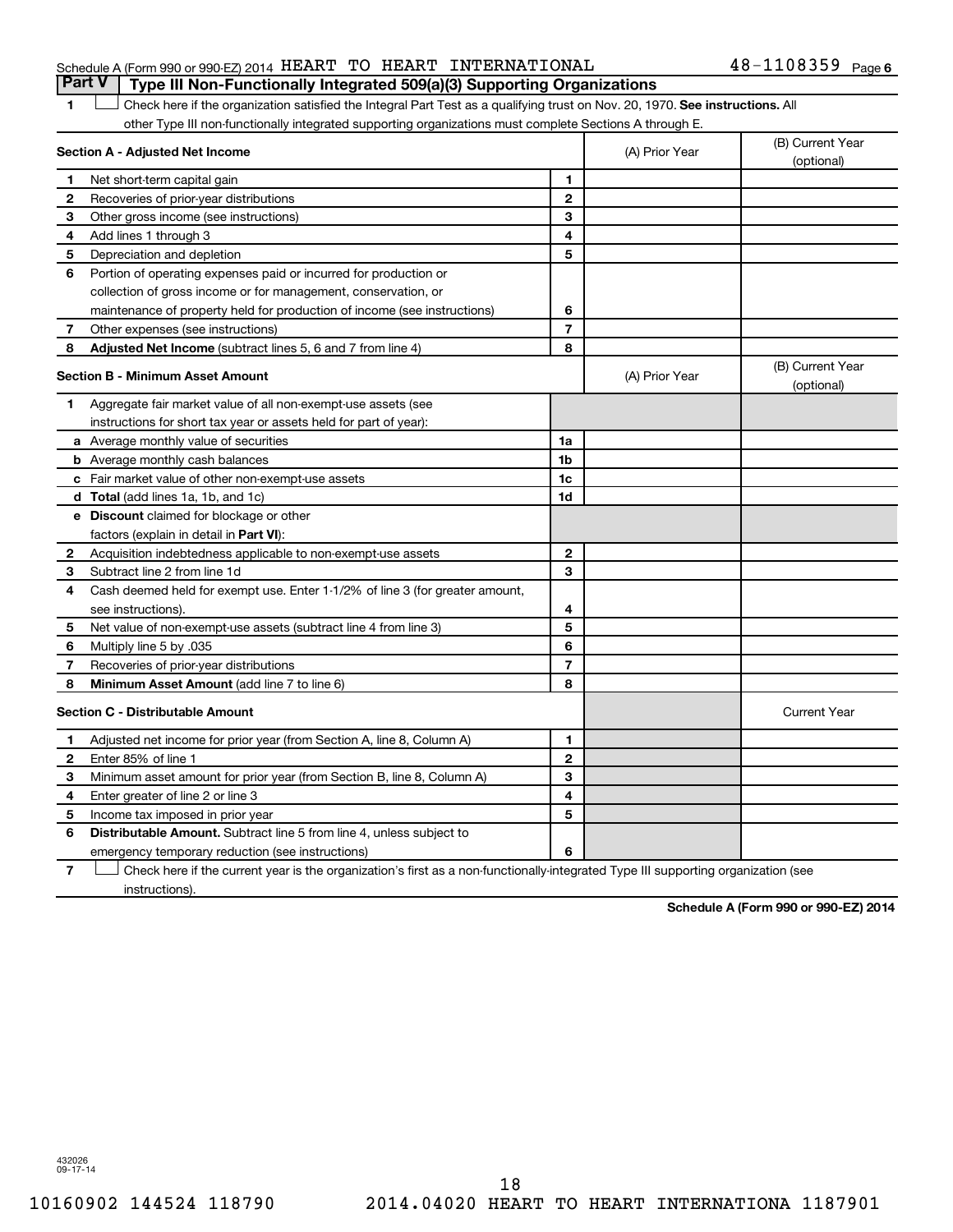#### Schedule A (Form 990 or 990-EZ) 2014  $\rm HEART$   $\rm TO$   $\rm HEART$   $\rm INTERNATIONAL$   $\rm 48-1108359$   $\rm Page$

| <b>Part V</b> | Type III Non-Functionally Integrated 509(a)(3) Supporting Organizations (continued)                 |                             |                           |                      |
|---------------|-----------------------------------------------------------------------------------------------------|-----------------------------|---------------------------|----------------------|
|               | <b>Section D - Distributions</b>                                                                    |                             |                           | <b>Current Year</b>  |
| 1             | Amounts paid to supported organizations to accomplish exempt purposes                               |                             |                           |                      |
| 2             | Amounts paid to perform activity that directly furthers exempt purposes of supported                |                             |                           |                      |
|               | organizations, in excess of income from activity                                                    |                             |                           |                      |
| 3             | Administrative expenses paid to accomplish exempt purposes of supported organizations               |                             |                           |                      |
| 4             | Amounts paid to acquire exempt-use assets                                                           |                             |                           |                      |
| 5             | Qualified set-aside amounts (prior IRS approval required)                                           |                             |                           |                      |
| 6             | Other distributions (describe in Part VI). See instructions.                                        |                             |                           |                      |
| 7             | Total annual distributions. Add lines 1 through 6.                                                  |                             |                           |                      |
| 8             | Distributions to attentive supported organizations to which the organization is responsive          |                             |                           |                      |
|               | (provide details in Part VI). See instructions.                                                     |                             |                           |                      |
| 9             | Distributable amount for 2014 from Section C, line 6                                                |                             |                           |                      |
| 10            | Line 8 amount divided by Line 9 amount                                                              |                             |                           |                      |
|               |                                                                                                     | (i)                         | (ii)                      | (iii)                |
|               | Section E - Distribution Allocations (see instructions)                                             | <b>Excess Distributions</b> | <b>Underdistributions</b> | <b>Distributable</b> |
|               |                                                                                                     |                             | Pre-2014                  | Amount for 2014      |
| 1             | Distributable amount for 2014 from Section C, line 6                                                |                             |                           |                      |
| $\mathbf{2}$  | Underdistributions, if any, for years prior to 2014                                                 |                             |                           |                      |
|               | (reasonable cause required-see instructions)                                                        |                             |                           |                      |
| 3             | Excess distributions carryover, if any, to 2014:                                                    |                             |                           |                      |
| a             |                                                                                                     |                             |                           |                      |
| b             |                                                                                                     |                             |                           |                      |
| с             |                                                                                                     |                             |                           |                      |
| d             |                                                                                                     |                             |                           |                      |
|               | e From 2013                                                                                         |                             |                           |                      |
|               | <b>Total</b> of lines 3a through e                                                                  |                             |                           |                      |
|               | g Applied to underdistributions of prior years                                                      |                             |                           |                      |
|               | <b>h</b> Applied to 2014 distributable amount<br>Carryover from 2009 not applied (see instructions) |                             |                           |                      |
|               | Remainder. Subtract lines 3g, 3h, and 3i from 3f.                                                   |                             |                           |                      |
| 4             | Distributions for 2014 from Section D,                                                              |                             |                           |                      |
|               | $line 7$ :                                                                                          |                             |                           |                      |
|               | a Applied to underdistributions of prior years                                                      |                             |                           |                      |
|               | <b>b</b> Applied to 2014 distributable amount                                                       |                             |                           |                      |
| с             | Remainder. Subtract lines 4a and 4b from 4.                                                         |                             |                           |                      |
| 5             | Remaining underdistributions for years prior to 2014, if                                            |                             |                           |                      |
|               | any. Subtract lines 3g and 4a from line 2 (if amount                                                |                             |                           |                      |
|               | greater than zero, see instructions).                                                               |                             |                           |                      |
| 6             | Remaining underdistributions for 2014. Subtract lines 3h                                            |                             |                           |                      |
|               | and 4b from line 1 (if amount greater than zero, see                                                |                             |                           |                      |
|               | instructions).                                                                                      |                             |                           |                      |
| $\mathbf{7}$  | Excess distributions carryover to 2015. Add lines 3j                                                |                             |                           |                      |
|               | and 4c.                                                                                             |                             |                           |                      |
| 8             | Breakdown of line 7:                                                                                |                             |                           |                      |
| a             |                                                                                                     |                             |                           |                      |
| b             |                                                                                                     |                             |                           |                      |
| с             |                                                                                                     |                             |                           |                      |
|               | d Excess from 2013                                                                                  |                             |                           |                      |
|               | e Excess from 2014                                                                                  |                             |                           |                      |

**Schedule A (Form 990 or 990-EZ) 2014**

432027 09-17-14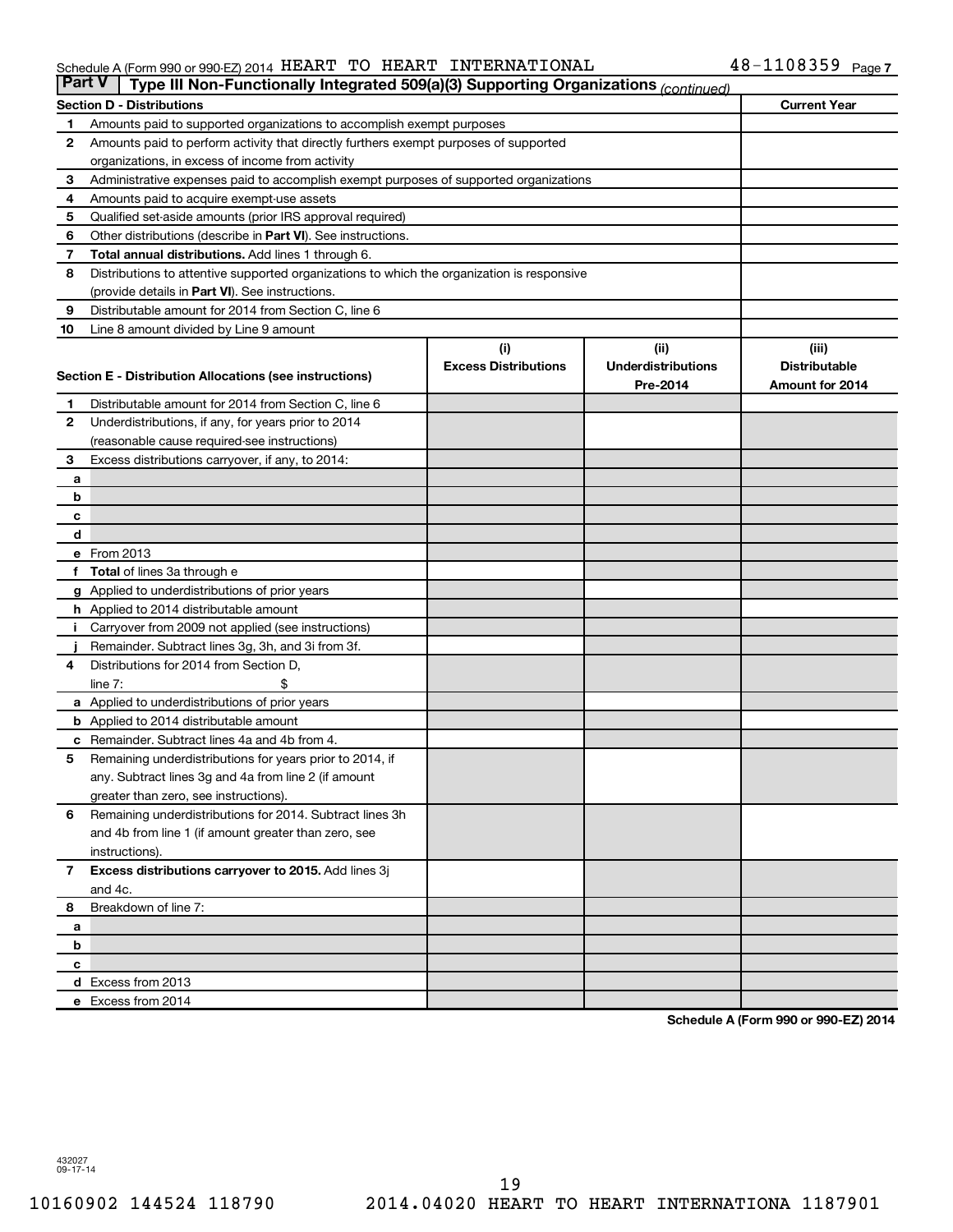|                                                                                               | Schedule A (Form 990 or 990-EZ) 2014 HEART TO HEART INTERNATIONAL $48-1108359$ Page 8                                             |                                      |
|-----------------------------------------------------------------------------------------------|-----------------------------------------------------------------------------------------------------------------------------------|--------------------------------------|
| <b>Part VI</b><br>Also complete this part for any additional information. (See instructions). | Supplemental Information. Provide the explanations required by Part II, line 10; Part II, line 17a or 17b; and Part III, line 12. |                                      |
|                                                                                               | PART II, SECTION C, LINE 17A, FACTS AND CIRCUMSTANCES TEST:                                                                       |                                      |
|                                                                                               | THE ORGANIZATION IS BROADLY SUPPORTED AND HAS A DIVERSE BOARD OF                                                                  |                                      |
| DIRECTORS.                                                                                    | THE ORGANIZATION'S PUBLIC SUPPORT PERCENTAGE IS JUST BELOW THE                                                                    |                                      |
|                                                                                               | 33 1/3% THRESHOLD DUE TO THE LARGE NONCASH CONTRIBUTIONS IT HAS RECEIVED                                                          |                                      |
|                                                                                               | FOR PHARMACEUTICAL AND MEDICAL SUPPLIES. THE ORGANIZATION IS PURSUING                                                             |                                      |
|                                                                                               | FUNDRAISING EFFORTS TO BROADEN ITS SUPPORT AND INCREASE ITS PUBLIC SUPPORT                                                        |                                      |
|                                                                                               |                                                                                                                                   |                                      |
| PERCENTAGE.                                                                                   |                                                                                                                                   |                                      |
|                                                                                               |                                                                                                                                   |                                      |
|                                                                                               |                                                                                                                                   |                                      |
|                                                                                               |                                                                                                                                   |                                      |
|                                                                                               |                                                                                                                                   |                                      |
|                                                                                               |                                                                                                                                   |                                      |
|                                                                                               |                                                                                                                                   |                                      |
|                                                                                               |                                                                                                                                   |                                      |
|                                                                                               |                                                                                                                                   |                                      |
|                                                                                               |                                                                                                                                   |                                      |
|                                                                                               |                                                                                                                                   |                                      |
|                                                                                               |                                                                                                                                   |                                      |
|                                                                                               |                                                                                                                                   |                                      |
|                                                                                               |                                                                                                                                   |                                      |
|                                                                                               |                                                                                                                                   |                                      |
|                                                                                               |                                                                                                                                   |                                      |
|                                                                                               |                                                                                                                                   |                                      |
|                                                                                               |                                                                                                                                   |                                      |
|                                                                                               |                                                                                                                                   |                                      |
|                                                                                               |                                                                                                                                   |                                      |
|                                                                                               |                                                                                                                                   |                                      |
|                                                                                               |                                                                                                                                   |                                      |
|                                                                                               |                                                                                                                                   |                                      |
|                                                                                               |                                                                                                                                   |                                      |
| 432028 09-17-14<br>10160902 144524 118790                                                     | 20<br>2014.04020 HEART TO HEART INTERNATIONA 1187901                                                                              | Schedule A (Form 990 or 990-EZ) 2014 |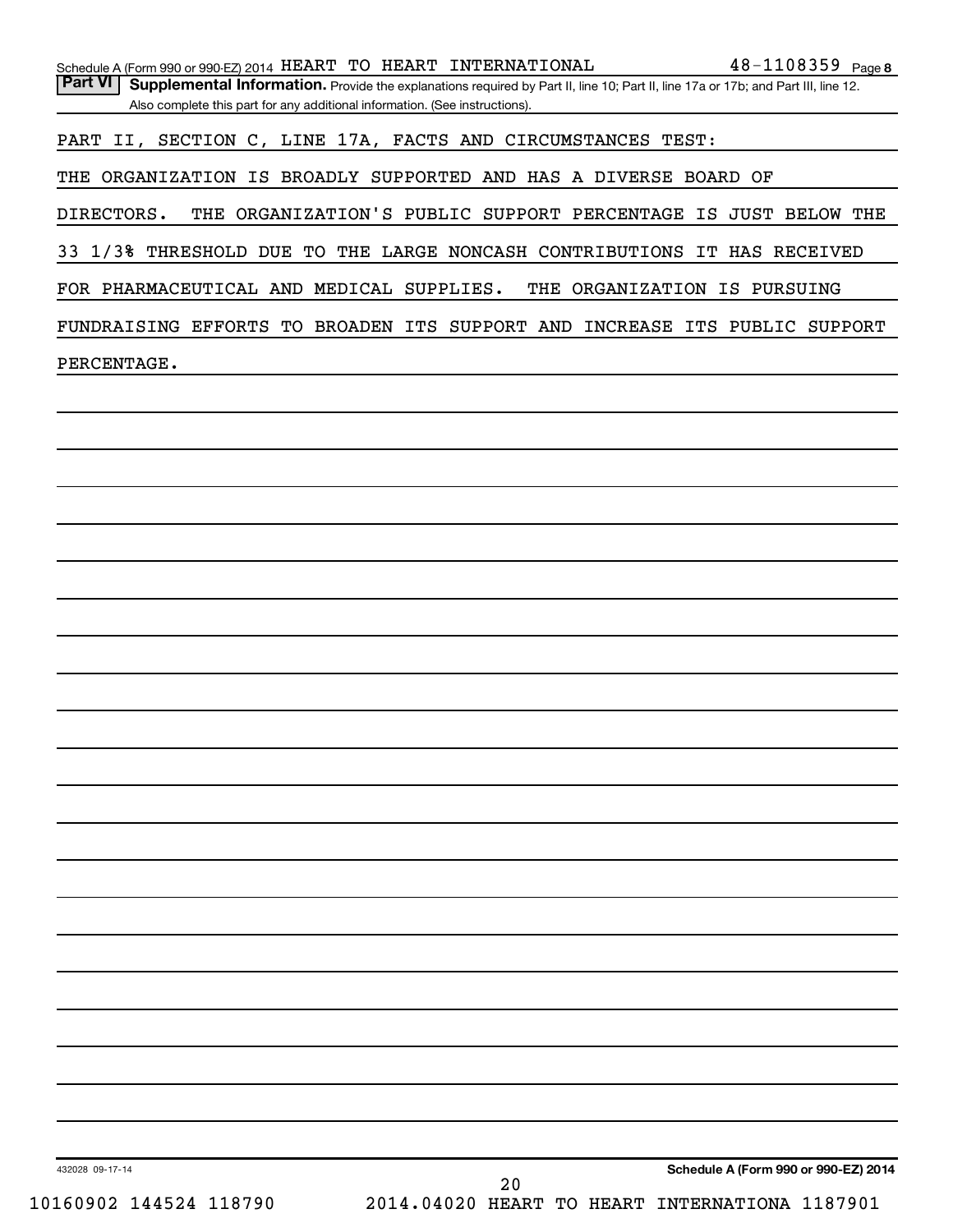Department of the Treasury **(Form 990, 990-EZ,**

Internal Revenue Service

|  |  | ** PUBLIC DISCLOSURE COPY ** |  |  |
|--|--|------------------------------|--|--|
|--|--|------------------------------|--|--|

# **Schedule B Schedule of Contributors**

**or 990-PF) | Attach to Form 990, Form 990-EZ, or Form 990-PF. | Information about Schedule B (Form 990, 990-EZ, or 990-PF) and** its instructions is at <sub>www.irs.gov/form990  $\cdot$ </sub>

OMB No. 1545-0047

# **2014**

**Name of the organization Employer identification number**

|  |  |  | HEART TO HEART INTERNATIONAL | 48-1108359 |
|--|--|--|------------------------------|------------|
|--|--|--|------------------------------|------------|

| <b>Organization type (check one):</b> |                                                                                    |  |  |  |
|---------------------------------------|------------------------------------------------------------------------------------|--|--|--|
| Filers of:                            | Section:                                                                           |  |  |  |
| Form 990 or 990-FZ                    | $ \mathbf{X} $ 501(c)( 3) (enter number) organization                              |  |  |  |
|                                       | $4947(a)(1)$ nonexempt charitable trust <b>not</b> treated as a private foundation |  |  |  |
|                                       | 527 political organization                                                         |  |  |  |
| Form 990-PF                           | 501(c)(3) exempt private foundation                                                |  |  |  |
|                                       | 4947(a)(1) nonexempt charitable trust treated as a private foundation              |  |  |  |
|                                       | 501(c)(3) taxable private foundation                                               |  |  |  |

Check if your organization is covered by the General Rule or a Special Rule. **Note.**  Only a section 501(c)(7), (8), or (10) organization can check boxes for both the General Rule and a Special Rule. See instructions.

#### **General Rule**

**K** For an organization filing Form 990, 990-EZ, or 990-PF that received, during the year, contributions totaling \$5,000 or more (in money or property) from any one contributor. Complete Parts I and II. See instructions for determining a contributor's total contributions.

#### **Special Rules**

 $\Box$ 

any one contributor, during the year, total contributions of the greater of **(1)** \$5,000 or **(2)** 2% of the amount on (i) Form 990, Part VIII, line 1h, For an organization described in section 501(c)(3) filing Form 990 or 990-EZ that met the 33 1/3% support test of the regulations under sections 509(a)(1) and 170(b)(1)(A)(vi), that checked Schedule A (Form 990 or 990-EZ), Part II, line 13, 16a, or 16b, and that received from or (ii) Form 990-EZ, line 1. Complete Parts I and II.  $\Box$ 

year, total contributions of more than \$1,000 *exclusively* for religious, charitable, scientific, literary, or educational purposes, or for For an organization described in section 501(c)(7), (8), or (10) filing Form 990 or 990-EZ that received from any one contributor, during the the prevention of cruelty to children or animals. Complete Parts I, II, and III.  $\Box$ 

purpose. Do not complete any of the parts unless the General Rule applies to this organization because it received nonexclusively year, contributions exclusively for religious, charitable, etc., purposes, but no such contributions totaled more than \$1,000. If this box is checked, enter here the total contributions that were received during the year for an exclusively religious, charitable, etc., For an organization described in section 501(c)(7), (8), or (10) filing Form 990 or 990-EZ that received from any one contributor, during the religious, charitable, etc., contributions totaling \$5,000 or more during the year  $\ldots$  $\ldots$  $\ldots$  $\ldots$  $\ldots$  $\ldots$ 

**Caution.** An organization that is not covered by the General Rule and/or the Special Rules does not file Schedule B (Form 990, 990-EZ, or 990-PF),  **must** but it answer "No" on Part IV, line 2, of its Form 990; or check the box on line H of its Form 990-EZ or on its Form 990-PF, Part I, line 2, to certify that it does not meet the filing requirements of Schedule B (Form 990, 990-EZ, or 990-PF).

LHA For Paperwork Reduction Act Notice, see the Instructions for Form 990, 990-EZ, or 990-PF. Schedule B (Form 990, 990-EZ, or 990-PF) (2014)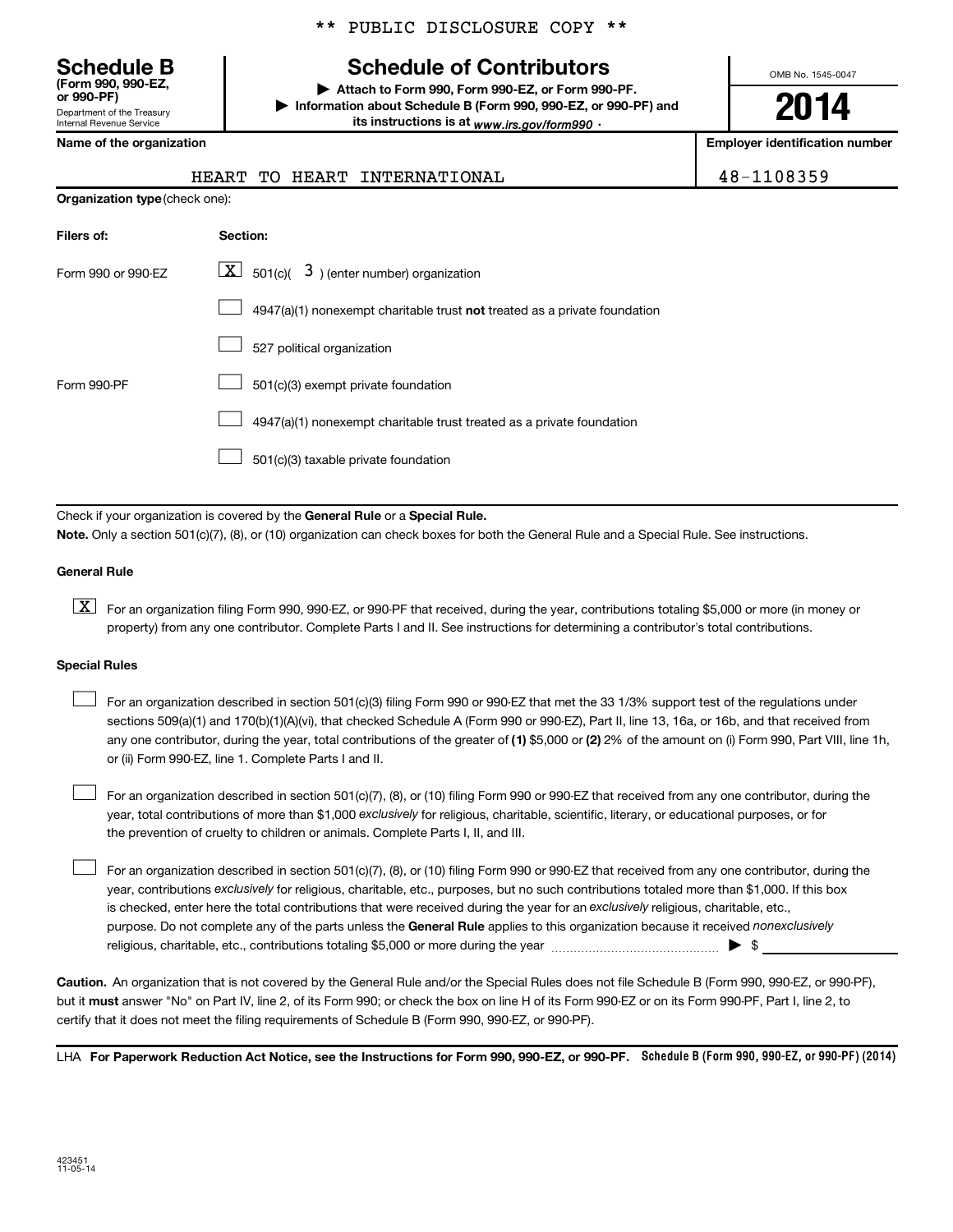$\boxed{\text{X}}$  $\Box$ 

|                      | Schedule B (Form 990, 990-EZ, or 990-PF) (2014)                                                       |                                   | Page                                                                                                               |
|----------------------|-------------------------------------------------------------------------------------------------------|-----------------------------------|--------------------------------------------------------------------------------------------------------------------|
| Name of organization |                                                                                                       |                                   | <b>Employer identification number</b>                                                                              |
| <b>HEART</b>         | TO HEART INTERNATIONAL                                                                                |                                   | 48-1108359                                                                                                         |
| Part I               | <b>Contributors</b> (see instructions). Use duplicate copies of Part I if additional space is needed. |                                   |                                                                                                                    |
| (a)<br>No.           | (b)<br>Name, address, and ZIP + 4                                                                     | (c)<br><b>Total contributions</b> | (d)<br>Type of contribution                                                                                        |
| 1                    |                                                                                                       | 10,000.<br>\$                     | $\overline{\textbf{X}}$<br>Person<br>Payroll<br>Noncash<br>(Complete Part II for<br>noncash contributions.)        |
| (a)<br>No.           | (b)<br>Name, address, and ZIP + 4                                                                     | (c)<br><b>Total contributions</b> | (d)<br>Type of contribution                                                                                        |
| 2                    |                                                                                                       | 1,451,137.<br>\$                  | Person<br>Payroll<br>$\overline{\texttt{x}}$<br>Noncash<br>(Complete Part II for<br>noncash contributions.)        |
| (a)<br>No.           | (b)<br>Name, address, and ZIP + 4                                                                     | (c)<br><b>Total contributions</b> | (d)<br>Type of contribution                                                                                        |
| 3                    |                                                                                                       | 25,000.<br>\$                     | х<br>Person<br>Payroll<br><b>Noncash</b><br>(Complete Part II for<br>noncash contributions.)                       |
| (a)<br>No.           | (b)<br>Name, address, and ZIP + 4                                                                     | (c)<br><b>Total contributions</b> | (d)<br>Type of contribution                                                                                        |
| 4                    |                                                                                                       | 60,000.<br>$\frac{1}{2}$          | $\overline{\textbf{x}}$<br>Person<br>Payroll<br><b>Noncash</b><br>(Complete Part II for<br>noncash contributions.) |
| (a)<br>No.           | (b)<br>Name, address, and ZIP + 4                                                                     | (c)<br><b>Total contributions</b> | (d)<br>Type of contribution                                                                                        |
| 5                    |                                                                                                       | 10,000.<br>\$                     | $\overline{\textbf{x}}$<br>Person<br>Payroll<br>Noncash<br>(Complete Part II for<br>noncash contributions.)        |
| (a)<br>No.           | (b)<br>Name, address, and ZIP + 4                                                                     | (c)<br><b>Total contributions</b> | (d)<br>Type of contribution                                                                                        |
| 6                    |                                                                                                       |                                   | $\boxed{\text{X}}$<br>Person                                                                                       |

**Noncash** (Complete Part II for noncash contributions.)  $\Box$ 10,000.

**Payroll**

**2**

**Schedule B (Form 990, 990-EZ, or 990-PF) (2014)**

22

\$

10160902 144524 118790 2014.04020 HEART TO HEART INTERNATIONA 1187901

423452 11-05-14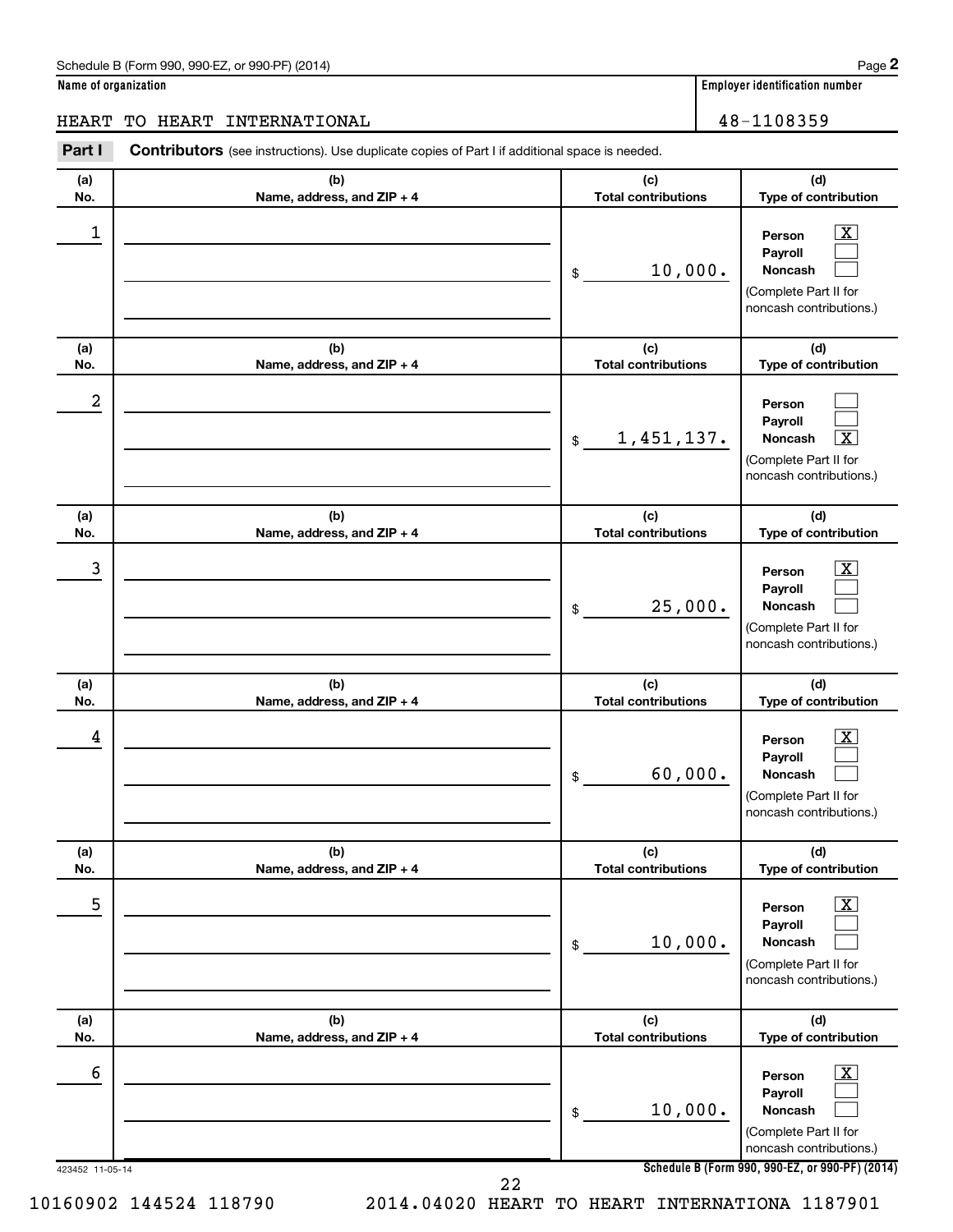|  | Name of organization |
|--|----------------------|
|  |                      |

# HEART TO HEART INTERNATIONAL 48-1108359

**(a) (b) (c) Part I** Contributors (see instructions). Use duplicate copies of Part I if additional space is needed.

| (a) | (b)                        | (c)                        | (d)                                                                                                              |
|-----|----------------------------|----------------------------|------------------------------------------------------------------------------------------------------------------|
| No. | Name, address, and ZIP + 4 | <b>Total contributions</b> | Type of contribution                                                                                             |
| 7   |                            | 5,000.<br>\$               | $\overline{\text{X}}$<br>Person<br>Payroll<br><b>Noncash</b><br>(Complete Part II for<br>noncash contributions.) |
| (a) | (b)                        | (c)                        | (d)                                                                                                              |
| No. | Name, address, and ZIP + 4 | <b>Total contributions</b> | Type of contribution                                                                                             |
| 8   |                            | 50,529.<br>\$              | $\overline{\text{X}}$<br>Person<br>Payroll<br><b>Noncash</b><br>(Complete Part II for<br>noncash contributions.) |
| (a) | (b)                        | (c)                        | (d)                                                                                                              |
| No. | Name, address, and ZIP + 4 | <b>Total contributions</b> | Type of contribution                                                                                             |
| 9   |                            | 10,000.<br>\$              | $\overline{\text{X}}$<br>Person<br>Payroll<br>Noncash<br>(Complete Part II for<br>noncash contributions.)        |
| (a) | (b)                        | (c)                        | (d)                                                                                                              |
| No. | Name, address, and ZIP + 4 | <b>Total contributions</b> | Type of contribution                                                                                             |
| 10  |                            | 5,000.<br>\$               | $\overline{\text{X}}$<br>Person<br>Payroll<br>Noncash<br>(Complete Part II for<br>noncash contributions.)        |
| (a) | (b)                        | (c)                        | (d)                                                                                                              |
| No. | Name, address, and ZIP + 4 | <b>Total contributions</b> | Type of contribution                                                                                             |
| 11  |                            | 10,000.<br>\$              | х<br>Person<br>Payroll<br>Noncash<br>(Complete Part II for<br>noncash contributions.)                            |
| (a) | (b)                        | (c)                        | (d)                                                                                                              |
| No. | Name, address, and ZIP + 4 | <b>Total contributions</b> | Type of contribution                                                                                             |
| 12  |                            | 100,000.<br>\$             | $\overline{\text{X}}$<br>Person<br>Payroll<br>Noncash                                                            |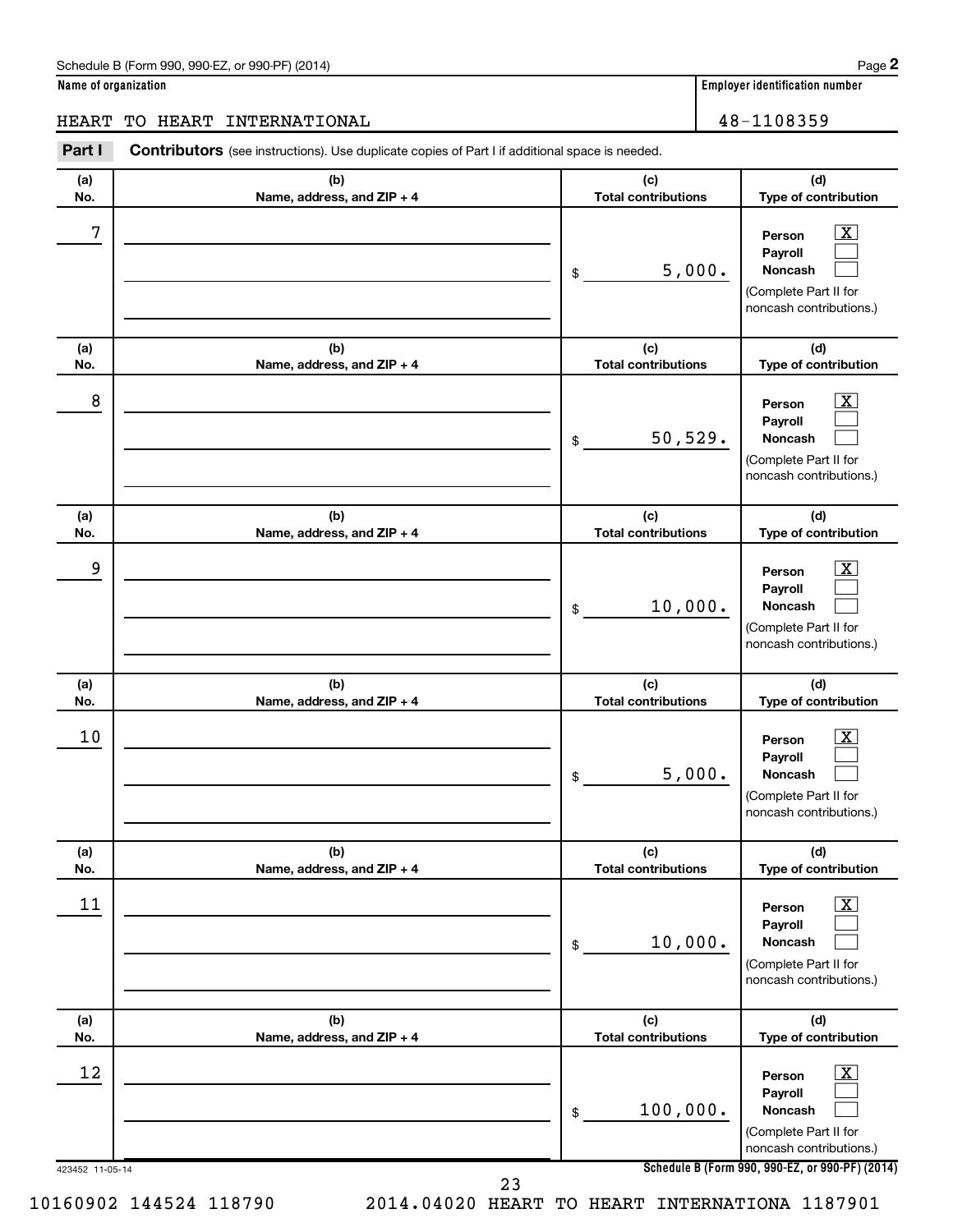| Name of organization |  |  |
|----------------------|--|--|
|                      |  |  |

# HEART TO HEART INTERNATIONAL 18-1108359

| (a) | (b)                        | (c)                        | (d)                                                                                                         |
|-----|----------------------------|----------------------------|-------------------------------------------------------------------------------------------------------------|
| No. | Name, address, and ZIP + 4 | <b>Total contributions</b> | Type of contribution                                                                                        |
| 13  |                            | 230,000.<br>\$             | $\overline{\mathbf{X}}$<br>Person<br>Payroll<br>Noncash<br>(Complete Part II for<br>noncash contributions.) |
| (a) | (b)                        | (c)                        | (d)                                                                                                         |
| No. | Name, address, and ZIP + 4 | <b>Total contributions</b> | Type of contribution                                                                                        |
| 14  |                            | 150,000.<br>\$             | $\overline{\mathbf{X}}$<br>Person<br>Payroll<br>Noncash<br>(Complete Part II for<br>noncash contributions.) |
| (a) | (b)                        | (c)                        | (d)                                                                                                         |
| No. | Name, address, and ZIP + 4 | <b>Total contributions</b> | Type of contribution                                                                                        |
| 15  |                            | 10,000.<br>\$              | $\overline{\text{X}}$<br>Person<br>Payroll<br>Noncash<br>(Complete Part II for<br>noncash contributions.)   |
| (a) | (b)                        | (c)                        | (d)                                                                                                         |
| No. | Name, address, and ZIP + 4 | <b>Total contributions</b> | Type of contribution                                                                                        |
| 16  |                            | 10,000.<br>\$              | $\overline{\text{X}}$<br>Person<br>Payroll<br>Noncash<br>(Complete Part II for<br>noncash contributions.)   |
| (a) | (b)                        | (c)                        | (d)                                                                                                         |
| No. | Name, address, and ZIP + 4 | <b>Total contributions</b> | Type of contribution                                                                                        |
| 17  |                            | 5,987.<br>\$               | $\overline{\mathbf{X}}$<br>Person<br>Payroll<br>Noncash<br>(Complete Part II for<br>noncash contributions.) |
| (a) | (b)                        | (c)                        | (d)                                                                                                         |
| No. | Name, address, and ZIP + 4 | <b>Total contributions</b> | Type of contribution                                                                                        |
| 18  |                            | 50,000.<br>\$              | $\overline{\mathbf{X}}$<br>Person<br>Payroll<br>Noncash<br>(Complete Part II for<br>noncash contributions.) |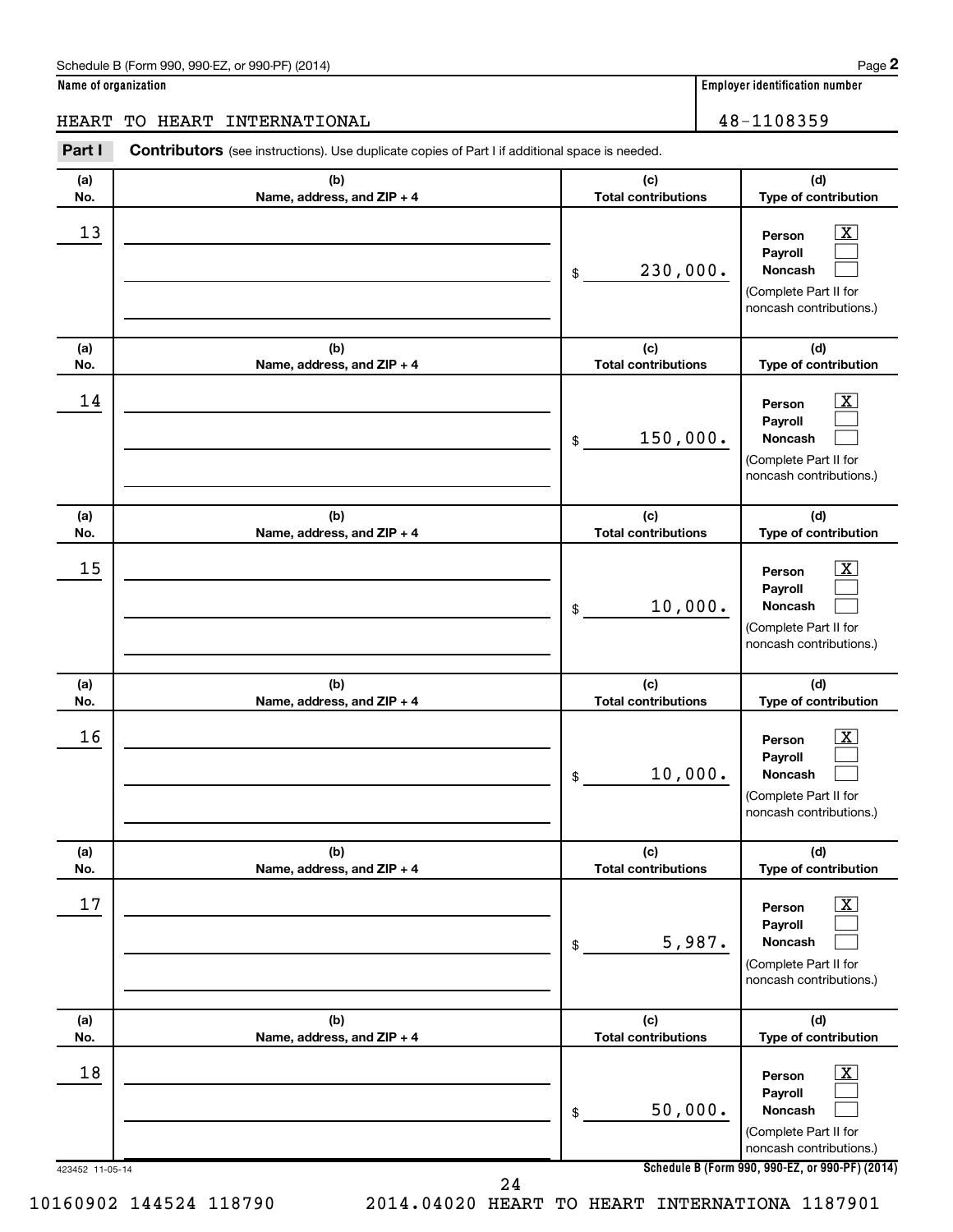|  | Name of organization |
|--|----------------------|
|  |                      |

# HEART TO HEART INTERNATIONAL | 48-1108359

| (a) | (b)                        | (c)                        | (d)                                                                                                                |
|-----|----------------------------|----------------------------|--------------------------------------------------------------------------------------------------------------------|
| No. | Name, address, and ZIP + 4 | <b>Total contributions</b> | Type of contribution                                                                                               |
| 19  |                            | 5,000.<br>\$               | $\overline{\text{X}}$<br>Person<br>Payroll<br>Noncash<br>(Complete Part II for<br>noncash contributions.)          |
| (a) | (b)                        | (c)                        | (d)                                                                                                                |
| No. | Name, address, and ZIP + 4 | <b>Total contributions</b> | Type of contribution                                                                                               |
| 20  |                            | 5,000.<br>\$               | $\overline{\text{X}}$<br>Person<br>Payroll<br>Noncash<br>(Complete Part II for<br>noncash contributions.)          |
| (a) | (b)                        | (c)                        | (d)                                                                                                                |
| No. | Name, address, and ZIP + 4 | <b>Total contributions</b> | Type of contribution                                                                                               |
| 21  |                            | 5,000.<br>\$               | $\overline{\mathbf{X}}$<br>Person<br>Payroll<br>Noncash<br>(Complete Part II for<br>noncash contributions.)        |
| (a) | (b)                        | (c)                        | (d)                                                                                                                |
| No. | Name, address, and ZIP + 4 | <b>Total contributions</b> | Type of contribution                                                                                               |
| 22  |                            | 25,000.<br>\$              | $\overline{\text{X}}$<br>Person<br>Payroll<br>Noncash<br>(Complete Part II for<br>noncash contributions.)          |
| (a) | (b)                        | (c)                        | (d)                                                                                                                |
| No. | Name, address, and ZIP + 4 | <b>Total contributions</b> | Type of contribution                                                                                               |
| 23  |                            | 5,000.<br>\$               | $\overline{\mathbf{X}}$<br>Person<br>Payroll<br>Noncash<br>(Complete Part II for<br>noncash contributions.)        |
| (a) | (b)                        | (c)                        | (d)                                                                                                                |
| No. | Name, address, and ZIP + 4 | <b>Total contributions</b> | Type of contribution                                                                                               |
| 24  |                            | 235, 312.<br>\$            | $\overline{\mathbf{X}}$<br>Person<br>Payroll<br><b>Noncash</b><br>(Complete Part II for<br>noncash contributions.) |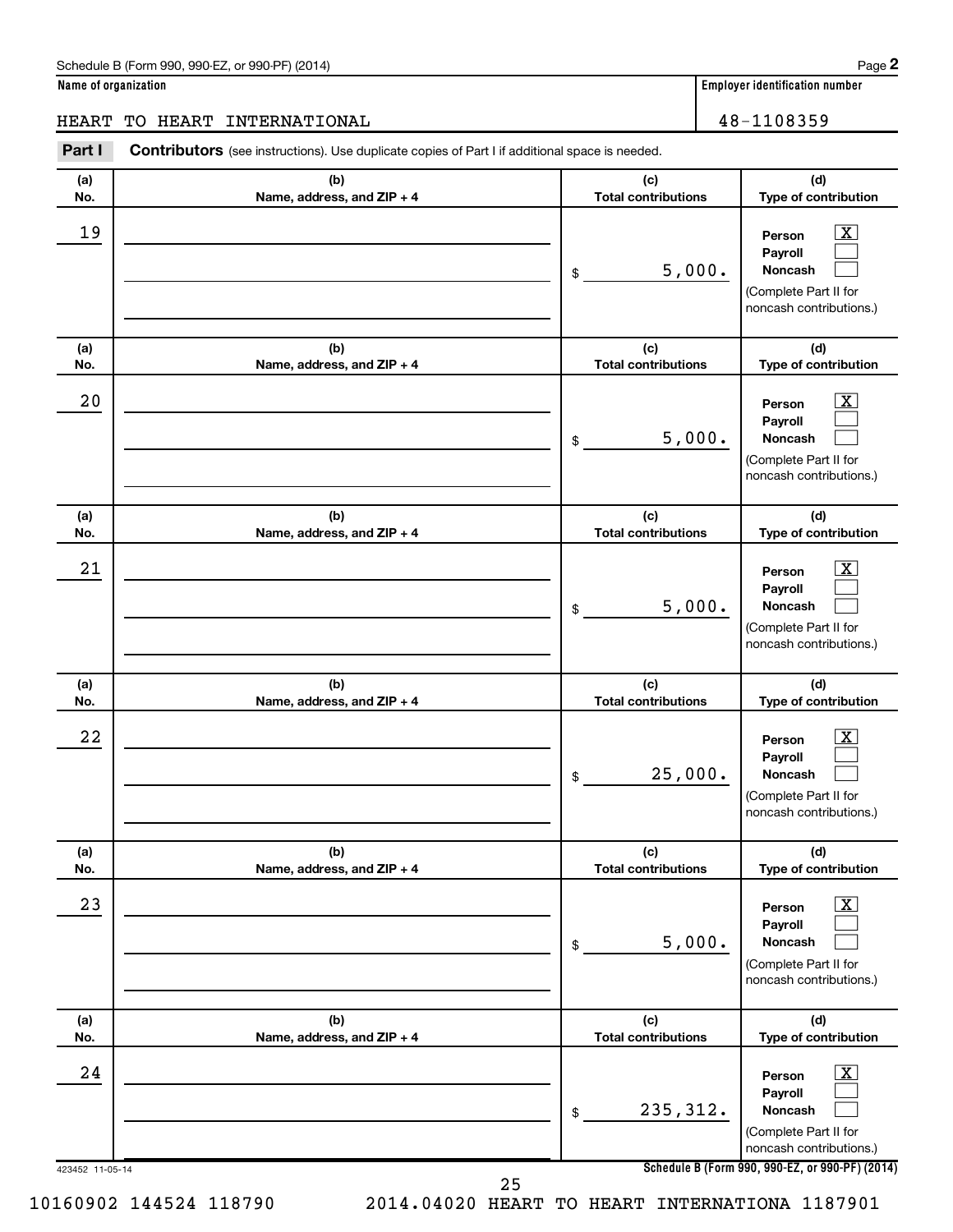|  | Name of organization |
|--|----------------------|
|  |                      |

# HEART TO HEART INTERNATIONAL 18-1108359

| Part I          | Contributors (see instructions). Use duplicate copies of Part I if additional space is needed. |                                   |                                                                                                                                     |
|-----------------|------------------------------------------------------------------------------------------------|-----------------------------------|-------------------------------------------------------------------------------------------------------------------------------------|
| (a)<br>No.      | (b)<br>Name, address, and ZIP + 4                                                              | (c)<br><b>Total contributions</b> | (d)<br>Type of contribution                                                                                                         |
| 25              |                                                                                                | 5,000.<br>\$                      | x<br>Person<br>Payroll<br>Noncash<br>(Complete Part II for<br>noncash contributions.)                                               |
| (a)<br>No.      | (b)<br>Name, address, and ZIP + 4                                                              | (c)<br><b>Total contributions</b> | (d)<br>Type of contribution                                                                                                         |
| 26              |                                                                                                | 10,000.<br>\$                     | Person<br>Payroll<br>Noncash<br>(Complete Part II for<br>noncash contributions.)                                                    |
| (a)<br>No.      | (b)<br>Name, address, and ZIP + 4                                                              | (c)<br><b>Total contributions</b> | (d)<br>Type of contribution                                                                                                         |
| 27              |                                                                                                | 22, 273.<br>\$                    | Person<br>Payroll<br>Noncash<br>(Complete Part II for<br>noncash contributions.)                                                    |
| (a)<br>No.      | (b)<br>Name, address, and ZIP + 4                                                              | (c)<br><b>Total contributions</b> | (d)<br>Type of contribution                                                                                                         |
| 28              |                                                                                                | 10,000.<br>\$                     | x<br>Person<br>Payroll<br>Noncash<br>(Complete Part II for<br>noncash contributions.)                                               |
| (a)<br>No.      | (b)<br>Name, address, and ZIP + 4                                                              | (c)<br><b>Total contributions</b> | (d)<br>Type of contribution                                                                                                         |
| 29              |                                                                                                | 10,000.<br>\$                     | x<br>Person<br>Payroll<br>Noncash<br>(Complete Part II for<br>noncash contributions.)                                               |
| (a)<br>No.      | (b)<br>Name, address, and ZIP + 4                                                              | (c)<br><b>Total contributions</b> | (d)<br>Type of contribution                                                                                                         |
| 30              |                                                                                                | 5,000.<br>\$                      | Person<br>Payroll<br>Noncash<br>(Complete Part II for<br>noncash contributions.)<br>Schedule B (Form 990, 990-EZ, or 990-PF) (2014) |
| 423452 11-05-14 | 26                                                                                             |                                   |                                                                                                                                     |

10160902 144524 118790 2014.04020 HEART TO HEART INTERNATIONA 1187901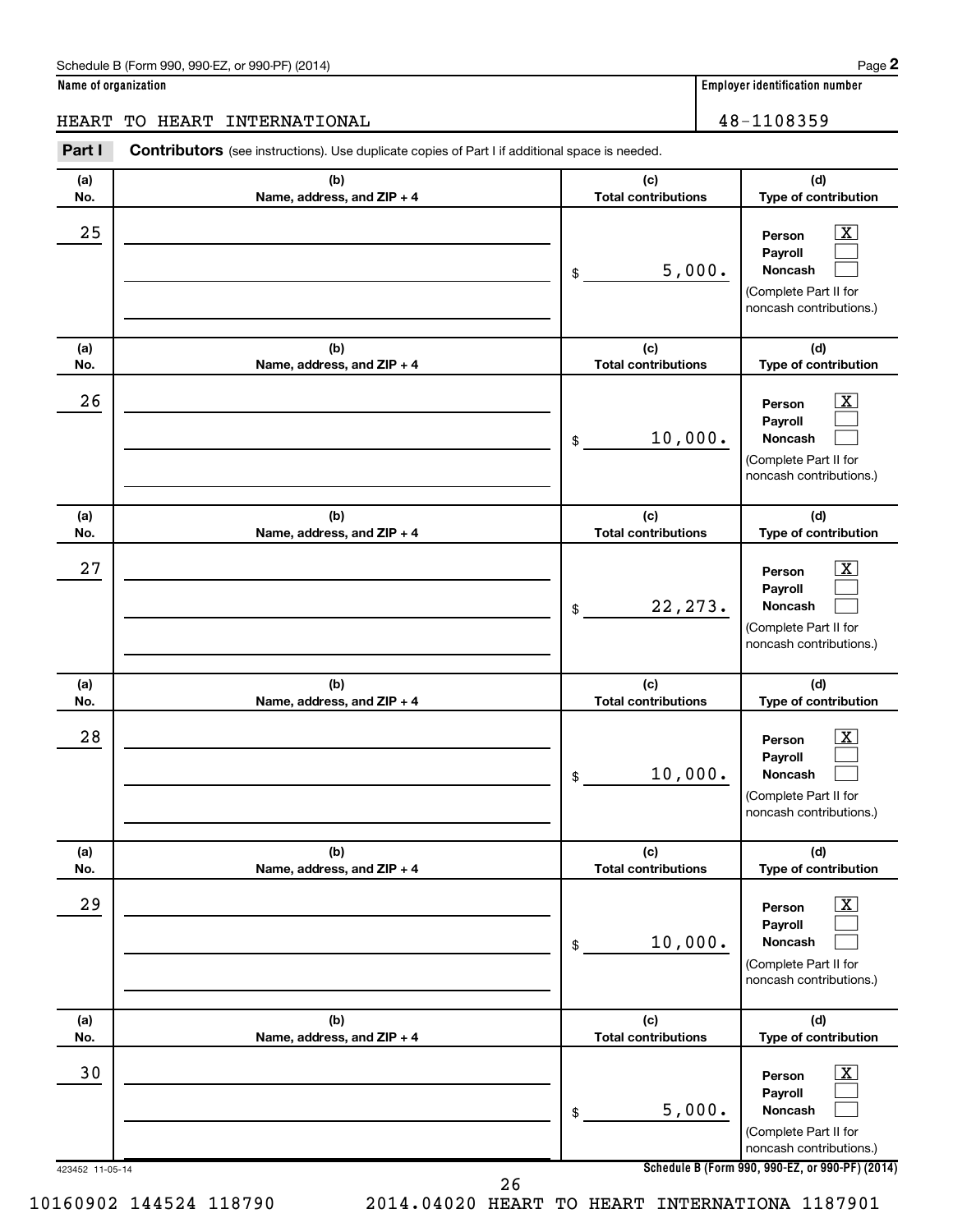| Name of organization |  |  |
|----------------------|--|--|
|                      |  |  |

# HEART TO HEART INTERNATIONAL 28-1108359

| (a) | (b)                        | (c)                        | (d)                                                                                                         |
|-----|----------------------------|----------------------------|-------------------------------------------------------------------------------------------------------------|
| No. | Name, address, and ZIP + 4 | <b>Total contributions</b> | Type of contribution                                                                                        |
| 31  |                            | 15,000.<br>\$              | $\overline{\text{X}}$<br>Person<br>Payroll<br>Noncash<br>(Complete Part II for<br>noncash contributions.)   |
| (a) | (b)                        | (c)                        | (d)                                                                                                         |
| No. | Name, address, and ZIP + 4 | <b>Total contributions</b> | Type of contribution                                                                                        |
| 32  |                            | 10,000.<br>\$              | $\overline{\text{X}}$<br>Person<br>Payroll<br>Noncash<br>(Complete Part II for<br>noncash contributions.)   |
| (a) | (b)                        | (c)                        | (d)                                                                                                         |
| No. | Name, address, and ZIP + 4 | <b>Total contributions</b> | Type of contribution                                                                                        |
| 33  |                            | 35,000.<br>\$              | $\overline{\mathbf{X}}$<br>Person<br>Payroll<br>Noncash<br>(Complete Part II for<br>noncash contributions.) |
| (a) | (b)                        | (c)                        | (d)                                                                                                         |
| No. | Name, address, and ZIP + 4 | <b>Total contributions</b> | Type of contribution                                                                                        |
| 34  |                            | 10,000.<br>\$              | $\overline{\text{X}}$<br>Person<br>Payroll<br>Noncash<br>(Complete Part II for<br>noncash contributions.)   |
| (a) | (b)                        | (c)                        | (d)                                                                                                         |
| No. | Name, address, and ZIP + 4 | <b>Total contributions</b> | Type of contribution                                                                                        |
| 35  |                            | 50,000.<br>\$              | $\overline{\text{X}}$<br>Person<br>Payroll<br>Noncash<br>(Complete Part II for<br>noncash contributions.)   |
| (a) | (b)                        | (c)                        | (d)                                                                                                         |
| No. | Name, address, and ZIP + 4 | <b>Total contributions</b> | Type of contribution                                                                                        |
| 36  |                            | 5,000.<br>\$               | $\overline{\mathbf{X}}$<br>Person<br>Payroll<br>Noncash<br>(Complete Part II for<br>noncash contributions.) |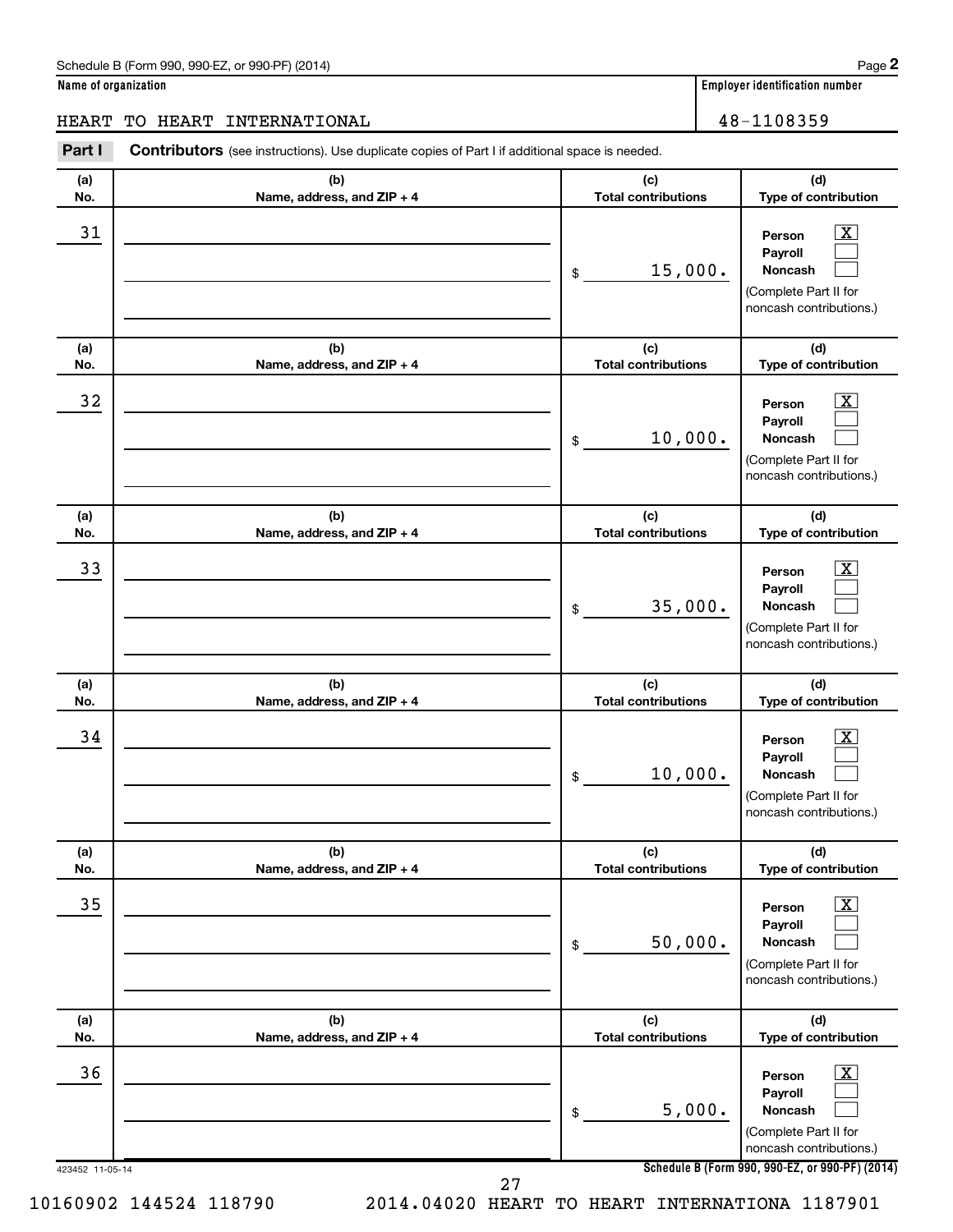|  | Name of organization |
|--|----------------------|
|  |                      |

| <b>HEART</b>    | TO HEART INTERNATIONAL                                                                         |                                   | 48-1108359                                                                                                         |
|-----------------|------------------------------------------------------------------------------------------------|-----------------------------------|--------------------------------------------------------------------------------------------------------------------|
| Part I          | Contributors (see instructions). Use duplicate copies of Part I if additional space is needed. |                                   |                                                                                                                    |
| (a)<br>No.      | (b)<br>Name, address, and ZIP + 4                                                              | (c)<br><b>Total contributions</b> | (d)<br>Type of contribution                                                                                        |
| 37              |                                                                                                | 5,000.<br>\$                      | $\overline{\text{X}}$<br>Person<br>Payroll<br>Noncash<br>(Complete Part II for<br>noncash contributions.)          |
| (a)<br>No.      | (b)<br>Name, address, and ZIP + 4                                                              | (c)<br><b>Total contributions</b> | (d)<br>Type of contribution                                                                                        |
| 38              |                                                                                                | 5,000.<br>\$                      | $\overline{\textbf{x}}$<br>Person<br>Payroll<br><b>Noncash</b><br>(Complete Part II for<br>noncash contributions.) |
| (a)<br>No.      | (b)<br>Name, address, and ZIP + 4                                                              | (c)<br><b>Total contributions</b> | (d)<br>Type of contribution                                                                                        |
| 39              |                                                                                                | 15,000.<br>\$                     | $\overline{\text{X}}$<br>Person<br>Payroll<br><b>Noncash</b><br>(Complete Part II for<br>noncash contributions.)   |
| (a)<br>No.      | (b)<br>Name, address, and ZIP + 4                                                              | (c)<br><b>Total contributions</b> | (d)<br>Type of contribution                                                                                        |
| 40              |                                                                                                | 5,000.<br>\$                      | х<br>Person<br>Payroll<br><b>Noncash</b><br>(Complete Part II for<br>noncash contributions.)                       |
| (a)<br>No.      | (b)<br>Name, address, and ZIP + 4                                                              | (c)<br><b>Total contributions</b> | (d)<br>Type of contribution                                                                                        |
| 41              |                                                                                                | 5,000.<br>\$                      | $\overline{\mathbf{X}}$<br>Person<br>Payroll<br><b>Noncash</b><br>(Complete Part II for<br>noncash contributions.) |
| (a)<br>No.      | (b)<br>Name, address, and ZIP + 4                                                              | (c)<br><b>Total contributions</b> | (d)<br>Type of contribution                                                                                        |
| 42              |                                                                                                | 7,200.<br>\$                      | $\overline{\text{X}}$<br>Person<br>Payroll<br><b>Noncash</b><br>(Complete Part II for<br>noncash contributions.)   |
| 423452 11-05-14 |                                                                                                |                                   | Schedule B (Form 990, 990-EZ, or 990-PF) (2014)                                                                    |

10160902 144524 118790 2014.04020 HEART TO HEART INTERNATIONA 1187901

28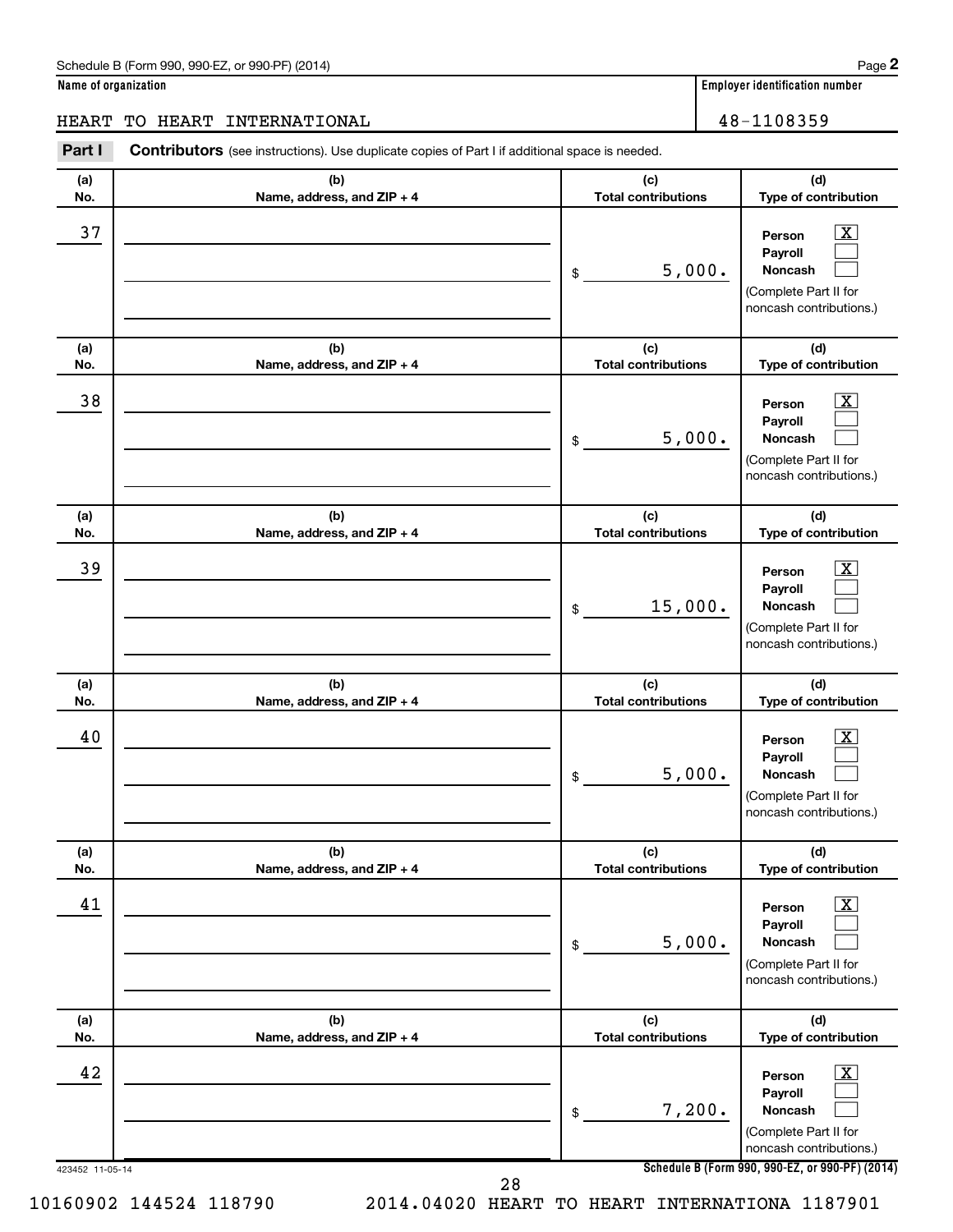|  | Name of organization |
|--|----------------------|
|  |                      |

# HEART TO HEART INTERNATIONAL 48-1108359

| (a) | (b)                        | (c)                        | (d)                                                                                                         |
|-----|----------------------------|----------------------------|-------------------------------------------------------------------------------------------------------------|
| No. | Name, address, and ZIP + 4 | <b>Total contributions</b> | Type of contribution                                                                                        |
| 43  |                            | 5,000.<br>\$               | $\overline{\text{X}}$<br>Person<br>Payroll<br>Noncash<br>(Complete Part II for<br>noncash contributions.)   |
| (a) | (b)                        | (c)                        | (d)                                                                                                         |
| No. | Name, address, and ZIP + 4 | <b>Total contributions</b> | Type of contribution                                                                                        |
| 44  |                            | 10,000.<br>\$              | $\overline{\text{X}}$<br>Person<br>Payroll<br>Noncash<br>(Complete Part II for<br>noncash contributions.)   |
| (a) | (b)                        | (c)                        | (d)                                                                                                         |
| No. | Name, address, and ZIP + 4 | <b>Total contributions</b> | Type of contribution                                                                                        |
| 45  |                            | 10,000.<br>\$              | $\overline{\mathbf{X}}$<br>Person<br>Payroll<br>Noncash<br>(Complete Part II for<br>noncash contributions.) |
| (a) | (b)                        | (c)                        | (d)                                                                                                         |
| No. | Name, address, and ZIP + 4 | <b>Total contributions</b> | Type of contribution                                                                                        |
| 46  |                            | 50,000.<br>\$              | $\overline{\text{X}}$<br>Person<br>Payroll<br>Noncash<br>(Complete Part II for<br>noncash contributions.)   |
| (a) | (b)                        | (c)                        | (d)                                                                                                         |
| No. | Name, address, and ZIP + 4 | <b>Total contributions</b> | Type of contribution                                                                                        |
| 47  |                            | 5,000.<br>\$               | $\overline{\text{X}}$<br>Person<br>Payroll<br>Noncash<br>(Complete Part II for<br>noncash contributions.)   |
| (a) | (b)                        | (c)                        | (d)                                                                                                         |
| No. | Name, address, and ZIP + 4 | <b>Total contributions</b> | Type of contribution                                                                                        |
| 48  |                            | 10,000.<br>\$              | $\overline{\mathbf{X}}$<br>Person<br>Payroll<br>Noncash<br>(Complete Part II for<br>noncash contributions.) |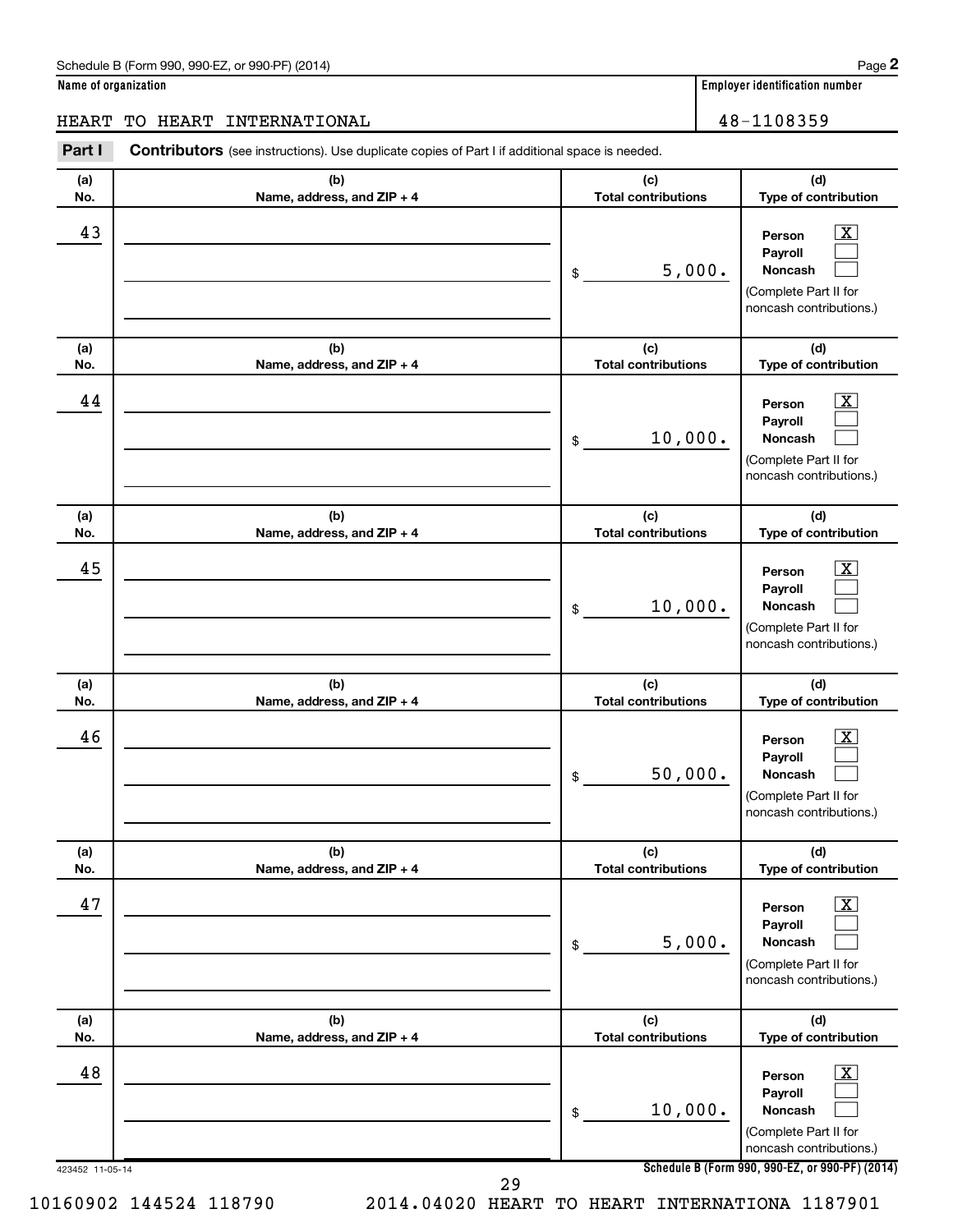|  | Name of organization |
|--|----------------------|
|--|----------------------|

#### HEART TO HEART INTERNATIONAL 48-1108359

423452 11-05-14 **Schedule B (Form 990, 990-EZ, or 990-PF) (2014) (a) No. (b) Name, address, and ZIP + 4 (c) Total contributions (d) Type of contribution Person Payroll Noncash (a) No. (b) Name, address, and ZIP + 4 (c) Total contributions (d) Type of contribution Person Payroll Noncash (a) No. (b) Name, address, and ZIP + 4 (c) Total contributions (d) Type of contribution Person Payroll Noncash (a) No. (b) Name, address, and ZIP + 4 (c) Total contributions (d) Type of contribution Person Payroll Noncash (a) No. (b) Name, address, and ZIP + 4 (c) Total contributions (d) Type of contribution Person Payroll Noncash (a) No. (b) Name, address, and ZIP + 4 (c) Total contributions (d) Type of contribution Person Payroll Noncash Part I** Contributors (see instructions). Use duplicate copies of Part I if additional space is needed. \$ (Complete Part II for noncash contributions.) \$ (Complete Part II for noncash contributions.) \$ (Complete Part II for noncash contributions.) \$ (Complete Part II for noncash contributions.) \$ (Complete Part II for noncash contributions.) \$ (Complete Part II for noncash contributions.)  $\lfloor x \rfloor$  $\Box$  $\Box$  $\boxed{\textbf{X}}$  $\Box$  $\Box$  $\Box$  $\Box$  $\boxed{\textbf{X}}$  $\Box$  $\Box$  $\lceil \texttt{X} \rceil$  $\Box$  $\Box$  $\boxed{\text{X}}$  $\Box$  $\Box$  $\boxed{\textbf{X}}$  $\begin{array}{|c|c|c|c|c|c|}\hline \text{A9} & \text{Person} & \text{X} \end{array}$ 64,056. 50 X 50,000. 51 228,457. 52  $53,604.$ 53  $2,460,340.$ 54 7,623. X 10160902 144524 118790 2014.04020 HEART TO HEART INTERNATIONA 1187901 30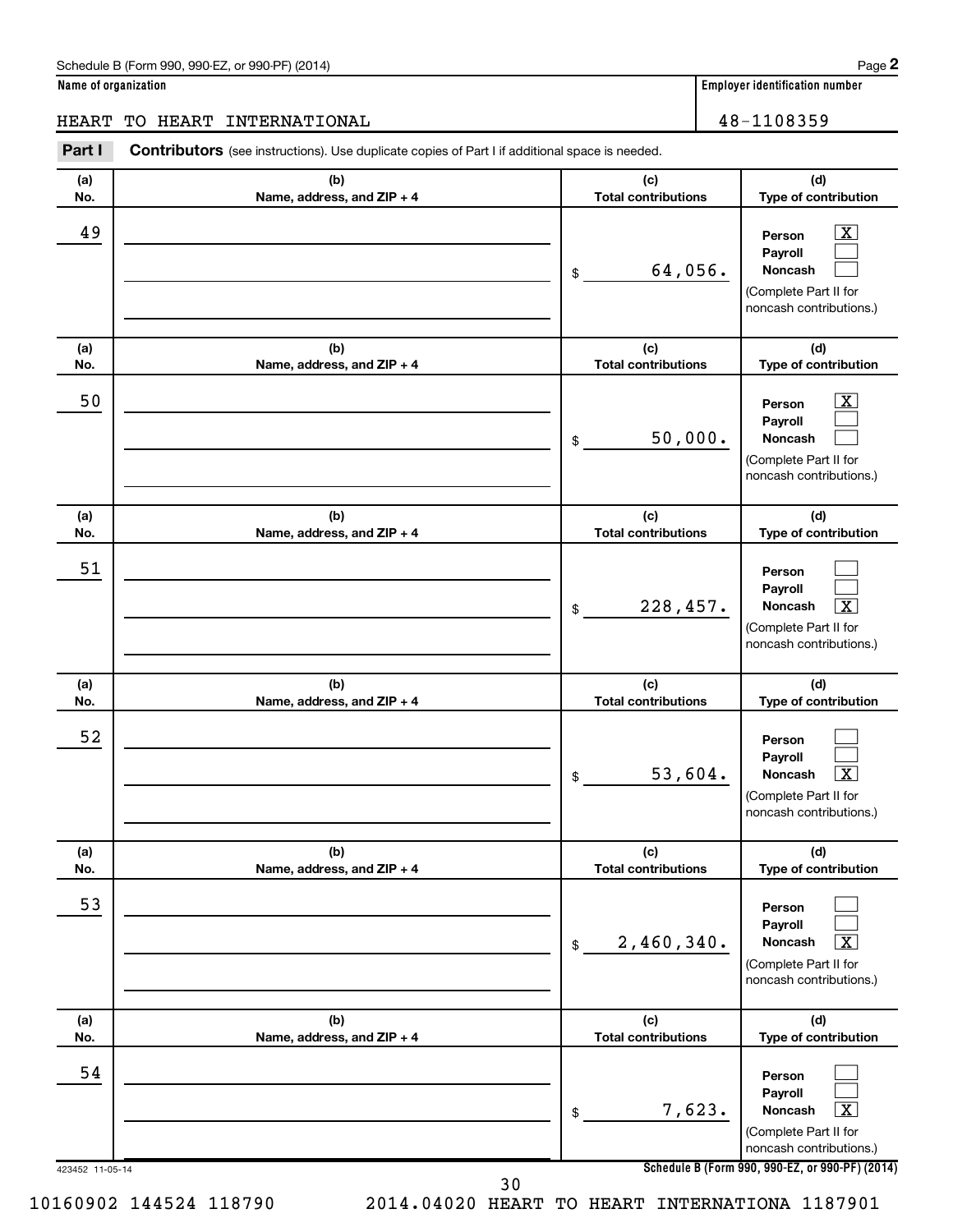|  | Name of organization |
|--|----------------------|
|--|----------------------|

#### HEART TO HEART INTERNATIONAL 48-1108359

423452 11-05-14 **Schedule B (Form 990, 990-EZ, or 990-PF) (2014) (a) No. (b) Name, address, and ZIP + 4 (c) Total contributions (d) Type of contribution Person Payroll Noncash (a) No. (b) Name, address, and ZIP + 4 (c) Total contributions (d) Type of contribution Person Payroll Noncash (a) No. (b) Name, address, and ZIP + 4 (c) Total contributions (d) Type of contribution Person Payroll Noncash (a) No. (b) Name, address, and ZIP + 4 (c) Total contributions (d) Type of contribution Person Payroll Noncash (a) No. (b) Name, address, and ZIP + 4 (c) Total contributions (d) Type of contribution Person Payroll Noncash (a) No. (b) Name, address, and ZIP + 4 (c) Total contributions (d) Type of contribution Person Payroll Noncash Part I** Contributors (see instructions). Use duplicate copies of Part I if additional space is needed. \$ (Complete Part II for noncash contributions.) \$ (Complete Part II for noncash contributions.) \$ (Complete Part II for noncash contributions.) \$ (Complete Part II for noncash contributions.) \$ (Complete Part II for noncash contributions.) \$ (Complete Part II for noncash contributions.)  $\lfloor x \rfloor$  $\Box$  $\Box$  $\Box$  $\Box$ †  $\Box$  $\Box$  $\boxed{\textbf{X}}$  $\Box$  $\Box$  $\lceil \texttt{X} \rceil$  $\Box$  $\Box$  $\boxed{\text{X}}$  $\Box$  $\Box$  $\boxed{\textbf{X}}$  $\overline{\phantom{a}}$  55  $\overline{\phantom{a}}$  Person  $\overline{\phantom{a}}$   $\overline{\phantom{a}}$ 359,072. 56 53,692. X 57 35,154. X 58 34,592. X 59  $10,977.$ 60 27,538. X

10160902 144524 118790 2014.04020 HEART TO HEART INTERNATIONA 1187901 31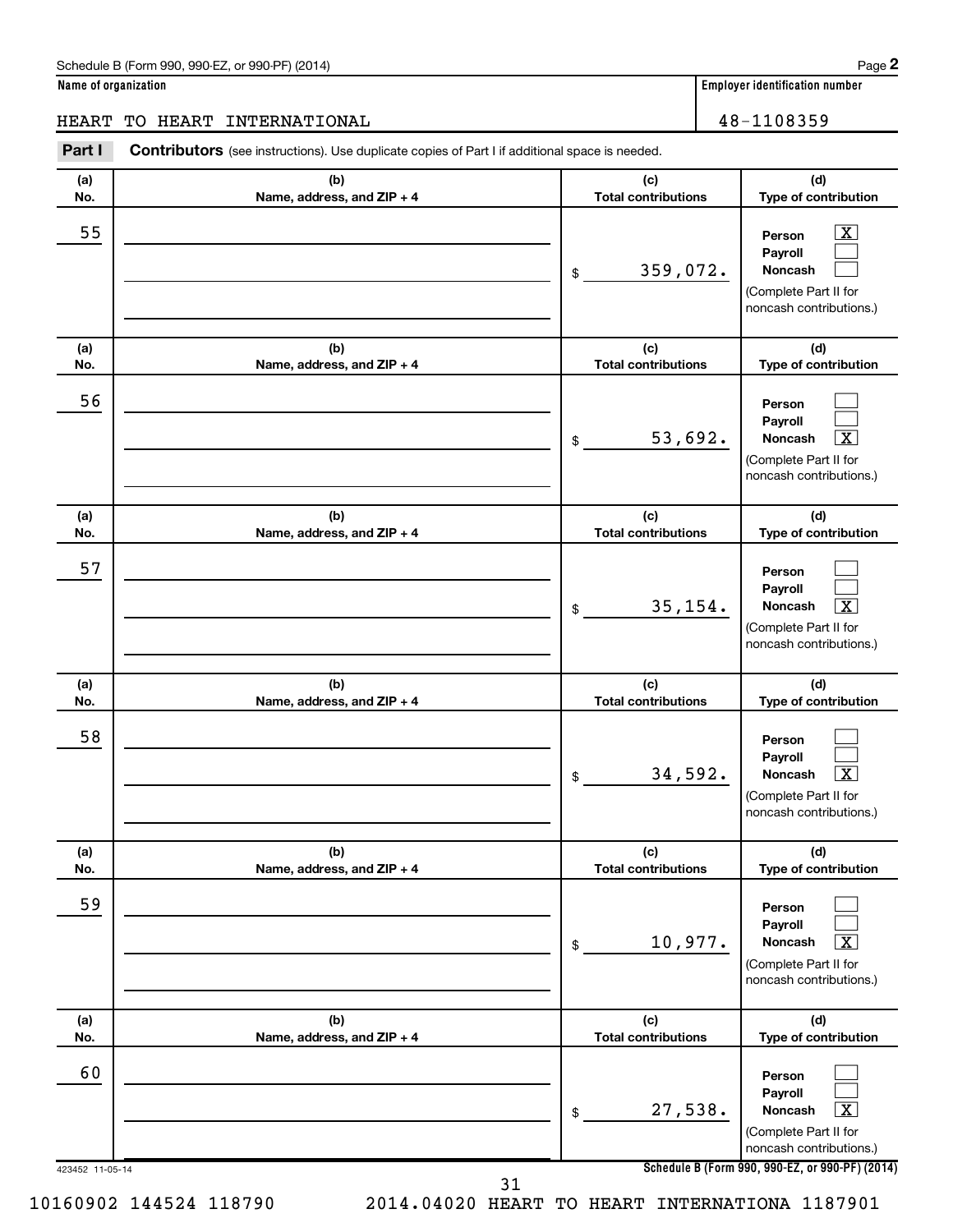|  | Name of organization |
|--|----------------------|
|  |                      |

| <b>HEART</b>    | TO HEART INTERNATIONAL                                                                         |                                   | 48-1108359                                                                                                         |
|-----------------|------------------------------------------------------------------------------------------------|-----------------------------------|--------------------------------------------------------------------------------------------------------------------|
| Part I          | Contributors (see instructions). Use duplicate copies of Part I if additional space is needed. |                                   |                                                                                                                    |
| (a)<br>No.      | (b)<br>Name, address, and ZIP + 4                                                              | (c)<br><b>Total contributions</b> | (d)<br>Type of contribution                                                                                        |
| 61              |                                                                                                | 1,399.<br>\$                      | Person<br>Payroll<br>Noncash<br>x<br>(Complete Part II for<br>noncash contributions.)                              |
| (a)<br>No.      | (b)<br>Name, address, and ZIP + 4                                                              | (c)<br><b>Total contributions</b> | (d)<br>Type of contribution                                                                                        |
| 62              |                                                                                                | 11,341.<br>\$                     | Person<br>Payroll<br>Noncash<br>x<br>(Complete Part II for<br>noncash contributions.)                              |
| (a)<br>No.      | (b)<br>Name, address, and ZIP + 4                                                              | (c)<br><b>Total contributions</b> | (d)<br>Type of contribution                                                                                        |
| 63              |                                                                                                | 6,608.<br>\$                      | Person<br>Payroll<br><b>Noncash</b><br>X<br>(Complete Part II for<br>noncash contributions.)                       |
| (a)<br>No.      | (b)<br>Name, address, and ZIP + 4                                                              | (c)<br><b>Total contributions</b> | (d)<br>Type of contribution                                                                                        |
| 64              |                                                                                                | 71,015.<br>\$                     | Person<br>Payroll<br><b>Noncash</b><br>(Complete Part II for<br>noncash contributions.)                            |
| (a)<br>No.      | (b)<br>Name, address, and ZIP + 4                                                              | (c)<br><b>Total contributions</b> | (d)<br>Type of contribution                                                                                        |
| 65              |                                                                                                | 6,287,644.<br>\$                  | Person<br>Payroll<br><b>Noncash</b><br>$\overline{\mathbf{X}}$<br>(Complete Part II for<br>noncash contributions.) |
| (a)<br>No.      | (b)<br>Name, address, and ZIP + 4                                                              | (c)<br><b>Total contributions</b> | (d)<br>Type of contribution                                                                                        |
| 66              |                                                                                                | 139,261.<br>\$                    | Person<br>Payroll<br>$\overline{\text{X}}$<br><b>Noncash</b><br>(Complete Part II for<br>noncash contributions.)   |
| 423452 11-05-14 |                                                                                                |                                   | Schedule B (Form 990, 990-EZ, or 990-PF) (20                                                                       |

**Schedule B (Form 990, 990-EZ, or 990-PF) (2014)**

32

10160902 144524 118790 2014.04020 HEART TO HEART INTERNATIONA 1187901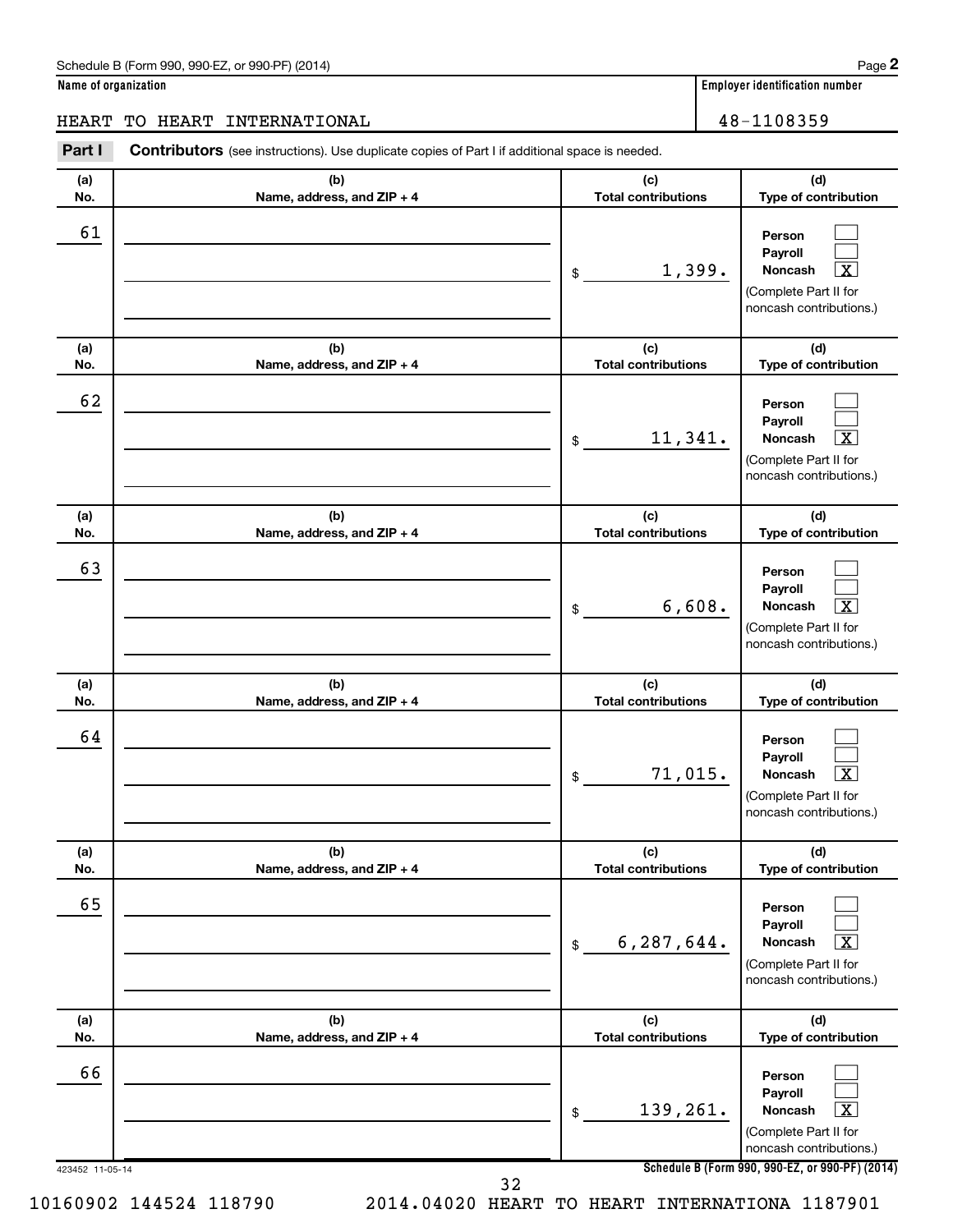| Name of organization |  |  |
|----------------------|--|--|
|                      |  |  |

| HEART                 | HEART INTERNATIONAL<br>TO                                                                             |                                   |          | 48-1108359                                                                                                                               |
|-----------------------|-------------------------------------------------------------------------------------------------------|-----------------------------------|----------|------------------------------------------------------------------------------------------------------------------------------------------|
| Part I                | <b>Contributors</b> (see instructions). Use duplicate copies of Part I if additional space is needed. |                                   |          |                                                                                                                                          |
| (a)<br>No.            | (b)<br>Name, address, and ZIP + 4                                                                     | (c)<br><b>Total contributions</b> |          | (d)<br>Type of contribution                                                                                                              |
| 67                    |                                                                                                       | \$                                | 95,094.  | Person<br>Payroll<br>Noncash<br>х<br>(Complete Part II for<br>noncash contributions.)                                                    |
| (a)<br>No.            | (b)<br>Name, address, and ZIP + 4                                                                     | (c)<br><b>Total contributions</b> |          | (d)<br>Type of contribution                                                                                                              |
| 68                    |                                                                                                       | 79,651,872.<br>\$                 |          | Person<br>Payroll<br>Noncash<br>х<br>(Complete Part II for<br>noncash contributions.)                                                    |
| (a)<br>No.            | (b)<br>Name, address, and ZIP + 4                                                                     | (c)<br><b>Total contributions</b> |          | (d)<br>Type of contribution                                                                                                              |
| 69                    |                                                                                                       | \$                                | 154,615. | Person<br>Payroll<br>$\overline{\texttt{x}}$<br>Noncash<br>(Complete Part II for<br>noncash contributions.)                              |
| (a)<br>No.            | (b)<br>Name, address, and ZIP + 4                                                                     | (c)<br><b>Total contributions</b> |          | (d)<br>Type of contribution                                                                                                              |
| 70                    |                                                                                                       | \$                                | 5,400.   | Person<br>Payroll<br>$\overline{\textbf{x}}$<br>Noncash<br>(Complete Part II for<br>noncash contributions.)                              |
| (a)<br>No.            | (b)<br>Name, address, and ZIP + 4                                                                     | (c)<br><b>Total contributions</b> |          | (d)<br>Type of contribution                                                                                                              |
| 71                    |                                                                                                       | \$                                | 450,132. | Person<br>Payroll<br>Noncash<br>x<br>(Complete Part II for<br>noncash contributions.)                                                    |
| (a)<br>No.            | (b)<br>Name, address, and ZIP + 4                                                                     | (c)<br><b>Total contributions</b> |          | (d)<br>Type of contribution                                                                                                              |
| 72<br>423452 11-05-14 |                                                                                                       | \$                                | 21,514.  | Person<br>Payroll<br>Noncash<br>х<br>(Complete Part II for<br>noncash contributions.)<br>Schedule B (Form 990, 990-EZ, or 990-PF) (2014) |
|                       | วว                                                                                                    |                                   |          |                                                                                                                                          |

33

10160902 144524 118790 2014.04020 HEART TO HEART INTERNATIONA 1187901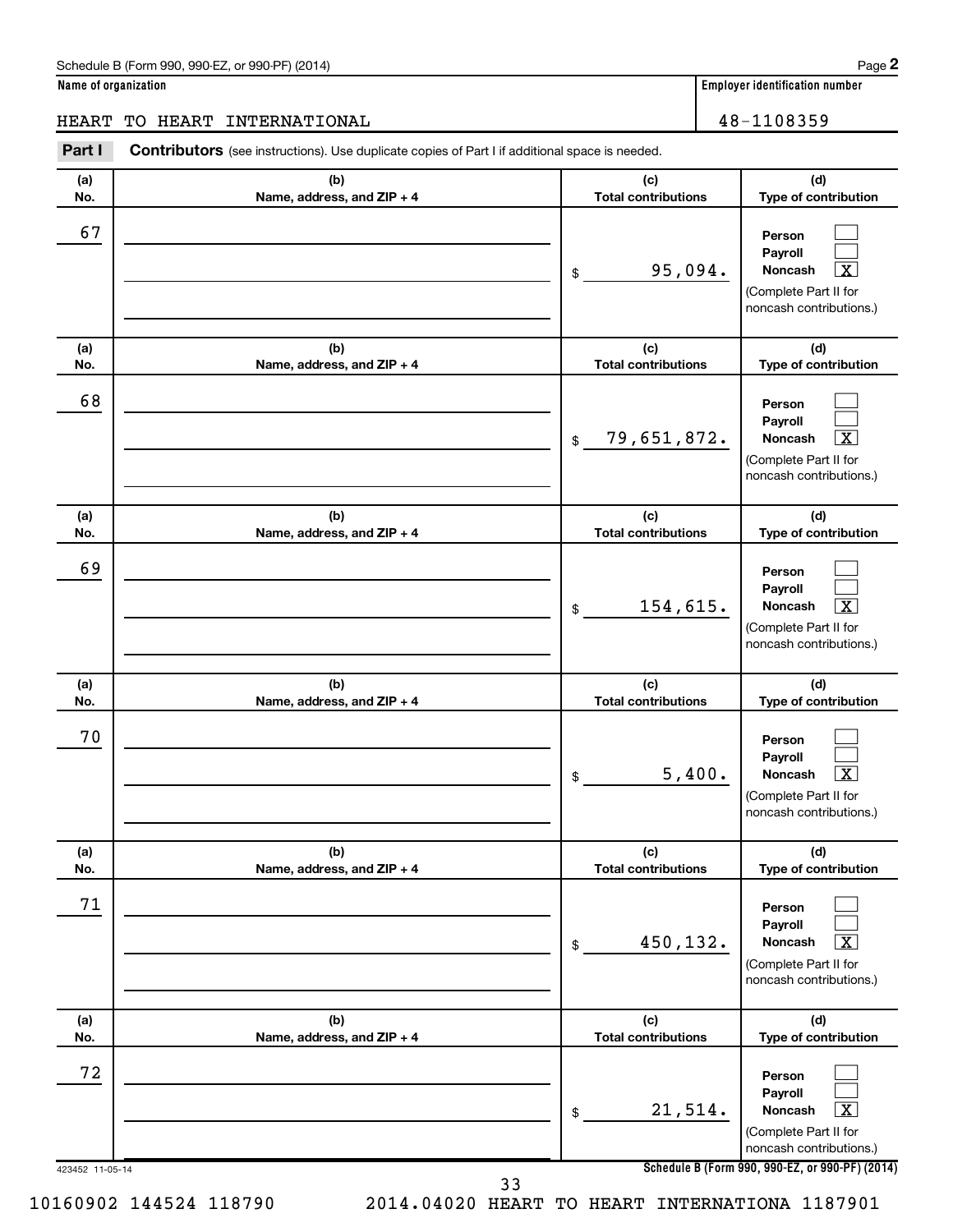|  | Name of organization |
|--|----------------------|
|--|----------------------|

## HEART TO HEART INTERNATIONAL 16 and 18-1108359

| (a) | (b)                        | (c)                        | (d)                                                                                                                |
|-----|----------------------------|----------------------------|--------------------------------------------------------------------------------------------------------------------|
| No. | Name, address, and ZIP + 4 | <b>Total contributions</b> | Type of contribution                                                                                               |
| 73  |                            | 200,474.<br>\$             | Person<br>Payroll<br>$\overline{\mathbf{X}}$<br>Noncash<br>(Complete Part II for<br>noncash contributions.)        |
| (a) | (b)                        | (c)                        | (d)                                                                                                                |
| No. | Name, address, and ZIP + 4 | <b>Total contributions</b> | Type of contribution                                                                                               |
| 74  |                            | 100,055.<br>\$             | Person<br>Payroll<br>$\overline{\mathbf{X}}$<br>Noncash<br>(Complete Part II for<br>noncash contributions.)        |
| (a) | (b)                        | (c)                        | (d)                                                                                                                |
| No. | Name, address, and ZIP + 4 | <b>Total contributions</b> | Type of contribution                                                                                               |
| 75  |                            | 58,515.<br>\$              | Person<br>Payroll<br>$\overline{\mathbf{x}}$<br>Noncash<br>(Complete Part II for<br>noncash contributions.)        |
| (a) | (b)                        | (c)                        | (d)                                                                                                                |
| No. | Name, address, and ZIP + 4 | <b>Total contributions</b> | Type of contribution                                                                                               |
| 76  |                            | 848,182.<br>\$             | Person<br>Payroll<br>$\overline{\mathbf{x}}$<br>Noncash<br>(Complete Part II for<br>noncash contributions.)        |
| (a) | (b)                        | (c)                        | (d)                                                                                                                |
| No. | Name, address, and ZIP + 4 | <b>Total contributions</b> | Type of contribution                                                                                               |
| 77  |                            | 1,675,413.<br>\$           | Person<br>Payroll<br>$\overline{\mathbf{X}}$<br><b>Noncash</b><br>(Complete Part II for<br>noncash contributions.) |
| (a) | (b)                        | (c)                        | (d)                                                                                                                |
| No. | Name, address, and ZIP + 4 | <b>Total contributions</b> | Type of contribution                                                                                               |
| 78  |                            | 191,593.<br>\$             | $\overline{\mathbf{X}}$<br>Person<br>Payroll<br><b>Noncash</b><br>(Complete Part II for<br>noncash contributions.) |

**2**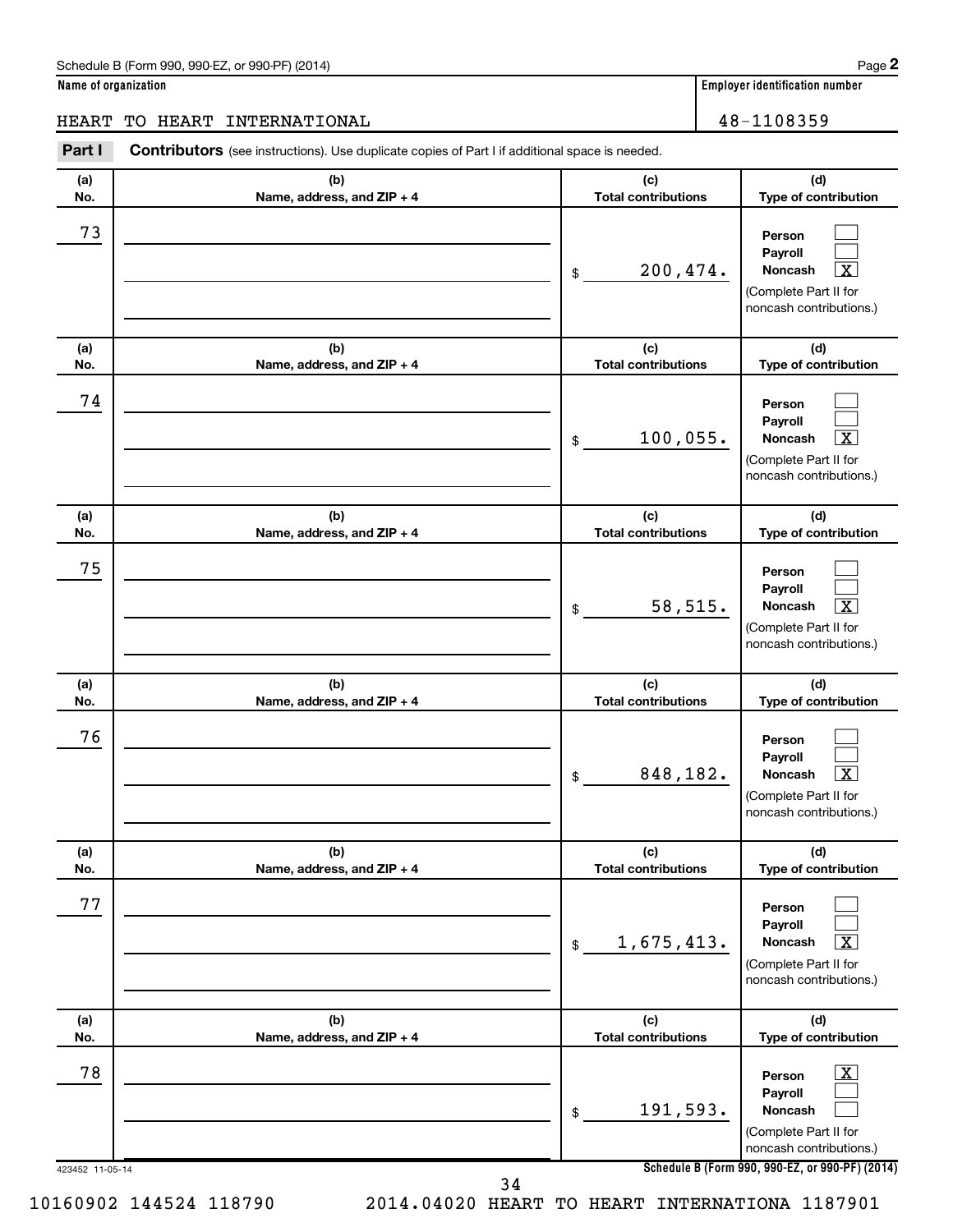|  | Name of organization |
|--|----------------------|
|  |                      |

# HEART TO HEART INTERNATIONAL 48-1108359

| (a) | (b)                        | (c)                        | (d)                                                                                                         |
|-----|----------------------------|----------------------------|-------------------------------------------------------------------------------------------------------------|
| No. | Name, address, and ZIP + 4 | <b>Total contributions</b> | Type of contribution                                                                                        |
| 79  |                            | 5,000.<br>\$               | $\overline{\text{X}}$<br>Person<br>Payroll<br>Noncash<br>(Complete Part II for<br>noncash contributions.)   |
| (a) | (b)                        | (c)                        | (d)                                                                                                         |
| No. | Name, address, and ZIP + 4 | <b>Total contributions</b> | Type of contribution                                                                                        |
| 80  |                            | 126,500.<br>\$             | $\overline{\text{X}}$<br>Person<br>Payroll<br>Noncash<br>(Complete Part II for<br>noncash contributions.)   |
| (a) | (b)                        | (c)                        | (d)                                                                                                         |
| No. | Name, address, and ZIP + 4 | <b>Total contributions</b> | Type of contribution                                                                                        |
| 81  |                            | 50,000.<br>\$              | $\overline{\mathbf{X}}$<br>Person<br>Payroll<br>Noncash<br>(Complete Part II for<br>noncash contributions.) |
| (a) | (b)                        | (c)                        | (d)                                                                                                         |
| No. | Name, address, and ZIP + 4 | <b>Total contributions</b> | Type of contribution                                                                                        |
| 82  |                            | 521,028.<br>\$             | $\overline{\text{X}}$<br>Person<br>Payroll<br>Noncash<br>(Complete Part II for<br>noncash contributions.)   |
| (a) | (b)                        | (c)                        | (d)                                                                                                         |
| No. | Name, address, and ZIP + 4 | <b>Total contributions</b> | Type of contribution                                                                                        |
| 83  |                            | 40,500.<br>\$              | $\overline{\text{X}}$<br>Person<br>Payroll<br>Noncash<br>(Complete Part II for<br>noncash contributions.)   |
| (a) | (b)                        | (c)                        | (d)                                                                                                         |
| No. | Name, address, and ZIP + 4 | <b>Total contributions</b> | Type of contribution                                                                                        |
| 84  |                            | 5,000.<br>\$               | $\overline{\mathbf{X}}$<br>Person<br>Payroll<br>Noncash<br>(Complete Part II for<br>noncash contributions.) |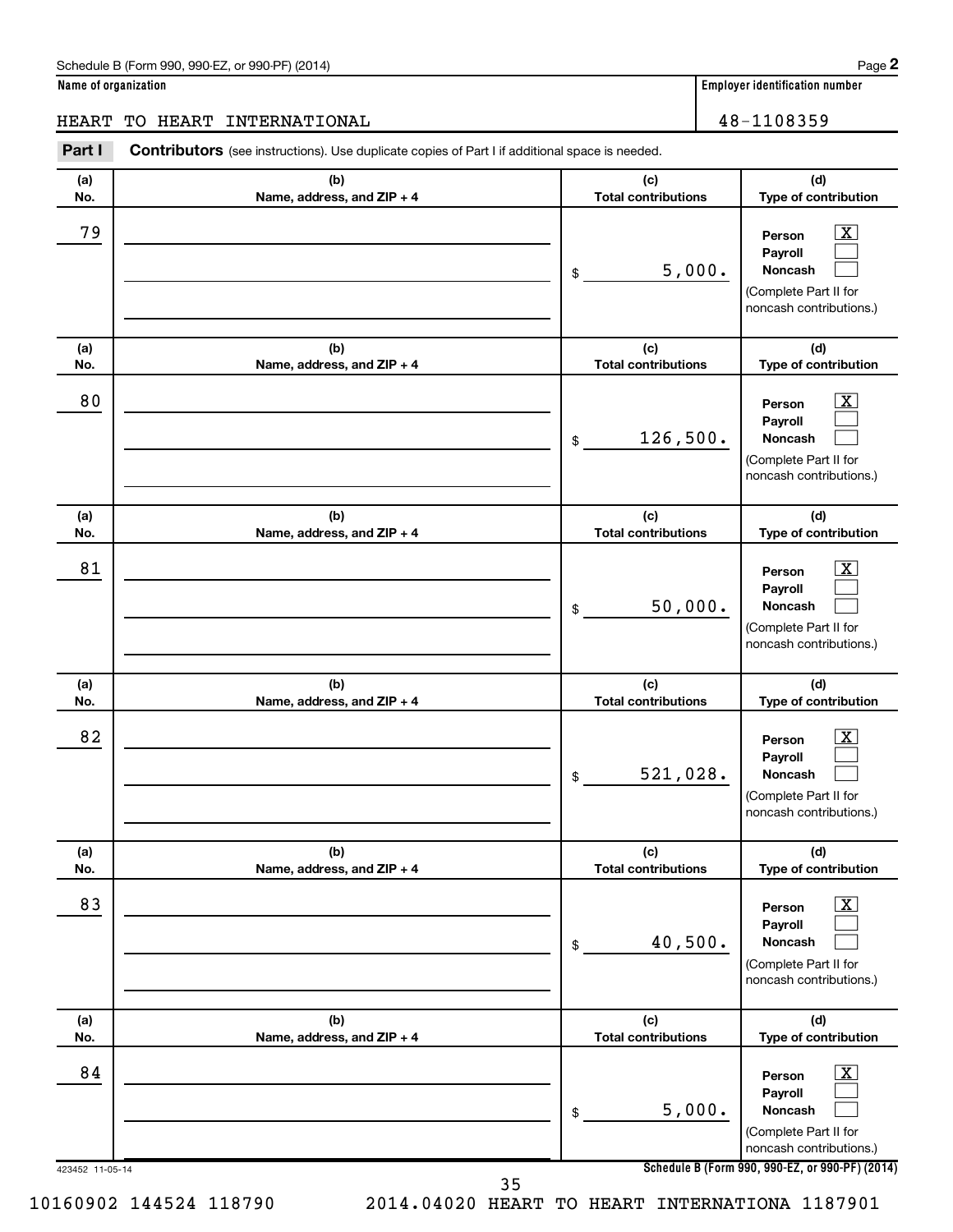|  | Name of organization |
|--|----------------------|
|  |                      |

# HEART TO HEART INTERNATIONAL 28-1108359

| (a) | (b)                        | (c)                        | (d)                                                                                                         |
|-----|----------------------------|----------------------------|-------------------------------------------------------------------------------------------------------------|
| No. | Name, address, and ZIP + 4 | <b>Total contributions</b> | Type of contribution                                                                                        |
| 85  |                            | 25,000.<br>\$              | $\overline{\mathbf{X}}$<br>Person<br>Payroll<br>Noncash<br>(Complete Part II for<br>noncash contributions.) |
| (a) | (b)                        | (c)                        | (d)                                                                                                         |
| No. | Name, address, and ZIP + 4 | <b>Total contributions</b> | Type of contribution                                                                                        |
| 86  |                            | 14,614.<br>\$              | $\overline{\mathbf{X}}$<br>Person<br>Payroll<br>Noncash<br>(Complete Part II for<br>noncash contributions.) |
| (a) | (b)                        | (c)                        | (d)                                                                                                         |
| No. | Name, address, and ZIP + 4 | <b>Total contributions</b> | Type of contribution                                                                                        |
|     |                            | \$                         | Person<br>Payroll<br>Noncash<br>(Complete Part II for<br>noncash contributions.)                            |
| (a) | (b)                        | (c)                        | (d)                                                                                                         |
| No. | Name, address, and ZIP + 4 | <b>Total contributions</b> | Type of contribution                                                                                        |
|     |                            | \$                         | Person<br>Payroll<br>Noncash<br>(Complete Part II for<br>noncash contributions.)                            |
| (a) | (b)                        | (c)                        | (d)                                                                                                         |
| No. | Name, address, and ZIP + 4 | <b>Total contributions</b> | Type of contribution                                                                                        |
|     |                            | \$                         | Person<br>Payroll<br>Noncash<br>(Complete Part II for<br>noncash contributions.)                            |
| (a) | (b)                        | (c)                        | (d)                                                                                                         |
| No. | Name, address, and ZIP + 4 | <b>Total contributions</b> | Type of contribution                                                                                        |
|     |                            | \$                         | Person<br>Payroll<br>Noncash<br>(Complete Part II for<br>noncash contributions.)                            |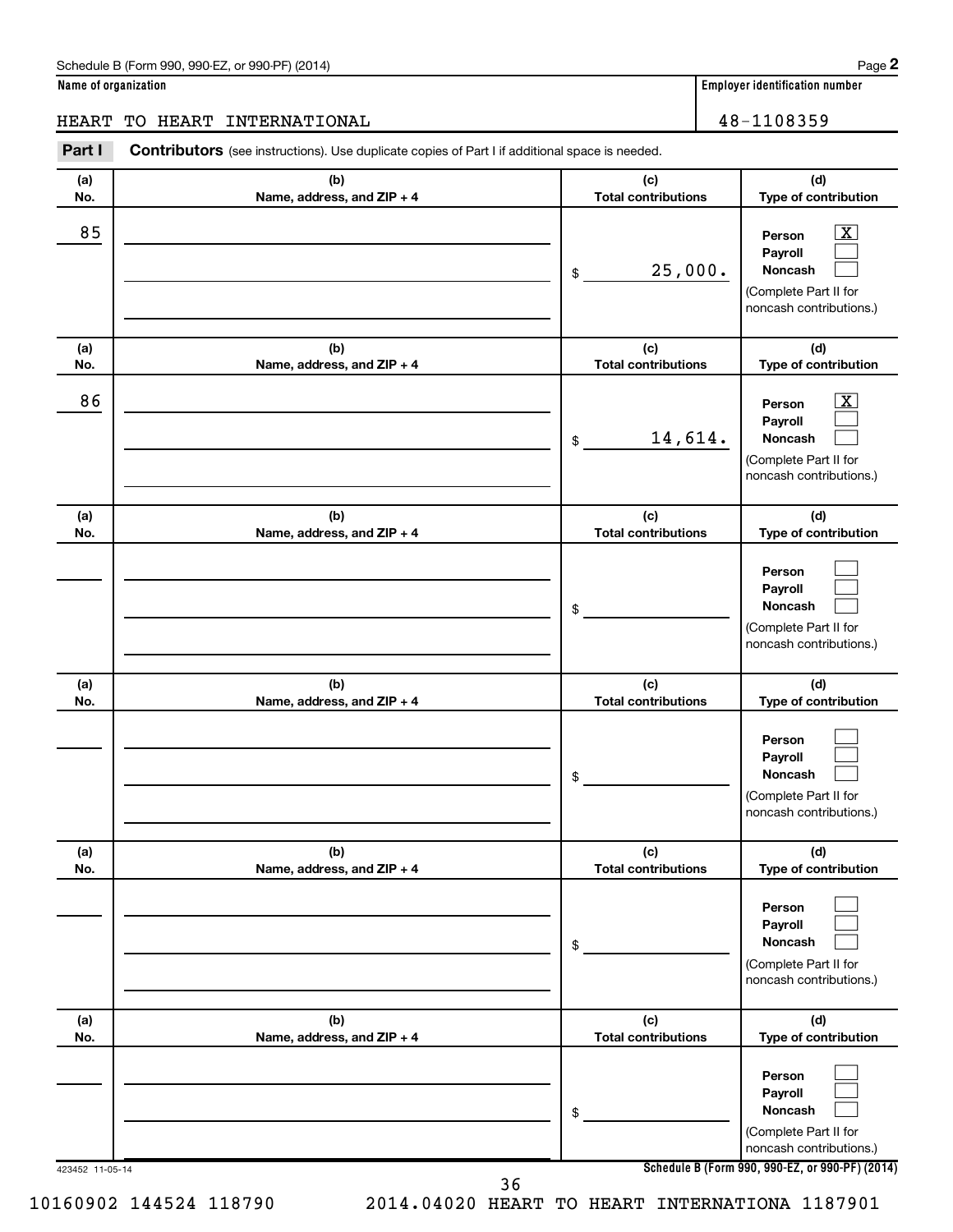## HEART TO HEART INTERNATIONAL 16 and 100 million 100 million 100 million 100 million 100 million 100 million 10

Part II Noncash Property (see instructions). Use duplicate copies of Part II if additional space is needed.

| (a)<br>No.<br>from<br>Part I | (b)<br>Description of noncash property given |               | (c)<br>FMV (or estimate)<br>(see instructions) | (d)<br>Date received                            |
|------------------------------|----------------------------------------------|---------------|------------------------------------------------|-------------------------------------------------|
| 2                            | PHARMACEUTICAL AND MEDICAL SUPPLIES          |               |                                                |                                                 |
|                              |                                              |               |                                                |                                                 |
|                              |                                              | $\frac{1}{2}$ | 1,451,137.                                     | 12/31/14                                        |
| (a)<br>No.<br>from<br>Part I | (b)<br>Description of noncash property given |               | (c)<br>FMV (or estimate)<br>(see instructions) | (d)<br>Date received                            |
| 51                           | PHARMACEUTICAL AND MEDICAL SUPPLIES          |               |                                                |                                                 |
|                              |                                              | \$            | 228,457.                                       | 12/31/14                                        |
| (a)<br>No.<br>from<br>Part I | (b)<br>Description of noncash property given |               | (c)<br>FMV (or estimate)<br>(see instructions) | (d)<br>Date received                            |
| 52                           | PHARMACEUTICAL AND MEDICAL SUPPLIES          |               |                                                |                                                 |
|                              |                                              | \$            | 53,604.                                        | 12/31/14                                        |
| (a)<br>No.<br>from<br>Part I | (b)<br>Description of noncash property given |               | (c)<br>FMV (or estimate)<br>(see instructions) | (d)<br>Date received                            |
| 53                           | PHARMACEUTICAL AND MEDICAL SUPPLIES          |               |                                                |                                                 |
|                              |                                              | \$            | 2,460,340.                                     | 12/31/14                                        |
| (a)<br>No.<br>from<br>Part I | (b)<br>Description of noncash property given |               | (c)<br>FMV (or estimate)<br>(see instructions) | (d)<br>Date received                            |
| 54                           | PHARMACEUTICAL AND MEDICAL SUPPLIES          |               |                                                |                                                 |
|                              |                                              | \$            | 7,623.                                         | 12/31/14                                        |
| (a)<br>No.<br>from<br>Part I | (b)<br>Description of noncash property given |               | (c)<br>FMV (or estimate)<br>(see instructions) | (d)<br>Date received                            |
| 56                           | PHARMACEUTICAL AND MEDICAL SUPPLIES          |               |                                                |                                                 |
|                              |                                              | \$            | 53,692.                                        | 12/31/14                                        |
| 423453 11-05-14              | 37                                           |               |                                                | Schedule B (Form 990, 990-EZ, or 990-PF) (2014) |

10160902 144524 118790 2014.04020 HEART TO HEART INTERNATIONA 1187901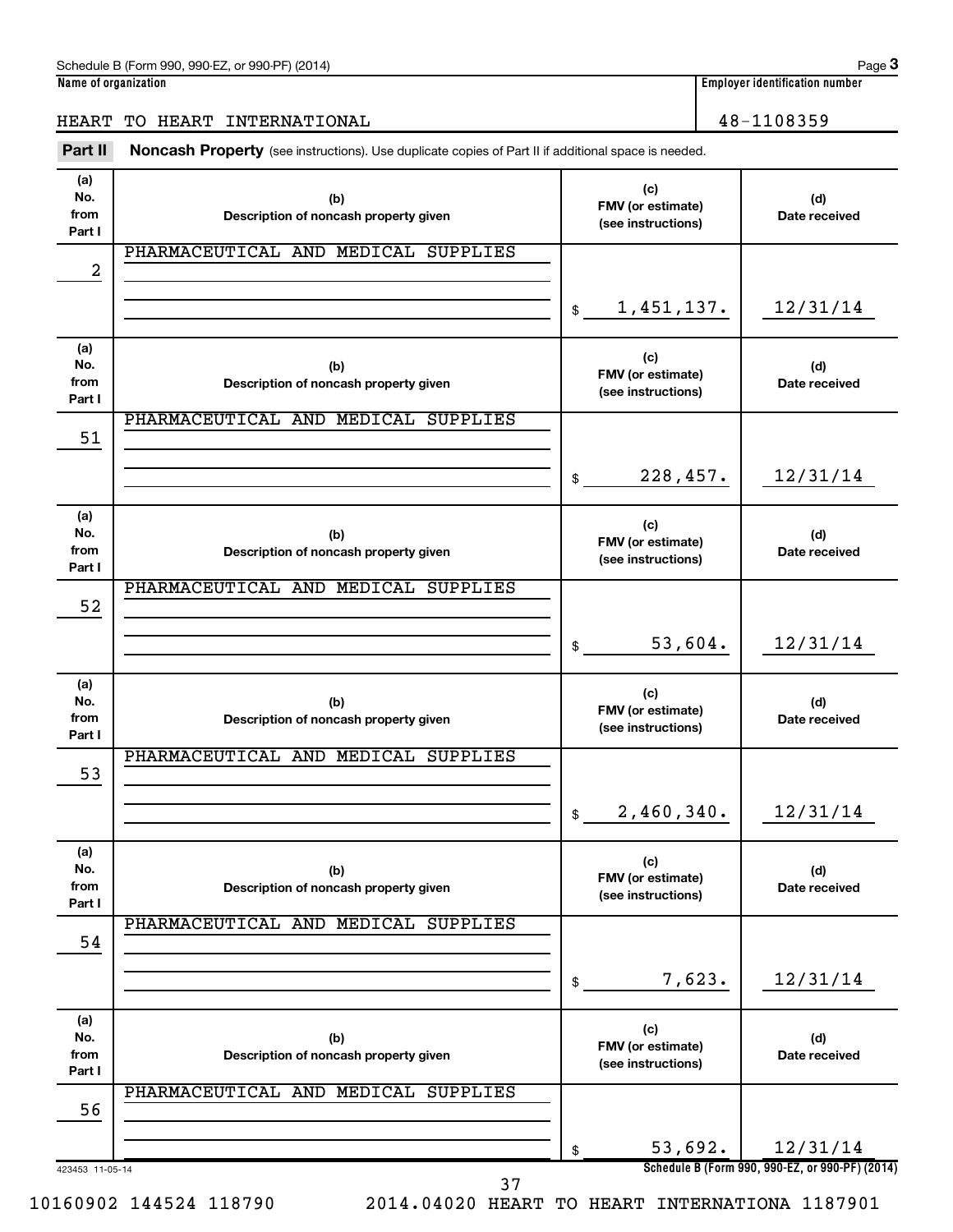## HEART TO HEART INTERNATIONAL 16 and 100 million 100 million 100 million 100 million 100 million 100 million 10

Part II Noncash Property (see instructions). Use duplicate copies of Part II if additional space is needed.

| (a)<br>No.      |                                              | (c)                                     |                                                 |
|-----------------|----------------------------------------------|-----------------------------------------|-------------------------------------------------|
| from            | (b)<br>Description of noncash property given | FMV (or estimate)                       | (d)<br>Date received                            |
| Part I          |                                              | (see instructions)                      |                                                 |
|                 | PHARMACEUTICAL AND MEDICAL SUPPLIES          |                                         |                                                 |
| 57              |                                              |                                         |                                                 |
|                 |                                              |                                         |                                                 |
|                 |                                              | \$<br>35, 154.                          | 12/31/14                                        |
|                 |                                              |                                         |                                                 |
| (a)<br>No.      | (b)                                          | (c)                                     | (d)                                             |
| from            | Description of noncash property given        | FMV (or estimate)                       | Date received                                   |
| Part I          |                                              | (see instructions)                      |                                                 |
|                 | PHARMACEUTICAL AND MEDICAL SUPPLIES          |                                         |                                                 |
| 58              |                                              |                                         |                                                 |
|                 |                                              |                                         |                                                 |
|                 |                                              | \$<br>34,592.                           | 12/31/14                                        |
| (a)             |                                              |                                         |                                                 |
| No.             | (b)                                          | (c)                                     | (d)                                             |
| from            | Description of noncash property given        | FMV (or estimate)<br>(see instructions) | Date received                                   |
| Part I          |                                              |                                         |                                                 |
|                 | PHARMACEUTICAL AND MEDICAL SUPPLIES          |                                         |                                                 |
| 59              |                                              |                                         |                                                 |
|                 |                                              | 10,977.                                 | 12/31/14                                        |
|                 |                                              | \$                                      |                                                 |
| (a)             |                                              |                                         |                                                 |
| No.             | (b)                                          | (c)                                     | (d)                                             |
| from            | Description of noncash property given        | FMV (or estimate)<br>(see instructions) | Date received                                   |
| Part I          |                                              |                                         |                                                 |
| 60              | PHARMACEUTICAL AND MEDICAL SUPPLIES          |                                         |                                                 |
|                 |                                              |                                         |                                                 |
|                 |                                              | \$<br>27,538.                           | 12/31/14                                        |
|                 |                                              |                                         |                                                 |
| (a)             |                                              | (c)                                     |                                                 |
| No.             | (b)                                          | FMV (or estimate)                       | (d)                                             |
| from<br>Part I  | Description of noncash property given        | (see instructions)                      | Date received                                   |
|                 | PHARMACEUTICAL AND MEDICAL SUPPLIES          |                                         |                                                 |
| 61              |                                              |                                         |                                                 |
|                 |                                              |                                         |                                                 |
|                 |                                              | \$<br>1,399.                            | 12/31/14                                        |
|                 |                                              |                                         |                                                 |
| (a)             |                                              | (c)                                     |                                                 |
| No.<br>from     | (b)                                          | FMV (or estimate)                       | (d)                                             |
| Part I          | Description of noncash property given        | (see instructions)                      | Date received                                   |
|                 | PHARMACEUTICAL AND MEDICAL SUPPLIES          |                                         |                                                 |
| 62              |                                              |                                         |                                                 |
|                 |                                              |                                         |                                                 |
|                 |                                              | \$<br>11,341.                           | 12/31/14                                        |
| 423453 11-05-14 | 38                                           |                                         | Schedule B (Form 990, 990-EZ, or 990-PF) (2014) |

10160902 144524 118790 2014.04020 HEART TO HEART INTERNATIONA 1187901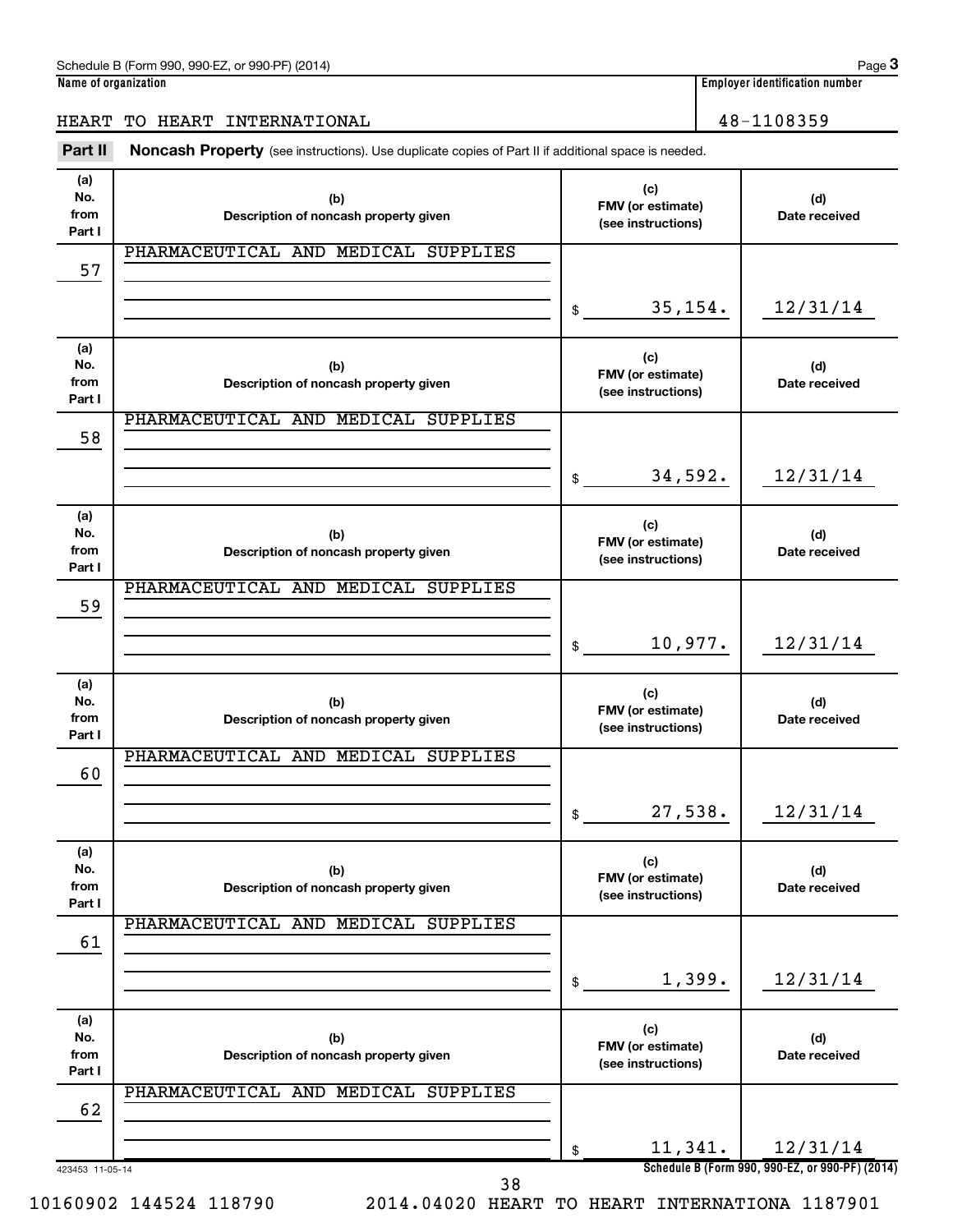**3**

## HEART TO HEART INTERNATIONAL 16 and 100 million 100 million 100 million 100 million 100 million 100 million 10

Part II Noncash Property (see instructions). Use duplicate copies of Part II if additional space is needed.

| (a)<br>No.<br>from<br>Part I | (b)<br>Description of noncash property given |              | (c)<br>FMV (or estimate)<br>(see instructions) | (d)<br>Date received                            |
|------------------------------|----------------------------------------------|--------------|------------------------------------------------|-------------------------------------------------|
| 63                           | PHARMACEUTICAL AND MEDICAL SUPPLIES          |              |                                                |                                                 |
|                              |                                              |              |                                                |                                                 |
|                              |                                              | \$           | 6,608.                                         | 12/31/14                                        |
| (a)<br>No.<br>from<br>Part I | (b)<br>Description of noncash property given |              | (c)<br>FMV (or estimate)<br>(see instructions) | (d)<br>Date received                            |
|                              | PHARMACEUTICAL AND MEDICAL SUPPLIES          |              |                                                |                                                 |
| 64                           |                                              |              |                                                |                                                 |
|                              |                                              | \$           | 71,015.                                        | 12/31/14                                        |
| (a)<br>No.<br>from<br>Part I | (b)<br>Description of noncash property given |              | (c)<br>FMV (or estimate)<br>(see instructions) | (d)<br>Date received                            |
|                              | PHARMACEUTICAL AND MEDICAL SUPPLIES          |              |                                                |                                                 |
| 65                           |                                              |              |                                                |                                                 |
|                              |                                              | $\mathbb{S}$ | 6, 287, 644.                                   | 12/31/14                                        |
| (a)<br>No.<br>from<br>Part I | (b)<br>Description of noncash property given |              | (c)<br>FMV (or estimate)<br>(see instructions) | (d)<br>Date received                            |
|                              | PHARMACEUTICAL AND MEDICAL SUPPLIES          |              |                                                |                                                 |
| 66                           |                                              |              |                                                |                                                 |
|                              |                                              | \$           | 139,261.                                       | 12/31/14                                        |
| (a)<br>No.<br>from<br>Part I | (b)<br>Description of noncash property given |              | (c)<br>FMV (or estimate)<br>(see instructions) | (d)<br>Date received                            |
| 67                           | PHARMACEUTICAL AND MEDICAL SUPPLIES          |              |                                                |                                                 |
|                              |                                              |              |                                                |                                                 |
|                              |                                              | \$           | 95,094.                                        | 12/31/14                                        |
| (a)<br>No.<br>from<br>Part I | (b)<br>Description of noncash property given |              | (c)<br>FMV (or estimate)<br>(see instructions) | (d)<br>Date received                            |
| 68                           | PHARMACEUTICAL AND MEDICAL SUPPLIES          |              |                                                |                                                 |
|                              |                                              |              |                                                |                                                 |
|                              |                                              | \$           | 79,651,872.                                    | 12/31/14                                        |
| 423453 11-05-14              | 39                                           |              |                                                | Schedule B (Form 990, 990-EZ, or 990-PF) (2014) |

10160902 144524 118790 2014.04020 HEART TO HEART INTERNATIONA 1187901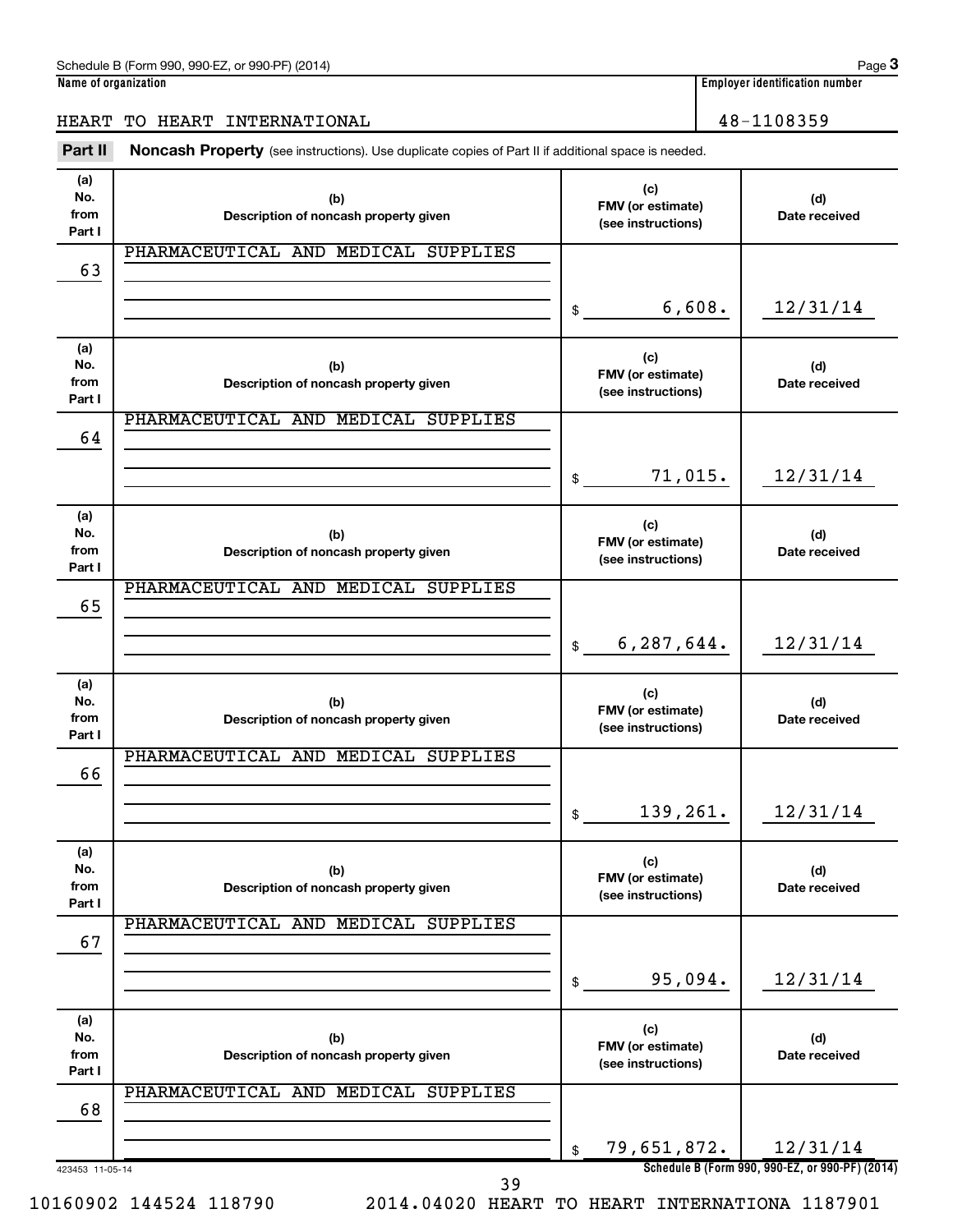## HEART TO HEART INTERNATIONAL 16 and 100 million 100 million 100 million 100 million 100 million 100 million 10

Part II Noncash Property (see instructions). Use duplicate copies of Part II if additional space is needed.

| (a)                          |                                              | (c)                                            |                                                 |
|------------------------------|----------------------------------------------|------------------------------------------------|-------------------------------------------------|
| No.<br>from<br>Part I        | (b)<br>Description of noncash property given | FMV (or estimate)<br>(see instructions)        | (d)<br>Date received                            |
|                              | PHARMACEUTICAL AND MEDICAL SUPPLIES          |                                                |                                                 |
| 69                           |                                              |                                                |                                                 |
|                              |                                              | \$<br>154,615.                                 | 12/31/14                                        |
| (a)<br>No.<br>from<br>Part I | (b)<br>Description of noncash property given | (c)<br>FMV (or estimate)<br>(see instructions) | (d)<br>Date received                            |
| 70                           | PHARMACEUTICAL AND MEDICAL SUPPLIES          |                                                |                                                 |
|                              |                                              |                                                |                                                 |
|                              |                                              | \$<br>5,400.                                   | 12/31/14                                        |
| (a)<br>No.<br>from<br>Part I | (b)<br>Description of noncash property given | (c)<br>FMV (or estimate)<br>(see instructions) | (d)<br>Date received                            |
| 71                           | PHARMACEUTICAL AND MEDICAL SUPPLIES          |                                                |                                                 |
|                              |                                              |                                                |                                                 |
|                              |                                              | \$<br>450,132.                                 | 12/31/14                                        |
| (a)<br>No.<br>from<br>Part I | (b)<br>Description of noncash property given | (c)<br>FMV (or estimate)<br>(see instructions) | (d)<br>Date received                            |
|                              | PHARMACEUTICAL AND MEDICAL SUPPLIES          |                                                |                                                 |
| 72                           |                                              |                                                |                                                 |
|                              |                                              | \$<br>21,514.                                  | 12/31/14                                        |
| (a)<br>No.<br>from<br>Part I | (b)<br>Description of noncash property given | (c)<br>FMV (or estimate)<br>(see instructions) | (d)<br>Date received                            |
| 73                           | PHARMACEUTICAL AND MEDICAL SUPPLIES          |                                                |                                                 |
|                              |                                              |                                                |                                                 |
|                              |                                              | \$<br>200,474.                                 | 12/31/14                                        |
| (a)<br>No.<br>from<br>Part I | (b)<br>Description of noncash property given | (c)<br>FMV (or estimate)<br>(see instructions) | (d)<br>Date received                            |
| 74                           | PHARMACEUTICAL AND MEDICAL SUPPLIES          |                                                |                                                 |
|                              |                                              | 100,055.                                       | 12/31/14                                        |
| 423453 11-05-14              |                                              | \$                                             | Schedule B (Form 990, 990-EZ, or 990-PF) (2014) |
|                              | 40                                           |                                                |                                                 |

10160902 144524 118790 2014.04020 HEART TO HEART INTERNATIONA 1187901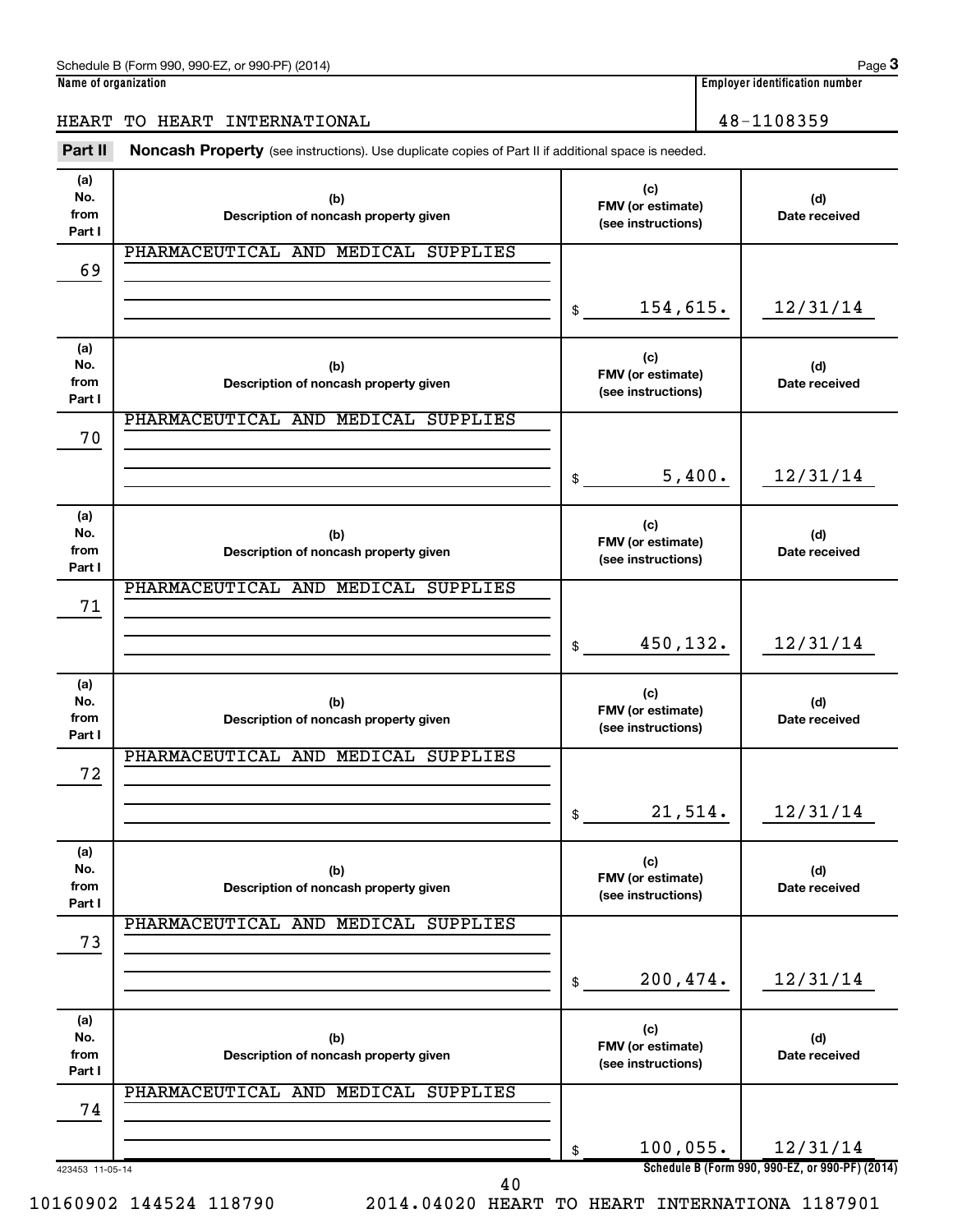**3**

## HEART TO HEART INTERNATIONAL 16 and 100 million 100 million 100 million 100 million 100 million 100 million 10

Part II Noncash Property (see instructions). Use duplicate copies of Part II if additional space is needed.

| (a)<br>No.<br>from           | (b)<br>Description of noncash property given | (c)<br>FMV (or estimate)<br>(see instructions) | (d)<br>Date received                            |
|------------------------------|----------------------------------------------|------------------------------------------------|-------------------------------------------------|
| Part I                       | PHARMACEUTICAL AND MEDICAL SUPPLIES          |                                                |                                                 |
| 75                           |                                              |                                                |                                                 |
|                              |                                              | 58,515.<br>\$                                  | 12/31/14                                        |
| (a)                          |                                              | (c)                                            |                                                 |
| No.<br>from                  | (b)<br>Description of noncash property given | FMV (or estimate)                              | (d)<br>Date received                            |
| Part I                       |                                              | (see instructions)                             |                                                 |
| 76                           | PHARMACEUTICAL AND MEDICAL SUPPLIES          |                                                |                                                 |
|                              |                                              | 848,182.<br>\$                                 | 12/31/14                                        |
| (a)<br>No.<br>from<br>Part I | (b)<br>Description of noncash property given | (c)<br>FMV (or estimate)<br>(see instructions) | (d)<br>Date received                            |
|                              | PHARMACEUTICAL AND MEDICAL SUPPLIES          |                                                |                                                 |
| 77                           |                                              |                                                |                                                 |
|                              |                                              | 1,675,413.<br>\$                               | 12/31/14                                        |
| (a)<br>No.<br>from           | (b)<br>Description of noncash property given | (c)<br>FMV (or estimate)<br>(see instructions) | (d)<br>Date received                            |
| Part I                       |                                              |                                                |                                                 |
|                              |                                              |                                                |                                                 |
|                              |                                              | \$                                             |                                                 |
| (a)                          |                                              | (c)                                            |                                                 |
| No.<br>from<br>Part I        | (b)<br>Description of noncash property given | FMV (or estimate)<br>(see instructions)        | (d)<br>Date received                            |
|                              |                                              |                                                |                                                 |
|                              |                                              | \$                                             |                                                 |
| (a)                          |                                              | (c)                                            |                                                 |
| No.<br>from<br>Part I        | (b)<br>Description of noncash property given | FMV (or estimate)<br>(see instructions)        | (d)<br>Date received                            |
|                              |                                              |                                                |                                                 |
|                              |                                              | \$                                             |                                                 |
| 423453 11-05-14              | 41                                           |                                                | Schedule B (Form 990, 990-EZ, or 990-PF) (2014) |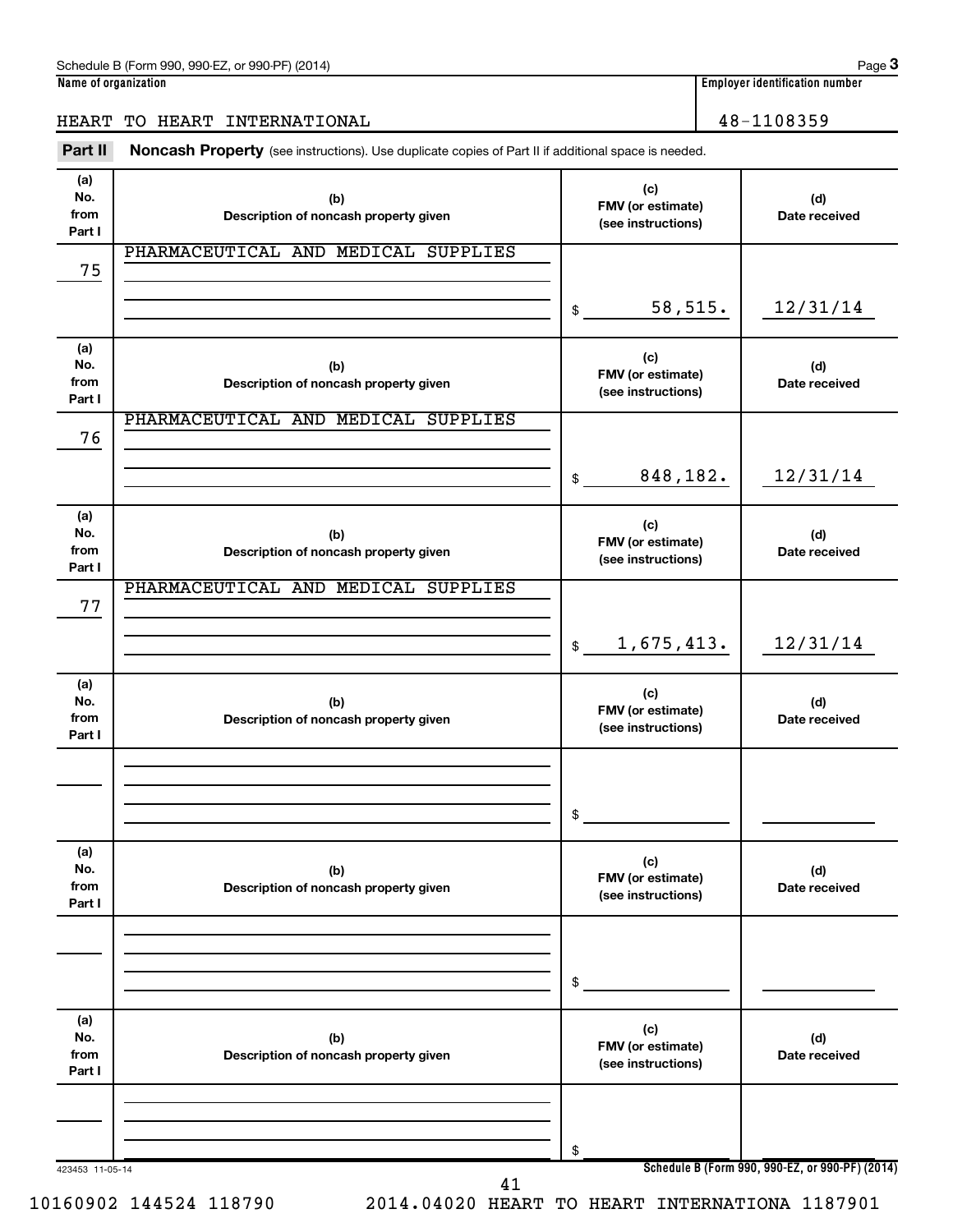| HEART                     | TO HEART INTERNATIONAL                                                                                                                                                                                                      |                      | 48-1108359                                                                                                                                                                                                                         |
|---------------------------|-----------------------------------------------------------------------------------------------------------------------------------------------------------------------------------------------------------------------------|----------------------|------------------------------------------------------------------------------------------------------------------------------------------------------------------------------------------------------------------------------------|
| Part III                  |                                                                                                                                                                                                                             |                      | Exclusively religious, charitable, etc., contributions to organizations described in section 501(c)(7), (8), or (10) that total more than \$1,000 for<br>the year from any one contributor. Complete columns (a) through (e) and t |
|                           | completing Part III, enter the total of exclusively religious, charitable, etc., contributions of \$1,000 or less for the year. (Enter this info. once.)<br>Use duplicate copies of Part III if additional space is needed. |                      |                                                                                                                                                                                                                                    |
| (a) No.<br>from<br>Part I | (b) Purpose of gift                                                                                                                                                                                                         | (c) Use of gift      | (d) Description of how gift is held                                                                                                                                                                                                |
|                           |                                                                                                                                                                                                                             | (e) Transfer of gift |                                                                                                                                                                                                                                    |
|                           | Transferee's name, address, and ZIP + 4                                                                                                                                                                                     |                      | Relationship of transferor to transferee                                                                                                                                                                                           |
| (a) No.<br>from<br>Part I | (b) Purpose of gift                                                                                                                                                                                                         | (c) Use of gift      | (d) Description of how gift is held                                                                                                                                                                                                |
|                           | Transferee's name, address, and ZIP + 4                                                                                                                                                                                     | (e) Transfer of gift | Relationship of transferor to transferee                                                                                                                                                                                           |
| (a) No.<br>from<br>Part I | (b) Purpose of gift                                                                                                                                                                                                         | (c) Use of gift      | (d) Description of how gift is held                                                                                                                                                                                                |
|                           | Transferee's name, address, and ZIP + 4                                                                                                                                                                                     | (e) Transfer of gift | Relationship of transferor to transferee                                                                                                                                                                                           |
| (a) No.<br>from<br>Part I | (b) Purpose of gift                                                                                                                                                                                                         | (c) Use of gift      | (d) Description of how gift is held                                                                                                                                                                                                |
|                           | Transferee's name, address, and ZIP + 4                                                                                                                                                                                     | (e) Transfer of gift | Relationship of transferor to transferee                                                                                                                                                                                           |
|                           |                                                                                                                                                                                                                             |                      |                                                                                                                                                                                                                                    |

10160902 144524 118790 2014.04020 HEART TO HEART INTERNATIONA 1187901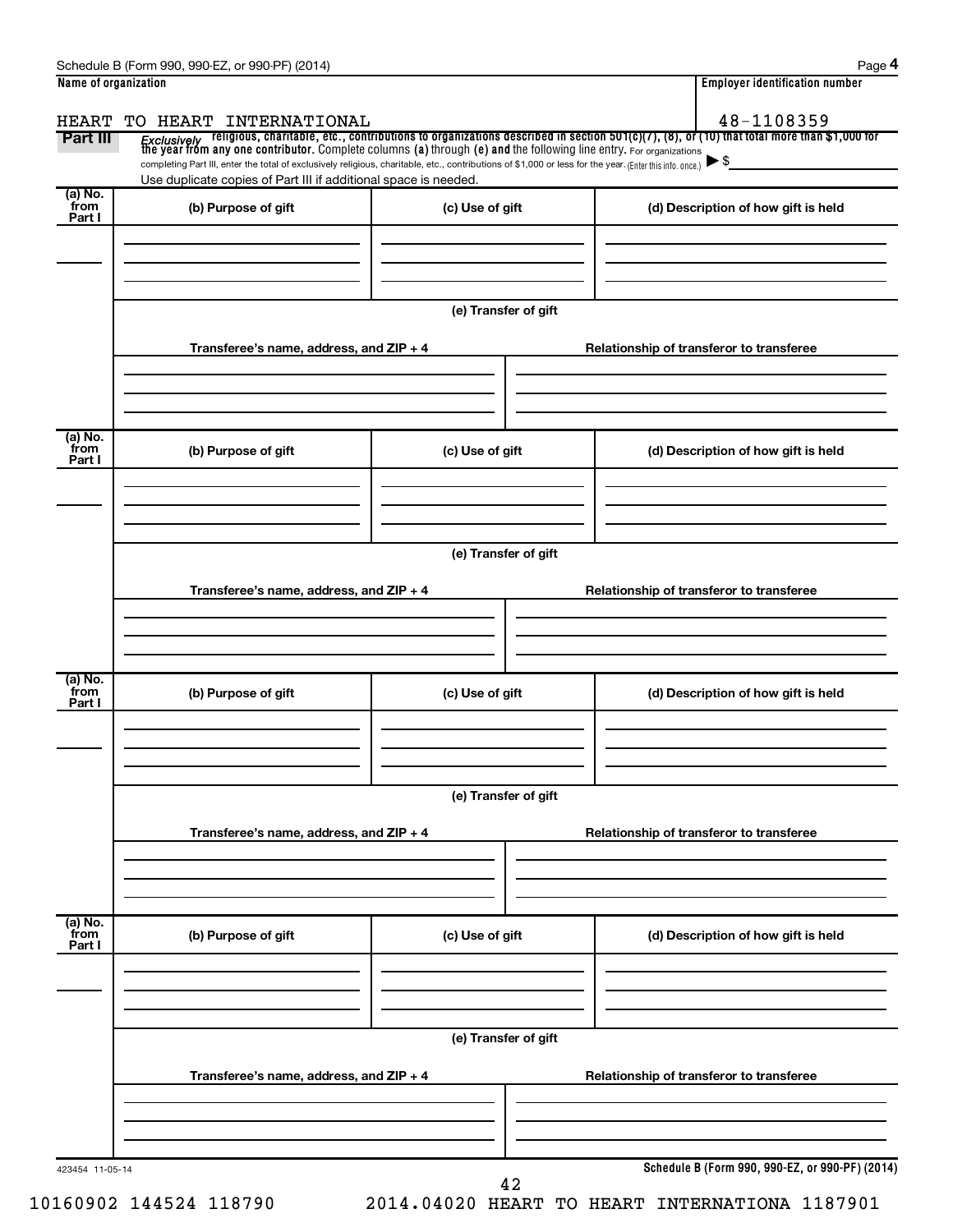|                |                                                             |                                                                                                        |                                                                                                                                                                                                                               |                | OMB No. 1545-0047                     |
|----------------|-------------------------------------------------------------|--------------------------------------------------------------------------------------------------------|-------------------------------------------------------------------------------------------------------------------------------------------------------------------------------------------------------------------------------|----------------|---------------------------------------|
|                | <b>SCHEDULE D</b><br>(Form 990)                             |                                                                                                        | <b>Supplemental Financial Statements</b><br>Complete if the organization answered "Yes" to Form 990,                                                                                                                          |                |                                       |
|                | Department of the Treasury                                  |                                                                                                        | Part IV, line 6, 7, 8, 9, 10, 11a, 11b, 11c, 11d, 11e, 11f, 12a, or 12b.<br>Attach to Form 990.                                                                                                                               |                | Open to Public<br>Inspection          |
|                | <b>Internal Revenue Service</b><br>Name of the organization |                                                                                                        | Information about Schedule D (Form 990) and its instructions is at www.irs.gov/form990.                                                                                                                                       |                | <b>Employer identification number</b> |
|                |                                                             | HEART TO HEART INTERNATIONAL                                                                           |                                                                                                                                                                                                                               |                | 48-1108359                            |
|                | Part I                                                      |                                                                                                        | Organizations Maintaining Donor Advised Funds or Other Similar Funds or Accounts. Complete if the                                                                                                                             |                |                                       |
|                |                                                             | organization answered "Yes" to Form 990, Part IV, line 6.                                              |                                                                                                                                                                                                                               |                |                                       |
|                |                                                             |                                                                                                        | (a) Donor advised funds                                                                                                                                                                                                       |                | (b) Funds and other accounts          |
| 1              |                                                             |                                                                                                        |                                                                                                                                                                                                                               |                |                                       |
| 2              |                                                             | Aggregate value of contributions to (during year)                                                      |                                                                                                                                                                                                                               |                |                                       |
| З<br>4         |                                                             | Aggregate value of grants from (during year)                                                           |                                                                                                                                                                                                                               |                |                                       |
| 5              |                                                             |                                                                                                        | Did the organization inform all donors and donor advisors in writing that the assets held in donor advised funds                                                                                                              |                |                                       |
|                |                                                             |                                                                                                        |                                                                                                                                                                                                                               |                | <b>No</b><br>Yes                      |
| 6              |                                                             |                                                                                                        | Did the organization inform all grantees, donors, and donor advisors in writing that grant funds can be used only                                                                                                             |                |                                       |
|                |                                                             |                                                                                                        | for charitable purposes and not for the benefit of the donor or donor advisor, or for any other purpose conferring                                                                                                            |                |                                       |
|                | impermissible private benefit?                              |                                                                                                        |                                                                                                                                                                                                                               |                | Yes<br>No                             |
|                | Part II                                                     |                                                                                                        | Conservation Easements. Complete if the organization answered "Yes" to Form 990, Part IV, line 7.                                                                                                                             |                |                                       |
| 1              |                                                             | Purpose(s) of conservation easements held by the organization (check all that apply).                  |                                                                                                                                                                                                                               |                |                                       |
|                |                                                             | Preservation of land for public use (e.g., recreation or education)                                    | Preservation of a historically important land area                                                                                                                                                                            |                |                                       |
|                |                                                             | Protection of natural habitat                                                                          | Preservation of a certified historic structure                                                                                                                                                                                |                |                                       |
|                |                                                             | Preservation of open space                                                                             |                                                                                                                                                                                                                               |                |                                       |
| 2              |                                                             |                                                                                                        | Complete lines 2a through 2d if the organization held a qualified conservation contribution in the form of a conservation easement on the last                                                                                |                |                                       |
|                | day of the tax year.                                        |                                                                                                        |                                                                                                                                                                                                                               |                |                                       |
|                |                                                             |                                                                                                        |                                                                                                                                                                                                                               |                | Held at the End of the Tax Year       |
|                |                                                             |                                                                                                        |                                                                                                                                                                                                                               | 2a             |                                       |
| b              |                                                             | Total acreage restricted by conservation easements                                                     |                                                                                                                                                                                                                               | 2 <sub>b</sub> |                                       |
| с              |                                                             |                                                                                                        |                                                                                                                                                                                                                               | 2c             |                                       |
| d              |                                                             |                                                                                                        | Number of conservation easements included in (c) acquired after 8/17/06, and not on a historic structure                                                                                                                      |                |                                       |
|                |                                                             |                                                                                                        | listed in the National Register [111] Marshall Register [11] Marshall Register [11] Marshall Register [11] Marshall Register [11] Marshall Register [11] Marshall Register [11] Marshall Register [11] Marshall Register [11] | 2d             |                                       |
| З              |                                                             |                                                                                                        | Number of conservation easements modified, transferred, released, extinguished, or terminated by the organization during the tax                                                                                              |                |                                       |
| 4              | $year \blacktriangleright$                                  | Number of states where property subject to conservation easement is located >                          |                                                                                                                                                                                                                               |                |                                       |
| 5              |                                                             | Does the organization have a written policy regarding the periodic monitoring, inspection, handling of |                                                                                                                                                                                                                               |                |                                       |
|                |                                                             | violations, and enforcement of the conservation easements it holds?                                    |                                                                                                                                                                                                                               |                | Yes<br>No                             |
| 6              |                                                             |                                                                                                        | Staff and volunteer hours devoted to monitoring, inspecting, and enforcing conservation easements during the year $\blacktriangleright$                                                                                       |                |                                       |
| 7              |                                                             |                                                                                                        | Amount of expenses incurred in monitoring, inspecting, and enforcing conservation easements during the year $\triangleright$ \$                                                                                               |                |                                       |
| 8              |                                                             |                                                                                                        | Does each conservation easement reported on line 2(d) above satisfy the requirements of section 170(h)(4)(B)(i)                                                                                                               |                |                                       |
|                |                                                             |                                                                                                        |                                                                                                                                                                                                                               |                | Yes<br>No                             |
| 9              |                                                             |                                                                                                        | In Part XIII, describe how the organization reports conservation easements in its revenue and expense statement, and balance sheet, and                                                                                       |                |                                       |
|                |                                                             |                                                                                                        | include, if applicable, the text of the footnote to the organization's financial statements that describes the organization's accounting for                                                                                  |                |                                       |
|                | conservation easements.                                     |                                                                                                        |                                                                                                                                                                                                                               |                |                                       |
|                |                                                             |                                                                                                        | Part III   Organizations Maintaining Collections of Art, Historical Treasures, or Other Similar Assets.                                                                                                                       |                |                                       |
|                |                                                             | Complete if the organization answered "Yes" to Form 990, Part IV, line 8.                              |                                                                                                                                                                                                                               |                |                                       |
|                |                                                             |                                                                                                        | 1a If the organization elected, as permitted under SFAS 116 (ASC 958), not to report in its revenue statement and balance sheet works of art,                                                                                 |                |                                       |
|                |                                                             |                                                                                                        | historical treasures, or other similar assets held for public exhibition, education, or research in furtherance of public service, provide, in Part XIII,                                                                     |                |                                       |
|                |                                                             | the text of the footnote to its financial statements that describes these items.                       |                                                                                                                                                                                                                               |                |                                       |
| b              |                                                             |                                                                                                        | If the organization elected, as permitted under SFAS 116 (ASC 958), to report in its revenue statement and balance sheet works of art, historical                                                                             |                |                                       |
|                |                                                             |                                                                                                        | treasures, or other similar assets held for public exhibition, education, or research in furtherance of public service, provide the following amounts                                                                         |                |                                       |
|                | relating to these items:                                    |                                                                                                        |                                                                                                                                                                                                                               |                |                                       |
|                |                                                             |                                                                                                        | (i) Revenue included in Form 990, Part VIII, line 1 [2000] [2010] Contained a material contained in European S                                                                                                                | ▶              | $\frac{1}{2}$                         |
|                |                                                             |                                                                                                        | (ii) Assets included in Form 990, Part X [11] [12] Assets included in Form 990, Part X                                                                                                                                        |                | $\blacktriangleright$ \$              |
| 2              |                                                             |                                                                                                        | If the organization received or held works of art, historical treasures, or other similar assets for financial gain, provide                                                                                                  |                |                                       |
|                |                                                             | the following amounts required to be reported under SFAS 116 (ASC 958) relating to these items:        |                                                                                                                                                                                                                               |                |                                       |
| а              |                                                             |                                                                                                        |                                                                                                                                                                                                                               | ▶              | $\frac{1}{2}$                         |
|                |                                                             |                                                                                                        |                                                                                                                                                                                                                               |                |                                       |
|                |                                                             | LHA For Paperwork Reduction Act Notice, see the Instructions for Form 990.                             |                                                                                                                                                                                                                               |                | Schedule D (Form 990) 2014            |
| 432051         |                                                             |                                                                                                        |                                                                                                                                                                                                                               |                |                                       |
| $10 - 01 - 14$ |                                                             |                                                                                                        | 43                                                                                                                                                                                                                            |                |                                       |

10160902 144524 118790 2014.04020 HEART TO HEART INTERNATIONA 1187901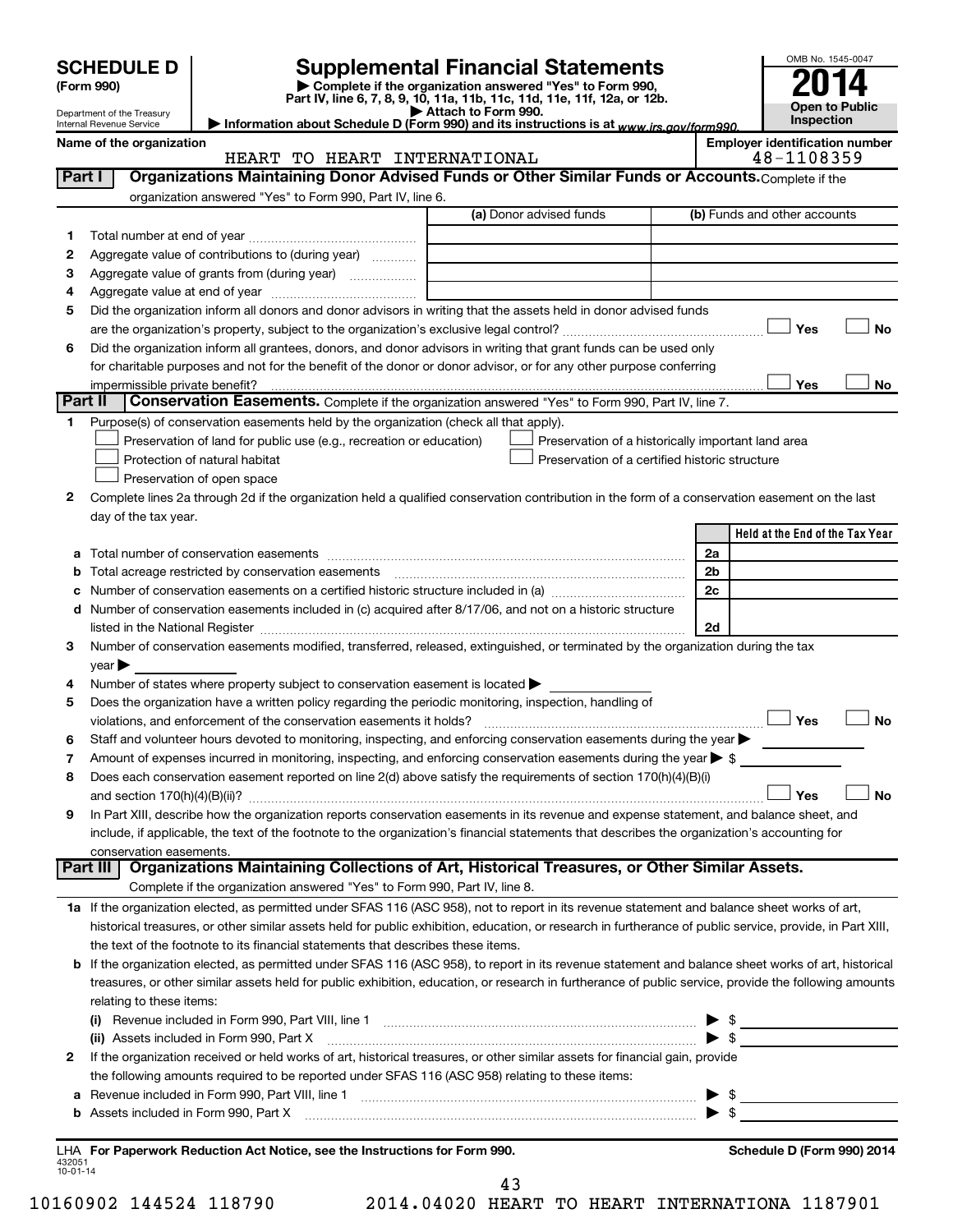|                                                                                                                                                        | 48-1108359 Page 2<br>HEART TO HEART INTERNATIONAL<br>Schedule D (Form 990) 2014                                                                                                                                                |                    |                |                           |                 |                                      |                     |          |         |
|--------------------------------------------------------------------------------------------------------------------------------------------------------|--------------------------------------------------------------------------------------------------------------------------------------------------------------------------------------------------------------------------------|--------------------|----------------|---------------------------|-----------------|--------------------------------------|---------------------|----------|---------|
| Part III<br>Organizations Maintaining Collections of Art, Historical Treasures, or Other Similar Assets (continued)                                    |                                                                                                                                                                                                                                |                    |                |                           |                 |                                      |                     |          |         |
| Using the organization's acquisition, accession, and other records, check any of the following that are a significant use of its collection items<br>3 |                                                                                                                                                                                                                                |                    |                |                           |                 |                                      |                     |          |         |
|                                                                                                                                                        | (check all that apply):                                                                                                                                                                                                        |                    |                |                           |                 |                                      |                     |          |         |
| a                                                                                                                                                      | Public exhibition                                                                                                                                                                                                              |                    |                | Loan or exchange programs |                 |                                      |                     |          |         |
| b                                                                                                                                                      | Scholarly research                                                                                                                                                                                                             |                    | Other          |                           |                 |                                      |                     |          |         |
| c                                                                                                                                                      | Preservation for future generations                                                                                                                                                                                            |                    |                |                           |                 |                                      |                     |          |         |
| 4                                                                                                                                                      | Provide a description of the organization's collections and explain how they further the organization's exempt purpose in Part XIII.                                                                                           |                    |                |                           |                 |                                      |                     |          |         |
| 5                                                                                                                                                      | During the year, did the organization solicit or receive donations of art, historical treasures, or other similar assets                                                                                                       |                    |                |                           |                 |                                      |                     |          |         |
|                                                                                                                                                        | Yes<br>No                                                                                                                                                                                                                      |                    |                |                           |                 |                                      |                     |          |         |
|                                                                                                                                                        | <b>Part IV</b><br>Escrow and Custodial Arrangements. Complete if the organization answered "Yes" to Form 990, Part IV, line 9, or<br>reported an amount on Form 990, Part X, line 21.                                          |                    |                |                           |                 |                                      |                     |          |         |
|                                                                                                                                                        | 1a Is the organization an agent, trustee, custodian or other intermediary for contributions or other assets not included                                                                                                       |                    |                |                           |                 |                                      |                     |          |         |
|                                                                                                                                                        |                                                                                                                                                                                                                                |                    |                |                           |                 |                                      | Yes                 |          | No      |
|                                                                                                                                                        | <b>b</b> If "Yes," explain the arrangement in Part XIII and complete the following table:                                                                                                                                      |                    |                |                           |                 |                                      |                     |          |         |
|                                                                                                                                                        |                                                                                                                                                                                                                                |                    |                |                           |                 |                                      | Amount              |          |         |
|                                                                                                                                                        | c Beginning balance                                                                                                                                                                                                            |                    |                |                           | 1c              |                                      |                     |          |         |
|                                                                                                                                                        |                                                                                                                                                                                                                                |                    |                |                           | 1d              |                                      |                     |          |         |
|                                                                                                                                                        | e Distributions during the year manufactured and continuum and contact the year manufactured and contact the year manufactured and contact the year manufactured and contact the year manufactured and contact the year manufa |                    |                |                           | 1e              |                                      |                     |          |         |
|                                                                                                                                                        |                                                                                                                                                                                                                                |                    |                |                           | 1f              |                                      |                     |          |         |
|                                                                                                                                                        | 2a Did the organization include an amount on Form 990, Part X, line 21, for escrow or custodial account liability?                                                                                                             |                    |                |                           |                 |                                      | Yes                 |          | No      |
|                                                                                                                                                        | <b>b</b> If "Yes," explain the arrangement in Part XIII. Check here if the explanation has been provided in Part XIII                                                                                                          |                    |                |                           |                 |                                      |                     |          |         |
| Part V                                                                                                                                                 | Endowment Funds. Complete if the organization answered "Yes" to Form 990, Part IV, line 10.                                                                                                                                    |                    |                |                           |                 |                                      |                     |          |         |
|                                                                                                                                                        |                                                                                                                                                                                                                                | (a) Current year   | (b) Prior year | (c) Two years back        |                 | $\vert$ (d) Three years back $\vert$ | (e) Four years back |          |         |
| 1а                                                                                                                                                     | Beginning of year balance                                                                                                                                                                                                      | 65,868.            | 63,155.        | 60,333.                   |                 | 60,538                               |                     |          | 58,979. |
| b                                                                                                                                                      |                                                                                                                                                                                                                                |                    |                |                           |                 |                                      |                     |          | 25.     |
|                                                                                                                                                        | Net investment earnings, gains, and losses                                                                                                                                                                                     | 1,373.             | 2,713.         | 2,822.                    |                 | $-205.$                              |                     |          | 1,534.  |
|                                                                                                                                                        | Grants or scholarships                                                                                                                                                                                                         |                    |                |                           |                 |                                      |                     |          |         |
|                                                                                                                                                        | e Other expenditures for facilities                                                                                                                                                                                            |                    |                |                           |                 |                                      |                     |          |         |
|                                                                                                                                                        | and programs                                                                                                                                                                                                                   |                    |                |                           |                 |                                      |                     |          |         |
|                                                                                                                                                        |                                                                                                                                                                                                                                |                    |                |                           |                 |                                      |                     |          |         |
| g                                                                                                                                                      | End of year balance                                                                                                                                                                                                            | 67,241.            | 65.868.        | 63, 155.                  |                 | 60,333.                              |                     |          | 60,538. |
| 2                                                                                                                                                      | Provide the estimated percentage of the current year end balance (line 1g, column (a)) held as:                                                                                                                                |                    |                |                           |                 |                                      |                     |          |         |
|                                                                                                                                                        | Board designated or quasi-endowment                                                                                                                                                                                            |                    | %              |                           |                 |                                      |                     |          |         |
| b                                                                                                                                                      | Permanent endowment > 100.00                                                                                                                                                                                                   | %                  |                |                           |                 |                                      |                     |          |         |
| С                                                                                                                                                      | Temporarily restricted endowment                                                                                                                                                                                               | %                  |                |                           |                 |                                      |                     |          |         |
|                                                                                                                                                        | The percentages in lines 2a, 2b, and 2c should equal 100%.                                                                                                                                                                     |                    |                |                           |                 |                                      |                     |          |         |
|                                                                                                                                                        | ${\bf 3a}$ Are there endowment funds not in the possession of the organization that are held and administered for the organization                                                                                             |                    |                |                           |                 |                                      |                     |          |         |
|                                                                                                                                                        | by:                                                                                                                                                                                                                            |                    |                |                           |                 |                                      |                     | Yes      | No      |
|                                                                                                                                                        | (i)                                                                                                                                                                                                                            |                    |                |                           |                 |                                      | 3a(i)               |          | х       |
|                                                                                                                                                        | (ii) related organizations                                                                                                                                                                                                     |                    |                |                           |                 |                                      | 3a(ii)              |          | х       |
|                                                                                                                                                        |                                                                                                                                                                                                                                |                    |                |                           |                 |                                      | 3b                  |          |         |
|                                                                                                                                                        | Describe in Part XIII the intended uses of the organization's endowment funds.<br>Part VI                                                                                                                                      |                    |                |                           |                 |                                      |                     |          |         |
|                                                                                                                                                        | Land, Buildings, and Equipment.                                                                                                                                                                                                |                    |                |                           |                 |                                      |                     |          |         |
|                                                                                                                                                        | Complete if the organization answered "Yes" to Form 990, Part IV, line 11a. See Form 990, Part X, line 10.                                                                                                                     |                    |                |                           |                 |                                      |                     |          |         |
|                                                                                                                                                        | Description of property                                                                                                                                                                                                        | (a) Cost or other  |                | (b) Cost or other         | (c) Accumulated |                                      | (d) Book value      |          |         |
|                                                                                                                                                        |                                                                                                                                                                                                                                | basis (investment) |                | basis (other)<br>161,000. | depreciation    |                                      |                     | 161,000. |         |
|                                                                                                                                                        |                                                                                                                                                                                                                                |                    |                | 1,583,485.                | 692, 815.       |                                      |                     | 890,670. |         |
|                                                                                                                                                        |                                                                                                                                                                                                                                |                    |                |                           |                 |                                      |                     |          |         |
|                                                                                                                                                        |                                                                                                                                                                                                                                |                    |                | 742,475.                  | 505,610.        |                                      |                     | 236,865. |         |
|                                                                                                                                                        |                                                                                                                                                                                                                                |                    |                | 539,930.                  | 465,843.        |                                      |                     | 74,087.  |         |
|                                                                                                                                                        | Total. Add lines 1a through 1e. (Column (d) must equal Form 990, Part X, column (B), line 10c.)                                                                                                                                |                    |                |                           |                 |                                      | 1,362,622.          |          |         |
|                                                                                                                                                        |                                                                                                                                                                                                                                |                    |                |                           |                 | Schedule D (Form 990) 2014           |                     |          |         |
|                                                                                                                                                        |                                                                                                                                                                                                                                |                    |                |                           |                 |                                      |                     |          |         |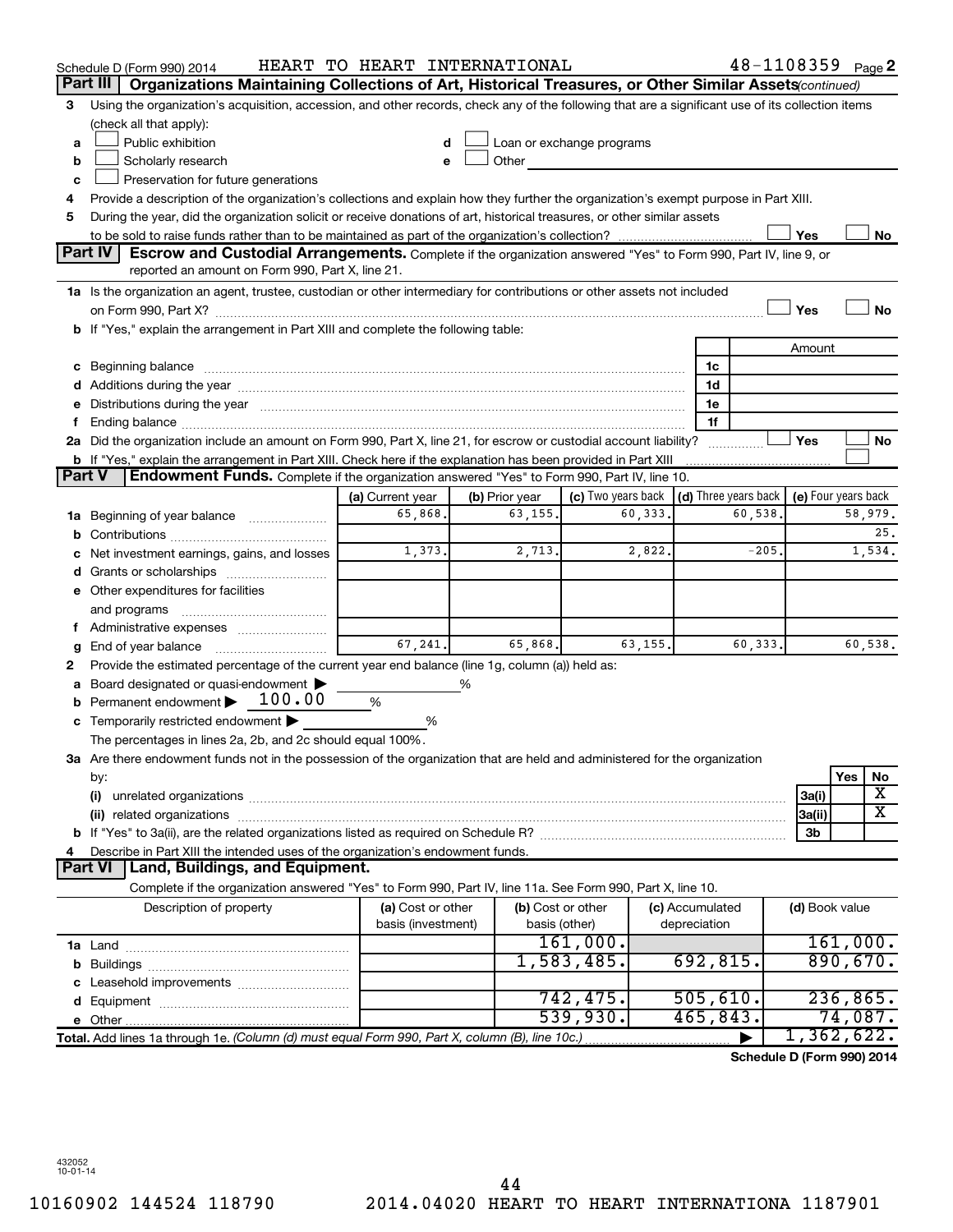| Complete if the organization answered "Yes" to Form 990, Part IV, line 11b. See Form 990, Part X, line 12.        |                 |                |                                                           |
|-------------------------------------------------------------------------------------------------------------------|-----------------|----------------|-----------------------------------------------------------|
| (a) Description of security or category (including name of security)                                              | (b) Book value  |                | (c) Method of valuation: Cost or end-of-year market value |
| (1) Financial derivatives                                                                                         |                 |                |                                                           |
|                                                                                                                   |                 |                |                                                           |
| (3) Other                                                                                                         |                 |                |                                                           |
| (A)                                                                                                               |                 |                |                                                           |
| (B)                                                                                                               |                 |                |                                                           |
| (C)                                                                                                               |                 |                |                                                           |
| (D)                                                                                                               |                 |                |                                                           |
| (E)                                                                                                               |                 |                |                                                           |
| (F)                                                                                                               |                 |                |                                                           |
| (G)                                                                                                               |                 |                |                                                           |
| (H)                                                                                                               |                 |                |                                                           |
| Total. (Col. (b) must equal Form 990, Part X, col. (B) line 12.)                                                  |                 |                |                                                           |
| Part VIII Investments - Program Related.                                                                          |                 |                |                                                           |
| Complete if the organization answered "Yes" to Form 990, Part IV, line 11c. See Form 990, Part X, line 13.        |                 |                |                                                           |
| (a) Description of investment                                                                                     | (b) Book value  |                | (c) Method of valuation: Cost or end-of-year market value |
| (1)                                                                                                               |                 |                |                                                           |
| (2)                                                                                                               |                 |                |                                                           |
| (3)                                                                                                               |                 |                |                                                           |
| (4)                                                                                                               |                 |                |                                                           |
| (5)                                                                                                               |                 |                |                                                           |
| (6)                                                                                                               |                 |                |                                                           |
| (7)                                                                                                               |                 |                |                                                           |
| (8)                                                                                                               |                 |                |                                                           |
|                                                                                                                   |                 |                |                                                           |
| (9)                                                                                                               |                 |                |                                                           |
| Total. (Col. (b) must equal Form 990, Part X, col. (B) line 13.) $\blacktriangleright$                            |                 |                |                                                           |
| Part IX<br><b>Other Assets.</b>                                                                                   |                 |                |                                                           |
| Complete if the organization answered "Yes" to Form 990, Part IV, line 11d. See Form 990, Part X, line 15.        |                 |                |                                                           |
|                                                                                                                   | (a) Description |                | (b) Book value                                            |
| (1)                                                                                                               |                 |                |                                                           |
| (2)                                                                                                               |                 |                |                                                           |
| (3)                                                                                                               |                 |                |                                                           |
| (4)                                                                                                               |                 |                |                                                           |
| (5)                                                                                                               |                 |                |                                                           |
| (6)                                                                                                               |                 |                |                                                           |
| (7)                                                                                                               |                 |                |                                                           |
| (8)                                                                                                               |                 |                |                                                           |
| (9)                                                                                                               |                 |                |                                                           |
|                                                                                                                   |                 |                |                                                           |
| <b>Other Liabilities.</b>                                                                                         |                 |                |                                                           |
| Complete if the organization answered "Yes" to Form 990, Part IV, line 11e or 11f. See Form 990, Part X, line 25. |                 |                |                                                           |
| (a) Description of liability                                                                                      |                 | (b) Book value |                                                           |
| (1)<br>Federal income taxes                                                                                       |                 |                |                                                           |
| (2)                                                                                                               |                 |                |                                                           |
| (3)                                                                                                               |                 |                |                                                           |
| (4)                                                                                                               |                 |                |                                                           |
| (5)                                                                                                               |                 |                |                                                           |
| (6)                                                                                                               |                 |                |                                                           |
| (7)                                                                                                               |                 |                |                                                           |
| (8)                                                                                                               |                 |                |                                                           |
| Total. (Column (b) must equal Form 990, Part X, col. (B) line 15.)<br>Part X<br>1.<br>(9)                         |                 |                |                                                           |
| Total. (Column (b) must equal Form 990, Part X, col. (B) line 25.)                                                |                 |                |                                                           |

Schedule D (Form 990) 2014 Page HEART TO HEART INTERNATIONAL 48-1108359

48-1108359 Page 3

432053 10-01-14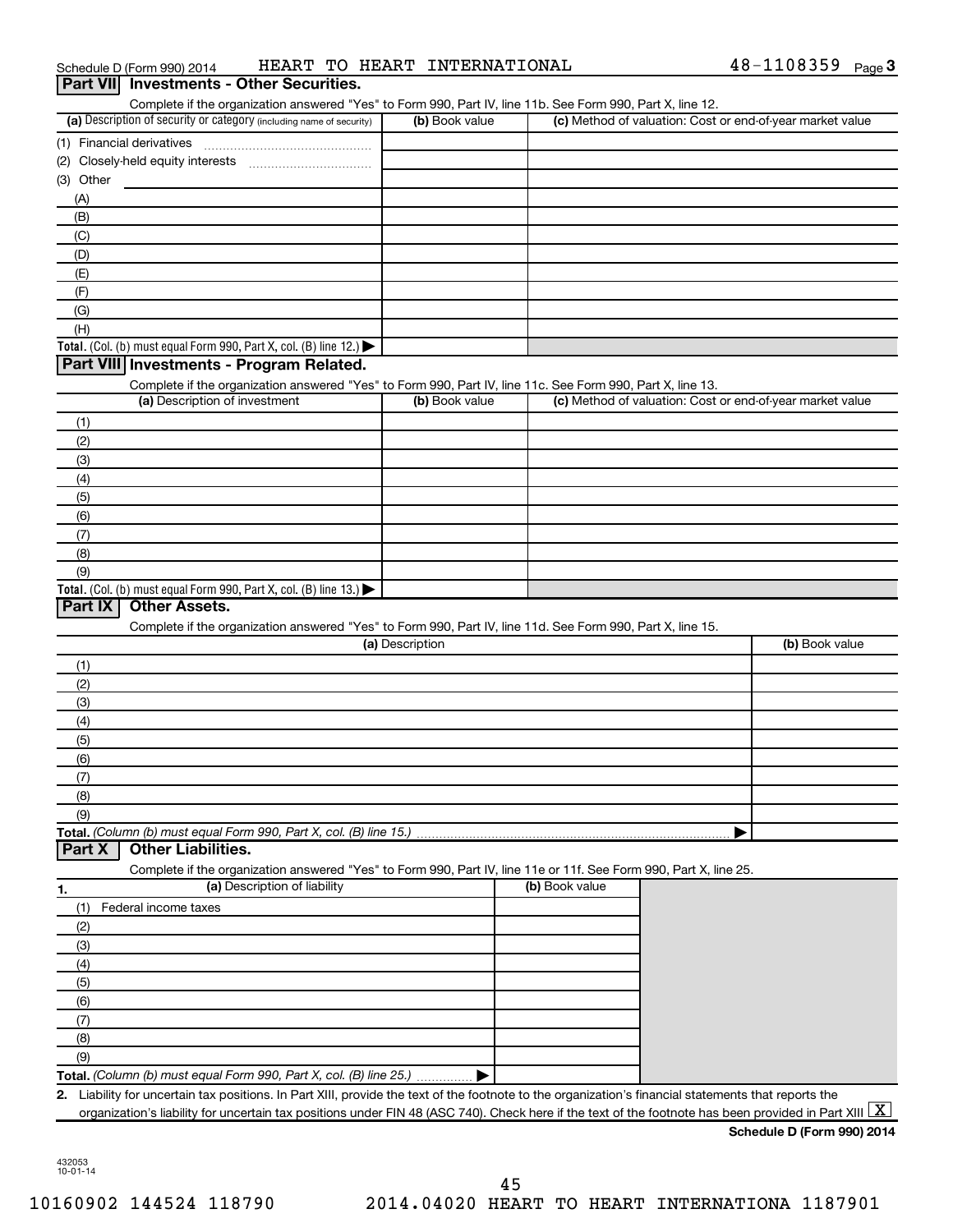|                                                                                                | HEART TO HEART INTERNATIONAL<br>Schedule D (Form 990) 2014                                                                                                                                                                           |                |            |              | $48 - 1108359$ Page 4 |  |
|------------------------------------------------------------------------------------------------|--------------------------------------------------------------------------------------------------------------------------------------------------------------------------------------------------------------------------------------|----------------|------------|--------------|-----------------------|--|
| Reconciliation of Revenue per Audited Financial Statements With Revenue per Return.<br>Part XI |                                                                                                                                                                                                                                      |                |            |              |                       |  |
|                                                                                                | Complete if the organization answered "Yes" to Form 990, Part IV, line 12a.                                                                                                                                                          |                |            |              |                       |  |
| 1                                                                                              | Total revenue, gains, and other support per audited financial statements [111][11] Total revenue, gains, and other support per audited financial statements                                                                          |                |            |              | $1$ 101, 350, 859.    |  |
| $\mathbf{2}$                                                                                   | Amounts included on line 1 but not on Form 990, Part VIII, line 12:                                                                                                                                                                  |                |            |              |                       |  |
| a                                                                                              |                                                                                                                                                                                                                                      | 2a             | 1,364.     |              |                       |  |
|                                                                                                |                                                                                                                                                                                                                                      | 2 <sub>b</sub> | 1,817,128. |              |                       |  |
| с                                                                                              | Recoveries of prior year grants [11] matter contracts and prior year grants and prior year grants and prior year grants and prior year of the state of the state of the state of the state of the state of the state of the st       | 2 <sub>c</sub> |            |              |                       |  |
| d                                                                                              |                                                                                                                                                                                                                                      | 2d             |            |              |                       |  |
| е                                                                                              | Add lines 2a through 2d <b>Martin Martin Martin Martin Martin Martin Martin Martin Martin Martin Martin Martin Martin Martin Martin Martin Martin Martin Martin Martin Martin Martin Martin Martin Martin Martin Martin Martin M</b> |                |            | 2e           | 1,818,492.            |  |
| з                                                                                              |                                                                                                                                                                                                                                      |                |            |              | 99,532,367.           |  |
| 4                                                                                              | Amounts included on Form 990, Part VIII, line 12, but not on line 1:                                                                                                                                                                 |                |            |              |                       |  |
| a                                                                                              |                                                                                                                                                                                                                                      | 4a             | 250.       |              |                       |  |
| b                                                                                              |                                                                                                                                                                                                                                      | 4 <sub>b</sub> |            |              |                       |  |
| C.                                                                                             | Add lines 4a and 4b                                                                                                                                                                                                                  |                |            | 4c           | 250.                  |  |
| 5                                                                                              |                                                                                                                                                                                                                                      |                |            | 5            | 99,532,617.           |  |
|                                                                                                |                                                                                                                                                                                                                                      |                |            |              |                       |  |
|                                                                                                | Part XII   Reconciliation of Expenses per Audited Financial Statements With Expenses per Return.                                                                                                                                     |                |            |              |                       |  |
|                                                                                                | Complete if the organization answered "Yes" to Form 990, Part IV, line 12a.                                                                                                                                                          |                |            |              |                       |  |
| 1                                                                                              |                                                                                                                                                                                                                                      |                |            | $\mathbf{1}$ | 88, 767, 257.         |  |
| 2                                                                                              | Amounts included on line 1 but not on Form 990, Part IX, line 25:                                                                                                                                                                    |                |            |              |                       |  |
| a                                                                                              |                                                                                                                                                                                                                                      | 2a             | 1,817,128. |              |                       |  |
|                                                                                                |                                                                                                                                                                                                                                      | 2 <sub>b</sub> |            |              |                       |  |
| с                                                                                              |                                                                                                                                                                                                                                      | 2 <sub>c</sub> |            |              |                       |  |
| d                                                                                              |                                                                                                                                                                                                                                      | 2d             |            |              |                       |  |
| е                                                                                              | Add lines 2a through 2d <b>contained a contained a contained a contained a</b> contained a contained a contact the set                                                                                                               |                |            | 2e           | 1,817,128.            |  |
| з                                                                                              |                                                                                                                                                                                                                                      |                |            |              | 86,950,129.           |  |
| 4                                                                                              | Amounts included on Form 990, Part IX, line 25, but not on line 1:                                                                                                                                                                   |                |            |              |                       |  |
| a                                                                                              |                                                                                                                                                                                                                                      |                | 250.       |              |                       |  |
| b                                                                                              |                                                                                                                                                                                                                                      | 4 <sub>h</sub> | $-21.797.$ |              |                       |  |
|                                                                                                | Add lines 4a and 4b                                                                                                                                                                                                                  |                |            | 4c           | $-21,547.$            |  |
|                                                                                                | <b>Part XIII Supplemental Information.</b>                                                                                                                                                                                           |                |            | 5            | 86,928,582.           |  |

Provide the descriptions required for Part II, lines 3, 5, and 9; Part III, lines 1a and 4; Part IV, lines 1b and 2b; Part V, line 4; Part X, line 2; Part XI, lines 2d and 4b; and Part XII, lines 2d and 4b. Also complete this part to provide any additional information.

PART X, LINE 2:

| THE ORGANIZATION'S PRESENT ACCOUNTING POLICY FOR THE EVALUATION OF         |
|----------------------------------------------------------------------------|
| UNCERTAIN TAX POSITIONS IS TO REVIEW THOSE POSITIONS ON AN ANNUAL BASIS.   |
| A LIABILITY WOULD BE RECORDED IN THE FINANCIAL STATEMENTS DURING THE       |
| PERIOD WHICH, BASED ON ALL AVAILABLE EVIDENCE, THE ORGANIZATIOIN BELIEVES  |
| IT IS MORE LIKELY THAN NOT THAT THE TAX POSITION WOULD NOT BE SUSTAINED    |
| UPON EXAMINATION BY TAXING AUTHORITIES AND THE LIABILITY WOULD BE INCURRED |
| BY THE ORGANIZATION. NO ACCRUAL HAS BEEN RECORDED AT DECEMBER 31, 2014 OR  |
| 2013, AS MANAGEMENT DOES NOT BELIEVE ANY MATERIAL UNCERTAINTIES EXIST.     |
|                                                                            |

## PART XII, LINE 4B - OTHER ADJUSTMENTS:

| TO DISTRIBUTED<br>ADJUSTMENT | SUPPLIES | 7 Q T                      |
|------------------------------|----------|----------------------------|
| 432054<br>$10 - 01 - 14$     |          | Schedule D (Form 990) 2014 |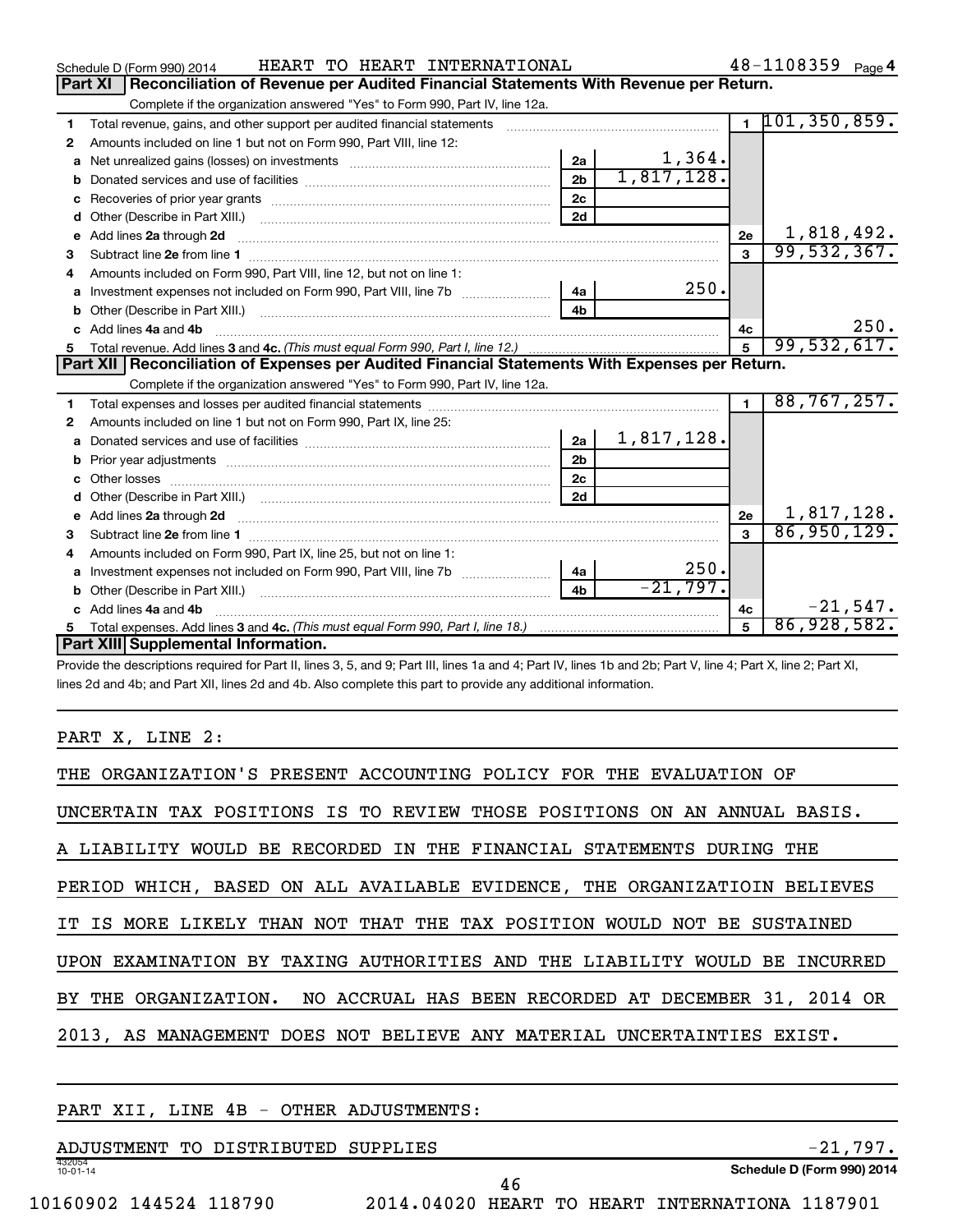| Schedule D (Form 990) 2014 |  |
|----------------------------|--|
| ________                   |  |

| <b>Part XIII   Supplemental Information (continued)</b> |        |                            |
|---------------------------------------------------------|--------|----------------------------|
|                                                         |        |                            |
|                                                         |        |                            |
|                                                         |        |                            |
|                                                         |        |                            |
|                                                         |        |                            |
|                                                         |        |                            |
|                                                         |        |                            |
|                                                         |        |                            |
|                                                         |        |                            |
|                                                         |        |                            |
|                                                         |        |                            |
|                                                         |        |                            |
|                                                         |        |                            |
|                                                         |        |                            |
|                                                         |        |                            |
|                                                         |        |                            |
|                                                         |        |                            |
|                                                         |        |                            |
|                                                         |        |                            |
|                                                         |        |                            |
|                                                         |        |                            |
|                                                         |        |                            |
|                                                         |        |                            |
|                                                         |        |                            |
|                                                         |        |                            |
|                                                         |        |                            |
|                                                         |        |                            |
|                                                         |        |                            |
| 432055<br>10-01-14                                      |        | Schedule D (Form 990) 2014 |
|                                                         | $47\,$ |                            |

10160902 144524 118790 2014.04020 HEART TO HEART INTERNATIONA 1187901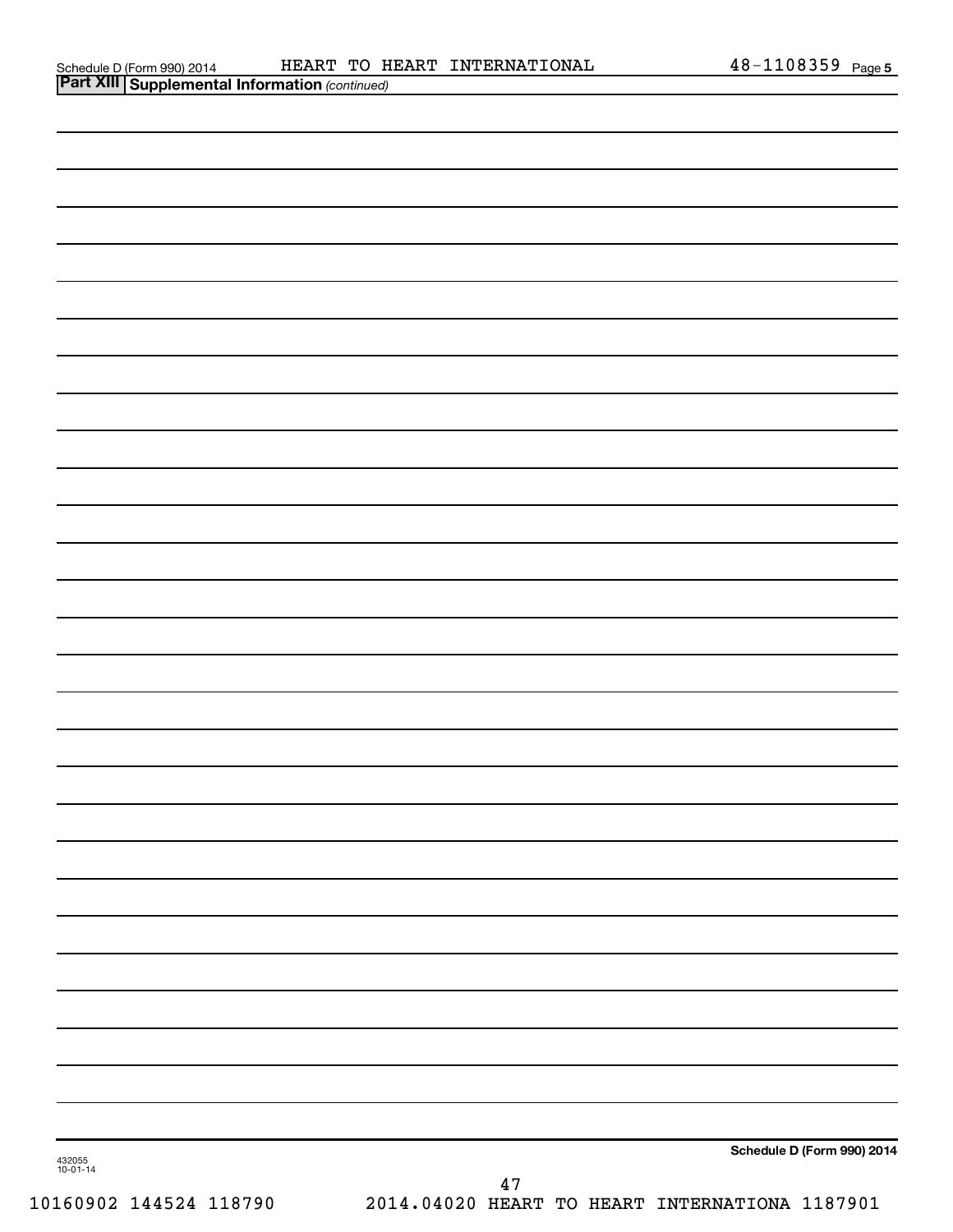| <b>SCHEDULE I</b> |  |
|-------------------|--|
| (Form 990)        |  |

Department of the Treasury

**| Complete if the organization answered "Yes" on Form 990, Part IV, line 14b, 15, or 16. | Attach to Form 990.** Statement of Activities Outside the United States<br>  $\triangleright$  Complete if the organization answered "Yes" on Form 990, Part IV, line 14b, 15, or 16.<br>  $\triangleright$  Attach to Form 990.

Information about Schedule F (Form 990) and its instructions is at *www.irs.gov/form990.* Public line pection

**Inspection**

OMB No. 1545-0047

Internal Revenue Service Name of the organization

**Employer identification number**

## HEART TO HEART INTERNATIONAL 48-1108359

Part I | General Information on Activities Outside the United States. Complete if the organization answered "Yes" on Form 990, Part IV, line 14b.

- **1 For grantmakers.**  Does the organization maintain records to substantiate the amount of its grants and other assistance, **Yes No** the grantees' eligibility for the grants or assistance, and the selection criteria used to award the grants or assistance? ~~ † † X
- **2 For grantmakers.**  Describe in Part V the organization's procedures for monitoring the use of its grants and other assistance outside the United States.
- **3** Activities per Region. (The following Part I, line 3 table can be duplicated if additional space is needed.)

| (a) Region                       | (b) Number of  <br>offices<br>in the region | (c) Number of<br>employees,<br>agents, and<br>independent<br>contractors<br>in region | (d) Activities conducted in region<br>(by type) (e.g., fundraising, program<br>services, investments, grants to<br>recipients located in the region) | (e) If activity listed in (d)<br>is a program service,<br>describe specific type<br>of service(s) in region | (f) Total<br>expenditures<br>for and<br>investments<br>in region |
|----------------------------------|---------------------------------------------|---------------------------------------------------------------------------------------|------------------------------------------------------------------------------------------------------------------------------------------------------|-------------------------------------------------------------------------------------------------------------|------------------------------------------------------------------|
| CENTRAL AMERICA AND              |                                             |                                                                                       |                                                                                                                                                      |                                                                                                             |                                                                  |
| THE CARIBBEAN -                  |                                             |                                                                                       |                                                                                                                                                      |                                                                                                             |                                                                  |
| ANTIGUA & BARBUDA,               |                                             |                                                                                       |                                                                                                                                                      | DISTRIBUTION OF MEDICAL                                                                                     |                                                                  |
| ARUBA, BAHAMAS,                  |                                             |                                                                                       | 1 PROGRAM SERVICES                                                                                                                                   | AID                                                                                                         | 52,063,808.                                                      |
| RUSSIA AND                       |                                             |                                                                                       |                                                                                                                                                      |                                                                                                             |                                                                  |
| NEIGHBORING STATES -             |                                             |                                                                                       |                                                                                                                                                      |                                                                                                             |                                                                  |
| ARMENIA, AZERBIJAN,              |                                             |                                                                                       |                                                                                                                                                      | DISTRIBUTION OF MEDICAL                                                                                     |                                                                  |
| BELARUS,                         | 0                                           | 0                                                                                     | PROGRAM SERVICES                                                                                                                                     | AID                                                                                                         | 1,256,138.                                                       |
| SOUTH ASIA -                     |                                             |                                                                                       |                                                                                                                                                      |                                                                                                             |                                                                  |
| AFGHANISTAN,                     |                                             |                                                                                       |                                                                                                                                                      |                                                                                                             |                                                                  |
| BANGLADESH, BHUTAN,              |                                             |                                                                                       |                                                                                                                                                      | DISTRIBUTION OF MEDICAL                                                                                     |                                                                  |
| INDIA, MALDIVES,                 | 0                                           | 0                                                                                     | PROGRAM SERVICES                                                                                                                                     | AID                                                                                                         | 255,626.                                                         |
| SUB-SAHARAN AFRICA -             |                                             |                                                                                       |                                                                                                                                                      |                                                                                                             |                                                                  |
| ANGOLA, BENIN,                   |                                             |                                                                                       |                                                                                                                                                      |                                                                                                             |                                                                  |
| BOTSWANA, BURKINA,               |                                             |                                                                                       |                                                                                                                                                      | DISTRIBUTION OF MEDICAL                                                                                     |                                                                  |
| FASO,                            | 0                                           | 0                                                                                     | PROGRAM SERVICES                                                                                                                                     | AID                                                                                                         | 13,608,442.                                                      |
| EAST ASIA AND THE                |                                             |                                                                                       |                                                                                                                                                      |                                                                                                             |                                                                  |
| PACIFIC - AUSTRALIA,             |                                             |                                                                                       |                                                                                                                                                      |                                                                                                             |                                                                  |
| BRUNEI, BURMA,                   |                                             |                                                                                       |                                                                                                                                                      | DISTRIBUTION OF MEDICAL                                                                                     |                                                                  |
| CAMBODIA,                        | 0                                           | 0                                                                                     | PROGRAM SERVICES                                                                                                                                     | AID                                                                                                         | 9,825,849.                                                       |
| MIDDLE EAST AND                  |                                             |                                                                                       |                                                                                                                                                      |                                                                                                             |                                                                  |
| NORTH AFRICA -                   |                                             |                                                                                       |                                                                                                                                                      |                                                                                                             |                                                                  |
| ALGERIA, BAHRAIN,                |                                             |                                                                                       |                                                                                                                                                      | DISTRIBUTION OF MEDICAL                                                                                     |                                                                  |
| DJIBOUTI, EGYPT,                 | 0                                           | 0                                                                                     | PROGRAM SERVICES                                                                                                                                     | AID                                                                                                         | 1,399.                                                           |
| SOUTH AMERICA -                  |                                             |                                                                                       |                                                                                                                                                      |                                                                                                             |                                                                  |
| ARGENTINA, BOLIVIA,              |                                             |                                                                                       |                                                                                                                                                      |                                                                                                             |                                                                  |
| BRAZIL, CHILE,                   |                                             |                                                                                       |                                                                                                                                                      | DISTRIBUTION OF MEDICAL                                                                                     |                                                                  |
| COLUMBIA, ECUADOR,               | 0                                           | 0                                                                                     | PROGRAM SERVICES                                                                                                                                     | AID                                                                                                         | 56,995.                                                          |
| NORTH AMERICA -                  |                                             |                                                                                       |                                                                                                                                                      |                                                                                                             |                                                                  |
| CANADA AND MEXICO,               |                                             |                                                                                       |                                                                                                                                                      |                                                                                                             |                                                                  |
| BUT BUT NOT THE                  |                                             |                                                                                       |                                                                                                                                                      | DISTRIBUTION OF MEDICAL                                                                                     |                                                                  |
| UNITED STATES                    | 0                                           | 0                                                                                     | PROGRAM SERVICES                                                                                                                                     | AID                                                                                                         | 3,917.                                                           |
| 3 a Sub-total                    | $\mathbf{1}$                                | $\mathbf{1}$                                                                          |                                                                                                                                                      |                                                                                                             | 77,072,174.                                                      |
| <b>b</b> Total from continuation |                                             |                                                                                       |                                                                                                                                                      |                                                                                                             |                                                                  |
| sheets to Part I                 | $\overline{0}$                              | 0                                                                                     |                                                                                                                                                      |                                                                                                             | 0.                                                               |
| c Totals (add lines 3a           |                                             |                                                                                       |                                                                                                                                                      |                                                                                                             |                                                                  |
|                                  | 1                                           | 1                                                                                     |                                                                                                                                                      |                                                                                                             | 77,072,174.                                                      |
| and 3b)                          |                                             |                                                                                       |                                                                                                                                                      |                                                                                                             |                                                                  |

**For Paperwork Reduction Act Notice, see the Instructions for Form 990. Schedule F (Form 990) 2014** LHA

432071 09-24-14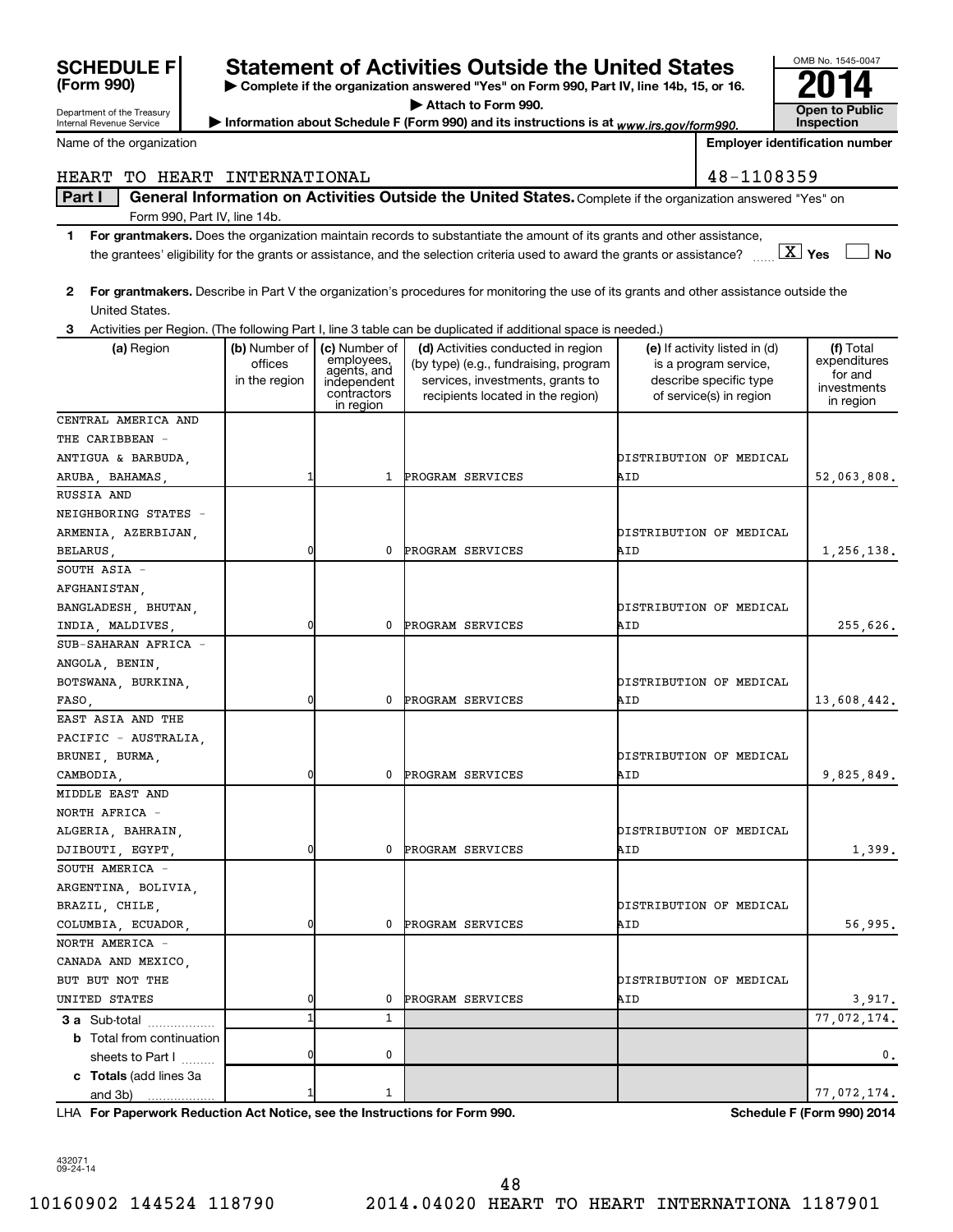Schedule F (Form 990) 2014 HEART TO HEART INTERNATIONAL  $48-1108359$ 

Part II | Grants and Other Assistance to Organizations or Entities Outside the United States. Complete if the organization answered "Yes" on Form 990, Part IV, line 15, for any recipient who received more than \$5,000. Part II can be duplicated if additional space is needed.

| (a) Name of organization                                   | (b) IRS code section<br>and EIN (if applicable) | (c) Region        | (d) Purpose of<br>grant                                                                                                                         | (e) Amount   | (f) Manner of<br>of cash grant cash disbursement | (g) Amount of<br>non-cash<br>assistance | (h) Description<br>of non-cash<br>assistance | (i) Method of<br>valuation (book, FMV,<br>appraisal, other) |
|------------------------------------------------------------|-------------------------------------------------|-------------------|-------------------------------------------------------------------------------------------------------------------------------------------------|--------------|--------------------------------------------------|-----------------------------------------|----------------------------------------------|-------------------------------------------------------------|
|                                                            |                                                 | SUB-SAHARAN       |                                                                                                                                                 |              |                                                  |                                         |                                              |                                                             |
|                                                            |                                                 | AFRICA - ANGOLA,  |                                                                                                                                                 |              |                                                  |                                         | PHARMACEUTICALS,                             |                                                             |
|                                                            |                                                 | BENIN, BOTSWANA,  |                                                                                                                                                 |              |                                                  |                                         | MEDICAL SUPPLIES                             |                                                             |
|                                                            |                                                 | BURKINA, FASO,    | MEDICAL ASSISTANCE                                                                                                                              | $\mathbf{0}$ |                                                  |                                         | 13,415. AND HYGIENE ITEMS FMV                |                                                             |
|                                                            |                                                 | CENTRAL AMERICA   |                                                                                                                                                 |              |                                                  |                                         |                                              |                                                             |
|                                                            |                                                 | AND THE CARIBBEAN |                                                                                                                                                 |              |                                                  |                                         | PHARMACEUTICALS,                             |                                                             |
|                                                            |                                                 | ANTIGUA &         |                                                                                                                                                 |              |                                                  |                                         | MEDICAL SUPPLIES                             |                                                             |
|                                                            |                                                 | BARBUDA, ARUBA,   | MEDICAL ASSISTANCE                                                                                                                              | $\mathbf 0$  |                                                  |                                         | 2,708. AND HYGIENE ITEMS                     | FMV                                                         |
|                                                            |                                                 | CENTRAL AMERICA   |                                                                                                                                                 |              |                                                  |                                         |                                              |                                                             |
|                                                            |                                                 | AND THE CARIBBEAN |                                                                                                                                                 |              |                                                  |                                         | PHARMACEUTICALS,                             |                                                             |
|                                                            |                                                 | - ANTIGUA &       |                                                                                                                                                 |              |                                                  |                                         | MEDICAL SUPPLIES                             |                                                             |
|                                                            |                                                 | BARBUDA, ARUBA    | MEDICAL ASSISTANCE                                                                                                                              | $\mathbf 0$  |                                                  |                                         | 11,366. AND HYGIENE ITEMS FMV                |                                                             |
|                                                            |                                                 | SOUTH AMERICA -   |                                                                                                                                                 |              |                                                  |                                         |                                              |                                                             |
|                                                            |                                                 | ARGENTINA,        |                                                                                                                                                 |              |                                                  |                                         | PHARMACEUTICALS,                             |                                                             |
|                                                            |                                                 | BOLIVIA, BRAZIL,  |                                                                                                                                                 |              |                                                  |                                         | MEDICAL SUPPLIES                             |                                                             |
|                                                            |                                                 | CHILE, COLUMBIA   | MEDICAL ASSISTANCE                                                                                                                              | $\mathbf 0$  |                                                  |                                         | 475. AND HYGIENE ITEMS FMV                   |                                                             |
|                                                            |                                                 | SUB-SAHARAN       |                                                                                                                                                 |              |                                                  |                                         |                                              |                                                             |
|                                                            |                                                 | AFRICA - ANGOLA,  |                                                                                                                                                 |              |                                                  |                                         | PHARMACEUTICALS,                             |                                                             |
|                                                            |                                                 | BENIN, BOTSWANA,  |                                                                                                                                                 |              |                                                  |                                         | MEDICAL SUPPLIES                             |                                                             |
|                                                            |                                                 | BURKINA, FASO,    | MEDICAL ASSISTANCE                                                                                                                              | $\mathbf 0$  |                                                  |                                         | 1,292. AND HYGIENE ITEMS FMV                 |                                                             |
|                                                            |                                                 | SUB-SAHARAN       |                                                                                                                                                 |              |                                                  |                                         |                                              |                                                             |
|                                                            |                                                 | AFRICA - ANGOLA,  |                                                                                                                                                 |              |                                                  |                                         | PHARMACEUTICALS,                             |                                                             |
|                                                            |                                                 | BENIN, BOTSWANA,  |                                                                                                                                                 |              |                                                  |                                         | MEDICAL SUPPLIES                             |                                                             |
|                                                            |                                                 | BURKINA, FASO,    | MEDICAL ASSISTANCE                                                                                                                              | $\mathbf 0$  |                                                  |                                         | 244, 321. AND HYGIENE ITEMS FMV              |                                                             |
|                                                            |                                                 | CENTRAL AMERICA   |                                                                                                                                                 |              |                                                  |                                         |                                              |                                                             |
|                                                            |                                                 | AND THE CARIBBEAN |                                                                                                                                                 |              |                                                  |                                         | PHARMACEUTICALS,                             |                                                             |
|                                                            |                                                 | ANTIGUA &         |                                                                                                                                                 |              |                                                  |                                         | MEDICAL SUPPLIES                             |                                                             |
|                                                            |                                                 | BARBUDA, ARUBA,   | MEDICAL ASSISTANCE                                                                                                                              | 0            |                                                  |                                         | 2,970. AND HYGIENE ITEMS FMV                 |                                                             |
|                                                            |                                                 | CENTRAL AMERICA   |                                                                                                                                                 |              |                                                  |                                         |                                              |                                                             |
|                                                            |                                                 | AND THE CARIBBEAN |                                                                                                                                                 |              |                                                  |                                         | PHARMACEUTICALS,                             |                                                             |
|                                                            |                                                 | ANTIGUA &         |                                                                                                                                                 |              |                                                  |                                         | MEDICAL SUPPLIES                             |                                                             |
|                                                            |                                                 | BARBUDA, ARUBA,   | MEDICAL ASSISTANCE                                                                                                                              | 0.           |                                                  |                                         | 32,113. AND HYGIENE ITEMS FMV                |                                                             |
| 2                                                          |                                                 |                   | Enter total number of recipient organizations listed above that are recognized as charities by the foreign country, recognized as tax-exempt by |              |                                                  |                                         |                                              |                                                             |
|                                                            |                                                 |                   | the IRS, or for which the grantee or counsel has provided a section 501(c)(3) equivalency letter                                                |              |                                                  |                                         |                                              | 127                                                         |
| Enter total number of other organizations or entities<br>3 |                                                 |                   |                                                                                                                                                 |              |                                                  |                                         |                                              | $\overline{0}$                                              |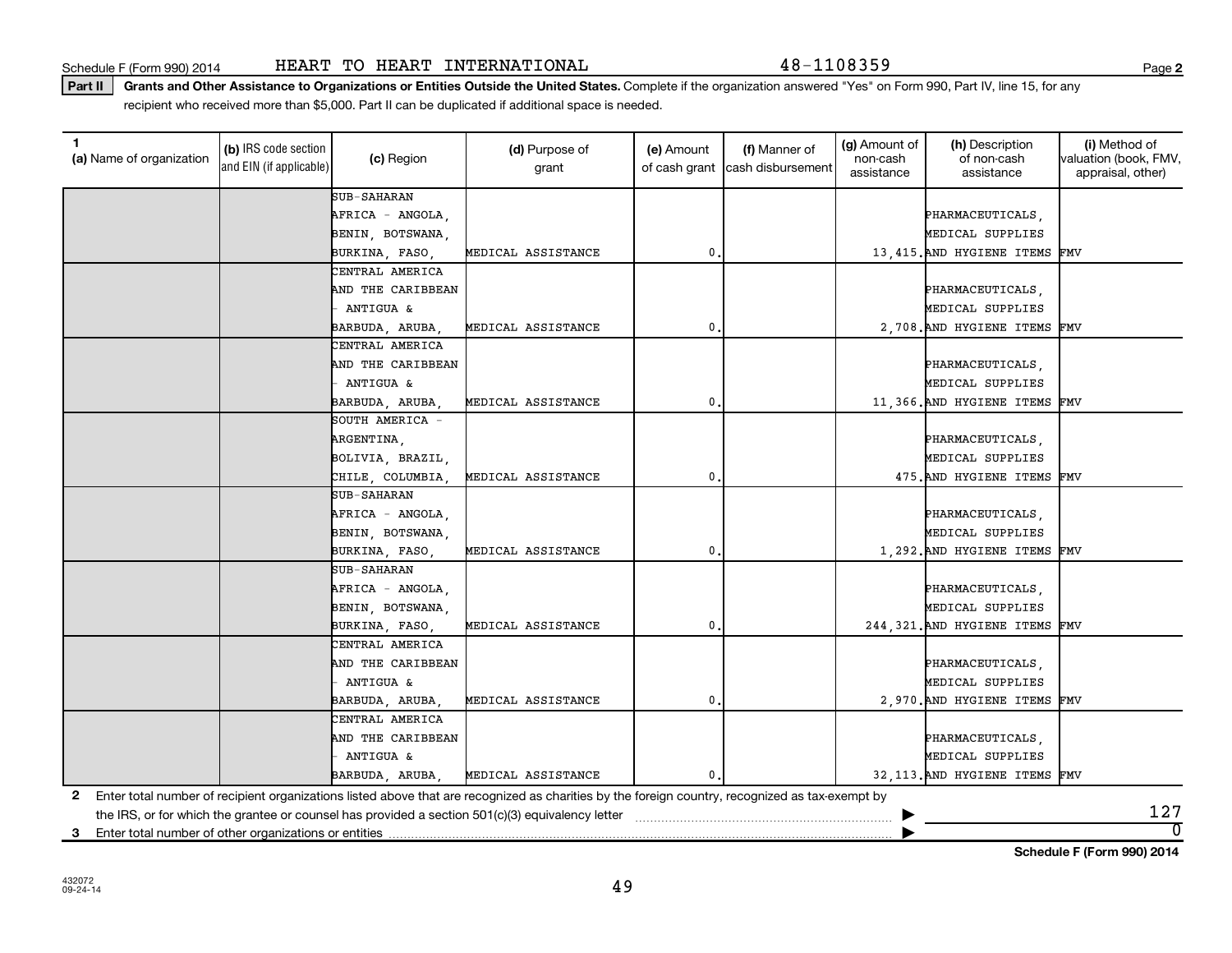**(a)**  Name of organization

and EIN (if applicable)

**Part II**

Schedule F (Form 990) HEART TO HEART INTERNATIONAL 48-1108359 Page

(c) Region (d) Purpose of

**Continuation of Grants and Other Assistance to Organizations or Entities Outside the United States.**  (Schedule F (Form 990), Part II, line 1)

grant

**(b)** IRS code section (c) Region (c) Region (d) Purpose of (e) Amount (f) Manner of (g) Amount of (h) Description (i)<br>
(a) Name of organization (the content of non-cash valuation (d) Region (d) Purpose of (e) Amount (f) M

(e) Amount

of cash grant |cash disbursement

(f) Manner of

(g) Amount of non-cash assistance

(h) Description of non-cash assistance

|  | NORTH AMERICA -      |                    |                |  |                                  |  |
|--|----------------------|--------------------|----------------|--|----------------------------------|--|
|  | CANADA AND           |                    |                |  | PHARMACEUTICALS,                 |  |
|  | MEXICO, BUT BUT      |                    |                |  | MEDICAL SUPPLIES                 |  |
|  | NOT THE UNITED       | MEDICAL ASSISTANCE | 0.             |  | 2,426. AND HYGIENE ITEMS FMV     |  |
|  | EAST ASIA AND THE    |                    |                |  |                                  |  |
|  | PACIFIC -            |                    |                |  | PHARMACEUTICALS,                 |  |
|  | AUSTRALIA,           |                    |                |  | MEDICAL SUPPLIES                 |  |
|  | BRUNEI, BURMA,       | MEDICAL ASSISTANCE | $\mathbf{0}$   |  | 197,341. AND HYGIENE ITEMS FMV   |  |
|  | CENTRAL AMERICA      |                    |                |  |                                  |  |
|  | AND THE CARIBBEAN    |                    |                |  | PHARMACEUTICALS,                 |  |
|  | ANTIGUA &            |                    |                |  | MEDICAL SUPPLIES                 |  |
|  | BARBUDA, ARUBA,      | MEDICAL ASSISTANCE | 0.             |  | 39,360. AND HYGIENE ITEMS FMV    |  |
|  | CENTRAL AMERICA      |                    |                |  |                                  |  |
|  | AND THE CARIBBEAN    |                    |                |  | PHARMACEUTICALS,                 |  |
|  | <b>ANTIGUA &amp;</b> |                    |                |  | MEDICAL SUPPLIES                 |  |
|  | BARBUDA, ARUBA,      | MEDICAL ASSISTANCE | 0.             |  | 462. AND HYGIENE ITEMS FMV       |  |
|  | SUB-SAHARAN          |                    |                |  |                                  |  |
|  | AFRICA - ANGOLA,     |                    |                |  | PHARMACEUTICALS,                 |  |
|  | BENIN, BOTSWANA,     |                    |                |  | MEDICAL SUPPLIES                 |  |
|  | BURKINA, FASO,       | MEDICAL ASSISTANCE | $^{\rm 0}$ .   |  | 2,335,002. AND HYGIENE ITEMS FMV |  |
|  | CENTRAL AMERICA      |                    |                |  |                                  |  |
|  | AND THE CARIBBEAN    |                    |                |  | PHARMACEUTICALS,                 |  |
|  | - ANTIGUA &          |                    |                |  | MEDICAL SUPPLIES                 |  |
|  | BARBUDA, ARUBA,      | MEDICAL ASSISTANCE | $\mathbf{0}$ . |  | 25,091. AND HYGIENE ITEMS FMV    |  |
|  | <b>SUB-SAHARAN</b>   |                    |                |  |                                  |  |
|  | AFRICA - ANGOLA,     |                    |                |  | PHARMACEUTICALS,                 |  |
|  | BENIN, BOTSWANA,     |                    |                |  | MEDICAL SUPPLIES                 |  |
|  | BURKINA, FASO,       | MEDICAL ASSISTANCE | $\mathbf{0}$ . |  | 24,337. AND HYGIENE ITEMS FMV    |  |
|  | SUB-SAHARAN          |                    |                |  |                                  |  |
|  | AFRICA - ANGOLA,     |                    |                |  | PHARMACEUTICALS,                 |  |
|  | BENIN, BOTSWANA,     |                    |                |  | MEDICAL SUPPLIES                 |  |
|  | BURKINA, FASO,       | MEDICAL ASSISTANCE | $\mathbf{0}$ . |  | 1,744,917. AND HYGIENE ITEMS FMV |  |
|  | CENTRAL AMERICA      |                    |                |  |                                  |  |
|  | AND THE CARIBBEAN    |                    |                |  | PHARMACEUTICALS,                 |  |
|  | ANTIGUA &            |                    |                |  | MEDICAL SUPPLIES                 |  |
|  | BARBUDA, ARUBA,      | MEDICAL ASSISTANCE | $\mathbf 0$    |  | 15,884. AND HYGIENE ITEMS FMV    |  |

**2**

(i) Method of valuation (book, FMV, appraisal, other)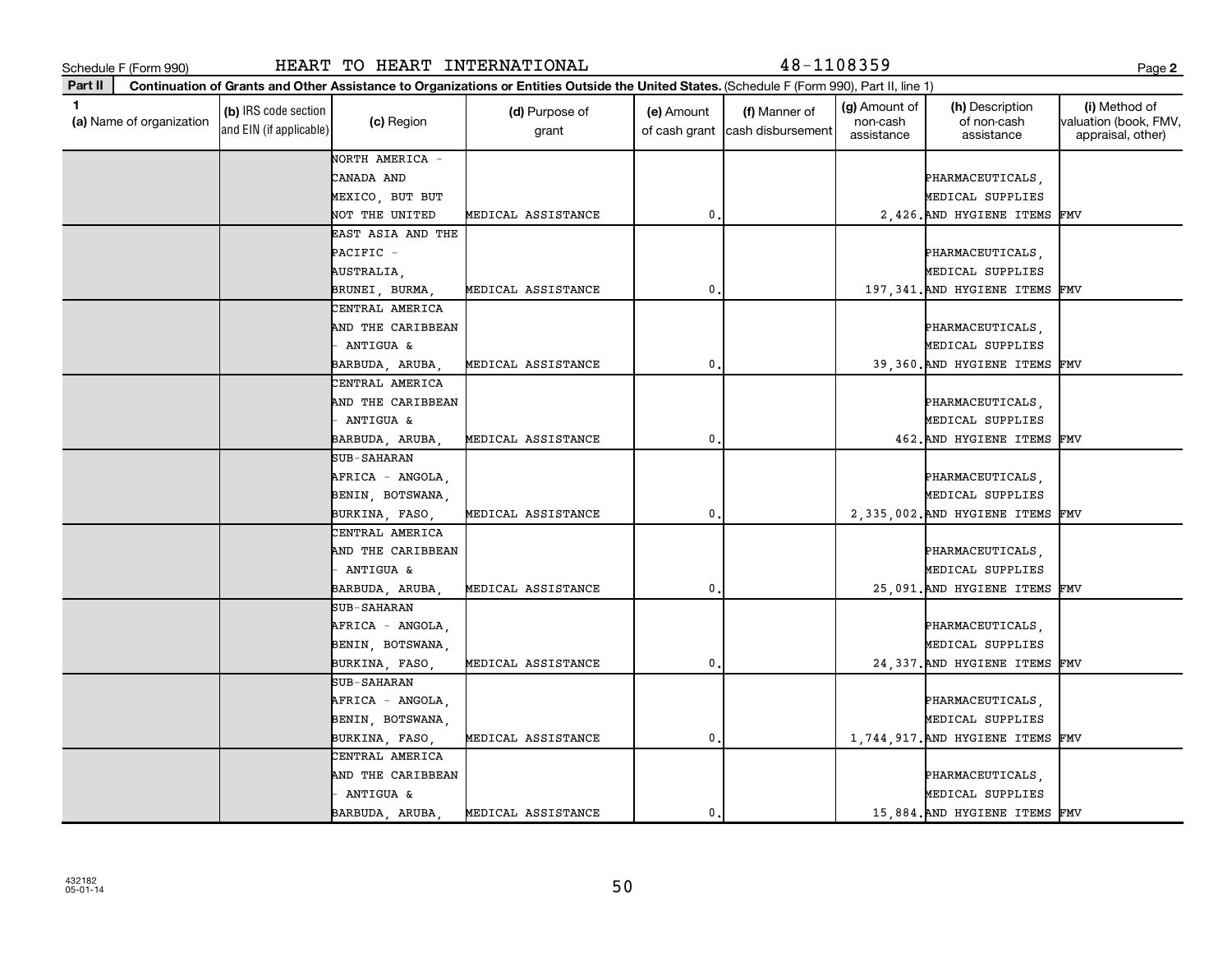$\overline{\phantom{a}}$ 

| 432182<br>05-01-14 |  |  |
|--------------------|--|--|

|         | Schedule F (Form 990)    |                                                 | HEART TO HEART INTERNATIONAL         |                                                                                                                                              |                             | 48-1108359                         |                                         |                                              | Page 2                                                      |
|---------|--------------------------|-------------------------------------------------|--------------------------------------|----------------------------------------------------------------------------------------------------------------------------------------------|-----------------------------|------------------------------------|-----------------------------------------|----------------------------------------------|-------------------------------------------------------------|
| Part II |                          |                                                 |                                      | Continuation of Grants and Other Assistance to Organizations or Entities Outside the United States. (Schedule F (Form 990), Part II, line 1) |                             |                                    |                                         |                                              |                                                             |
| 1       | (a) Name of organization | (b) IRS code section<br>and EIN (if applicable) | (c) Region                           | (d) Purpose of<br>grant                                                                                                                      | (e) Amount<br>of cash grant | (f) Manner of<br>cash disbursement | (g) Amount of<br>non-cash<br>assistance | (h) Description<br>of non-cash<br>assistance | (i) Method of<br>valuation (book, FMV,<br>appraisal, other) |
|         |                          |                                                 | SUB-SAHARAN                          |                                                                                                                                              |                             |                                    |                                         |                                              |                                                             |
|         |                          |                                                 | AFRICA - ANGOLA,                     |                                                                                                                                              |                             |                                    |                                         | PHARMACEUTICALS,<br>MEDICAL SUPPLIES         |                                                             |
|         |                          |                                                 | BENIN, BOTSWANA,<br>BURKINA, FASO,   | MEDICAL ASSISTANCE                                                                                                                           | 0                           |                                    |                                         | 14,250. AND HYGIENE ITEMS FMV                |                                                             |
|         |                          |                                                 | SOUTH ASIA -                         |                                                                                                                                              |                             |                                    |                                         |                                              |                                                             |
|         |                          |                                                 | AFGHANISTAN,                         |                                                                                                                                              |                             |                                    |                                         | PHARMACEUTICALS,                             |                                                             |
|         |                          |                                                 | BANGLADESH,                          |                                                                                                                                              |                             |                                    |                                         | MEDICAL SUPPLIES                             |                                                             |
|         |                          |                                                 | BHUTAN, INDIA                        | MEDICAL ASSISTANCE                                                                                                                           | 0                           |                                    |                                         | 444. AND HYGIENE ITEMS FMV                   |                                                             |
|         |                          |                                                 | CENTRAL AMERICA                      |                                                                                                                                              |                             |                                    |                                         |                                              |                                                             |
|         |                          |                                                 | AND THE CARIBBEAN                    |                                                                                                                                              |                             |                                    |                                         | PHARMACEUTICALS,                             |                                                             |
|         |                          |                                                 | ANTIGUA &                            |                                                                                                                                              |                             |                                    |                                         | MEDICAL SUPPLIES                             |                                                             |
|         |                          |                                                 | BARBUDA, ARUBA                       | MEDICAL ASSISTANCE                                                                                                                           | 0                           |                                    |                                         | 875. AND HYGIENE ITEMS FMV                   |                                                             |
|         |                          |                                                 | SUB-SAHARAN                          |                                                                                                                                              |                             |                                    |                                         |                                              |                                                             |
|         |                          |                                                 | AFRICA - ANGOLA,                     |                                                                                                                                              |                             |                                    |                                         | PHARMACEUTICALS,                             |                                                             |
|         |                          |                                                 | BENIN, BOTSWANA,                     |                                                                                                                                              |                             |                                    |                                         | MEDICAL SUPPLIES                             |                                                             |
|         |                          |                                                 | BURKINA, FASO,                       | MEDICAL ASSISTANCE                                                                                                                           | 0                           |                                    |                                         | 3,846. AND HYGIENE ITEMS FMV                 |                                                             |
|         |                          |                                                 | MIDDLE EAST AND                      |                                                                                                                                              |                             |                                    |                                         |                                              |                                                             |
|         |                          |                                                 | NORTH AFRICA -                       |                                                                                                                                              |                             |                                    |                                         | PHARMACEUTICALS,                             |                                                             |
|         |                          |                                                 | ALGERIA, BAHRAIN                     |                                                                                                                                              |                             |                                    |                                         | MEDICAL SUPPLIES                             |                                                             |
|         |                          |                                                 | DJIBOUTI, EGYPT,                     | MEDICAL ASSISTANCE                                                                                                                           | 0                           |                                    |                                         | 1,399. AND HYGIENE ITEMS FMV                 |                                                             |
|         |                          |                                                 | SUB-SAHARAN                          |                                                                                                                                              |                             |                                    |                                         |                                              |                                                             |
|         |                          |                                                 | AFRICA - ANGOLA,                     |                                                                                                                                              |                             |                                    |                                         | PHARMACEUTICALS,                             |                                                             |
|         |                          |                                                 | BENIN, BOTSWANA,                     |                                                                                                                                              |                             |                                    |                                         | MEDICAL SUPPLIES                             |                                                             |
|         |                          |                                                 | BURKINA, FASO,                       | MEDICAL ASSISTANCE                                                                                                                           | $\mathbf{0}$                |                                    |                                         | 8,047. AND HYGIENE ITEMS FMV                 |                                                             |
|         |                          |                                                 | CENTRAL AMERICA                      |                                                                                                                                              |                             |                                    |                                         |                                              |                                                             |
|         |                          |                                                 | AND THE CARIBBEAN                    |                                                                                                                                              |                             |                                    |                                         | PHARMACEUTICALS,                             |                                                             |
|         |                          |                                                 | ANTIGUA &                            |                                                                                                                                              |                             |                                    |                                         | MEDICAL SUPPLIES                             |                                                             |
|         |                          |                                                 | BARBUDA, ARUBA,                      | MEDICAL ASSISTANCE                                                                                                                           | 0                           |                                    |                                         | 31,446,991. AND HYGIENE ITEMS FMV            |                                                             |
|         |                          |                                                 | CENTRAL AMERICA<br>AND THE CARIBBEAN |                                                                                                                                              |                             |                                    |                                         |                                              |                                                             |
|         |                          |                                                 | ANTIGUA &                            |                                                                                                                                              |                             |                                    |                                         | PHARMACEUTICALS,<br>MEDICAL SUPPLIES         |                                                             |
|         |                          |                                                 | BARBUDA, ARUBA                       | MEDICAL ASSISTANCE                                                                                                                           | 0                           |                                    |                                         | 948, 767. AND HYGIENE ITEMS FMV              |                                                             |
|         |                          |                                                 | EAST ASIA AND THE                    |                                                                                                                                              |                             |                                    |                                         |                                              |                                                             |
|         |                          |                                                 | PACIFIC -                            |                                                                                                                                              |                             |                                    |                                         | PHARMACEUTICALS,                             |                                                             |
|         |                          |                                                 | AUSTRALIA,                           |                                                                                                                                              |                             |                                    |                                         | MEDICAL SUPPLIES                             |                                                             |
|         |                          |                                                 | BRUNEI, BURMA                        | MEDICAL ASSISTANCE                                                                                                                           | $\mathbf{0}$                |                                    |                                         | 169,649. AND HYGIENE ITEMS FMV               |                                                             |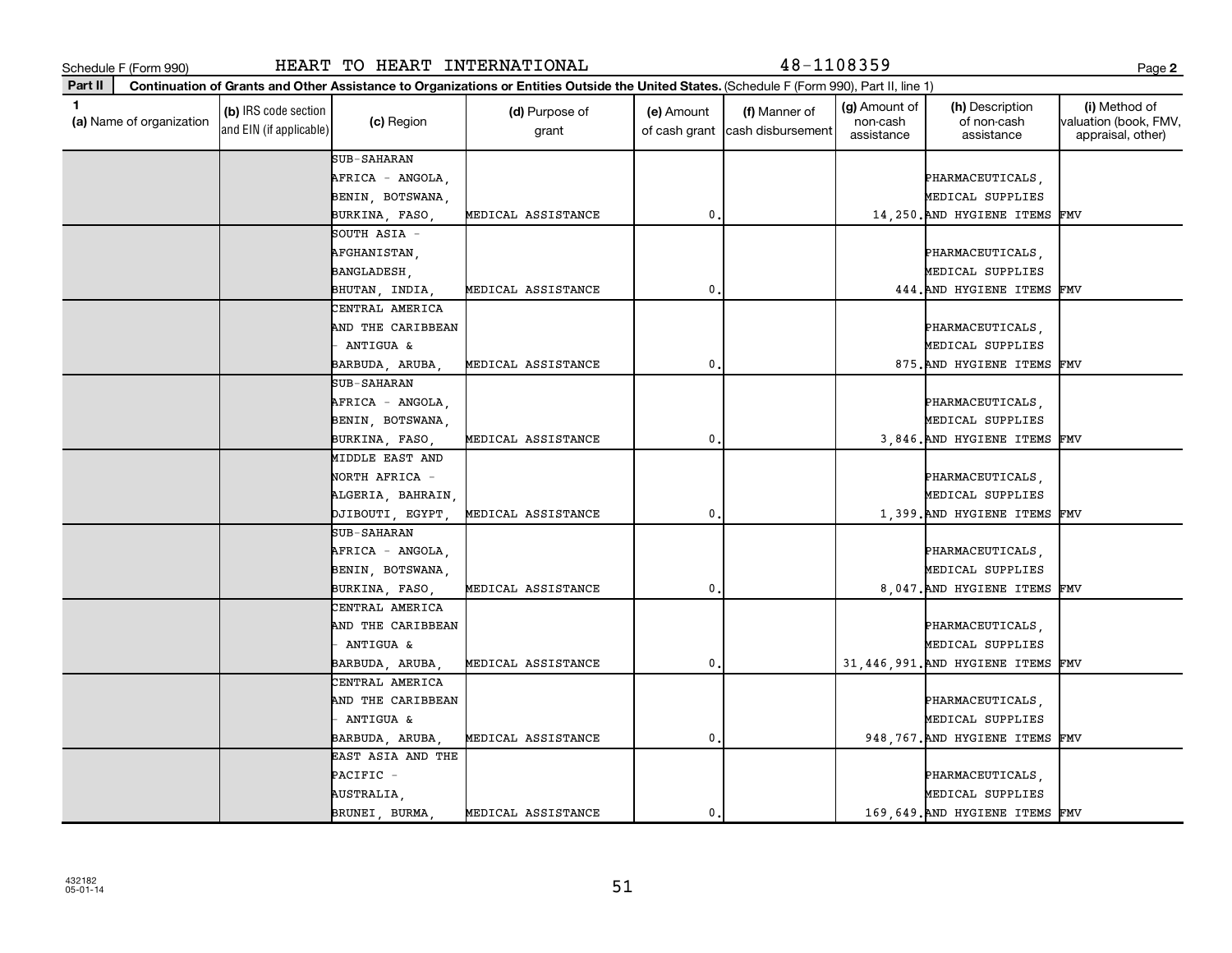| 432182   |  |
|----------|--|
|          |  |
| 05-01-14 |  |
|          |  |

| ٠<br>. .<br>. .<br>۰. |  |
|-----------------------|--|
|-----------------------|--|

| Schedule F (Form 990)         |                                                 | HEART TO HEART INTERNATIONAL                               |                                                                                                                                              |               | 48-1108359                                       |                                         |                                              | Page 2                                                       |
|-------------------------------|-------------------------------------------------|------------------------------------------------------------|----------------------------------------------------------------------------------------------------------------------------------------------|---------------|--------------------------------------------------|-----------------------------------------|----------------------------------------------|--------------------------------------------------------------|
| Part II                       |                                                 |                                                            | Continuation of Grants and Other Assistance to Organizations or Entities Outside the United States. (Schedule F (Form 990), Part II, line 1) |               |                                                  |                                         |                                              |                                                              |
| 1<br>(a) Name of organization | (b) IRS code section<br>and EIN (if applicable) | (c) Region                                                 | (d) Purpose of<br>grant                                                                                                                      | (e) Amount    | (f) Manner of<br>of cash grant cash disbursement | (g) Amount of<br>non-cash<br>assistance | (h) Description<br>of non-cash<br>assistance | (i) Method of<br> valuation (book, FMV,<br>appraisal, other) |
|                               |                                                 | <b>SUB-SAHARAN</b><br>AFRICA - ANGOLA,<br>BENIN, BOTSWANA, |                                                                                                                                              |               |                                                  |                                         | PHARMACEUTICALS,<br>MEDICAL SUPPLIES         |                                                              |
|                               |                                                 | BURKINA, FASO,                                             | MEDICAL ASSISTANCE                                                                                                                           | $\mathbf{0}$  |                                                  |                                         | 133, 342. AND HYGIENE ITEMS FMV              |                                                              |
|                               |                                                 | CENTRAL AMERICA<br>AND THE CARIBBEAN                       |                                                                                                                                              |               |                                                  |                                         | PHARMACEUTICALS,                             |                                                              |
|                               |                                                 | ANTIGUA &                                                  |                                                                                                                                              |               |                                                  |                                         | MEDICAL SUPPLIES                             |                                                              |
|                               |                                                 | BARBUDA, ARUBA                                             | MEDICAL ASSISTANCE                                                                                                                           | 0             |                                                  |                                         | 18, 233. AND HYGIENE ITEMS                   | FMV                                                          |
|                               |                                                 | CENTRAL AMERICA                                            |                                                                                                                                              |               |                                                  |                                         |                                              |                                                              |
|                               |                                                 | AND THE CARIBBEAN                                          |                                                                                                                                              |               |                                                  |                                         | PHARMACEUTICALS,                             |                                                              |
|                               |                                                 | ANTIGUA &                                                  |                                                                                                                                              |               |                                                  |                                         | MEDICAL SUPPLIES                             |                                                              |
|                               |                                                 | BARBUDA, ARUBA,                                            | MEDICAL ASSISTANCE                                                                                                                           | 0             |                                                  |                                         | 475. AND HYGIENE ITEMS                       | FMV                                                          |
|                               |                                                 | CENTRAL AMERICA                                            |                                                                                                                                              |               |                                                  |                                         |                                              |                                                              |
|                               |                                                 | AND THE CARIBBEAN                                          |                                                                                                                                              |               |                                                  |                                         | PHARMACEUTICALS,                             |                                                              |
|                               |                                                 | ANTIGUA &                                                  |                                                                                                                                              |               |                                                  |                                         | MEDICAL SUPPLIES                             |                                                              |
|                               |                                                 | BARBUDA, ARUBA,                                            | MEDICAL ASSISTANCE                                                                                                                           | $\mathbf 0$   |                                                  |                                         | 1,192. AND HYGIENE ITEMS FMV                 |                                                              |
|                               |                                                 | <b>SUB-SAHARAN</b>                                         |                                                                                                                                              |               |                                                  |                                         |                                              |                                                              |
|                               |                                                 | AFRICA - ANGOLA,                                           |                                                                                                                                              |               |                                                  |                                         | PHARMACEUTICALS,                             |                                                              |
|                               |                                                 | BENIN, BOTSWANA,                                           |                                                                                                                                              |               |                                                  |                                         | MEDICAL SUPPLIES                             |                                                              |
|                               |                                                 | BURKINA, FASO,                                             | MEDICAL ASSISTANCE                                                                                                                           | $\mathbf{0}$  |                                                  |                                         | 12,923. AND HYGIENE ITEMS                    | FMV                                                          |
|                               |                                                 | SUB-SAHARAN                                                |                                                                                                                                              |               |                                                  |                                         |                                              |                                                              |
|                               |                                                 | AFRICA - ANGOLA,                                           |                                                                                                                                              |               |                                                  |                                         | PHARMACEUTICALS,                             |                                                              |
|                               |                                                 | BENIN, BOTSWANA,                                           |                                                                                                                                              | 0             |                                                  |                                         | MEDICAL SUPPLIES                             |                                                              |
|                               |                                                 | BURKINA, FASO,<br>SOUTH AMERICA -                          | MEDICAL ASSISTANCE                                                                                                                           |               |                                                  |                                         | 1,313. AND HYGIENE ITEMS FMV                 |                                                              |
|                               |                                                 | ARGENTINA,                                                 |                                                                                                                                              |               |                                                  |                                         | PHARMACEUTICALS,                             |                                                              |
|                               |                                                 | BOLIVIA, BRAZIL,                                           |                                                                                                                                              |               |                                                  |                                         | MEDICAL SUPPLIES                             |                                                              |
|                               |                                                 | CHILE, COLUMBIA                                            | MEDICAL ASSISTANCE                                                                                                                           | $\mathbf{0}$  |                                                  |                                         | 717. AND HYGIENE ITEMS FMV                   |                                                              |
|                               |                                                 | CENTRAL AMERICA                                            |                                                                                                                                              |               |                                                  |                                         |                                              |                                                              |
|                               |                                                 | AND THE CARIBBEAN                                          |                                                                                                                                              |               |                                                  |                                         | PHARMACEUTICALS,                             |                                                              |
|                               |                                                 | <b>ANTIGUA &amp;</b>                                       |                                                                                                                                              |               |                                                  |                                         | MEDICAL SUPPLIES                             |                                                              |
|                               |                                                 | BARBUDA, ARUBA,                                            | MEDICAL ASSISTANCE                                                                                                                           | $\mathbf 0$ . |                                                  |                                         | 156. AND HYGIENE ITEMS FMV                   |                                                              |
|                               |                                                 | CENTRAL AMERICA                                            |                                                                                                                                              |               |                                                  |                                         |                                              |                                                              |
|                               |                                                 | AND THE CARIBBEAN                                          |                                                                                                                                              |               |                                                  |                                         | PHARMACEUTICALS,                             |                                                              |
|                               |                                                 | ANTIGUA &                                                  |                                                                                                                                              |               |                                                  |                                         | MEDICAL SUPPLIES                             |                                                              |
|                               |                                                 | BARBUDA, ARUBA,                                            | MEDICAL ASSISTANCE                                                                                                                           | $\mathbf{0}$  |                                                  |                                         | 291,168. AND HYGIENE ITEMS FMV               |                                                              |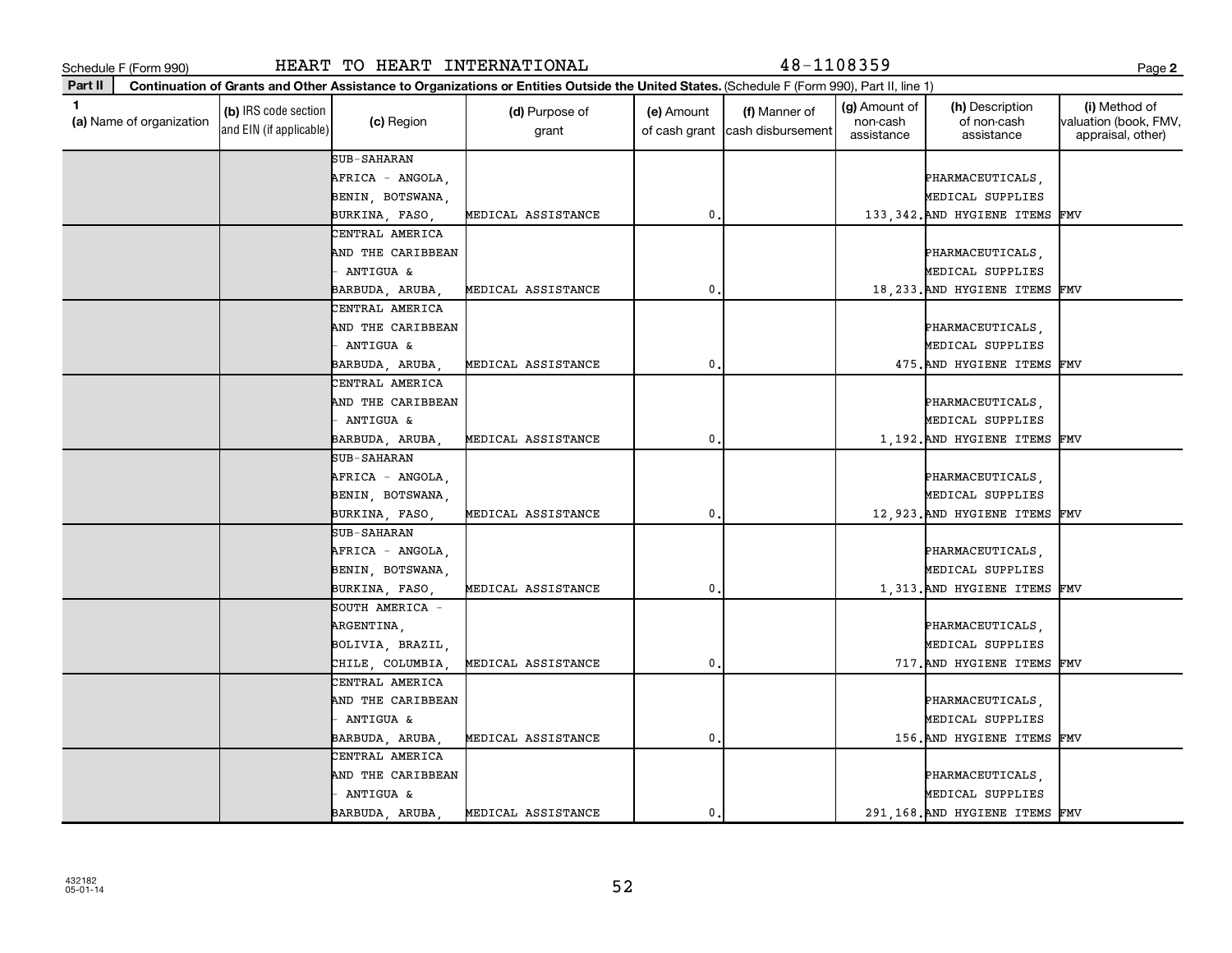**(a)**  Name of organization

and EIN (if applicable)

|  | SUB-SAHARAN        |                    |                |  |                                  |  |
|--|--------------------|--------------------|----------------|--|----------------------------------|--|
|  | AFRICA - ANGOLA,   |                    |                |  | PHARMACEUTICALS,                 |  |
|  | BENIN, BOTSWANA,   |                    |                |  | MEDICAL SUPPLIES                 |  |
|  | BURKINA, FASO,     | MEDICAL ASSISTANCE | 0.             |  | 238, 973. AND HYGIENE ITEMS FMV  |  |
|  | SUB-SAHARAN        |                    |                |  |                                  |  |
|  | AFRICA - ANGOLA,   |                    |                |  | PHARMACEUTICALS,                 |  |
|  | BENIN, BOTSWANA,   |                    |                |  | MEDICAL SUPPLIES                 |  |
|  | BURKINA, FASO,     | MEDICAL ASSISTANCE | $\mathbf{0}$ . |  | 3,361. AND HYGIENE ITEMS FMV     |  |
|  | EAST ASIA AND THE  |                    |                |  |                                  |  |
|  | PACIFIC -          |                    |                |  | PHARMACEUTICALS,                 |  |
|  | AUSTRALIA,         |                    |                |  | MEDICAL SUPPLIES                 |  |
|  | BRUNEI, BURMA,     | MEDICAL ASSISTANCE | $\mathbf{0}$ . |  | 36,454. AND HYGIENE ITEMS FMV    |  |
|  | SUB-SAHARAN        |                    |                |  |                                  |  |
|  | AFRICA - ANGOLA,   |                    |                |  | PHARMACEUTICALS,                 |  |
|  | BENIN, BOTSWANA,   |                    |                |  | MEDICAL SUPPLIES                 |  |
|  | BURKINA, FASO,     | MEDICAL ASSISTANCE | $\mathbf{0}$ . |  | 4,096,972. AND HYGIENE ITEMS FMV |  |
|  | CENTRAL AMERICA    |                    |                |  |                                  |  |
|  | AND THE CARIBBEAN  |                    |                |  | PHARMACEUTICALS,                 |  |
|  | $-$ ANTIGUA &      |                    |                |  | MEDICAL SUPPLIES                 |  |
|  | BARBUDA, ARUBA,    | MEDICAL ASSISTANCE | 0              |  | 34, 367. AND HYGIENE ITEMS FMV   |  |
|  | SOUTH ASIA -       |                    |                |  |                                  |  |
|  | AFGHANISTAN,       |                    |                |  | PHARMACEUTICALS,                 |  |
|  | BANGLADESH,        |                    |                |  | MEDICAL SUPPLIES                 |  |
|  | BHUTAN, INDIA,     | MEDICAL ASSISTANCE | 0              |  | 255,182. AND HYGIENE ITEMS FMV   |  |
|  | CENTRAL AMERICA    |                    |                |  |                                  |  |
|  | AND THE CARIBBEAN  |                    |                |  | PHARMACEUTICALS,                 |  |
|  | - ANTIGUA &        |                    |                |  | MEDICAL SUPPLIES                 |  |
|  | BARBUDA, ARUBA,    | MEDICAL ASSISTANCE | 0              |  | 12,924. AND HYGIENE ITEMS FMV    |  |
|  | <b>SUB-SAHARAN</b> |                    |                |  |                                  |  |
|  | AFRICA - ANGOLA,   |                    |                |  | PHARMACEUTICALS,                 |  |
|  | BENIN, BOTSWANA,   |                    |                |  | MEDICAL SUPPLIES                 |  |
|  | BURKINA, FASO,     | MEDICAL ASSISTANCE | 0.             |  | 777. AND HYGIENE ITEMS FMV       |  |
|  | EAST ASIA AND THE  |                    |                |  |                                  |  |
|  | PACIFIC -          |                    |                |  | PHARMACEUTICALS,                 |  |
|  | AUSTRALIA,         |                    |                |  | MEDICAL SUPPLIES                 |  |
|  | BRUNEI, BURMA,     | MEDICAL ASSISTANCE | $\mathbf 0$    |  | 286, 178. AND HYGIENE ITEMS FMV  |  |
|  |                    |                    |                |  |                                  |  |

 $\begin{array}{c|c}\n\text{(c) Region}\n\end{array}$  **(d)** Purpose of

**Continuation of Grants and Other Assistance to Organizations or Entities Outside the United States.**  (Schedule F (Form 990), Part II, line 1)

grant

**(b)** IRS code section (c) Region (c) Region (d) Purpose of (e) Amount (f) Manner of (g) Amount of (h) Description (i)<br>
(a) Name of organization (the content of non-cash valuation (d) Region (d) Purpose of (e) Amount (f) M

(e) Amount

(g) Amount of non-cash assistance

(h) Description of non-cash assistance

**2**

(i) Method of valuation (book, FMV, appraisal, other)

(f) Manner of

of cash grant |cash disbursement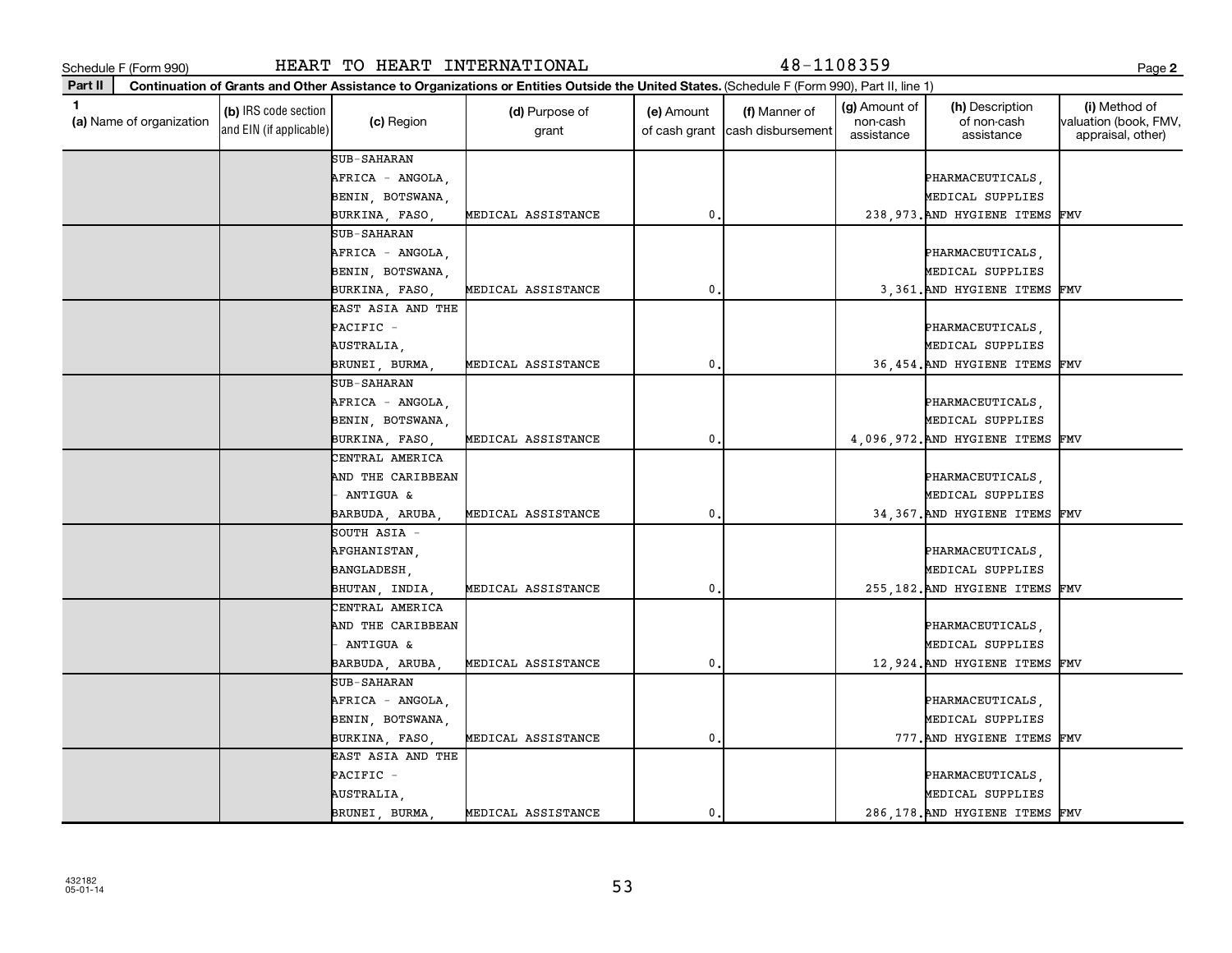| 1.<br>(a) Name of organization | (b) IRS code section<br>and EIN (if applicable) | (c) Region        | (d) Purpose of<br>grant   | (e) Amount<br>of cash grant | (f) Manner of<br>cash disbursement | (g) Amount of<br>non-cash<br>assistance | (h) Description<br>of non-cash<br>assistance | (i) Method of<br>valuation (book, FMV,<br>appraisal, other) |
|--------------------------------|-------------------------------------------------|-------------------|---------------------------|-----------------------------|------------------------------------|-----------------------------------------|----------------------------------------------|-------------------------------------------------------------|
|                                |                                                 | CENTRAL AMERICA   |                           |                             |                                    |                                         |                                              |                                                             |
|                                |                                                 | AND THE CARIBBEAN |                           |                             |                                    |                                         | PHARMACEUTICALS,                             |                                                             |
|                                |                                                 | ANTIGUA &         |                           |                             |                                    |                                         | MEDICAL SUPPLIES                             |                                                             |
|                                |                                                 | BARBUDA, ARUBA,   | <b>MEDICAL ASSISTANCE</b> | 0                           |                                    |                                         | 2,197,739. AND HYGIENE ITEMS FMV             |                                                             |
|                                |                                                 | EAST ASIA AND THE |                           |                             |                                    |                                         |                                              |                                                             |
|                                |                                                 | PACIFIC -         |                           |                             |                                    |                                         | PHARMACEUTICALS,                             |                                                             |
|                                |                                                 | AUSTRALIA,        |                           |                             |                                    |                                         | MEDICAL SUPPLIES                             |                                                             |
|                                |                                                 | BRUNEI, BURMA     | MEDICAL ASSISTANCE        | $\mathbf{0}$                |                                    |                                         | 88,708. AND HYGIENE ITEMS FMV                |                                                             |
|                                |                                                 | EAST ASIA AND THE |                           |                             |                                    |                                         |                                              |                                                             |
|                                |                                                 | PACIFIC -         |                           |                             |                                    |                                         | PHARMACEUTICALS,                             |                                                             |
|                                |                                                 | AUSTRALIA,        |                           |                             |                                    |                                         | MEDICAL SUPPLIES                             |                                                             |
|                                |                                                 | BRUNEI, BURMA,    | <b>MEDICAL ASSISTANCE</b> | 0                           |                                    |                                         | 20, 244. AND HYGIENE ITEMS FMV               |                                                             |
|                                |                                                 | CENTRAL AMERICA   |                           |                             |                                    |                                         |                                              |                                                             |
|                                |                                                 | AND THE CARIBBEAN |                           |                             |                                    |                                         | PHARMACEUTICALS,                             |                                                             |
|                                |                                                 | ANTIGUA &         |                           |                             |                                    |                                         | MEDICAL SUPPLIES                             |                                                             |
|                                |                                                 | BARBUDA, ARUBA,   | MEDICAL ASSISTANCE        | 0                           |                                    |                                         | 2,793. AND HYGIENE ITEMS FMV                 |                                                             |
|                                |                                                 | SOUTH AMERICA -   |                           |                             |                                    |                                         |                                              |                                                             |
|                                |                                                 | ARGENTINA,        |                           |                             |                                    |                                         | PHARMACEUTICALS,                             |                                                             |
|                                |                                                 | BOLIVIA, BRAZIL,  |                           |                             |                                    |                                         | MEDICAL SUPPLIES                             |                                                             |
|                                |                                                 | CHILE, COLUMBIA,  | MEDICAL ASSISTANCE        | 0                           |                                    |                                         | 40,302. AND HYGIENE ITEMS FMV                |                                                             |
|                                |                                                 | SUB-SAHARAN       |                           |                             |                                    |                                         |                                              |                                                             |
|                                |                                                 | AFRICA - ANGOLA,  |                           |                             |                                    |                                         | PHARMACEUTICALS,                             |                                                             |
|                                |                                                 | BENIN, BOTSWANA,  |                           |                             |                                    |                                         | MEDICAL SUPPLIES                             |                                                             |
|                                |                                                 | BURKINA, FASO,    | MEDICAL ASSISTANCE        | $\mathbf{0}$                |                                    |                                         | 26,811. AND HYGIENE ITEMS FMV                |                                                             |
|                                |                                                 | CENTRAL AMERICA   |                           |                             |                                    |                                         |                                              |                                                             |
|                                |                                                 | AND THE CARIBBEAN |                           |                             |                                    |                                         | PHARMACEUTICALS,                             |                                                             |
|                                |                                                 | ANTIGUA &         |                           |                             |                                    |                                         | MEDICAL SUPPLIES                             |                                                             |
|                                |                                                 | BARBUDA, ARUBA,   | MEDICAL ASSISTANCE        | 0                           |                                    |                                         | 475. AND HYGIENE ITEMS FMV                   |                                                             |
|                                |                                                 | CENTRAL AMERICA   |                           |                             |                                    |                                         |                                              |                                                             |
|                                |                                                 | AND THE CARIBBEAN |                           |                             |                                    |                                         | PHARMACEUTICALS,                             |                                                             |
|                                |                                                 | ANTIGUA &         |                           |                             |                                    |                                         | MEDICAL SUPPLIES                             |                                                             |
|                                |                                                 | BARBUDA, ARUBA,   | MEDICAL ASSISTANCE        | $\mathbf{0}$                |                                    |                                         | 19,517. AND HYGIENE ITEMS FMV                |                                                             |
|                                |                                                 | SUB-SAHARAN       |                           |                             |                                    |                                         |                                              |                                                             |
|                                |                                                 | AFRICA - ANGOLA,  |                           |                             |                                    |                                         | PHARMACEUTICALS,                             |                                                             |
|                                |                                                 | BENIN, BOTSWANA,  |                           |                             |                                    |                                         | MEDICAL SUPPLIES                             |                                                             |
|                                |                                                 | BURKINA, FASO     | <b>MEDICAL ASSISTANCE</b> | 0                           |                                    |                                         | 6,941. AND HYGIENE ITEMS FMV                 |                                                             |

**Continuation of Grants and Other Assistance to Organizations or Entities Outside the United States.**  (Schedule F (Form 990), Part II, line 1)

Schedule F (Form 990) HEART TO HEART INTERNATIONAL 48-1108359 Page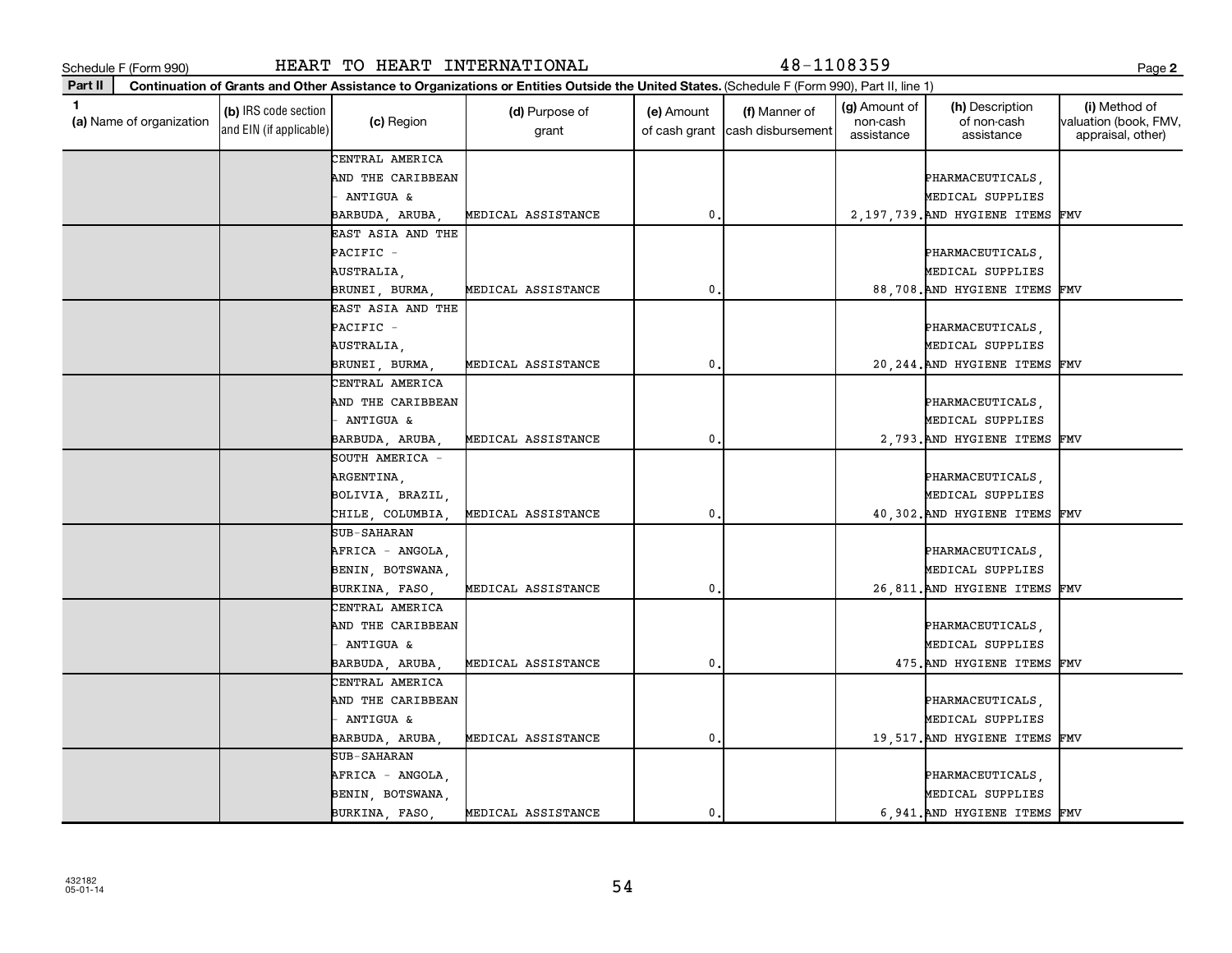| HEART TO HEAR |  |
|---------------|--|

Schedule F (Form 990) HEART TO HEART INTERNATIONAL 48-1108359 Page

**Continuation of Grants and Other Assistance to Organizations or Entities Outside the United States.** 

(Schedule F (Form 990), Part II, line 1)

| 1.<br>(a) Name of organization | (b) IRS code section<br>and EIN (if applicable) | (c) Region        | (d) Purpose of<br>grant | (e) Amount     | (f) Manner of<br>of cash grant cash disbursement | (g) Amount of<br>non-cash<br>assistance | (h) Description<br>of non-cash<br>assistance | (i) Method of<br>valuation (book, FMV,<br>appraisal, other) |
|--------------------------------|-------------------------------------------------|-------------------|-------------------------|----------------|--------------------------------------------------|-----------------------------------------|----------------------------------------------|-------------------------------------------------------------|
|                                |                                                 | CENTRAL AMERICA   |                         |                |                                                  |                                         |                                              |                                                             |
|                                |                                                 | AND THE CARIBBEAN |                         |                |                                                  |                                         | PHARMACEUTICALS,                             |                                                             |
|                                |                                                 | ANTIGUA &         |                         |                |                                                  |                                         | MEDICAL SUPPLIES                             |                                                             |
|                                |                                                 | BARBUDA, ARUBA,   | MEDICAL ASSISTANCE      | $\mathbf{0}$ . |                                                  |                                         | 42,804. AND HYGIENE ITEMS                    | FMV                                                         |
|                                |                                                 | SUB-SAHARAN       |                         |                |                                                  |                                         |                                              |                                                             |
|                                |                                                 | AFRICA - ANGOLA,  |                         |                |                                                  |                                         | PHARMACEUTICALS,                             |                                                             |
|                                |                                                 | BENIN, BOTSWANA,  |                         |                |                                                  |                                         | MEDICAL SUPPLIES                             |                                                             |
|                                |                                                 | BURKINA, FASO,    | MEDICAL ASSISTANCE      | 0.             |                                                  |                                         | 28,005. AND HYGIENE ITEMS FMV                |                                                             |
|                                |                                                 | SUB-SAHARAN       |                         |                |                                                  |                                         |                                              |                                                             |
|                                |                                                 | AFRICA - ANGOLA,  |                         |                |                                                  |                                         | PHARMACEUTICALS,                             |                                                             |
|                                |                                                 | BENIN, BOTSWANA,  |                         |                |                                                  |                                         | MEDICAL SUPPLIES                             |                                                             |
|                                |                                                 | BURKINA, FASO,    | MEDICAL ASSISTANCE      | 0.             |                                                  |                                         | 138, 382. AND HYGIENE ITEMS                  | FMV                                                         |
|                                |                                                 | CENTRAL AMERICA   |                         |                |                                                  |                                         |                                              |                                                             |
|                                |                                                 | AND THE CARIBBEAN |                         |                |                                                  |                                         | PHARMACEUTICALS,                             |                                                             |
|                                |                                                 | - ANTIGUA &       |                         |                |                                                  |                                         | MEDICAL SUPPLIES                             |                                                             |
|                                |                                                 | BARBUDA, ARUBA,   | MEDICAL ASSISTANCE      | 0.             |                                                  |                                         | 4,294. AND HYGIENE ITEMS                     | FMV                                                         |
|                                |                                                 | CENTRAL AMERICA   |                         |                |                                                  |                                         |                                              |                                                             |
|                                |                                                 | AND THE CARIBBEAN |                         |                |                                                  |                                         | PHARMACEUTICALS,                             |                                                             |
|                                |                                                 | ANTIGUA &         |                         |                |                                                  |                                         | MEDICAL SUPPLIES                             |                                                             |
|                                |                                                 | BARBUDA, ARUBA,   | MEDICAL ASSISTANCE      | 0.             |                                                  |                                         | 1,413. AND HYGIENE ITEMS                     | FMV                                                         |
|                                |                                                 | CENTRAL AMERICA   |                         |                |                                                  |                                         |                                              |                                                             |
|                                |                                                 | AND THE CARIBBEAN |                         |                |                                                  |                                         | PHARMACEUTICALS,                             |                                                             |
|                                |                                                 | ANTIGUA &         |                         |                |                                                  |                                         | MEDICAL SUPPLIES                             |                                                             |
|                                |                                                 | BARBUDA, ARUBA,   | MEDICAL ASSISTANCE      | 0.             |                                                  |                                         | 1,385. AND HYGIENE ITEMS FMV                 |                                                             |
|                                |                                                 | NORTH AMERICA -   |                         |                |                                                  |                                         |                                              |                                                             |
|                                |                                                 | CANADA AND        |                         |                |                                                  |                                         | PHARMACEUTICALS,                             |                                                             |
|                                |                                                 | MEXICO, BUT BUT   |                         |                |                                                  |                                         | MEDICAL SUPPLIES                             |                                                             |
|                                |                                                 | NOT THE UNITED    | MEDICAL ASSISTANCE      | 0              |                                                  |                                         | 1,492. AND HYGIENE ITEMS FMV                 |                                                             |
|                                |                                                 | SUB-SAHARAN       |                         |                |                                                  |                                         |                                              |                                                             |
|                                |                                                 | AFRICA - ANGOLA,  |                         |                |                                                  |                                         | PHARMACEUTICALS,                             |                                                             |
|                                |                                                 | BENIN, BOTSWANA,  |                         |                |                                                  |                                         | MEDICAL SUPPLIES                             |                                                             |
|                                |                                                 | BURKINA, FASO,    | MEDICAL ASSISTANCE      | 0.             |                                                  |                                         | 3,759,323. AND HYGIENE ITEMS                 | FMV                                                         |
|                                |                                                 | EAST ASIA AND THE |                         |                |                                                  |                                         |                                              |                                                             |
|                                |                                                 | PACIFIC -         |                         |                |                                                  |                                         | PHARMACEUTICALS,                             |                                                             |
|                                |                                                 | AUSTRALIA,        |                         |                |                                                  |                                         | MEDICAL SUPPLIES                             |                                                             |
|                                |                                                 | BRUNEI, BURMA     | MEDICAL ASSISTANCE      | 0.             |                                                  |                                         | 58,541. AND HYGIENE ITEMS FMV                |                                                             |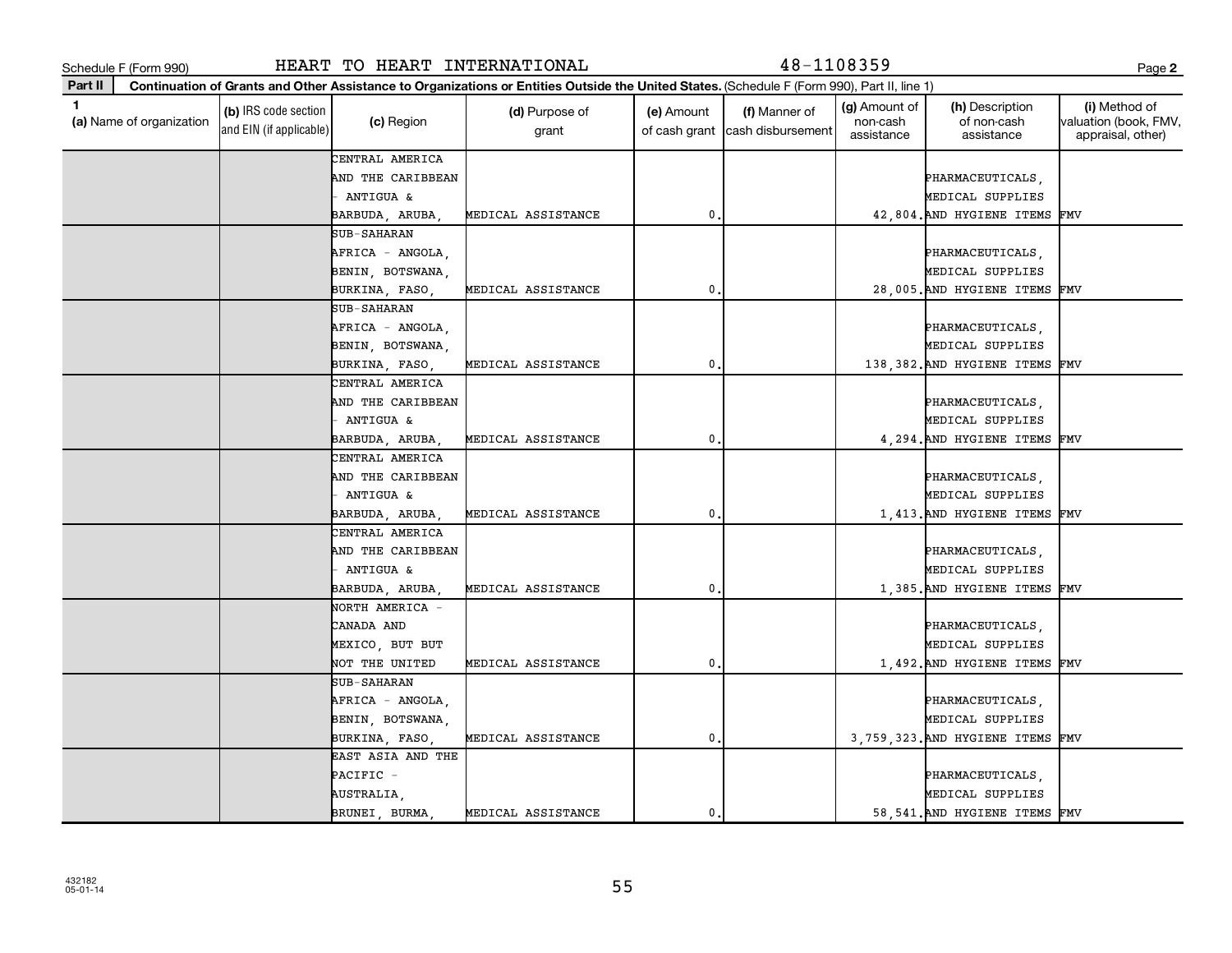| 432182   |  |
|----------|--|
|          |  |
| 05-01-14 |  |

| I<br>I<br>۰,<br>. .<br>۰.<br>× |
|--------------------------------|
|--------------------------------|

|         | Schedule F (Form 990)    |                                                 | HEART TO HEART INTERNATIONAL                                          |                                                                                                                                              |                             | 48-1108359                         |                                         |                                                                      | Page 2                                                      |
|---------|--------------------------|-------------------------------------------------|-----------------------------------------------------------------------|----------------------------------------------------------------------------------------------------------------------------------------------|-----------------------------|------------------------------------|-----------------------------------------|----------------------------------------------------------------------|-------------------------------------------------------------|
| Part II |                          |                                                 |                                                                       | Continuation of Grants and Other Assistance to Organizations or Entities Outside the United States. (Schedule F (Form 990), Part II, line 1) |                             |                                    |                                         |                                                                      |                                                             |
| 1       | (a) Name of organization | (b) IRS code section<br>and EIN (if applicable) | (c) Region                                                            | (d) Purpose of<br>grant                                                                                                                      | (e) Amount<br>of cash grant | (f) Manner of<br>cash disbursement | (g) Amount of<br>non-cash<br>assistance | (h) Description<br>of non-cash<br>assistance                         | (i) Method of<br>valuation (book, FMV,<br>appraisal, other) |
|         |                          |                                                 | CENTRAL AMERICA<br>AND THE CARIBBEAN<br>ANTIGUA &                     |                                                                                                                                              |                             |                                    |                                         | PHARMACEUTICALS,<br>MEDICAL SUPPLIES                                 |                                                             |
|         |                          |                                                 | BARBUDA, ARUBA                                                        | MEDICAL ASSISTANCE                                                                                                                           | $\mathbf 0$                 |                                    |                                         | 476,825. AND HYGIENE ITEMS FMV                                       |                                                             |
|         |                          |                                                 | EAST ASIA AND THE<br>PACIFIC -<br>AUSTRALIA,                          |                                                                                                                                              |                             |                                    |                                         | PHARMACEUTICALS,<br>MEDICAL SUPPLIES                                 |                                                             |
|         |                          |                                                 | BRUNEI, BURMA                                                         | MEDICAL ASSISTANCE                                                                                                                           | 0                           |                                    |                                         | 4, 127, 502. AND HYGIENE ITEMS                                       | FMV                                                         |
|         |                          |                                                 | CENTRAL AMERICA<br>AND THE CARIBBEAN<br>ANTIGUA &                     |                                                                                                                                              |                             |                                    |                                         | PHARMACEUTICALS,<br>MEDICAL SUPPLIES                                 |                                                             |
|         |                          |                                                 | BARBUDA, ARUBA                                                        | MEDICAL ASSISTANCE                                                                                                                           | 0                           |                                    |                                         | 1,291. AND HYGIENE ITEMS FMV                                         |                                                             |
|         |                          |                                                 | CENTRAL AMERICA<br>AND THE CARIBBEAN<br>ANTIGUA &                     |                                                                                                                                              |                             |                                    |                                         | PHARMACEUTICALS,<br>MEDICAL SUPPLIES                                 |                                                             |
|         |                          |                                                 | BARBUDA, ARUBA,                                                       | MEDICAL ASSISTANCE                                                                                                                           | $\mathbf 0$                 |                                    |                                         | 521. AND HYGIENE ITEMS FMV                                           |                                                             |
|         |                          |                                                 | CENTRAL AMERICA<br>AND THE CARIBBEAN<br>ANTIGUA &<br>BARBUDA, ARUBA,  | MEDICAL ASSISTANCE                                                                                                                           | $\mathbf 0$                 |                                    |                                         | PHARMACEUTICALS,<br>MEDICAL SUPPLIES<br>19,128. AND HYGIENE ITEMS    | FMV                                                         |
|         |                          |                                                 | SUB-SAHARAN<br>AFRICA - ANGOLA,<br>BENIN, BOTSWANA,<br>BURKINA, FASO, | MEDICAL ASSISTANCE                                                                                                                           | 0                           |                                    |                                         | PHARMACEUTICALS,<br>MEDICAL SUPPLIES<br>3,686. AND HYGIENE ITEMS FMV |                                                             |
|         |                          |                                                 | CENTRAL AMERICA<br>AND THE CARIBBEAN<br>ANTIGUA &<br>BARBUDA, ARUBA   | MEDICAL ASSISTANCE                                                                                                                           | $\mathbf 0$                 |                                    |                                         | PHARMACEUTICALS,<br>MEDICAL SUPPLIES<br>2,514. AND HYGIENE ITEMS FMV |                                                             |
|         |                          |                                                 | CENTRAL AMERICA<br>AND THE CARIBBEAN<br>- ANTIGUA &<br>BARBUDA, ARUBA | MEDICAL ASSISTANCE                                                                                                                           | $\mathbf 0$ .               |                                    |                                         | PHARMACEUTICALS,<br>MEDICAL SUPPLIES<br>1,681. AND HYGIENE ITEMS FMV |                                                             |
|         |                          |                                                 | SUB-SAHARAN<br>AFRICA - ANGOLA,<br>BENIN, BOTSWANA,<br>BURKINA, FASO, | MEDICAL ASSISTANCE                                                                                                                           | 0.                          |                                    |                                         | PHARMACEUTICALS,<br>MEDICAL SUPPLIES<br>2.843. AND HYGIENE ITEMS FMV |                                                             |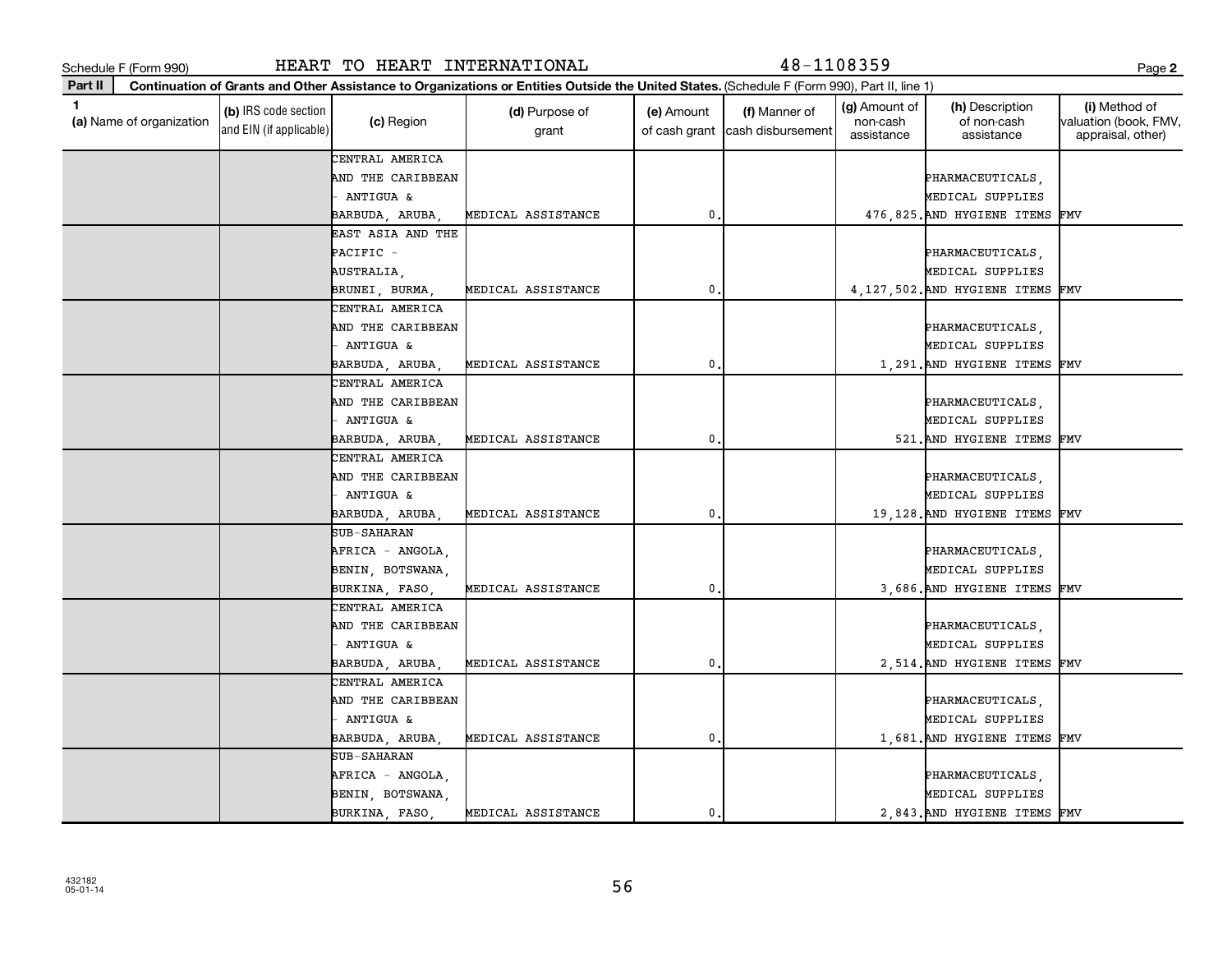Schedule F (Form 990) HEART TO HEART INTERNATIONAL 48-1108359 Page

**Continuation of Grants and Other Assistance to Organizations or Entities Outside the United States.**  (Schedule F (Form 990), Part II, line 1)

| 1<br>(a) Name of organization | (b) IRS code section<br>and EIN (if applicable) | (c) Region               | (d) Purpose of<br>grant | (e) Amount<br>of cash grant | (f) Manner of<br>cash disbursement | (g) Amount of<br>non-cash<br>assistance | (h) Description<br>of non-cash<br>assistance | (i) Method of<br>valuation (book, FMV,<br>appraisal, other) |
|-------------------------------|-------------------------------------------------|--------------------------|-------------------------|-----------------------------|------------------------------------|-----------------------------------------|----------------------------------------------|-------------------------------------------------------------|
|                               |                                                 | SUB-SAHARAN              |                         |                             |                                    |                                         |                                              |                                                             |
|                               |                                                 | AFRICA - ANGOLA,         |                         |                             |                                    |                                         | PHARMACEUTICALS                              |                                                             |
|                               |                                                 | BENIN, BOTSWANA,         |                         |                             |                                    |                                         | MEDICAL SUPPLIES                             |                                                             |
|                               |                                                 | BURKINA, FASO,           | MEDICAL ASSISTANCE      | 0.                          |                                    |                                         | 59,881. AND HYGIENE ITEMS                    | FMV                                                         |
|                               |                                                 | SUB-SAHARAN              |                         |                             |                                    |                                         |                                              |                                                             |
|                               |                                                 | AFRICA - ANGOLA,         |                         |                             |                                    |                                         | PHARMACEUTICALS,                             |                                                             |
|                               |                                                 | BENIN, BOTSWANA,         |                         |                             |                                    |                                         | MEDICAL SUPPLIES                             |                                                             |
|                               |                                                 | BURKINA, FASO,           | MEDICAL ASSISTANCE      | 0.                          |                                    |                                         | 42,303. AND HYGIENE ITEMS                    | FMV                                                         |
|                               |                                                 | CENTRAL AMERICA          |                         |                             |                                    |                                         |                                              |                                                             |
|                               |                                                 | AND THE CARIBBEAN        |                         |                             |                                    |                                         | PHARMACEUTICALS,                             |                                                             |
|                               |                                                 | - ANTIGUA &              |                         |                             |                                    |                                         | MEDICAL SUPPLIES                             |                                                             |
|                               |                                                 | BARBUDA, ARUBA,          | MEDICAL ASSISTANCE      | 0.                          |                                    |                                         | 9,498. AND HYGIENE ITEMS FMV                 |                                                             |
|                               |                                                 | SUB-SAHARAN              |                         |                             |                                    |                                         |                                              |                                                             |
|                               |                                                 | AFRICA - ANGOLA,         |                         |                             |                                    |                                         | PHARMACEUTICALS,                             |                                                             |
|                               |                                                 | BENIN, BOTSWANA,         |                         |                             |                                    |                                         | MEDICAL SUPPLIES                             |                                                             |
|                               |                                                 | BURKINA, FASO,           | MEDICAL ASSISTANCE      | $\mathbf{0}$                |                                    |                                         | 1,630. AND HYGIENE ITEMS FMV                 |                                                             |
|                               |                                                 | <b>EAST ASIA AND THE</b> |                         |                             |                                    |                                         |                                              |                                                             |
|                               |                                                 | PACIFIC -                |                         |                             |                                    |                                         | PHARMACEUTICALS                              |                                                             |
|                               |                                                 | AUSTRALIA,               |                         |                             |                                    |                                         | MEDICAL SUPPLIES                             |                                                             |
|                               |                                                 | BRUNEI, BURMA,           | MEDICAL ASSISTANCE      | 0.                          |                                    |                                         | 4,691,294. AND HYGIENE ITEMS                 | FMV                                                         |
|                               |                                                 | CENTRAL AMERICA          |                         |                             |                                    |                                         |                                              |                                                             |
|                               |                                                 | AND THE CARIBBEAN        |                         |                             |                                    |                                         | PHARMACEUTICALS,                             |                                                             |
|                               |                                                 | - ANTIGUA &              |                         |                             |                                    |                                         | MEDICAL SUPPLIES                             |                                                             |
|                               |                                                 | BARBUDA, ARUBA,          | MEDICAL ASSISTANCE      | 0.                          |                                    |                                         | 238,304. AND HYGIENE ITEMS                   | FMV                                                         |
|                               |                                                 | SUB-SAHARAN              |                         |                             |                                    |                                         |                                              |                                                             |
|                               |                                                 | AFRICA - ANGOLA,         |                         |                             |                                    |                                         | PHARMACEUTICALS,                             |                                                             |
|                               |                                                 | BENIN, BOTSWANA,         |                         |                             |                                    |                                         | MEDICAL SUPPLIES                             |                                                             |
|                               |                                                 | BURKINA, FASO,           | MEDICAL ASSISTANCE      | 0                           |                                    |                                         | 52,693. AND HYGIENE ITEMS FMV                |                                                             |
|                               |                                                 | RUSSIA AND               |                         |                             |                                    |                                         |                                              |                                                             |
|                               |                                                 | NEIGHBORING              |                         |                             |                                    |                                         | PHARMACEUTICALS,                             |                                                             |
|                               |                                                 | STATES - ARMENIA,        |                         |                             |                                    |                                         | MEDICAL SUPPLIES                             |                                                             |
|                               |                                                 | AZERBIJAN,               | MEDICAL ASSISTANCE      | 0.                          |                                    |                                         | 72,431. AND HYGIENE ITEMS FMV                |                                                             |
|                               |                                                 | RUSSIA AND               |                         |                             |                                    |                                         |                                              |                                                             |
|                               |                                                 | NEIGHBORING              |                         |                             |                                    |                                         | PHARMACEUTICALS,                             |                                                             |
|                               |                                                 | STATES - ARMENIA         |                         |                             |                                    |                                         | MEDICAL SUPPLIES                             |                                                             |
|                               |                                                 | AZERBIJAN                | MEDICAL ASSISTANCE      | 0.                          |                                    |                                         | 395,059. AND HYGIENE ITEMS FMV               |                                                             |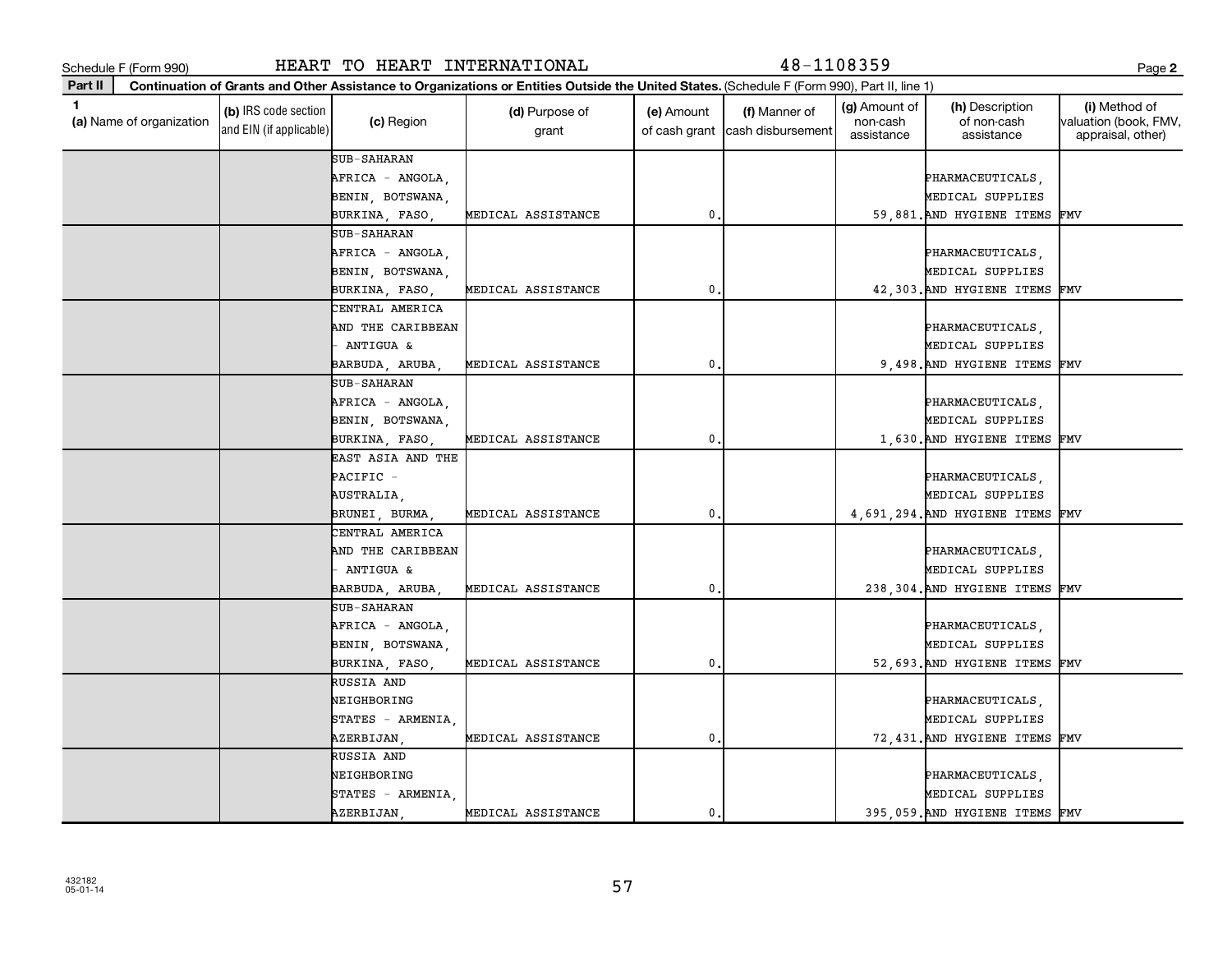432182 05-01-14

**Part II**

**(a)**  Name of organization

and EIN (if applicable)

|  | CENTRAL AMERICA   |                    |    |  |                                  |  |
|--|-------------------|--------------------|----|--|----------------------------------|--|
|  | AND THE CARIBBEAN |                    |    |  | PHARMACEUTICALS.                 |  |
|  | ANTIGUA &         |                    |    |  | MEDICAL SUPPLIES                 |  |
|  | BARBUDA, ARUBA,   | MEDICAL ASSISTANCE | 0. |  | 955 040. AND HYGIENE ITEMS FMV   |  |
|  | CENTRAL AMERICA   |                    |    |  |                                  |  |
|  | AND THE CARIBBEAN |                    |    |  | PHARMACEUTICALS.                 |  |
|  | ANTIGUA &         |                    |    |  | MEDICAL SUPPLIES                 |  |
|  | BARBUDA, ARUBA,   | MEDICAL ASSISTANCE | 0. |  | 4,536,279. AND HYGIENE ITEMS FMV |  |
|  | CENTRAL AMERICA   |                    |    |  |                                  |  |
|  | AND THE CARIBBEAN |                    |    |  | PHARMACEUTICALS.                 |  |
|  | ANTIGUA &         |                    |    |  | MEDICAL SUPPLIES                 |  |
|  | BARBUDA, ARUBA,   | MEDICAL ASSISTANCE | 0. |  | 258. AND HYGIENE ITEMS FMV       |  |
|  | CENTRAL AMERICA   |                    |    |  |                                  |  |
|  | AND THE CARIBBEAN |                    |    |  | <b>PHARMACEUTICALS</b>           |  |

CENTRAL AMERICA AND THE CARIBBEAN PHARMACEUTICALS, AND THE CARIBBEAN PHARMACEUTICALS, AND THE RESERVE TO A PHARMACEUTICALS, AND - ANTIGUA & MEDICAL SUPPLIES BARBUDA, ARUBA, MEDICAL ASSISTANCE | 0. 36,751.AND HYGIENE ITEMS FMV CENTRAL AMERICA AND THE CARIBBEAN PHARMACEUTICALS, - ANTIGUA & MEDICAL SUPPLIES BARBUDA, ARUBA, MEDICAL ASSISTANCE | 0. 0. 4,901.AND HYGIENE ITEMS FMV CENTRAL AMERICA AND THE CARIBBEAN PHARMACEUTICALS, AND THE CARIBBEAN PHARMACEUTICALS, AND THE RESERVE TO A PHARMACEUTICALS, AND - ANTIGUA & MEDICAL SUPPLIES BARBUDA, ARUBA, MEDICAL ASSISTANCE | 2,679,649.AND HYGIENE ITEMS FMV CENTRAL AMERICA

**Continuation of Grants and Other Assistance to Organizations or Entities Outside the United States.**  (Schedule F (Form 990), Part II, line 1)

grant

**(b)** IRS code section (c) Region (c) Region (d) Purpose of (e) Amount (f) Manner of (g) Amount of (h) Description (i)<br>
(a) Name of organization (the content of non-cash valuation (d) Region (d) Purpose of (e) Amount (f) M

(e) Amount of cash grant

AFRICA - ANGOLA, PHARMACEUTICALS, BENIN, BOTSWANA, NASA ENGLES EN MEDICAL SUPPLIES BURKINA, FASO, MEDICAL ASSISTANCE 0. 2,447.AND HYGIENE ITEMS FMV

AND THE CARIBBEAN PHARMACEUTICALS, AND THE CARIBBEAN PHARMACEUTICALS, AND THE RESERVE TO A PHARMACEUTICALS, AND - ANTIGUA & MEDICAL SUPPLIES BARBUDA, ARUBA, MEDICAL ASSISTANCE | 0. 0. 7.438,242.AND HYGIENE ITEMS FMV

- ANTIGUA & MEDICAL SUPPLIES BARBUDA, ARUBA, MEDICAL ASSISTANCE 0. 36,416.AND HYGIENE ITEMS FMV

58

# Schedule F (Form 990) HEART TO HEART INTERNATIONAL 48-1108359 Page

SUB-SAHARAN

(c) Region (d) Purpose of

(g) Amount of non-cash assistance

(h) Description of non-cash assistance

(f) Manner of cash disbursement **2**

Method of valuation (book, FMV, appraisal, other)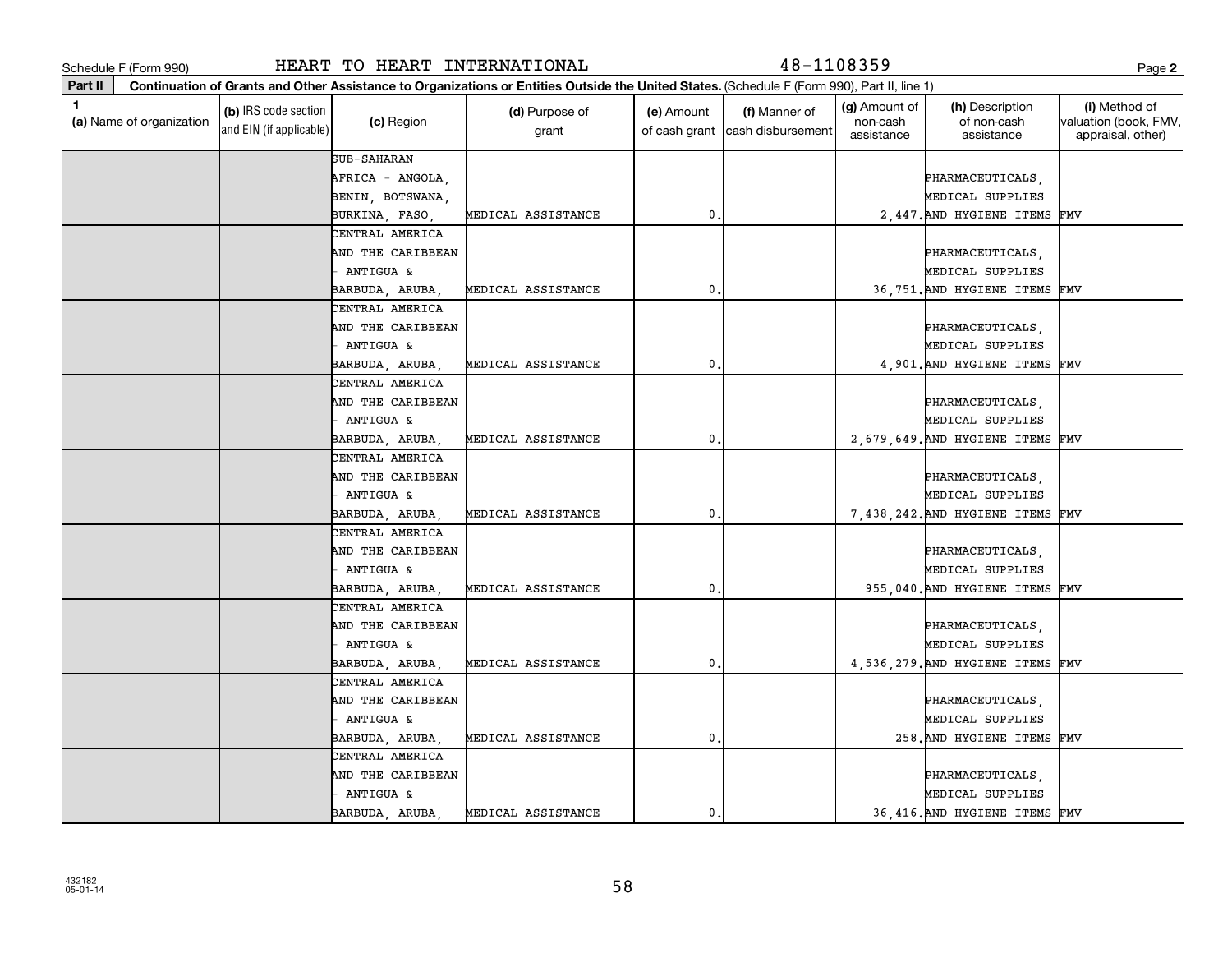Schedule F (Form 990) HEART TO HEART INTERNATIONAL 48-1108359 Page

**Continuation of Grants and Other Assistance to Organizations or Entities Outside the United States.** 

(Schedule F (Form 990), Part II, line 1)

| 1<br>(a) Name of organization | (b) IRS code section<br>and EIN (if applicable) | (c) Region         | (d) Purpose of<br>grant | (e) Amount<br>of cash grant | (f) Manner of<br>cash disbursement | (g) Amount of<br>non-cash<br>assistance | (h) Description<br>of non-cash<br>assistance | (i) Method of<br>valuation (book, FMV,<br>appraisal, other) |
|-------------------------------|-------------------------------------------------|--------------------|-------------------------|-----------------------------|------------------------------------|-----------------------------------------|----------------------------------------------|-------------------------------------------------------------|
|                               |                                                 | CENTRAL AMERICA    |                         |                             |                                    |                                         |                                              |                                                             |
|                               |                                                 | AND THE CARIBBEAN  |                         |                             |                                    |                                         | PHARMACEUTICALS,                             |                                                             |
|                               |                                                 | ANTIGUA &          |                         |                             |                                    |                                         | MEDICAL SUPPLIES                             |                                                             |
|                               |                                                 | BARBUDA, ARUBA,    | MEDICAL ASSISTANCE      | $\mathbf 0$                 |                                    |                                         | 3,974. AND HYGIENE ITEMS FMV                 |                                                             |
|                               |                                                 | RUSSIA AND         |                         |                             |                                    |                                         |                                              |                                                             |
|                               |                                                 | NEIGHBORING        |                         |                             |                                    |                                         | PHARMACEUTICALS,                             |                                                             |
|                               |                                                 | STATES - ARMENIA   |                         |                             |                                    |                                         | MEDICAL SUPPLIES                             |                                                             |
|                               |                                                 | AZERBIJAN,         | MEDICAL ASSISTANCE      | $\mathbf 0$                 |                                    |                                         | 85, 254. AND HYGIENE ITEMS FMV               |                                                             |
|                               |                                                 | CENTRAL AMERICA    |                         |                             |                                    |                                         |                                              |                                                             |
|                               |                                                 | AND THE CARIBBEAN  |                         |                             |                                    |                                         | PHARMACEUTICALS,                             |                                                             |
|                               |                                                 | ANTIGUA &          |                         |                             |                                    |                                         | MEDICAL SUPPLIES                             |                                                             |
|                               |                                                 | BARBUDA, ARUBA,    | MEDICAL ASSISTANCE      | $\mathbf 0$                 |                                    |                                         | 1,753. AND HYGIENE ITEMS                     | FMV                                                         |
|                               |                                                 | EAST ASIA AND THE  |                         |                             |                                    |                                         |                                              |                                                             |
|                               |                                                 | PACIFIC -          |                         |                             |                                    |                                         | PHARMACEUTICALS,                             |                                                             |
|                               |                                                 | AUSTRALIA,         |                         |                             |                                    |                                         | MEDICAL SUPPLIES                             |                                                             |
|                               |                                                 | BRUNEI, BURMA,     | MEDICAL ASSISTANCE      | $\mathbf 0$                 |                                    |                                         | 149,826. AND HYGIENE ITEMS                   | FMV                                                         |
|                               |                                                 | RUSSIA AND         |                         |                             |                                    |                                         |                                              |                                                             |
|                               |                                                 | NEIGHBORING        |                         |                             |                                    |                                         | PHARMACEUTICALS,                             |                                                             |
|                               |                                                 | STATES - ARMENIA,  |                         |                             |                                    |                                         | MEDICAL SUPPLIES                             |                                                             |
|                               |                                                 | AZERBIJAN,         | MEDICAL ASSISTANCE      | $\mathbf 0$                 |                                    |                                         | 635. AND HYGIENE ITEMS                       | FMV                                                         |
|                               |                                                 | SUB-SAHARAN        |                         |                             |                                    |                                         |                                              |                                                             |
|                               |                                                 | AFRICA - ANGOLA,   |                         |                             |                                    |                                         | PHARMACEUTICALS,                             |                                                             |
|                               |                                                 | BENIN, BOTSWANA,   |                         |                             |                                    |                                         | MEDICAL SUPPLIES                             |                                                             |
|                               |                                                 | BURKINA, FASO,     | MEDICAL ASSISTANCE      | $\mathbf 0$                 |                                    |                                         | 1,704. AND HYGIENE ITEMS FMV                 |                                                             |
|                               |                                                 | <b>SUB-SAHARAN</b> |                         |                             |                                    |                                         |                                              |                                                             |
|                               |                                                 | AFRICA - ANGOLA,   |                         |                             |                                    |                                         | PHARMACEUTICALS,                             |                                                             |
|                               |                                                 | BENIN, BOTSWANA,   |                         |                             |                                    |                                         | MEDICAL SUPPLIES                             |                                                             |
|                               |                                                 | BURKINA, FASO,     | MEDICAL ASSISTANCE      | 0                           |                                    |                                         | 8,782. AND HYGIENE ITEMS                     | FMV                                                         |
|                               |                                                 | CENTRAL AMERICA    |                         |                             |                                    |                                         |                                              |                                                             |
|                               |                                                 | AND THE CARIBBEAN  |                         |                             |                                    |                                         | PHARMACEUTICALS,                             |                                                             |
|                               |                                                 | ANTIGUA &          |                         |                             |                                    |                                         | MEDICAL SUPPLIES                             |                                                             |
|                               |                                                 | BARBUDA, ARUBA,    | MEDICAL ASSISTANCE      | $\mathbf 0$                 |                                    |                                         | 949. AND HYGIENE ITEMS                       | FMV                                                         |
|                               |                                                 | SUB-SAHARAN        |                         |                             |                                    |                                         |                                              |                                                             |
|                               |                                                 | AFRICA - ANGOLA,   |                         |                             |                                    |                                         | PHARMACEUTICALS,                             |                                                             |
|                               |                                                 | BENIN, BOTSWANA,   |                         |                             |                                    |                                         | MEDICAL SUPPLIES                             |                                                             |
|                               |                                                 | BURKINA, FASO,     | MEDICAL ASSISTANCE      | 0.                          |                                    |                                         | 177. AND HYGIENE ITEMS FMV                   |                                                             |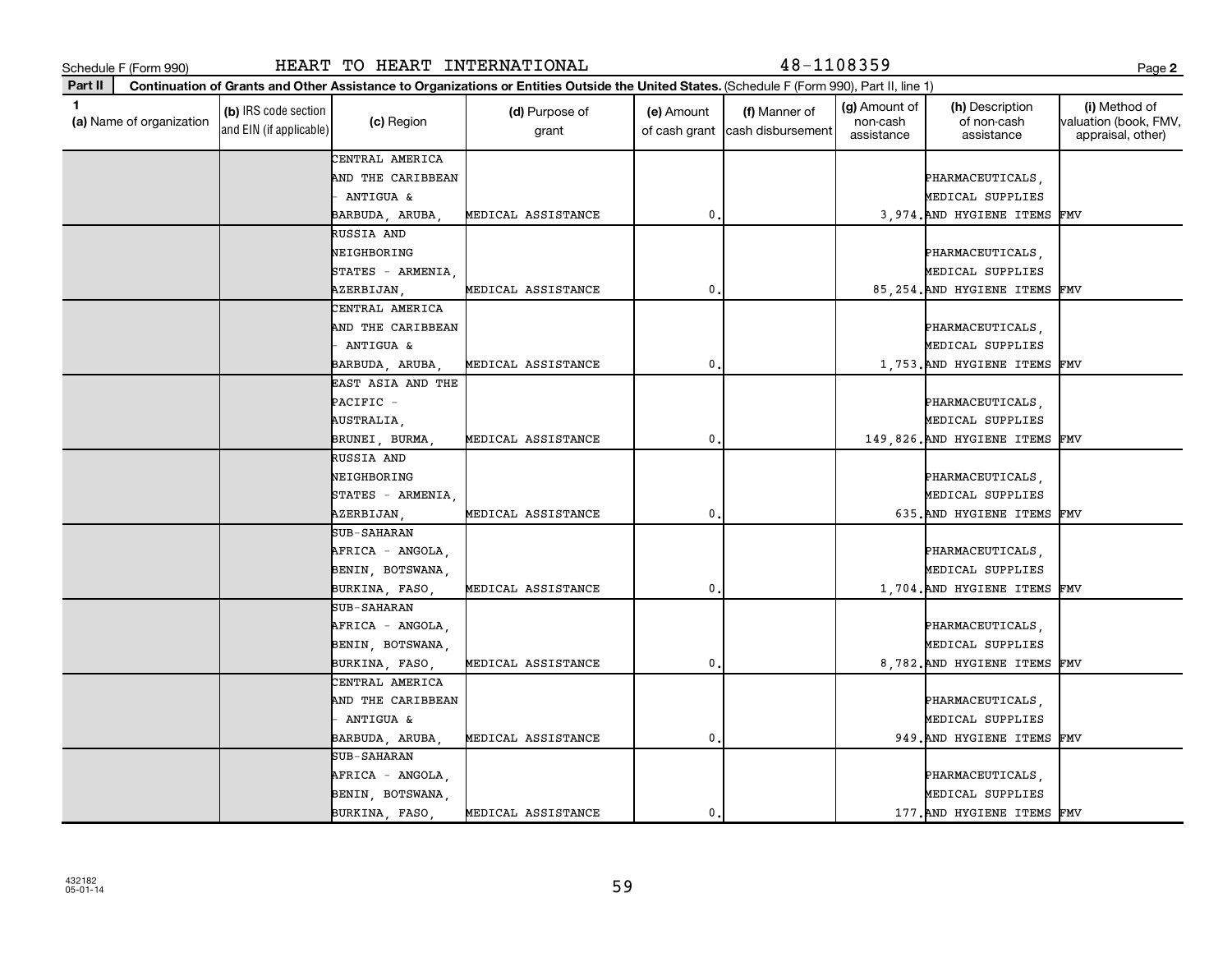432182 05-01-14

**Part II**

**(a)**  Name of organization

and EIN (if applicable)

|  | BURKINA FASO      | MEDICAL ASSISTANCE |  | 907. AND HYGIENE ITEMS FMV     |  |
|--|-------------------|--------------------|--|--------------------------------|--|
|  | CENTRAL AMERICA   |                    |  |                                |  |
|  | AND THE CARIBBEAN |                    |  | PHARMACEUTICALS                |  |
|  | ANTIGUA &         |                    |  | MEDICAL SUPPLIES               |  |
|  | BARBUDA ARUBA     | MEDICAL ASSISTANCE |  | 113 665. AND HYGIENE ITEMS FMV |  |
|  | CENTRAL AMERICA   |                    |  |                                |  |

|  | ANTIGUA &          |                                    |                |  | MEDICAL SUPPLIES                |  |
|--|--------------------|------------------------------------|----------------|--|---------------------------------|--|
|  |                    | BARBUDA, ARUBA, MEDICAL ASSISTANCE | $\mathbf{0}$ . |  | 232, 679. AND HYGIENE ITEMS FMV |  |
|  | CENTRAL AMERICA    |                                    |                |  |                                 |  |
|  | AND THE CARIBBEAN  |                                    |                |  | PHARMACEUTICALS,                |  |
|  | ANTIGUA &          |                                    |                |  | MEDICAL SUPPLIES                |  |
|  |                    | BARBUDA, ARUBA, MEDICAL ASSISTANCE | $0$ .          |  | 2,664. AND HYGIENE ITEMS FMV    |  |
|  | SUB-SAHARAN        |                                    |                |  |                                 |  |
|  | AFRICA - ANGOLA,   |                                    |                |  | PHARMACEUTICALS,                |  |
|  | BENIN, BOTSWANA,   |                                    |                |  | MEDICAL SUPPLIES                |  |
|  |                    | BURKINA, FASO, MEDICAL ASSISTANCE  | 0.             |  | 6,754. AND HYGIENE ITEMS FMV    |  |
|  | CENTRAL AMERICA    |                                    |                |  |                                 |  |
|  | AND THE CARIBBEAN  |                                    |                |  | PHARMACEUTICALS,                |  |
|  | - ANTIGUA &        |                                    |                |  | MEDICAL SUPPLIES                |  |
|  |                    | BARBUDA, ARUBA, MEDICAL ASSISTANCE | 0.             |  | 3,194. AND HYGIENE ITEMS FMV    |  |
|  | CENTRAL AMERICA    |                                    |                |  |                                 |  |
|  | AND THE CARIBBEAN  |                                    |                |  | PHARMACEUTICALS,                |  |
|  | ANTIGUA &          |                                    |                |  | MEDICAL SUPPLIES                |  |
|  |                    | BARBUDA, ARUBA, MEDICAL ASSISTANCE | 0.             |  | 28,679. AND HYGIENE ITEMS FMV   |  |
|  | <b>SUB-SAHARAN</b> |                                    |                |  |                                 |  |
|  | AFRICA - ANGOLA,   |                                    |                |  | PHARMACEUTICALS,                |  |
|  | BENIN, BOTSWANA,   |                                    |                |  | MEDICAL SUPPLIES                |  |
|  | BURKINA FASO       | MEDICAL ASSISTANCE                 | 0.             |  | 907. AND HYGIENE ITEMS FMV      |  |

**Continuation of Grants and Other Assistance to Organizations or Entities Outside the United States.**  (Schedule F (Form 990), Part II, line 1)

grant

 $\begin{array}{c|c}\n\text{(c) Region}\n\end{array}$  **(d)** Purpose of

**(b)** IRS code section (c) Region (c) Region (d) Purpose of (e) Amount (f) Manner of (g) Amount of (h) Description (i)<br>
(a) Name of organization (the content of non-cash valuation (d) Region (d) Purpose of (e) Amount (f) M

(e) Amount of cash grant

AFRICA - ANGOLA, PHARMACEUTICALS, PHARMACEUTICALS, PHARMACEUTICALS, PHARMACEUTICALS, PHARMACEUTICALS, PHARMACEUTICALS, PHARMACEUTICALS, PHARMACEUTICALS, PHARMACEUTICALS, PHARMACEUTICALS, PHARMACEUTICALS, PHARMACEUTICALS, P BENIN, BOTSWANA, NASA ENGLES EN MEDICAL SUPPLIES BURKINA, FASO, MEDICAL ASSISTANCE 0. 1,902.AND HYGIENE ITEMS FMV

AND THE CARIBBEAN PHARMACEUTICALS, AND THE CARIBBEAN PHARMACEUTICALS, AND THE RESERVED BEHARMACEUTICALS,

Schedule F (Form 990) HEART TO HEART INTERNATIONAL 48-1108359 Page

SUB-SAHARAN

CENTRAL AMERICA

(g) Amount of non-cash assistance

(h) Description of non-cash assistance

(f) Manner of cash disbursement **2**

(i) Method of valuation (book, FMV, appraisal, other)

AND THE CARIBBEAN PHARMACEUTICALS, AND THE CARIBBEAN PHARMACEUTICALS, AND THE RESERVED BEHARMACEUTICALS, - ANTIGUA & MEDICAL SUPPLIES BARBUDA, ARUBA, MEDICAL ASSISTANCE | 0. 0. 5,806.AND HYGIENE ITEMS FMV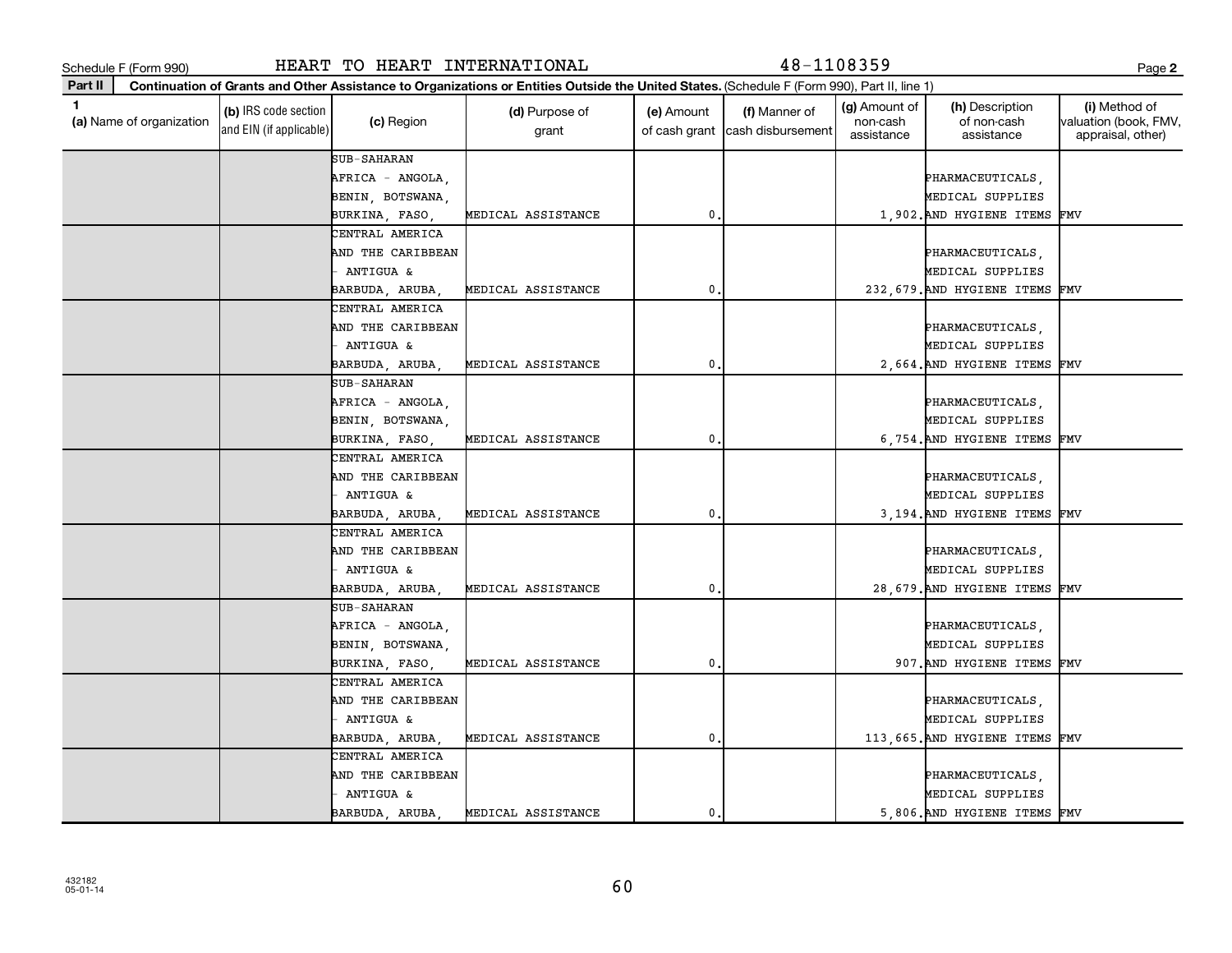432182 05-01-14

| Schedule F (Form 990)         |                                                 | HEART TO HEART INTERNATIONAL |                                                                                                                                              |                             | 48-1108359                         |                                         |                                              | Page 2                                                      |
|-------------------------------|-------------------------------------------------|------------------------------|----------------------------------------------------------------------------------------------------------------------------------------------|-----------------------------|------------------------------------|-----------------------------------------|----------------------------------------------|-------------------------------------------------------------|
| Part II                       |                                                 |                              | Continuation of Grants and Other Assistance to Organizations or Entities Outside the United States. (Schedule F (Form 990), Part II, line 1) |                             |                                    |                                         |                                              |                                                             |
| 1<br>(a) Name of organization | (b) IRS code section<br>and EIN (if applicable) | (c) Region                   | (d) Purpose of<br>grant                                                                                                                      | (e) Amount<br>of cash grant | (f) Manner of<br>cash disbursement | (g) Amount of<br>non-cash<br>assistance | (h) Description<br>of non-cash<br>assistance | (i) Method of<br>valuation (book, FMV,<br>appraisal, other) |
|                               |                                                 | <b>SUB-SAHARAN</b>           |                                                                                                                                              |                             |                                    |                                         |                                              |                                                             |
|                               |                                                 | AFRICA - ANGOLA              |                                                                                                                                              |                             |                                    |                                         | PHARMACEUTICALS,                             |                                                             |
|                               |                                                 | BENIN, BOTSWANA,             |                                                                                                                                              |                             |                                    |                                         | MEDICAL SUPPLIES                             |                                                             |
|                               |                                                 | BURKINA, FASO,               | MEDICAL ASSISTANCE                                                                                                                           | 0                           |                                    |                                         | 49, 114. AND HYGIENE ITEMS                   | FMV                                                         |
|                               |                                                 | CENTRAL AMERICA              |                                                                                                                                              |                             |                                    |                                         |                                              |                                                             |
|                               |                                                 | AND THE CARIBBEAN            |                                                                                                                                              |                             |                                    |                                         | PHARMACEUTICALS,                             |                                                             |
|                               |                                                 | <b>ANTIGUA &amp;</b>         |                                                                                                                                              |                             |                                    |                                         | MEDICAL SUPPLIES                             |                                                             |
|                               |                                                 | BARBUDA, ARUBA               | MEDICAL ASSISTANCE                                                                                                                           | 0                           |                                    |                                         | 8,505. AND HYGIENE ITEMS                     | FMV                                                         |
|                               |                                                 | <b>SUB-SAHARAN</b>           |                                                                                                                                              |                             |                                    |                                         |                                              |                                                             |
|                               |                                                 | AFRICA - ANGOLA,             |                                                                                                                                              |                             |                                    |                                         | PHARMACEUTICALS,                             |                                                             |
|                               |                                                 | BENIN, BOTSWANA,             |                                                                                                                                              |                             |                                    |                                         | MEDICAL SUPPLIES                             |                                                             |
|                               |                                                 | BURKINA, FASO,               | MEDICAL ASSISTANCE                                                                                                                           | 0                           |                                    |                                         | 25, 316. AND HYGIENE ITEMS                   | FMV                                                         |
|                               |                                                 | SUB-SAHARAN                  |                                                                                                                                              |                             |                                    |                                         |                                              |                                                             |
|                               |                                                 | AFRICA - ANGOLA              |                                                                                                                                              |                             |                                    |                                         | PHARMACEUTICALS,                             |                                                             |
|                               |                                                 | BENIN, BOTSWANA,             |                                                                                                                                              |                             |                                    |                                         | MEDICAL SUPPLIES                             |                                                             |
|                               |                                                 | BURKINA, FASO,               | MEDICAL ASSISTANCE                                                                                                                           | 0                           |                                    |                                         | 2,123. AND HYGIENE ITEMS                     | FMV                                                         |
|                               |                                                 | SOUTH AMERICA -              |                                                                                                                                              |                             |                                    |                                         |                                              |                                                             |
|                               |                                                 | ARGENTINA,                   |                                                                                                                                              |                             |                                    |                                         | PHARMACEUTICALS,                             |                                                             |
|                               |                                                 | BOLIVIA, BRAZIL              |                                                                                                                                              |                             |                                    |                                         | MEDICAL SUPPLIES                             |                                                             |
|                               |                                                 | CHILE, COLUMBIA              | MEDICAL ASSISTANCE                                                                                                                           | 0                           |                                    |                                         | 1,152. AND HYGIENE ITEMS                     | FMV                                                         |
|                               |                                                 | SUB-SAHARAN                  |                                                                                                                                              |                             |                                    |                                         |                                              |                                                             |
|                               |                                                 | AFRICA - ANGOLA              |                                                                                                                                              |                             |                                    |                                         | PHARMACEUTICALS,                             |                                                             |
|                               |                                                 | BENIN, BOTSWANA,             |                                                                                                                                              |                             |                                    |                                         | MEDICAL SUPPLIES                             |                                                             |
|                               |                                                 | BURKINA, FASO,               | MEDICAL ASSISTANCE                                                                                                                           | 0                           |                                    |                                         | 1,306. AND HYGIENE ITEMS                     | FMV                                                         |
|                               |                                                 | SUB-SAHARAN                  |                                                                                                                                              |                             |                                    |                                         |                                              |                                                             |
|                               |                                                 | AFRICA - ANGOLA              |                                                                                                                                              |                             |                                    |                                         | PHARMACEUTICALS,                             |                                                             |
|                               |                                                 | BENIN, BOTSWANA,             |                                                                                                                                              |                             |                                    |                                         | MEDICAL SUPPLIES                             |                                                             |
|                               |                                                 | BURKINA, FASO,               | MEDICAL ASSISTANCE                                                                                                                           | 0                           |                                    |                                         | 2,660. AND HYGIENE ITEMS                     | FMV                                                         |
|                               |                                                 | RUSSIA AND                   |                                                                                                                                              |                             |                                    |                                         |                                              |                                                             |
|                               |                                                 | NEIGHBORING                  |                                                                                                                                              |                             |                                    |                                         | PHARMACEUTICALS,                             |                                                             |
|                               |                                                 | STATES - ARMENIA,            |                                                                                                                                              |                             |                                    |                                         | MEDICAL SUPPLIES                             |                                                             |
|                               |                                                 | AZERBIJAN,                   | MEDICAL ASSISTANCE                                                                                                                           | 0                           |                                    |                                         | 702,760. AND HYGIENE ITEMS                   | FMV                                                         |
|                               |                                                 | SUB-SAHARAN                  |                                                                                                                                              |                             |                                    |                                         |                                              |                                                             |
|                               |                                                 | AFRICA - ANGOLA,             |                                                                                                                                              |                             |                                    |                                         | PHARMACEUTICALS,                             |                                                             |
|                               |                                                 | BENIN, BOTSWANA,             |                                                                                                                                              |                             |                                    |                                         | MEDICAL SUPPLIES                             |                                                             |
|                               |                                                 | BURKINA, FASO,               | MEDICAL ASSISTANCE                                                                                                                           | 0                           |                                    |                                         | 48, 228. AND HYGIENE ITEMS FMV               |                                                             |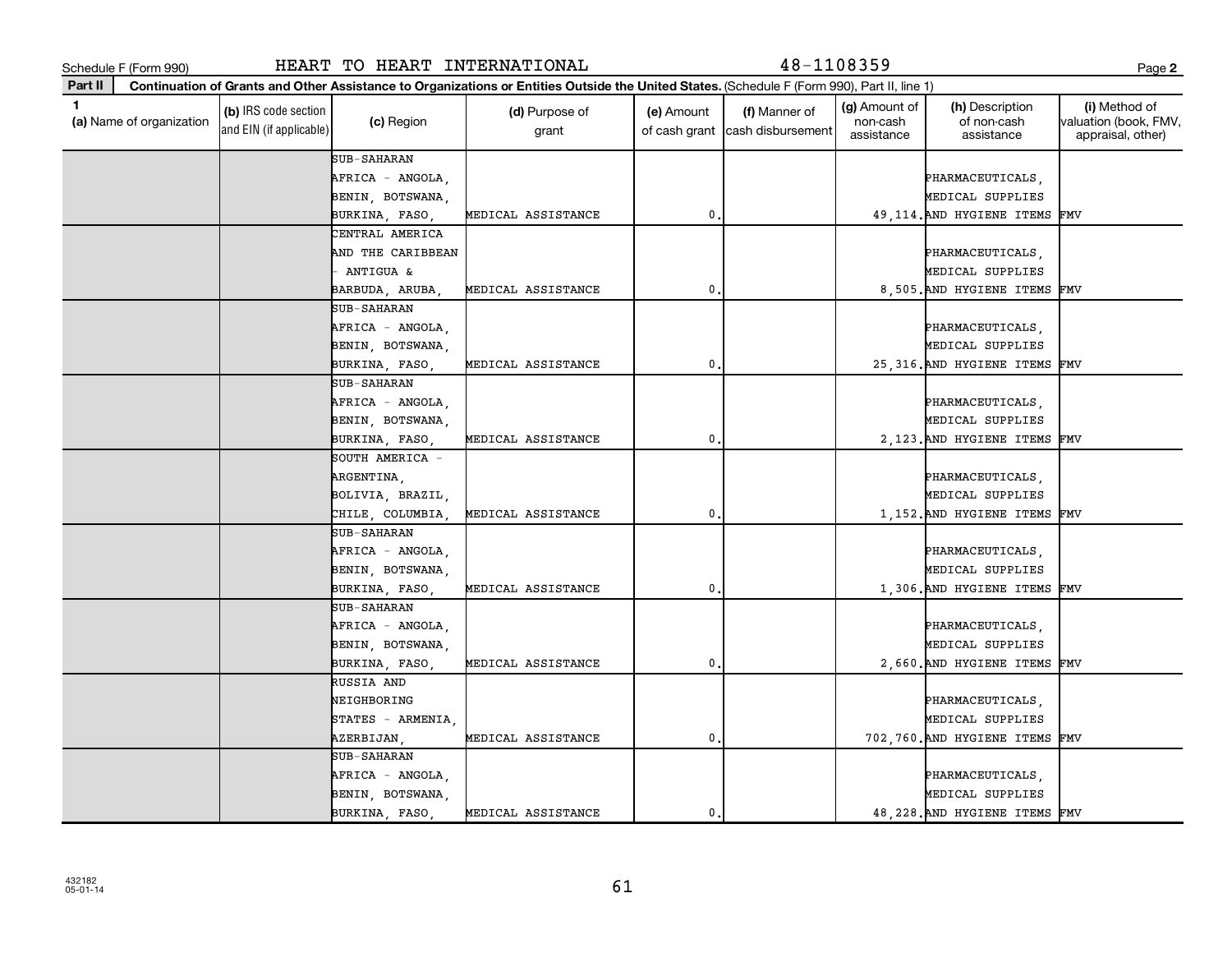| Schedule F (Form 990) |  |
|-----------------------|--|
|                       |  |

Schedule F (Form 990) HEART TO HEART INTERNATIONAL 48-1108359 Page

**2**

**Part II (a)**  Name of organization **Continuation of Grants and Other Assistance to Organizations or Entities Outside the United States.**  (Schedule F (Form 990), Part II, line 1) **(b)** IRS code section (c) Region (c) Region (d) Purpose of (e) Amount (f) Manner of (g) Amount of (h) Description (i)<br>
(a) Name of organization (the content of non-cash valuation (d) Region (d) Purpose of (e) Amount (f) M and EIN (if applicable) (c) Region (d) Purpose of grant (e) Amount of cash grant (f) Manner of cash disbursement (g) Amount of non-cash assistance (h) Description of non-cash assistance Method of valuation (book, FMV, appraisal, other) EAST ASIA AND THE PACIFIC - PHARMACEUTICALS, PHARMACEUTICALS, PHARMACEUTICALS, PHARMACEUTICALS, PHARMACEUTICALS, PHARMACEUTICALS, AUSTRALIA, MEDICAL SUPPLIES BRUNEI, BURMA, MEDICAL ASSISTANCE 0. 112.AND HYGIENE ITEMS FMV CENTRAL AMERICA AND THE CARIBBEAN PHARMACEUTICALS, AND THE CARIBBEAN PHARMACEUTICALS, AND THE RESERVED BEHARMACEUTICALS, - ANTIGUA & MEDICAL SUPPLIES BARBUDA, ARUBA, MEDICAL ASSISTANCE | 0. 6. 56,794.AND HYGIENE ITEMS FMV CENTRAL AMERICA AND THE CARIBBEAN PHARMACEUTICALS, - ANTIGUA & MEDICAL SUPPLIES BARBUDA, ARUBA, MEDICAL ASSISTANCE | 0. 0. 2,976.AND HYGIENE ITEMS FMV SOUTH AMERICA ARGENTINA, PHARMACEUTICALS, BOLIVIA, BRAZIL, MEDICAL SUPPLIES CHILE, COLUMBIA, MEDICAL ASSISTANCE 0. 11,370.AND HYGIENE ITEMS FMV CENTRAL AMERICA AND THE CARIBBEAN PHARMACEUTICALS, AND THE CARIBBEAN PHARMACEUTICALS, AND THE RESERVED BEHARMACEUTICALS, - ANTIGUA & MEDICAL SUPPLIES BARBUDA, ARUBA, MEDICAL ASSISTANCE | 0. 0. 7,033.AND HYGIENE ITEMS FMV SUB-SAHARAN AFRICA - ANGOLA, PHARMACEUTICALS, PHARMACEUTICALS, PHARMACEUTICALS, PHARMACEUTICALS, PHARMACEUTICALS, PHARMACEUTICALS, PHARMACEUTICALS, PHARMACEUTICALS, PHARMACEUTICALS, PHARMACEUTICALS, PHARMACEUTICALS, PHARMACEUTICALS, P BENIN, BOTSWANA, MEDICAL SUPPLIES BURKINA, FASO, MEDICAL ASSISTANCE 0. 230,652.AND HYGIENE ITEMS FMV SUB-SAHARAN AFRICA - ANGOLA, PHARMACEUTICALS, PHARMACEUTICALS, PHARMACEUTICALS, PHARMACEUTICALS, PHARMACEUTICALS, PHARMACEUTICALS, PHARMACEUTICALS, PHARMACEUTICALS, PHARMACEUTICALS, PHARMACEUTICALS, PHARMACEUTICALS, PHARMACEUTICALS, P BENIN, BOTSWANA, MEDICAL SUPPLIES BURKINA, FASO, MEDICAL ASSISTANCE 0. 219,909.AND HYGIENE ITEMS FMV SOUTH AMERICA ARGENTINA, PHARMACEUTICALS, BOLIVIA BRAZIL, I STATISTICAL SUPPLIES CHILE, COLUMBIA, MEDICAL ASSISTANCE 0. 857.AND HYGIENE ITEMS FMV CENTRAL AMERICA AND THE CARIBBEAN **PHARMACEUTICALS, International Contract CARI** PHARMACEUTICALS, - ANTIGUA & MEDICAL SUPPLIES BARBUDA, ARUBA, MEDICAL ASSISTANCE | 0. 979.AND HYGIENE ITEMS FMV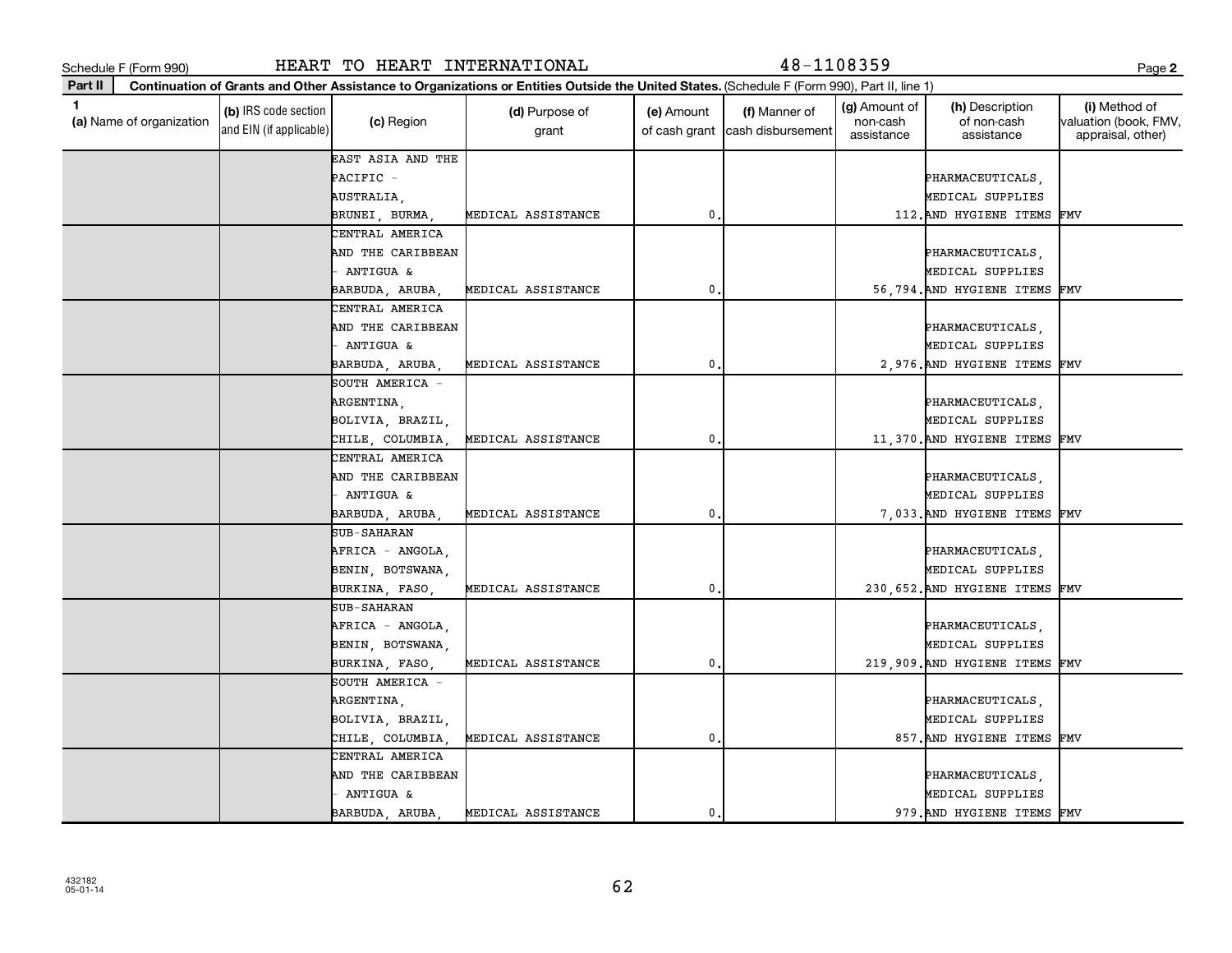|         | Schedule F (Form 990)    |                                                 | HEART TO HEART INTERNATIONAL                      |                                                                                                                                              |               | 48-1108359                                       |                                         |                                              | Page 2                                                      |
|---------|--------------------------|-------------------------------------------------|---------------------------------------------------|----------------------------------------------------------------------------------------------------------------------------------------------|---------------|--------------------------------------------------|-----------------------------------------|----------------------------------------------|-------------------------------------------------------------|
| Part II |                          |                                                 |                                                   | Continuation of Grants and Other Assistance to Organizations or Entities Outside the United States. (Schedule F (Form 990), Part II, line 1) |               |                                                  |                                         |                                              |                                                             |
| 1       | (a) Name of organization | (b) IRS code section<br>and EIN (if applicable) | (c) Region                                        | (d) Purpose of<br>grant                                                                                                                      | (e) Amount    | (f) Manner of<br>of cash grant cash disbursement | (g) Amount of<br>non-cash<br>assistance | (h) Description<br>of non-cash<br>assistance | (i) Method of<br>valuation (book, FMV,<br>appraisal, other) |
|         |                          |                                                 | CENTRAL AMERICA<br>AND THE CARIBBEAN<br>ANTIGUA & |                                                                                                                                              |               |                                                  |                                         | PHARMACEUTICALS,<br>MEDICAL SUPPLIES         |                                                             |
|         |                          |                                                 | BARBUDA, ARUBA,                                   | MEDICAL ASSISTANCE                                                                                                                           | $\mathbf 0$ . |                                                  |                                         | 1,340. AND HYGIENE ITEMS FMV                 |                                                             |
|         |                          |                                                 | <b>SUB-SAHARAN</b><br>AFRICA - ANGOLA,            |                                                                                                                                              |               |                                                  |                                         | PHARMACEUTICALS,                             |                                                             |
|         |                          |                                                 | BENIN, BOTSWANA,                                  |                                                                                                                                              |               |                                                  |                                         | MEDICAL SUPPLIES                             |                                                             |
|         |                          |                                                 | BURKINA, FASO,                                    | MEDICAL ASSISTANCE                                                                                                                           | $\pmb{0}$     |                                                  |                                         | 8,997. AND HYGIENE ITEMS FMV                 |                                                             |
|         |                          |                                                 |                                                   |                                                                                                                                              |               |                                                  |                                         |                                              |                                                             |
|         |                          |                                                 |                                                   |                                                                                                                                              |               |                                                  |                                         |                                              |                                                             |
|         |                          |                                                 |                                                   |                                                                                                                                              |               |                                                  |                                         |                                              |                                                             |
|         |                          |                                                 |                                                   |                                                                                                                                              |               |                                                  |                                         |                                              |                                                             |
|         |                          |                                                 |                                                   |                                                                                                                                              |               |                                                  |                                         |                                              |                                                             |
|         |                          |                                                 |                                                   |                                                                                                                                              |               |                                                  |                                         |                                              |                                                             |
|         |                          |                                                 |                                                   |                                                                                                                                              |               |                                                  |                                         |                                              |                                                             |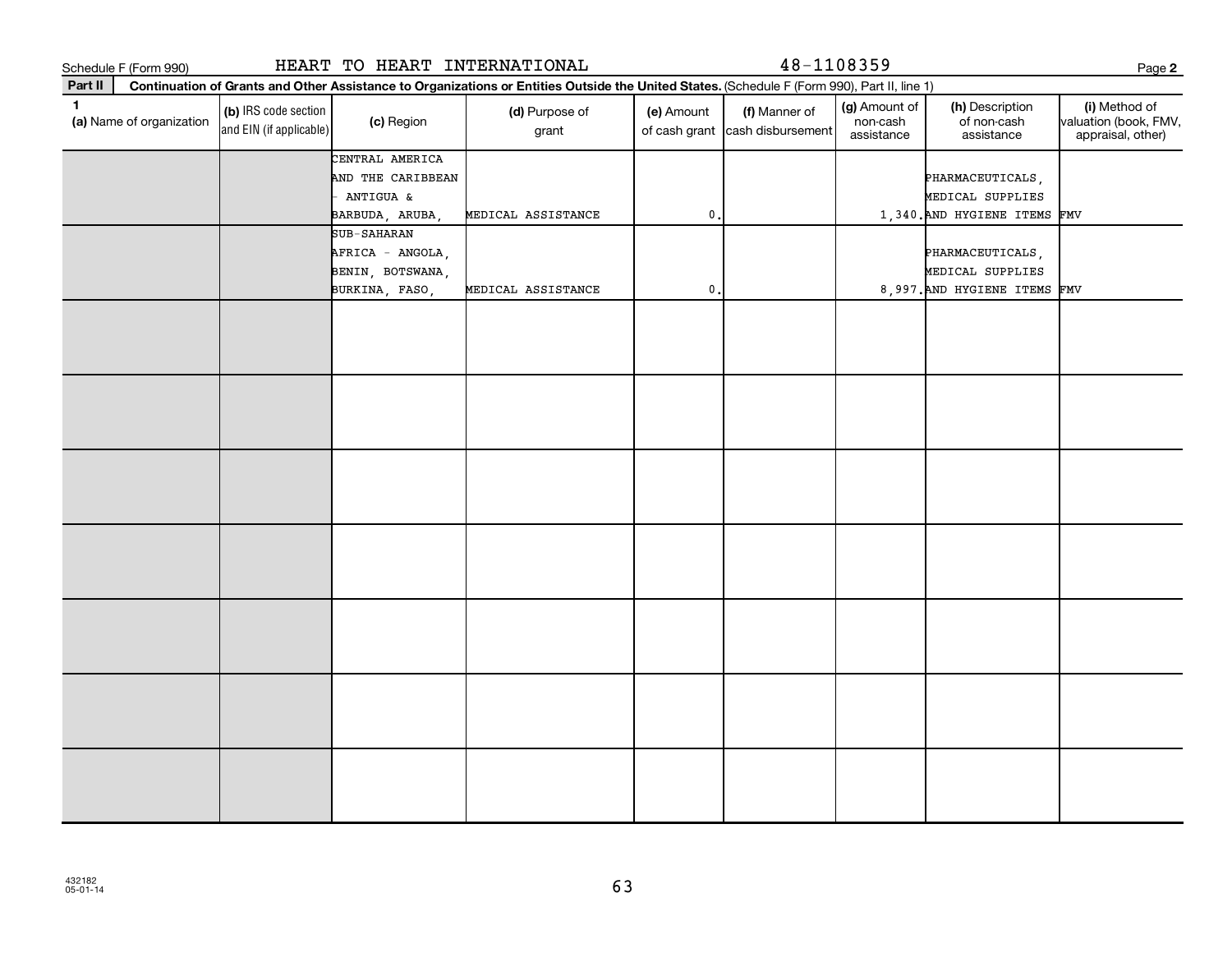| HEART TO HEART |  |  | INTERNATIONAL |
|----------------|--|--|---------------|
|----------------|--|--|---------------|

48-1108359

Part III Grants and Other Assistance to Individuals Outside the United States. Complete if the organization answered "Yes" on Form 990, Part IV, line 16.

Part III can be duplicated if additional space is needed.

| (a) Type of grant or assistance | (b) Region | (c) Number of (d) Amount of recipients cash grant | (e) Manner of<br>cash disbursement | (f) Amount of<br>non-cash<br>assistance | (g) Description of<br>non-cash assistance | (h) Method of<br>valuation<br>(book, FMV,<br>appraisal, other) |
|---------------------------------|------------|---------------------------------------------------|------------------------------------|-----------------------------------------|-------------------------------------------|----------------------------------------------------------------|
|                                 |            |                                                   |                                    |                                         |                                           |                                                                |
|                                 |            |                                                   |                                    |                                         |                                           |                                                                |
|                                 |            |                                                   |                                    |                                         |                                           |                                                                |
|                                 |            |                                                   |                                    |                                         |                                           |                                                                |
|                                 |            |                                                   |                                    |                                         |                                           |                                                                |
|                                 |            |                                                   |                                    |                                         |                                           |                                                                |
|                                 |            |                                                   |                                    |                                         |                                           |                                                                |
|                                 |            |                                                   |                                    |                                         |                                           |                                                                |
|                                 |            |                                                   |                                    |                                         |                                           |                                                                |
|                                 |            |                                                   |                                    |                                         |                                           |                                                                |
|                                 |            |                                                   |                                    |                                         |                                           |                                                                |

**Schedule F (Form 990) 2014**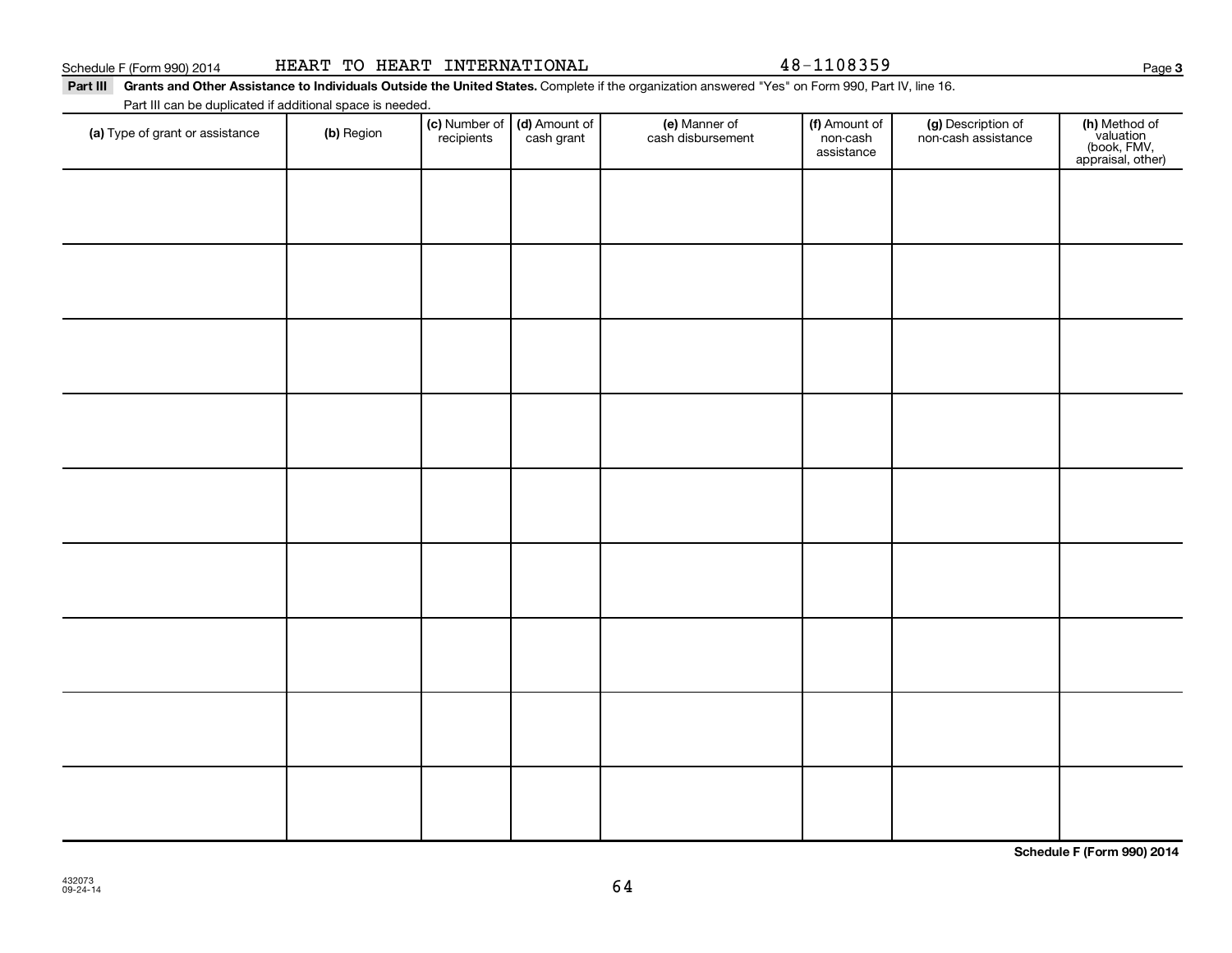## Schedule F (Form 990) 2014  $\parallel$  HEART TO HEART INTERNATIONAL  $\parallel$  48-1108359  $\parallel$  Page **Part IV F** (Form 990) 2014 1

| 1              | Was the organization a U.S. transferor of property to a foreign corporation during the tax year? If "Yes," the<br>organization may be required to file Form 926, Return by a U.S. Transferor of Property to a Foreign<br>Corporation (see Instructions for Form 926)                                                                                                                                                                   | $X$ $\gamma$ es | N٥                |
|----------------|----------------------------------------------------------------------------------------------------------------------------------------------------------------------------------------------------------------------------------------------------------------------------------------------------------------------------------------------------------------------------------------------------------------------------------------|-----------------|-------------------|
| $\overline{2}$ | Did the organization have an interest in a foreign trust during the tax year? If "Yes," the organization<br>may be required to file Form 3520, Annual Return To Report Transactions With Foreign Trusts and<br>Receipt of Certain Foreign Gifts, and/or Form 3520-A, Annual Information Return of Foreign Trust With<br>a U.S. Owner (see Instructions for Forms 3520 and 3520-A; do not file with Form 990) manual content content co | Yes             | $ X _{\text{No}}$ |
| 3              | Did the organization have an ownership interest in a foreign corporation during the tax year? If "Yes,"<br>the organization may be required to file Form 5471, Information Return of U.S. Persons With Respect To<br>Certain Foreign Corporations (see Instructions for Form 5471) [11] [12] [12] Certain Foreign Corporations (see Instructions for Form 5471)                                                                        | Yes             | $X \mid N_{0}$    |
| 4              | Was the organization a direct or indirect shareholder of a passive foreign investment company or a<br>qualified electing fund during the tax year? If "Yes," the organization may be required to file Form 8621,<br>Information Return by a Shareholder of a Passive Foreign Investment Company or Qualified Electing Fund<br>(see Instructions for Form 8621)                                                                         | Yes             | $ X _{\sf No}$    |
| 5              | Did the organization have an ownership interest in a foreign partnership during the tax year? If "Yes,"<br>the organization may be required to file Form 8865, Return of U.S. Persons With Respect to Certain<br>Foreign Partnerships (see Instructions for Form 8865) manufactured content to the manufactured resources and t                                                                                                        | Yes             | $X _{N0}$         |
| 6              | Did the organization have any operations in or related to any boycotting countries during the tax year? If<br>"Yes," the organization may be required to file Form 5713, International Boycott Report (see Instructions<br>for Form 5713; do not file with Form 990)                                                                                                                                                                   | Yes             |                   |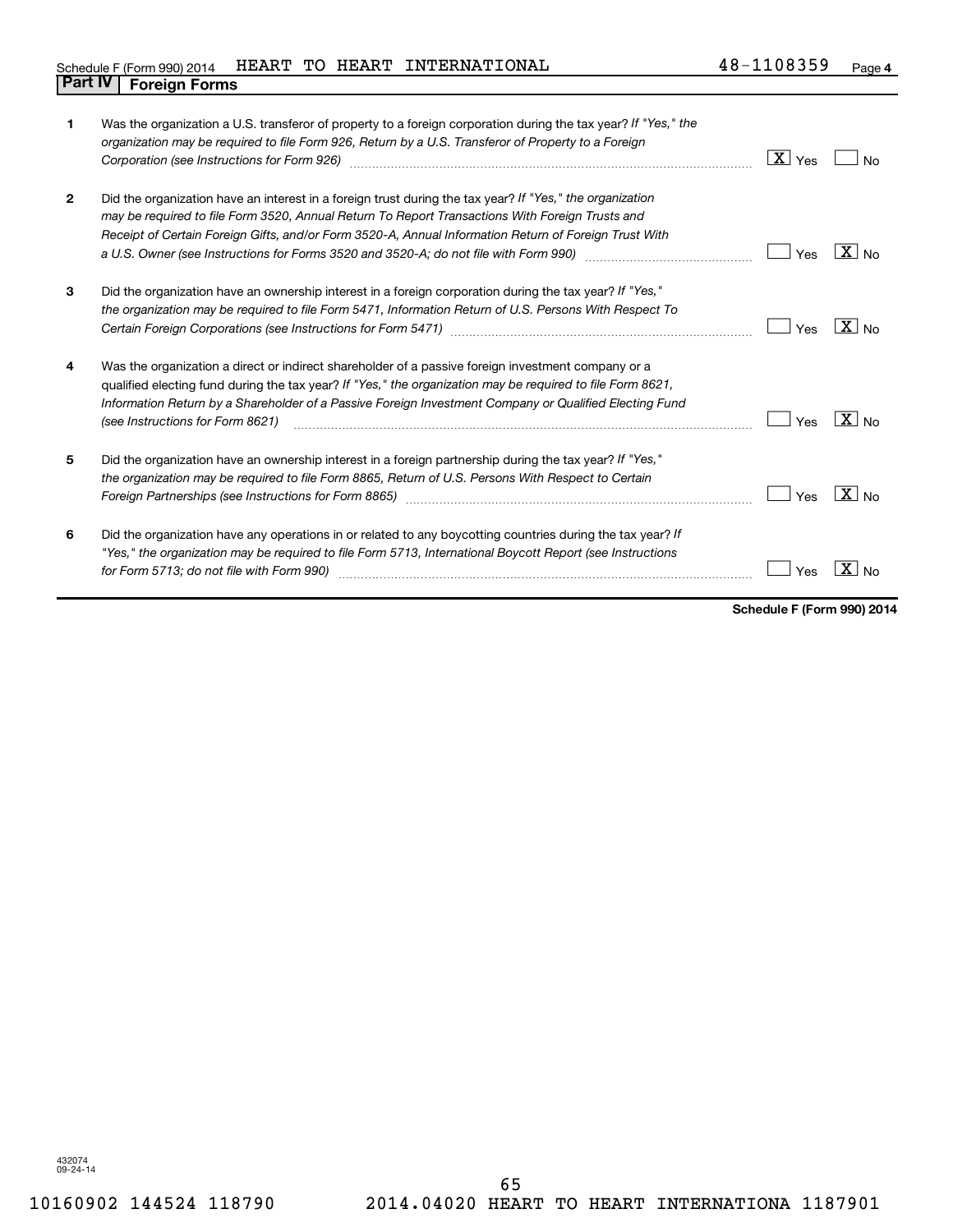Provide the information required by Part I, line 2 (monitoring of funds); Part I, line 3, column (f) (accounting method; amounts of investments vs. expenditures per region); Part II, line 1 (accounting method); Part III (accounting method); and Part III, column (c) (estimated number of recipients), as applicable. Also complete this part to provide any additional information.

PART I, LINE 2:

RECIPIENT ORGANIZATIONS ARE REQUIRED TO PROVIDE HEART TO HEART WITH

DISTRIBUTION REPORTS AND OTHER DOCUMENTATION SUCH AS PHOTOGRAPHS

DETAILING THE HUMANITARIAN IMPACT OF THE DONATION. HEART TO HEART AND/OR

DISTRIBUTION PARTNER ORGANIZATION STAFF PERSONALLY CONDUCT SITE VISITS

AND FIELD INVESTIGATIONS FOR SPECIFIED RECIPIENTS EACH YEAR.

PART I, LINE 3:

FAIR MARKET VALUE OF NONCASH ITEMS DISTRIBUTED.

SCHEDULE F, PART IV, LINE 1

THE TRANSFERS REFERENCED IN THIS LINE RELATE TO THE GRANTS TO

CHARITABLE ORGANIZATIONS NOTED IN PART II OF SCHEDULE F. FORM 926 IS

NOT REQUIRED FOR THIS TYPE OF TRANSACTION.

432075 09-24-14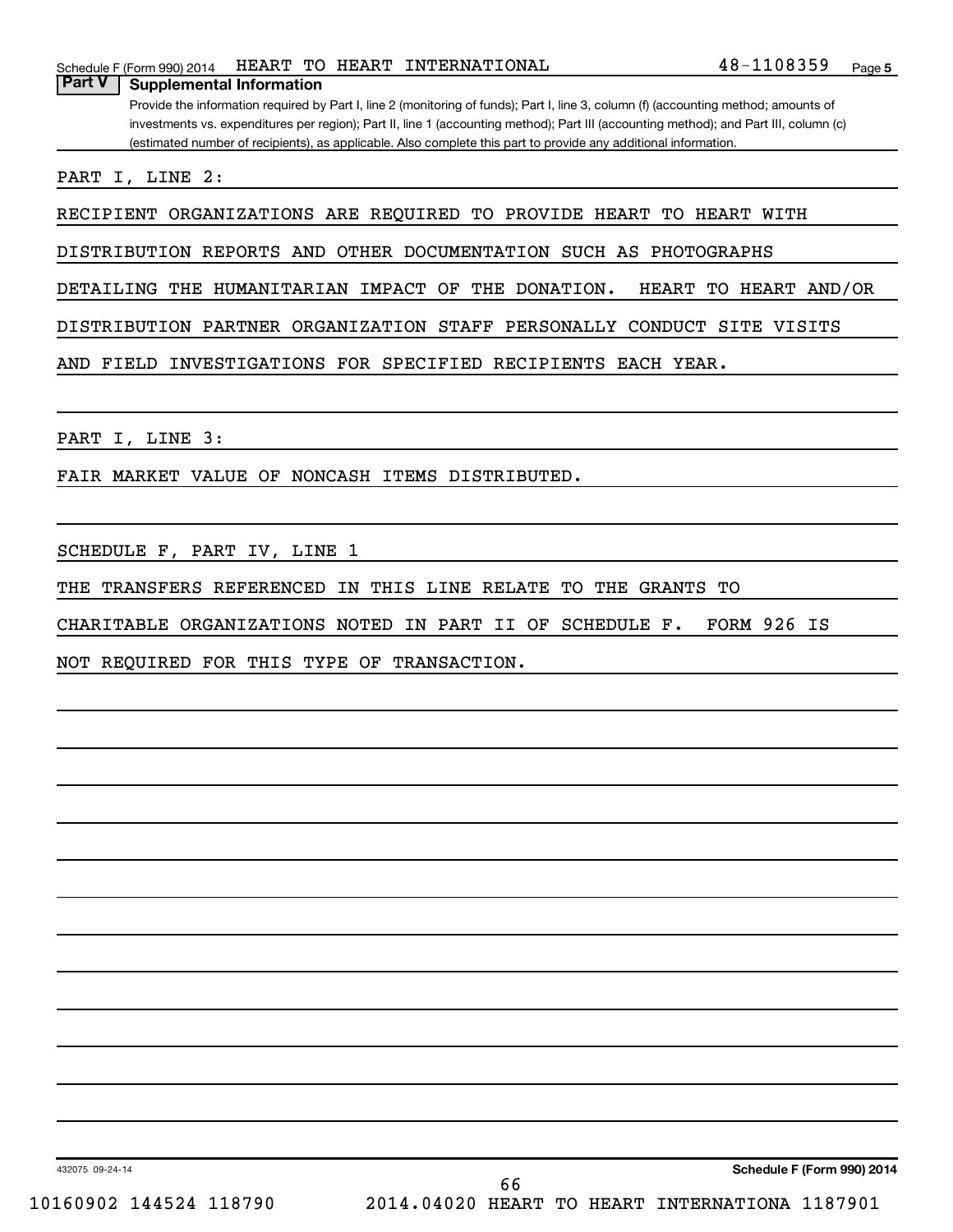| <b>SCHEDULE I</b><br>(Form 990)<br>Department of the Treasury<br>Internal Revenue Service                                                                                     |                          | <b>Grants and Other Assistance to Organizations,</b><br>Governments, and Individuals in the United States<br>Complete if the organization answered "Yes" to Form 990, Part IV, line 21 or 22.<br>Information about Schedule I (Form 990) and its instructions is at www.irs.gov/form990. | Attach to Form 990.         |                                         |                                                                |                                                                     |                                       | OMB No. 1545-0047<br><b>Open to Public</b><br>Inspection |
|-------------------------------------------------------------------------------------------------------------------------------------------------------------------------------|--------------------------|------------------------------------------------------------------------------------------------------------------------------------------------------------------------------------------------------------------------------------------------------------------------------------------|-----------------------------|-----------------------------------------|----------------------------------------------------------------|---------------------------------------------------------------------|---------------------------------------|----------------------------------------------------------|
| Name of the organization                                                                                                                                                      |                          |                                                                                                                                                                                                                                                                                          |                             |                                         |                                                                |                                                                     | <b>Employer identification number</b> |                                                          |
|                                                                                                                                                                               |                          | HEART TO HEART INTERNATIONAL                                                                                                                                                                                                                                                             |                             |                                         |                                                                |                                                                     |                                       | 48-1108359                                               |
| Part I<br><b>General Information on Grants and Assistance</b>                                                                                                                 |                          |                                                                                                                                                                                                                                                                                          |                             |                                         |                                                                |                                                                     |                                       |                                                          |
| Does the organization maintain records to substantiate the amount of the grants or assistance, the grantees' eligibility for the grants or assistance, and the selection<br>1 |                          |                                                                                                                                                                                                                                                                                          |                             |                                         |                                                                |                                                                     | $\boxed{\text{X}}$ Yes                | l No                                                     |
| 2 Describe in Part IV the organization's procedures for monitoring the use of grant funds in the United States.<br>Part II                                                    |                          |                                                                                                                                                                                                                                                                                          |                             |                                         |                                                                |                                                                     |                                       |                                                          |
| Grants and Other Assistance to Domestic Organizations and Domestic Governments. Complete if the organization answered "Yes" to Form 990, Part IV, line 21, for any            |                          |                                                                                                                                                                                                                                                                                          |                             |                                         |                                                                |                                                                     |                                       |                                                          |
| recipient that received more than \$5,000. Part II can be duplicated if additional space is needed.<br><b>1 (a)</b> Name and address of organization<br>or government         | $(b)$ EIN                | (c) IRC section<br>if applicable                                                                                                                                                                                                                                                         | (d) Amount of<br>cash grant | (e) Amount of<br>non-cash<br>assistance | (f) Method of<br>valuation (book,<br>FMV, appraisal,<br>other) | (g) Description of<br>non-cash assistance                           | (h) Purpose of grant<br>or assistance |                                                          |
| SERVE THE PEOPLE<br>1206 EAST 17TH STREET, SUITE 101                                                                                                                          |                          |                                                                                                                                                                                                                                                                                          |                             |                                         |                                                                | PHARMACEUTICALS<br>MEDICAL SUPPLIES<br>AND HYGIENE                  |                                       |                                                          |
| SANTA ANA, CA 92701                                                                                                                                                           | 27-0421556               | 501(C)(3)                                                                                                                                                                                                                                                                                | $\mathbf{0}$ .              | 816,230.FMV                             |                                                                | <b>ITEMS</b>                                                        | MEDICAL ASSISTANCE                    |                                                          |
| HARVESTERS COMMUNITY FOOD NETWORK<br>3801 TOPPING AVENUE<br>KANSAS CITY, MO 64129                                                                                             | 43-1208665               | 501(C)(3)                                                                                                                                                                                                                                                                                | $\mathbf{0}$                | 450.698.FMV                             |                                                                | PHARMACEUTICALS.<br>MEDICAL SUPPLIES<br>AND HYGIENE<br><b>ITEMS</b> | MEDICAL ASSISTANCE                    |                                                          |
| FOOD BANK OF THE ROCKIES<br>10700 E 45TH AVE<br>DENVER, CO 80239                                                                                                              | 84-0772672               | 501(C)(3)                                                                                                                                                                                                                                                                                | $\mathbf{0}$ .              | 173,405.FMV                             |                                                                | PHARMACEUTICALS.<br>MEDICAL SUPPLIES<br>AND HYGIENE<br><b>ITEMS</b> | MEDICAL ASSISTANCE                    |                                                          |
| REGIONAL FOOD BANK OF OKLAHOMA<br>3355 S PURDUE<br>OKLAHOMA CITY, OK 73137                                                                                                    | 73-1100380               | 501(C)(3)                                                                                                                                                                                                                                                                                | $\mathbf 0$ .               | 162.180.FMV                             |                                                                | PHARMACEUTICALS.<br>MEDICAL SUPPLIES<br>AND HYGIENE<br><b>ITEMS</b> | MEDICAL ASSISTANCE                    |                                                          |
| KANSAS FOOD BANK<br>1919 E. DOUGLAS<br>WICHITA, KS 67211                                                                                                                      | 43-1268319               | 501(C)(3)                                                                                                                                                                                                                                                                                | $\mathbf 0$ .               | 108.120.FMV                             |                                                                | PHARMACEUTICALS<br>MEDICAL SUPPLIES<br>AND HYGIENE<br><b>ITEMS</b>  | MEDICAL ASSISTANCE                    |                                                          |
| AMERICARES<br><b>88 HAMILTON AVENUE</b><br>STAMFORD, CT 06902                                                                                                                 | $06-1008595$ $501(C)(3)$ |                                                                                                                                                                                                                                                                                          | 0.                          | 104,167.FMV                             |                                                                | PHARMACEUTICALS.<br>MEDICAL SUPPLIES<br>AND HYGIENE<br><b>ITEMS</b> | MEDICAL ASSISTANCE                    |                                                          |
| 3 Enter total number of other organizations listed in the line 1 table                                                                                                        |                          |                                                                                                                                                                                                                                                                                          |                             |                                         |                                                                |                                                                     |                                       | 62.<br>$\overline{0}$ .                                  |

**For Paperwork Reduction Act Notice, see the Instructions for Form 990. Schedule I (Form 990) (2014)** LHA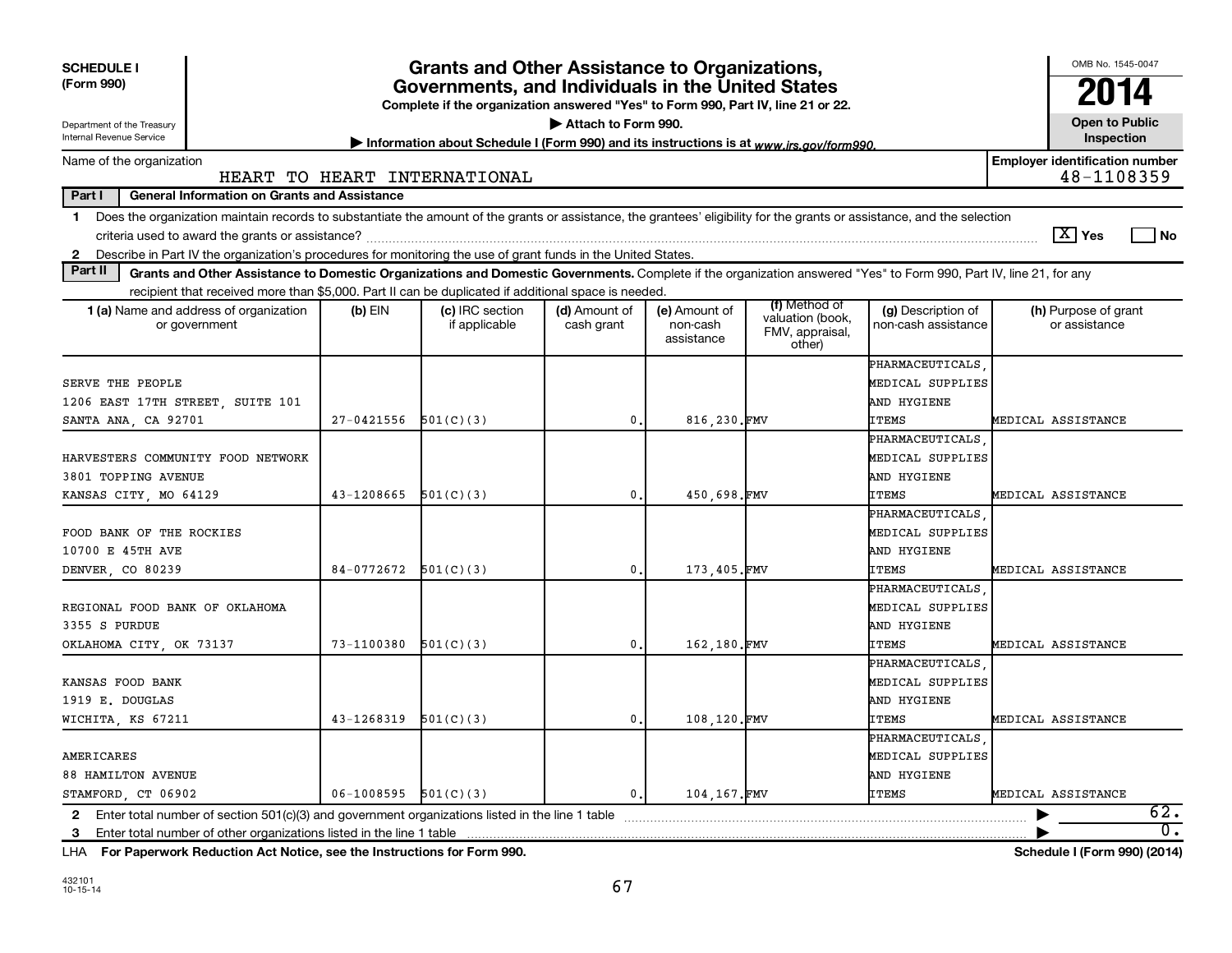| (a) Name and address of<br>organization or government | $(b)$ EIN                  | (c) IRC section<br>if applicable | (d) Amount of<br>cash grant | (e) Amount of<br>non-cash<br>assistance | (f) Method of<br>valuation<br>(book, FMV,<br>appraisal, other) | (g) Description of<br>non-cash assistance | (h) Purpose of grant<br>or assistance |
|-------------------------------------------------------|----------------------------|----------------------------------|-----------------------------|-----------------------------------------|----------------------------------------------------------------|-------------------------------------------|---------------------------------------|
|                                                       |                            |                                  |                             |                                         |                                                                | PHARMACEUTICALS                           |                                       |
| DIRECT RELIEF                                         |                            |                                  |                             |                                         |                                                                | MEDICAL SUPPLIES                          |                                       |
| 27 S. LA PATERA LANE                                  |                            |                                  |                             |                                         |                                                                | AND HYGIENE                               |                                       |
| SANTA BARBARA, CA 93117                               | $95-1831116$ $501(C)(3)$   |                                  | $\mathbf{0}$ .              | 94,246.FMV                              |                                                                | <b>ITEMS</b>                              | MEDICAL ASSISTANCE                    |
|                                                       |                            |                                  |                             |                                         |                                                                | PHARMACEUTICALS                           |                                       |
| WOMEN OF WORTH, INC.                                  |                            |                                  |                             |                                         |                                                                | MEDICAL SUPPLIES                          |                                       |
| 1513 DEAN STREET                                      |                            |                                  |                             |                                         |                                                                | AND HYGIENE                               |                                       |
| ROME, GA 30161                                        | 80-0306378                 | 501(C)(3)                        | $\mathbf{0}$ .              | 88,420.FMV                              |                                                                | <b>ITEMS</b>                              | MEDICAL ASSISTANCE                    |
|                                                       |                            |                                  |                             |                                         |                                                                | PHARMACEUTICALS                           |                                       |
| PENOBSCOT COMMUNITY HEALTH CENTER                     |                            |                                  |                             |                                         |                                                                | MEDICAL SUPPLIES                          |                                       |
| 103 MAINE AVE                                         |                            |                                  |                             |                                         |                                                                | AND HYGIENE                               |                                       |
| BANGOR, ME 04401                                      | $01 - 0514750$ $501(C)(3)$ |                                  | $\mathbf{0}$ .              | 83.593.FMV                              |                                                                | <b>ITEMS</b>                              | MEDICAL ASSISTANCE                    |
|                                                       |                            |                                  |                             |                                         |                                                                | PHARMACEUTICALS                           |                                       |
| PROJECT CURE                                          |                            |                                  |                             |                                         |                                                                | MEDICAL SUPPLIES                          |                                       |
| 10377 EAST GEDDES AVENUE, SUITE 200                   |                            |                                  |                             |                                         |                                                                | AND HYGIENE                               |                                       |
| CENTENNIAL, CO 80112                                  | $84-1568566$ $501(C)(3)$   |                                  | $\mathbf{0}$ .              | 73,346.FMV                              |                                                                | <b>ITEMS</b>                              | MEDICAL ASSISTANCE                    |
| CAMBODIAN HEALTH PROFESSIONALS                        |                            |                                  |                             |                                         |                                                                | PHARMACEUTICALS                           |                                       |
| ASSOCIATION AMERICA - 1025                            |                            |                                  |                             |                                         |                                                                | MEDICAL SUPPLIES                          |                                       |
| ATLANTIC AVENUE - LONG BEACH, CA                      |                            |                                  |                             |                                         |                                                                | AND HYGIENE                               |                                       |
| 90813                                                 | 90-0546021                 | 501(C)(3)                        | $\mathbf{0}$ .              | 61,267.FMV                              |                                                                | <b>ITEMS</b>                              | MEDICAL ASSISTANCE                    |
|                                                       |                            |                                  |                             |                                         |                                                                | PHARMACEUTICALS                           |                                       |
| MISSION OF HOPE CLINIC                                |                            |                                  |                             |                                         |                                                                | MEDICAL SUPPLIES                          |                                       |
| 10500 E 350 HWY                                       |                            |                                  |                             |                                         |                                                                | AND HYGIENE                               |                                       |
| RAYTOWN, MO 64138                                     | $26-0240331$ $501(C)(3)$   |                                  | $\mathbf{0}$ .              | 59,988.FMV                              |                                                                | <b>ITEMS</b>                              | MEDICAL ASSISTANCE                    |
|                                                       |                            |                                  |                             |                                         |                                                                | PHARMACEUTICALS                           |                                       |
| OUR LADY OF THE ANGELS                                |                            |                                  |                             |                                         |                                                                | MEDICAL SUPPLIES                          |                                       |
| 4232 MERCIER                                          |                            |                                  |                             |                                         |                                                                | AND HYGIENE                               |                                       |
| KANSAS CITY, MO 64111                                 | $44-0546494$ $501(C)(3)$   |                                  | $\mathbf{0}$ .              | 59,454.FMV                              |                                                                | ITEMS                                     | MEDICAL ASSISTANCE                    |
|                                                       |                            |                                  |                             |                                         |                                                                | PHARMACEUTICALS                           |                                       |
| BAY AREA RESCUE MISSION                               |                            |                                  |                             |                                         |                                                                | MEDICAL SUPPLIES                          |                                       |
| 123 MCDONALD AVENUE                                   |                            |                                  |                             |                                         |                                                                | AND HYGIENE                               |                                       |
| RICHMOND, CA 94801                                    | $94-6122405$ $501(C)(3)$   |                                  | $\mathbf{0}$ .              | 54,060.FMV                              |                                                                | <b>ITEMS</b>                              | MEDICAL ASSISTANCE                    |
|                                                       |                            |                                  |                             |                                         |                                                                | PHARMACEUTICALS                           |                                       |
| UPLIFT ORGANIZATION, INC.                             |                            |                                  |                             |                                         |                                                                | MEDICAL SUPPLIES                          |                                       |
| P.O. BOX 270175                                       |                            |                                  |                             |                                         |                                                                | AND HYGIENE                               |                                       |
| KANSAS CITY, MO 64127                                 | $43-1571915$ $501(C)(3)$   |                                  | 0.                          | 43.284.FMV                              |                                                                | <b>ITEMS</b>                              | MEDICAL ASSISTANCE                    |
|                                                       |                            |                                  |                             |                                         |                                                                |                                           |                                       |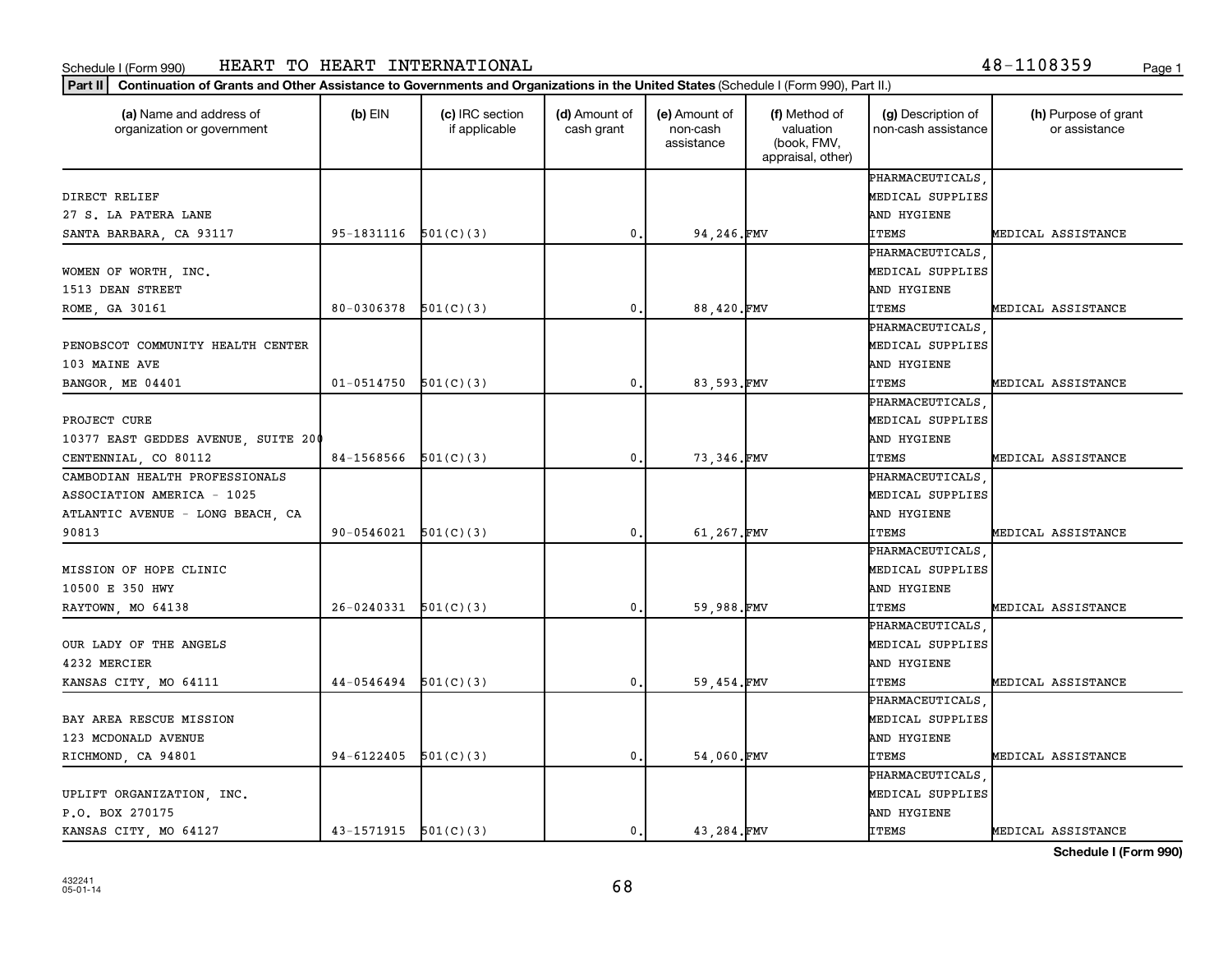| 18-1108359<br>Page |  |  |  |  |  |  |  |  |  |  |
|--------------------|--|--|--|--|--|--|--|--|--|--|
|--------------------|--|--|--|--|--|--|--|--|--|--|

| (a) Name and address of<br>organization or government | $(b)$ EIN                    | (c) IRC section<br>if applicable | (d) Amount of<br>cash grant | (e) Amount of<br>non-cash<br>assistance | (f) Method of<br>valuation<br>(book, FMV,<br>appraisal, other) | (g) Description of<br>non-cash assistance | (h) Purpose of grant<br>or assistance |
|-------------------------------------------------------|------------------------------|----------------------------------|-----------------------------|-----------------------------------------|----------------------------------------------------------------|-------------------------------------------|---------------------------------------|
|                                                       |                              |                                  |                             |                                         |                                                                | PHARMACEUTICALS                           |                                       |
| GRACE UNITED METHODIST CHURCH                         |                              |                                  |                             |                                         |                                                                | MEDICAL SUPPLIES                          |                                       |
| AGAPE CLINIC - 4105 JUNIUS STREET                     |                              |                                  |                             |                                         |                                                                | AND HYGIENE                               |                                       |
| - DALLAS, TX 75246                                    | 14-1847977                   | 501(C)(3)                        | 0.                          | 38,903.FMV                              |                                                                | <b>ITEMS</b>                              | MEDICAL ASSISTANCE                    |
|                                                       |                              |                                  |                             |                                         |                                                                | PHARMACEUTICALS                           |                                       |
| KANSAS CITY CARE CLINIC                               |                              |                                  |                             |                                         |                                                                | MEDICAL SUPPLIES                          |                                       |
| 3515 BROADWAY                                         |                              |                                  |                             |                                         |                                                                | AND HYGIENE                               |                                       |
| KANSAS CITY, MO 64111                                 | 43-0967292                   | 501(C)(3)                        | $\mathbf{0}$ .              | 38,800.FMV                              |                                                                | <b>ITEMS</b>                              | MEDICAL ASSISTANCE                    |
|                                                       |                              |                                  |                             |                                         |                                                                | PHARMACEUTICALS                           |                                       |
| CITIZENS OF LAKE COUNTY FOR HEALTH                    |                              |                                  |                             |                                         |                                                                | MEDICAL SUPPLIES                          |                                       |
| CARE - 215 SOUTH COURT STREET -                       |                              |                                  |                             |                                         |                                                                | AND HYGIENE                               |                                       |
| TIPTONVILLE, TN 38079                                 | 62-1026947 $\vert$ 501(C)(3) |                                  | $\mathbf{0}$ .              | 35,394.FMV                              |                                                                | <b>ITEMS</b>                              | MEDICAL ASSISTANCE                    |
|                                                       |                              |                                  |                             |                                         |                                                                | PHARMACEUTICALS                           |                                       |
| LILY'S PLACE                                          |                              |                                  |                             |                                         |                                                                | MEDICAL SUPPLIES                          |                                       |
| PO BOX 2                                              |                              |                                  |                             |                                         |                                                                | AND HYGIENE                               |                                       |
| HUNTINGTON, WV 25701                                  | $46 - 2235123$               | 501(C)(3)                        | 0.                          | 34,303.FMV                              |                                                                | ITEMS                                     | MEDICAL ASSISTANCE                    |
|                                                       |                              |                                  |                             |                                         |                                                                | PHARMACEUTICALS                           |                                       |
| HEARTLAND COMMUNITY HEALTH CENTER                     |                              |                                  |                             |                                         |                                                                | MEDICAL SUPPLIES                          |                                       |
| 1 RIVERFRONT PLAZA, SUITE 100                         |                              |                                  |                             |                                         |                                                                | AND HYGIENE                               |                                       |
| LAWRENCE, KS 66044                                    | 48-1221800                   | 501(C)(3)                        | $\mathbf{0}$ .              | 33, 214.FMV                             |                                                                | <b>ITEMS</b>                              | MEDICAL ASSISTANCE                    |
|                                                       |                              |                                  |                             |                                         |                                                                | PHARMACEUTICALS                           |                                       |
| GENESIS COMMUNITY HEALTH                              |                              |                                  |                             |                                         |                                                                | MEDICAL SUPPLIES                          |                                       |
| 564 E. WOOLBRIGHT ROAD                                |                              |                                  |                             |                                         |                                                                | AND HYGIENE                               |                                       |
| BOYNTON BEACH, FL 33435                               | $80-0374741$ $501(C)(3)$     |                                  | 0.                          | 33,044.FMV                              |                                                                | <b>ITEMS</b>                              | MEDICAL ASSISTANCE                    |
|                                                       |                              |                                  |                             |                                         |                                                                | PHARMACEUTICALS                           |                                       |
| SAINT JOHN COPTIC CLINIC                              |                              |                                  |                             |                                         |                                                                | MEDICAL SUPPLIES                          |                                       |
| 21329 EAST CIENEGA AVE                                |                              |                                  |                             |                                         |                                                                | AND HYGIENE                               |                                       |
| COVINA, CA 91724                                      | $27-3794012$ $501(C)(3)$     |                                  | $\mathbf{0}$                | 31,270.FMV                              |                                                                | <b>ITEMS</b>                              | MEDICAL ASSISTANCE                    |
|                                                       |                              |                                  |                             |                                         |                                                                | PHARMACEUTICALS                           |                                       |
| NATIONAL LATINO EVANGELICAL                           |                              |                                  |                             |                                         |                                                                | MEDICAL SUPPLIES                          |                                       |
|                                                       |                              |                                  |                             |                                         |                                                                | AND HYGIENE                               |                                       |
| COALITION - 61 RIVINGTON STREET -                     |                              |                                  |                             |                                         |                                                                |                                           |                                       |
| NEW YORK, NY 10002                                    | 45-2323621                   | 501(C)(3)                        | $\mathbf{0}$ .              | 29,936.FMV                              |                                                                | <b>ITEMS</b>                              | MEDICAL ASSISTANCE                    |
|                                                       |                              |                                  |                             |                                         |                                                                | PHARMACEUTICALS                           |                                       |
| SAVE THE CHILDREN FEDERATION                          |                              |                                  |                             |                                         |                                                                | MEDICAL SUPPLIES                          |                                       |
| 501 KINGS HIGHWAY EAST, SUITE 400                     |                              |                                  |                             |                                         |                                                                | AND HYGIENE                               |                                       |
| FAIRFIELD, CT 06825                                   | $06-0726487$ $501(C)(3)$     |                                  | 0.                          | 29,020.FMV                              |                                                                | <b>ITEMS</b>                              | MEDICAL ASSISTANCE                    |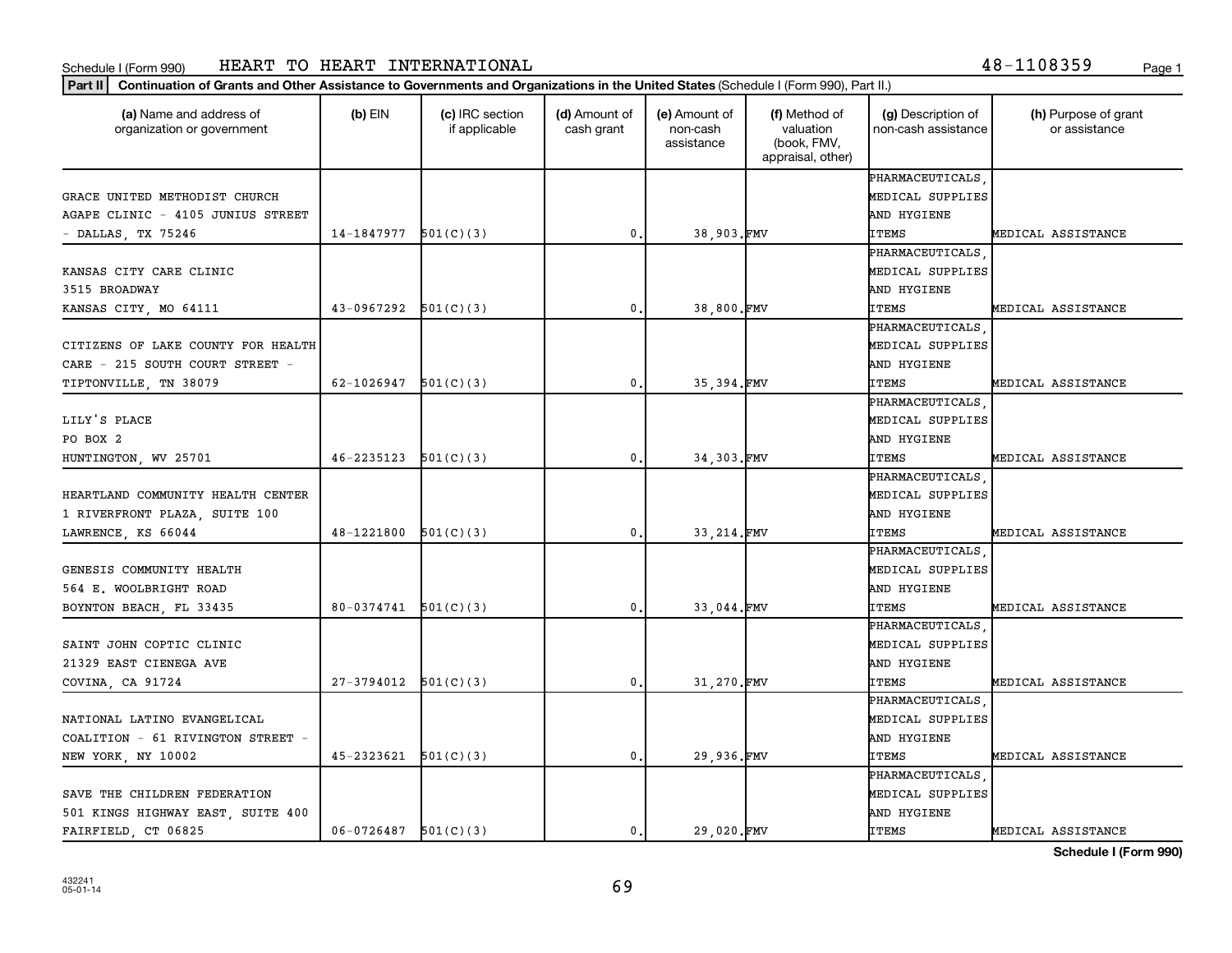| (a) Name and address of<br>organization or government | $(b)$ EIN                | (c) IRC section<br>if applicable | (d) Amount of<br>cash grant | (e) Amount of<br>non-cash<br>assistance | (f) Method of<br>valuation<br>(book, FMV,<br>appraisal, other) | (g) Description of<br>non-cash assistance | (h) Purpose of grant<br>or assistance |
|-------------------------------------------------------|--------------------------|----------------------------------|-----------------------------|-----------------------------------------|----------------------------------------------------------------|-------------------------------------------|---------------------------------------|
|                                                       |                          |                                  |                             |                                         |                                                                | PHARMACEUTICALS                           |                                       |
| CITY UNION MISSION                                    |                          |                                  |                             |                                         |                                                                | MEDICAL SUPPLIES                          |                                       |
| 1100 EAST 11TH STREET                                 |                          |                                  |                             |                                         |                                                                | AND HYGIENE                               |                                       |
| KANSAS CITY, MO 64106-3095                            | 44-6005481               | 501(C)(3)                        | 0                           | 27,863.FMV                              |                                                                | <b>ITEMS</b>                              | MEDICAL ASSISTANCE                    |
|                                                       |                          |                                  |                             |                                         |                                                                | PHARMACEUTICALS                           |                                       |
| MAYFLOWER HIGHSCHOOL                                  |                          |                                  |                             |                                         |                                                                | MEDICAL SUPPLIES                          |                                       |
| 10 LESLIE KING DR                                     |                          |                                  |                             |                                         |                                                                | AND HYGIENE                               |                                       |
| MAYFLOWER, AR 72016                                   | 27-1245528               | 501(C)(3)                        | $\mathbf{0}$                | 27,395.FMV                              |                                                                | <b>ITEMS</b>                              | MEDICAL ASSISTANCE                    |
|                                                       |                          |                                  |                             |                                         |                                                                | PHARMACEUTICALS                           |                                       |
| RIVERVIEW HEALTH SERVICES, INC.                       |                          |                                  |                             |                                         |                                                                | MEDICAL SUPPLIES                          |                                       |
| 722 REYNOLDS AVENUE                                   |                          |                                  |                             |                                         |                                                                | AND HYGIENE                               |                                       |
| KANSAS CITY, KS 66101                                 | 48-1072716               | 501(C)(3)                        | 0,                          | 26,706.FMV                              |                                                                | <b>ITEMS</b>                              | MEDICAL ASSISTANCE                    |
|                                                       |                          |                                  |                             |                                         |                                                                | PHARMACEUTICALS                           |                                       |
| MACEDONIA NEW LIFE CHURCH                             |                          |                                  |                             |                                         |                                                                | MEDICAL SUPPLIES                          |                                       |
| 2004 ROCK QUARRY RD                                   |                          |                                  |                             |                                         |                                                                | AND HYGIENE                               |                                       |
| RALEIGH, NC 27610                                     | 56-1650283               | 501(C)(3)                        | 0                           | 25, 132. FMV                            |                                                                | <b>ITEMS</b>                              | MEDICAL ASSISTANCE                    |
|                                                       |                          |                                  |                             |                                         |                                                                | PHARMACEUTICALS                           |                                       |
| HEART OF AMERICA STAND DOWN                           |                          |                                  |                             |                                         |                                                                | MEDICAL SUPPLIES                          |                                       |
| FOUNDATION - PO BOX 413162 -                          |                          |                                  |                             |                                         |                                                                | AND HYGIENE                               |                                       |
| KANSAS CITY, MO 64141                                 | 43-1634614               | 501(C)(3)                        | 0                           | 23,361.FMV                              |                                                                | <b>ITEMS</b>                              | MEDICAL ASSISTANCE                    |
|                                                       |                          |                                  |                             |                                         |                                                                | PHARMACEUTICALS                           |                                       |
| HEART TO HEART INTERNATIONAL                          |                          |                                  |                             |                                         |                                                                | MEDICAL SUPPLIES                          |                                       |
| 13250 WEST 98TH STREET                                |                          |                                  |                             |                                         |                                                                | AND HYGIENE                               |                                       |
| LENEXA, KS 66215                                      | 48-1108359               | 501(C)(3)                        | 0                           | 18,410.FMV                              |                                                                | <b>ITEMS</b>                              | MEDICAL ASSISTANCE                    |
|                                                       |                          |                                  |                             |                                         |                                                                | PHARMACEUTICALS                           |                                       |
| CAPITAL CITY RESCUE MISSION FREE                      |                          |                                  |                             |                                         |                                                                | MEDICAL SUPPLIES                          |                                       |
| CLINIC - 259 SOUTH PEARL STREET -                     |                          |                                  |                             |                                         |                                                                | AND HYGIENE                               |                                       |
| ALBANY, NY 12202                                      | 56-2663290               | 501(C)(3)                        | $\mathbf{0}$                | 17,467.FMV                              |                                                                | <b>ITEMS</b>                              | MEDICAL ASSISTANCE                    |
|                                                       |                          |                                  |                             |                                         |                                                                | PHARMACEUTICALS                           |                                       |
| JAYDOC FREE CLINIC (KU ENDOWMENT                      |                          |                                  |                             |                                         |                                                                | MEDICAL SUPPLIES                          |                                       |
| ASSOCIATION) - 300 SOUTHWEST BLVD                     |                          |                                  |                             |                                         |                                                                | AND HYGIENE                               |                                       |
| - KANSAS CITY, KS 66103                               | $48-0547734$ $501(C)(3)$ |                                  | $\mathbf{0}$ .              | 15,155.FMV                              |                                                                | <b>ITEMS</b>                              | MEDICAL ASSISTANCE                    |
|                                                       |                          |                                  |                             |                                         |                                                                | PHARMACEUTICALS                           |                                       |
| ST. VINCENT DE PAUL CHARITABLE                        |                          |                                  |                             |                                         |                                                                | MEDICAL SUPPLIES                          |                                       |
| PHARMACY OF CINCINN - 1125 BANK                       |                          |                                  |                             |                                         |                                                                | AND HYGIENE                               |                                       |
| STREET - CINCINNATI, OH 45214                         | $30-0272954$ $501(C)(3)$ |                                  | $\mathbf{0}$ .              | 14.330.FMV                              |                                                                | <b>ITEMS</b>                              | MEDICAL ASSISTANCE                    |
|                                                       |                          |                                  |                             |                                         |                                                                |                                           |                                       |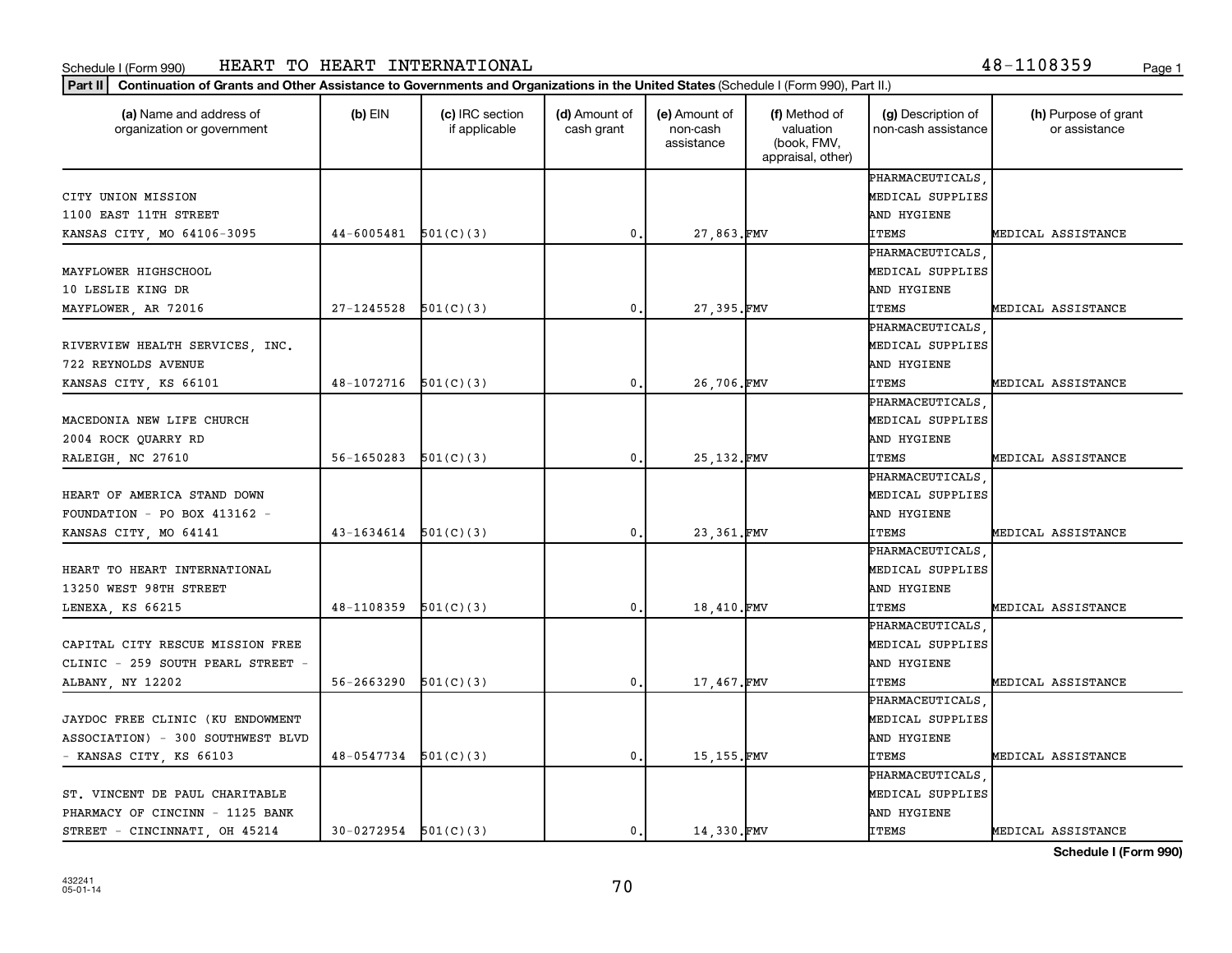|  |  | 8-1108359! | Page |
|--|--|------------|------|
|  |  |            |      |

| (a) Name and address of<br>organization or government | $(b)$ EIN                  | (c) IRC section<br>if applicable | (d) Amount of<br>cash grant | (e) Amount of<br>non-cash<br>assistance | (f) Method of<br>valuation<br>(book, FMV,<br>appraisal, other) | (g) Description of<br>non-cash assistance | (h) Purpose of grant<br>or assistance |
|-------------------------------------------------------|----------------------------|----------------------------------|-----------------------------|-----------------------------------------|----------------------------------------------------------------|-------------------------------------------|---------------------------------------|
|                                                       |                            |                                  |                             |                                         |                                                                | PHARMACEUTICALS                           |                                       |
| JOPLIN COMMUNITY CLINIC                               |                            |                                  |                             |                                         |                                                                | MEDICAL SUPPLIES                          |                                       |
| 701 SOUTH JOPLIN AVENUE                               |                            |                                  |                             |                                         |                                                                | AND HYGIENE                               |                                       |
| JOPLIN, MO 64801                                      | 43-1643962                 | 501(C)(3)                        | 0                           | 13,807.FMV                              |                                                                | <b>ITEMS</b>                              | MEDICAL ASSISTANCE                    |
|                                                       |                            |                                  |                             |                                         |                                                                | PHARMACEUTICALS                           |                                       |
| PARKVIEW OUTREACH COMMUNITY CENTER                    |                            |                                  |                             |                                         |                                                                | MEDICAL SUPPLIES                          |                                       |
| 1205 DR. MARTIN LUTHER KING JR WAY                    |                            |                                  |                             |                                         |                                                                | AND HYGIENE                               |                                       |
| HAINES CITY, FL 33844                                 | 01-0790991                 | 501(C)(3)                        | 0.                          | 13,739.FMV                              |                                                                | <b>ITEMS</b>                              | MEDICAL ASSISTANCE                    |
|                                                       |                            |                                  |                             |                                         |                                                                | PHARMACEUTICALS                           |                                       |
| SHEPHERD'S HOPE NEIGHBORHOOD                          |                            |                                  |                             |                                         |                                                                | MEDICAL SUPPLIES                          |                                       |
| HEALTH CENTER - 2404 S. TYLER                         |                            |                                  |                             |                                         |                                                                | AND HYGIENE                               |                                       |
| STREET - LITTLE ROCK, AR 72204                        | $20 - 8811505$ $501(C)(3)$ |                                  | $\mathfrak{o}$ .            | 13,410.FMV                              |                                                                | <b>ITEMS</b>                              | MEDICAL ASSISTANCE                    |
|                                                       |                            |                                  |                             |                                         |                                                                | PHARMACEUTICALS                           |                                       |
| SOUTHEAST KANSAS COMMUNITY ACTION                     |                            |                                  |                             |                                         |                                                                | MEDICAL SUPPLIES                          |                                       |
| 401 N. SINNET, PO BOX 128                             |                            |                                  |                             |                                         |                                                                | AND HYGIENE                               |                                       |
| GIRARD, KS 66743                                      | 48-0725078                 | 501(C)(3)                        | $\mathbf 0$                 | 13,073.FMV                              |                                                                | <b>ITEMS</b>                              | MEDICAL ASSISTANCE                    |
|                                                       |                            |                                  |                             |                                         |                                                                | PHARMACEUTICALS                           |                                       |
| CONVOY OF HOPE                                        |                            |                                  |                             |                                         |                                                                | MEDICAL SUPPLIES                          |                                       |
| 330 SOUTH PATTERSON                                   |                            |                                  |                             |                                         |                                                                | AND HYGIENE                               |                                       |
| SPRINGFIELD, MO 65802                                 | 68-0051386                 | 501(C)(3)                        | $\mathbf{0}$                | 12,240.FMV                              |                                                                | <b>ITEMS</b>                              | MEDICAL ASSISTANCE                    |
|                                                       |                            |                                  |                             |                                         |                                                                | PHARMACEUTICALS                           |                                       |
| GIVING THE BASICS                                     |                            |                                  |                             |                                         |                                                                | MEDICAL SUPPLIES                          |                                       |
| 3597 WEST 222ND STREET                                |                            |                                  |                             |                                         |                                                                | AND HYGIENE                               |                                       |
| BUCYRUS, KS 66013                                     | 45-3069975                 | 501(C)(3)                        | $\mathbf 0$                 | 11,793.FMV                              |                                                                | <b>ITEMS</b>                              | MEDICAL ASSISTANCE                    |
|                                                       |                            |                                  |                             |                                         |                                                                | PHARMACEUTICALS                           |                                       |
| WESTSIDE COMMUNITY ACTION NETWORK                     |                            |                                  |                             |                                         |                                                                | MEDICAL SUPPLIES                          |                                       |
| CENTER - 2136 JEFFERSON COURT -                       |                            |                                  |                             |                                         |                                                                | AND HYGIENE                               |                                       |
| KANSAS CITY, MO 64108                                 | 43-1718317                 | 501(C)(3)                        | $\mathbf{0}$                | 11,603.FMV                              |                                                                | <b>ITEMS</b>                              | MEDICAL ASSISTANCE                    |
|                                                       |                            |                                  |                             |                                         |                                                                | PHARMACEUTICALS                           |                                       |
| AMERICAN OSTEOPATHIC FOUNDATION                       |                            |                                  |                             |                                         |                                                                | MEDICAL SUPPLIES                          |                                       |
| 142 EAST ONTARIO STREET, SUITE 1450                   |                            |                                  |                             |                                         |                                                                | AND HYGIENE                               |                                       |
| CHICAGO, IL 60611                                     | 36-6056120                 | 501(C)(3)                        | 0                           | 11,041.FMV                              |                                                                | <b>ITEMS</b>                              | MEDICAL ASSISTANCE                    |
|                                                       |                            |                                  |                             |                                         |                                                                | PHARMACEUTICALS                           |                                       |
| MARTIN LUTHER KING HEALTH CENTER                      |                            |                                  |                             |                                         |                                                                | MEDICAL SUPPLIES                          |                                       |
| 827 MARGARET PLACE, SUITE 102                         |                            |                                  |                             |                                         |                                                                | AND HYGIENE                               |                                       |
| SHREVEPORT, LA 71101                                  | $72 - 1079721$ $501(C)(3)$ |                                  | 0.                          | 10.543.FMV                              |                                                                | <b>ITEMS</b>                              | MEDICAL ASSISTANCE                    |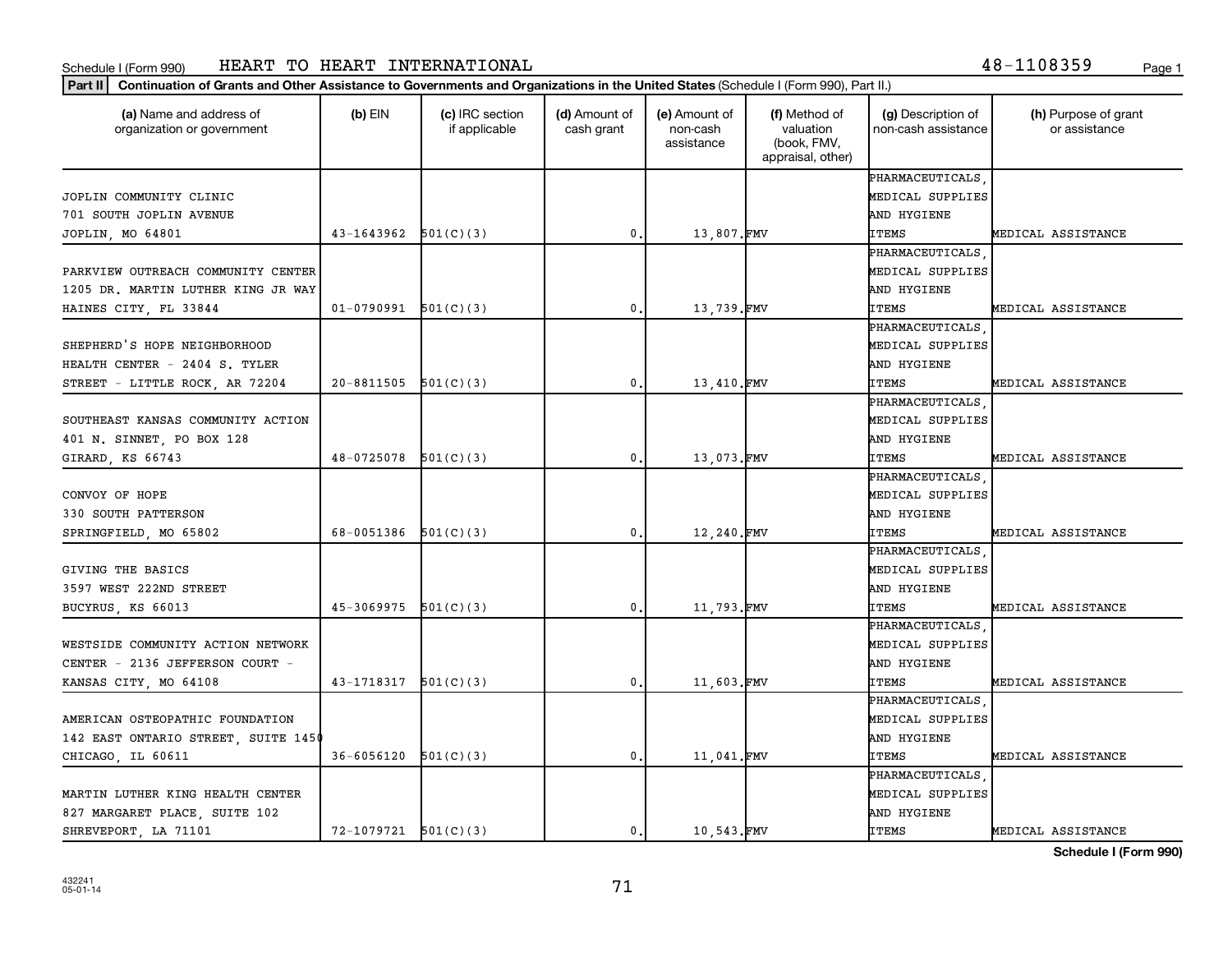| (a) Name and address of<br>organization or government | $(b)$ EIN                  | (c) IRC section<br>if applicable | (d) Amount of<br>cash grant | (e) Amount of<br>non-cash<br>assistance | (f) Method of<br>valuation<br>(book, FMV,<br>appraisal, other) | (g) Description of<br>non-cash assistance | (h) Purpose of grant<br>or assistance |
|-------------------------------------------------------|----------------------------|----------------------------------|-----------------------------|-----------------------------------------|----------------------------------------------------------------|-------------------------------------------|---------------------------------------|
|                                                       |                            |                                  |                             |                                         |                                                                | PHARMACEUTICALS                           |                                       |
| VOLUNTEERS IN MEDICINE - COLUMBUS                     |                            |                                  |                             |                                         |                                                                | MEDICAL SUPPLIES                          |                                       |
| 940 N MARR RD, SUITE B                                |                            |                                  |                             |                                         |                                                                | AND HYGIENE                               |                                       |
| COLUMBUS, IN 47201                                    | $35 - 6023714$ $501(C)(3)$ |                                  | 0                           | 10,051.FMV                              |                                                                | <b>ITEMS</b>                              | MEDICAL ASSISTANCE                    |
|                                                       |                            |                                  |                             |                                         |                                                                | PHARMACEUTICALS                           |                                       |
| LAKE AREA FREE CLINIC                                 |                            |                                  |                             |                                         |                                                                | MEDICAL SUPPLIES                          |                                       |
| 856 B ARMOUR ROAD                                     |                            |                                  |                             |                                         |                                                                | AND HYGIENE                               |                                       |
| OCONOMOWOC, WI 53066                                  | 39-2006388                 | 501(C)(3)                        | $\mathbf{0}$ .              | 9,766.FMV                               |                                                                | <b>ITEMS</b>                              | MEDICAL ASSISTANCE                    |
|                                                       |                            |                                  |                             |                                         |                                                                | PHARMACEUTICALS                           |                                       |
| CROSSROADS CENTER INC                                 |                            |                                  |                             |                                         |                                                                | MEDICAL SUPPLIES                          |                                       |
| 444 VALPARAISO PKWY                                   |                            |                                  |                             |                                         |                                                                | AND HYGIENE                               |                                       |
| VALPARAISO, FL 32580                                  | 20-5518720                 | 501(C)(3)                        | $\mathbf{0}$ .              | 9,027.FMV                               |                                                                | <b>ITEMS</b>                              | MEDICAL ASSISTANCE                    |
|                                                       |                            |                                  |                             |                                         |                                                                | PHARMACEUTICALS                           |                                       |
| GREENVILLE FREE MEDICAL CLINIC                        |                            |                                  |                             |                                         |                                                                | MEDICAL SUPPLIES                          |                                       |
| 600 ARLINGTON ROAD                                    |                            |                                  |                             |                                         |                                                                | AND HYGIENE                               |                                       |
| GREENVILLE, SC 29601                                  | 57-0855205                 | 501(C)(3)                        | 0                           | 8,960.FMV                               |                                                                | <b>ITEMS</b>                              | MEDICAL ASSISTANCE                    |
|                                                       |                            |                                  |                             |                                         |                                                                | PHARMACEUTICALS                           |                                       |
| LAWRENCE MEMORIAL HOSPITAL                            |                            |                                  |                             |                                         |                                                                | MEDICAL SUPPLIES                          |                                       |
| 325 MAINE STREET                                      |                            |                                  |                             |                                         |                                                                | AND HYGIENE                               |                                       |
| LAWRENCE, KS 66044                                    | 48-0771515                 | 501(C)(3)                        | $\mathbf{0}$ .              | 8,733.FMV                               |                                                                | <b>ITEMS</b>                              | MEDICAL ASSISTANCE                    |
|                                                       |                            |                                  |                             |                                         |                                                                | PHARMACEUTICALS                           |                                       |
| CHARITABLE PHARMACY OF CENTRAL                        |                            |                                  |                             |                                         |                                                                | MEDICAL SUPPLIES                          |                                       |
| OHIO, INC - 200 EAST LIVINGSTON                       |                            |                                  |                             |                                         |                                                                | AND HYGIENE                               |                                       |
| AVENUE - COLUMBUS, OH 43215                           | 27-0147090                 | 501(C)(3)                        | $\mathbf{0}$ .              | 7,691.FMV                               |                                                                | ITEMS                                     | MEDICAL ASSISTANCE                    |
|                                                       |                            |                                  |                             |                                         |                                                                | PHARMACEUTICALS                           |                                       |
| KIDS LIVING BRAVE                                     |                            |                                  |                             |                                         |                                                                | MEDICAL SUPPLIES                          |                                       |
| 8421 UNIVERSITY BLV, STE G                            |                            |                                  |                             |                                         |                                                                | AND HYGIENE                               |                                       |
| CLIVE, IA 50325                                       | 45-3565845                 | 501(C)(3)                        | 0                           | 7,329.FMV                               |                                                                | <b>ITEMS</b>                              | MEDICAL ASSISTANCE                    |
|                                                       |                            |                                  |                             |                                         |                                                                | PHARMACEUTICALS                           |                                       |
| MONTGOMERY AIDS OUTREACH, INC.                        |                            |                                  |                             |                                         |                                                                | MEDICAL SUPPLIES                          |                                       |
| 820 WEST SOUTH BOULEVARD                              |                            |                                  |                             |                                         |                                                                | AND HYGIENE                               |                                       |
| MONTGOMERY, AL 36105                                  | 63-0959628                 | 501(C)(3)                        | 0.                          | 7,324.FMV                               |                                                                | ITEMS                                     | MEDICAL ASSISTANCE                    |
|                                                       |                            |                                  |                             |                                         |                                                                | PHARMACEUTICALS                           |                                       |
| HOPE FAMILY CARE CENTER                               |                            |                                  |                             |                                         |                                                                | MEDICAL SUPPLIES                          |                                       |
| 3027 PROSPECT AVENUE                                  |                            |                                  |                             |                                         |                                                                | AND HYGIENE                               |                                       |
| KANSAS CITY, MO 64128                                 | $26-4021005$ $501(C)(3)$   |                                  | $\mathbf{0}$ .              | 7,241.FMV                               |                                                                | <b>ITEMS</b>                              | MEDICAL ASSISTANCE                    |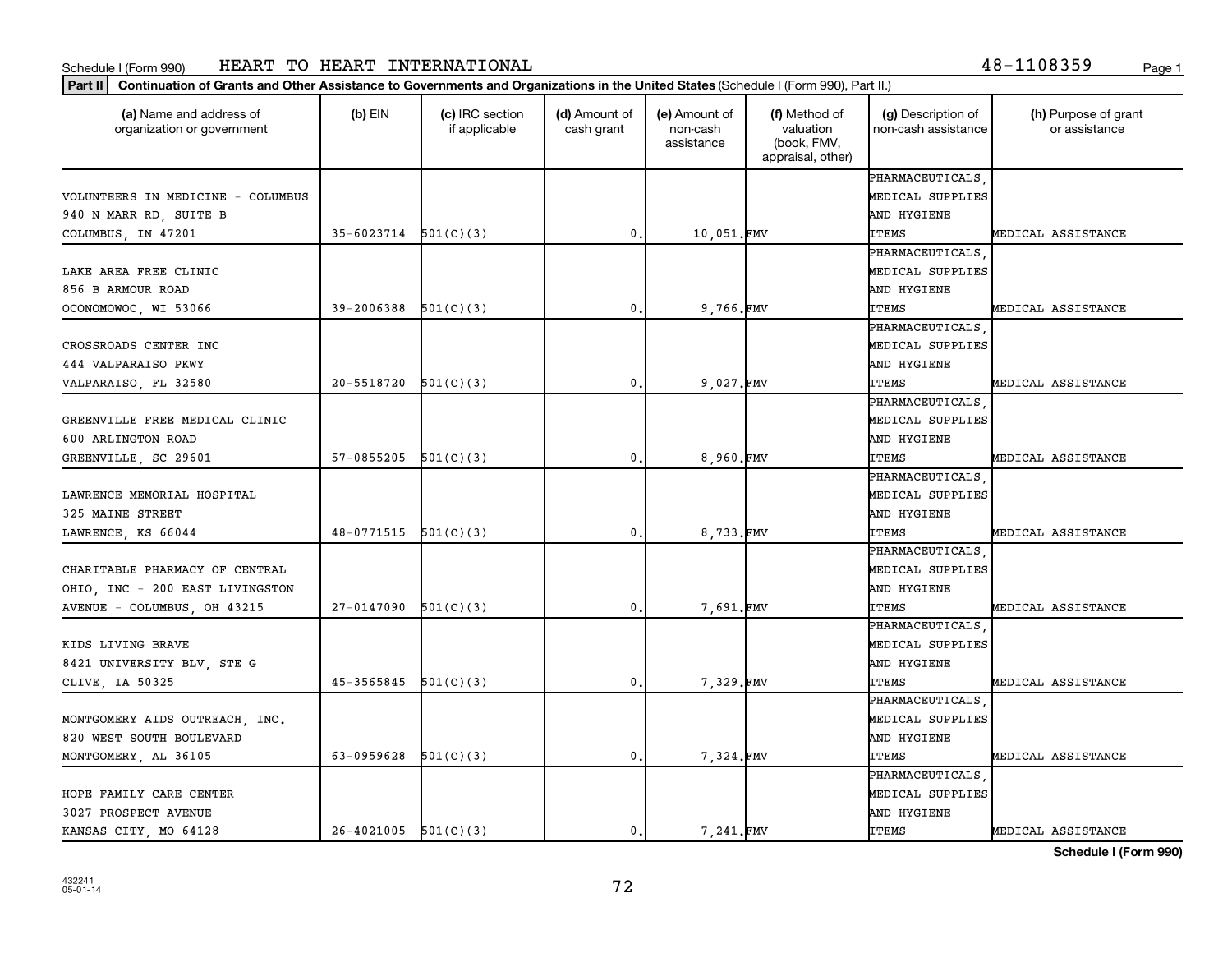### Schedule I (Form 990) HEAR'I' TO HEAR'I' IN'I'ERNA'I'IONALı ili alik altında 1990 - 1999 - Page 1 HEART TO HEART INTERNATIONAL 48-1108359

|  |  | 8-1108359! | Page |
|--|--|------------|------|
|  |  |            |      |

| (a) Name and address of<br>organization or government | $(b)$ EIN                  | (c) IRC section<br>if applicable | (d) Amount of<br>cash grant | (e) Amount of<br>non-cash<br>assistance | (f) Method of<br>valuation<br>(book, FMV,<br>appraisal, other) | (g) Description of<br>non-cash assistance | (h) Purpose of grant<br>or assistance |
|-------------------------------------------------------|----------------------------|----------------------------------|-----------------------------|-----------------------------------------|----------------------------------------------------------------|-------------------------------------------|---------------------------------------|
|                                                       |                            |                                  |                             |                                         |                                                                | PHARMACEUTICALS                           |                                       |
| MAUI MEMORIAL MEDICAL CENTER                          |                            |                                  |                             |                                         |                                                                | MEDICAL SUPPLIES                          |                                       |
| 221 MAHALANI STREET                                   |                            |                                  |                             |                                         |                                                                | AND HYGIENE                               |                                       |
| WAILUKU, HI 96793                                     | 99-0330698                 | 501(C)(3)                        | $\mathbf{0}$                | 6,972.FMV                               |                                                                | <b>ITEMS</b>                              | MEDICAL ASSISTANCE                    |
|                                                       |                            |                                  |                             |                                         |                                                                | PHARMACEUTICALS                           |                                       |
| ST. LOUIS AREA FOOD BANK                              |                            |                                  |                             |                                         |                                                                | MEDICAL SUPPLIES                          |                                       |
| 70 CORPORATE WOODS DRIVE                              |                            |                                  |                             |                                         |                                                                | AND HYGIENE                               |                                       |
| BRIDGETON, MO 63044                                   | 43-1253102                 | 501(C)(3)                        | $\mathbf{0}$ .              | $6,850.$ FMV                            |                                                                | <b>ITEMS</b>                              | MEDICAL ASSISTANCE                    |
|                                                       |                            |                                  |                             |                                         |                                                                | PHARMACEUTICALS                           |                                       |
| SAVED BY GRACE MINISTRIES, INC.                       |                            |                                  |                             |                                         |                                                                | MEDICAL SUPPLIES                          |                                       |
| 226 CENTER ROAD                                       |                            |                                  |                             |                                         |                                                                | AND HYGIENE                               |                                       |
| EAST AURORA, NY 14052                                 | $16-1560404$ $501(C)(3)$   |                                  | 0.                          | $6,607$ . FMV                           |                                                                | <b>ITEMS</b>                              | MEDICAL ASSISTANCE                    |
|                                                       |                            |                                  |                             |                                         |                                                                | PHARMACEUTICALS                           |                                       |
| MERCY AND TRUTH MEDICAL MISSIONS                      |                            |                                  |                             |                                         |                                                                | MEDICAL SUPPLIES                          |                                       |
| 636 MINNESOTA AVE.                                    |                            |                                  |                             |                                         |                                                                | AND HYGIENE                               |                                       |
| KANSAS CITY, KS 66101                                 | $74 - 2847917$ $501(C)(3)$ |                                  | $\mathbf{0}$                | 5,993.FMV                               |                                                                | <b>ITEMS</b>                              | MEDICAL ASSISTANCE                    |
|                                                       |                            |                                  |                             |                                         |                                                                | PHARMACEUTICALS                           |                                       |
| BRANDON OUTREACH CLINIC                               |                            |                                  |                             |                                         |                                                                | MEDICAL SUPPLIES                          |                                       |
| 517 N. PARSONS AVENUE                                 |                            |                                  |                             |                                         |                                                                | AND HYGIENE                               |                                       |
| BRANDON, FL 33510                                     | 59-2917499                 | 501(C)(3)                        | $\mathbf{0}$ .              | 5,816.FMV                               |                                                                | <b>ITEMS</b>                              | MEDICAL ASSISTANCE                    |
|                                                       |                            |                                  |                             |                                         |                                                                | PHARMACEUTICALS                           |                                       |
| COMMUNITY CARE CLINIC OF HIGHLAND                     |                            |                                  |                             |                                         |                                                                | MEDICAL SUPPLIES                          |                                       |
| - CASHIERS, INC. - 52 AUNT DORA                       |                            |                                  |                             |                                         |                                                                | AND HYGIENE                               |                                       |
| DRIVE - HIGHLANDS, NC 28741                           | 65-1251915                 | 501(C)(3)                        | $\mathbf{0}$ .              | 5.525.FMV                               |                                                                | <b>ITEMS</b>                              | MEDICAL ASSISTANCE                    |
|                                                       |                            |                                  |                             |                                         |                                                                | PHARMACEUTICALS                           |                                       |
| EWING TOWNSHIP                                        |                            |                                  |                             |                                         |                                                                | MEDICAL SUPPLIES                          |                                       |
| 999 LOWER FERRY ROAD                                  |                            |                                  |                             |                                         |                                                                | AND HYGIENE                               |                                       |
| EWING, NJ 08628                                       | $22 - 3331642$ $501(C)(3)$ |                                  | 0.                          | 5,465.FMV                               |                                                                | <b>ITEMS</b>                              | MEDICAL ASSISTANCE                    |
|                                                       |                            |                                  |                             |                                         |                                                                | PHARMACEUTICALS                           |                                       |
| OPERATION USA                                         |                            |                                  |                             |                                         |                                                                | MEDICAL SUPPLIES                          |                                       |
| 3617 HAYDEN AVENUE, SUITE A                           |                            |                                  |                             |                                         |                                                                | AND HYGIENE                               |                                       |
| CULVER CITY, CA 90232                                 | 95-3504080                 | 501(C)(3)                        | 0.                          | 5,452.FMV                               |                                                                | <b>ITEMS</b>                              | MEDICAL ASSISTANCE                    |
|                                                       |                            |                                  |                             |                                         |                                                                | PHARMACEUTICALS                           |                                       |
| DIOCESAN COUNCIL, SOCIETY OF ST.                      |                            |                                  |                             |                                         |                                                                | MEDICAL SUPPLIES                          |                                       |
| VINCENT DE PAUL - 420 WEST WATKINS                    |                            |                                  |                             |                                         |                                                                | AND HYGIENE                               |                                       |
| - PHOENIX, AZ 85003                                   | $86-0096789$ $501(C)(3)$   |                                  | 0.                          | 5.406.FMV                               |                                                                | <b>ITEMS</b>                              | MEDICAL ASSISTANCE                    |

**Schedule I (Form 990)**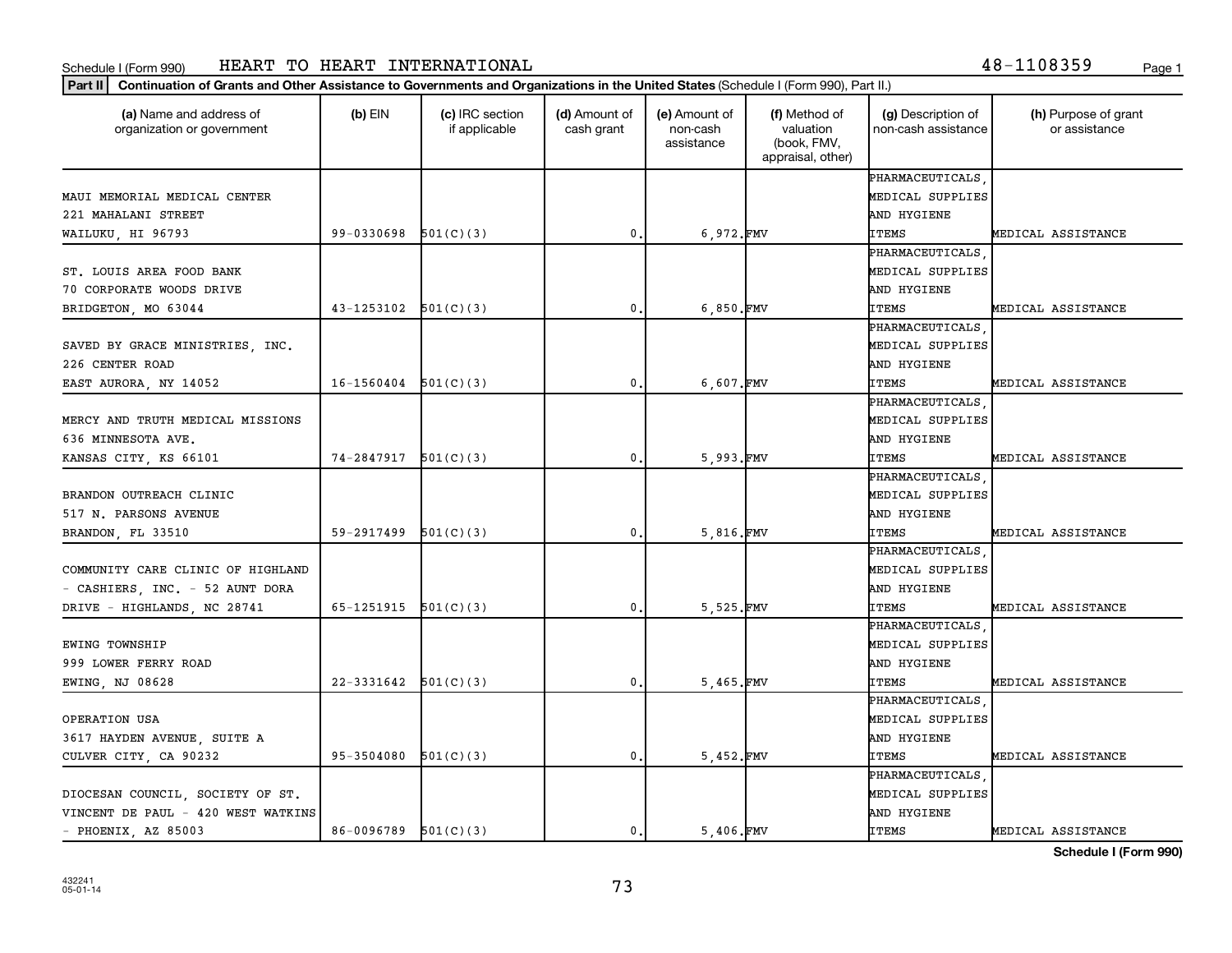## Schedule I (Form 990) HEART TO HEART INTERNATIONAL 48-1108359 <sub>Page 1</sub>

|  | 3-1108359 |  |  |  |  | Page 1 |
|--|-----------|--|--|--|--|--------|
|--|-----------|--|--|--|--|--------|

| Part II                                               | Continuation of Grants and Other Assistance to Governments and Organizations in the United States (Schedule I (Form 990), Part II.) |                                  |                             |                                         |                                                                |                                           |                                       |  |  |
|-------------------------------------------------------|-------------------------------------------------------------------------------------------------------------------------------------|----------------------------------|-----------------------------|-----------------------------------------|----------------------------------------------------------------|-------------------------------------------|---------------------------------------|--|--|
| (a) Name and address of<br>organization or government | $(b)$ EIN                                                                                                                           | (c) IRC section<br>if applicable | (d) Amount of<br>cash grant | (e) Amount of<br>non-cash<br>assistance | (f) Method of<br>valuation<br>(book, FMV,<br>appraisal, other) | (g) Description of<br>non-cash assistance | (h) Purpose of grant<br>or assistance |  |  |
|                                                       |                                                                                                                                     |                                  |                             |                                         |                                                                | PHARMACEUTICALS,                          |                                       |  |  |
| SOJOURNER HEALTH CLINIC                               |                                                                                                                                     |                                  |                             |                                         |                                                                | MEDICAL SUPPLIES                          |                                       |  |  |
| 205 EAST 9TH STREET                                   |                                                                                                                                     |                                  |                             |                                         |                                                                | AND HYGIENE                               |                                       |  |  |
| KANSAS CITY, MO 64106                                 | $26-3143007$ 501(C)(3)                                                                                                              |                                  | 0.                          | $5,388.$ FMV                            |                                                                | <b>ITEMS</b>                              | MEDICAL ASSISTANCE                    |  |  |
|                                                       |                                                                                                                                     |                                  |                             |                                         |                                                                | PHARMACEUTICALS,                          |                                       |  |  |
| VIRGINIA B. ANDES VOLUNTEER CLINIC                    |                                                                                                                                     |                                  |                             |                                         |                                                                | MEDICAL SUPPLIES                          |                                       |  |  |
| 21297 OLEAN BLVD                                      |                                                                                                                                     |                                  |                             |                                         |                                                                | AND HYGIENE                               |                                       |  |  |
| PORT CHARLOTTE, FL 33952                              | 65-0958042 $501(C)(3)$                                                                                                              |                                  | $\mathbf{0}$ .              | 5,114.FMV                               |                                                                | <b>ITEMS</b>                              | MEDICAL ASSISTANCE                    |  |  |
|                                                       |                                                                                                                                     |                                  |                             |                                         |                                                                |                                           |                                       |  |  |
|                                                       |                                                                                                                                     |                                  |                             |                                         |                                                                |                                           |                                       |  |  |
|                                                       |                                                                                                                                     |                                  |                             |                                         |                                                                |                                           |                                       |  |  |
|                                                       |                                                                                                                                     |                                  |                             |                                         |                                                                |                                           |                                       |  |  |
|                                                       |                                                                                                                                     |                                  |                             |                                         |                                                                |                                           |                                       |  |  |
|                                                       |                                                                                                                                     |                                  |                             |                                         |                                                                |                                           |                                       |  |  |
|                                                       |                                                                                                                                     |                                  |                             |                                         |                                                                |                                           |                                       |  |  |
|                                                       |                                                                                                                                     |                                  |                             |                                         |                                                                |                                           |                                       |  |  |

**Schedule I (Form 990)**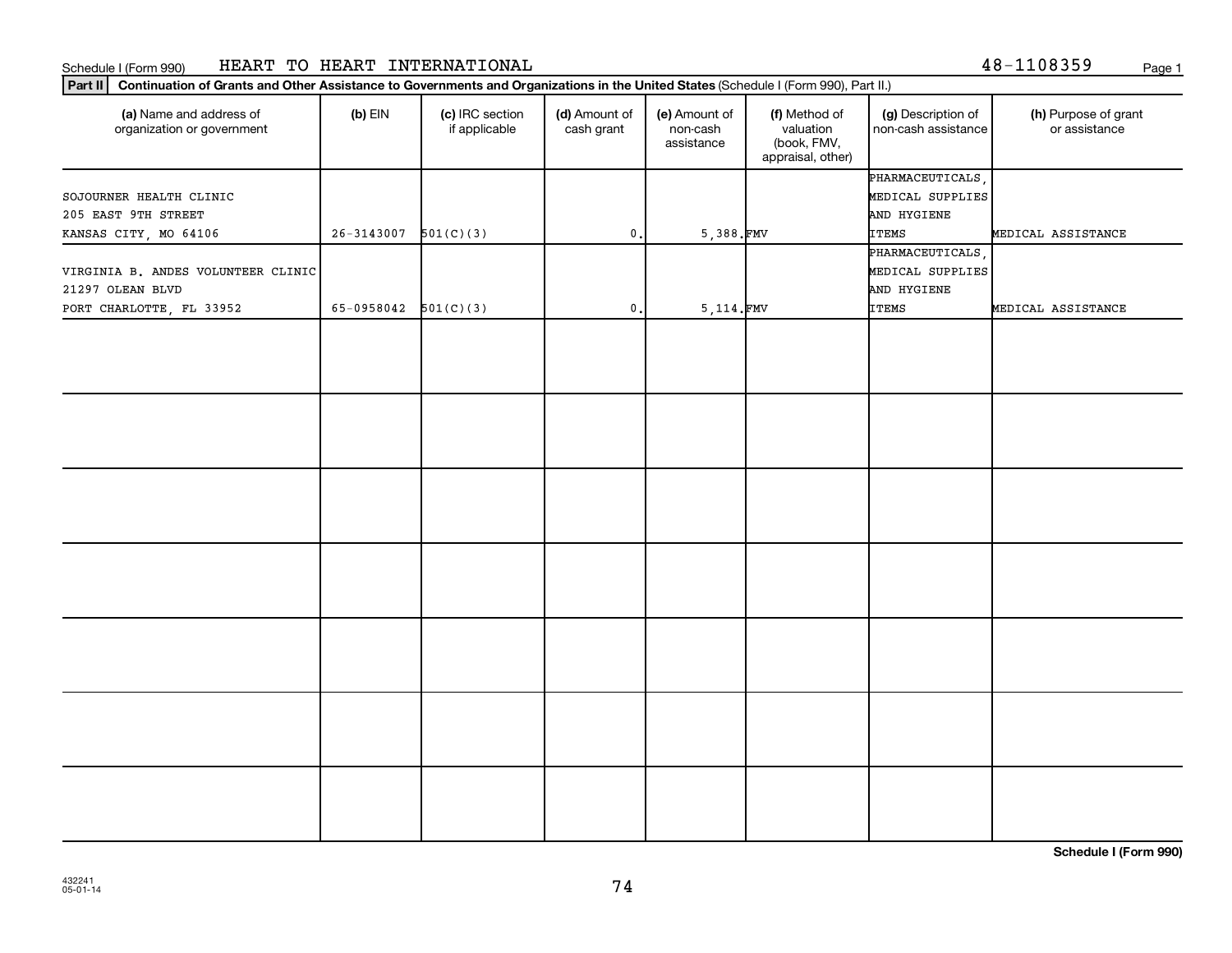(a) Type of grant or assistance **Audity Commet Audio Commet Commet Commet Commet Commet Commet Commet Commet Comme** 

(c) Amount of cash grant

Schedule I (Form 990) (2014) HEART TO HEART INTERNATIONAL **And Account 1999** 2014) Page

(d) Amount of noncash assistance

(e) Method of valuation (book, FMV, appraisal, other)

Part IV | Supplemental Information. Provide the information required in Part I, line 2, Part III, column (b), and any other additional information.

Part III | Grants and Other Assistance to Domestic Individuals. Complete if the organization answered "Yes" to Form 990, Part IV, line 22.

recipients

Part III can be duplicated if additional space is needed.

PART I, LINE 2:

RECIPIENT ORGANIZATIONS ARE REQUIRED TO PROVIDE HEART TO HEART WITH

DISTRIBUTION REPORTS AND OTHER DOCUMENTATION SUCH AS PHOTOGRAPHS DETAILING

THE HUMANITARIAN IMPACT OF THE DONATION. HEART TO HEART AND/OR

DISTRIBUTION PARTNER ORGANIZATION STAFF PERSONALLY CONDUCT SITE VISITS AND

FIELD INVESTIGATIONS FOR SPECIFIED RECIPIENTS EACH YEAR.

**2**

(f) Description of non-cash assistance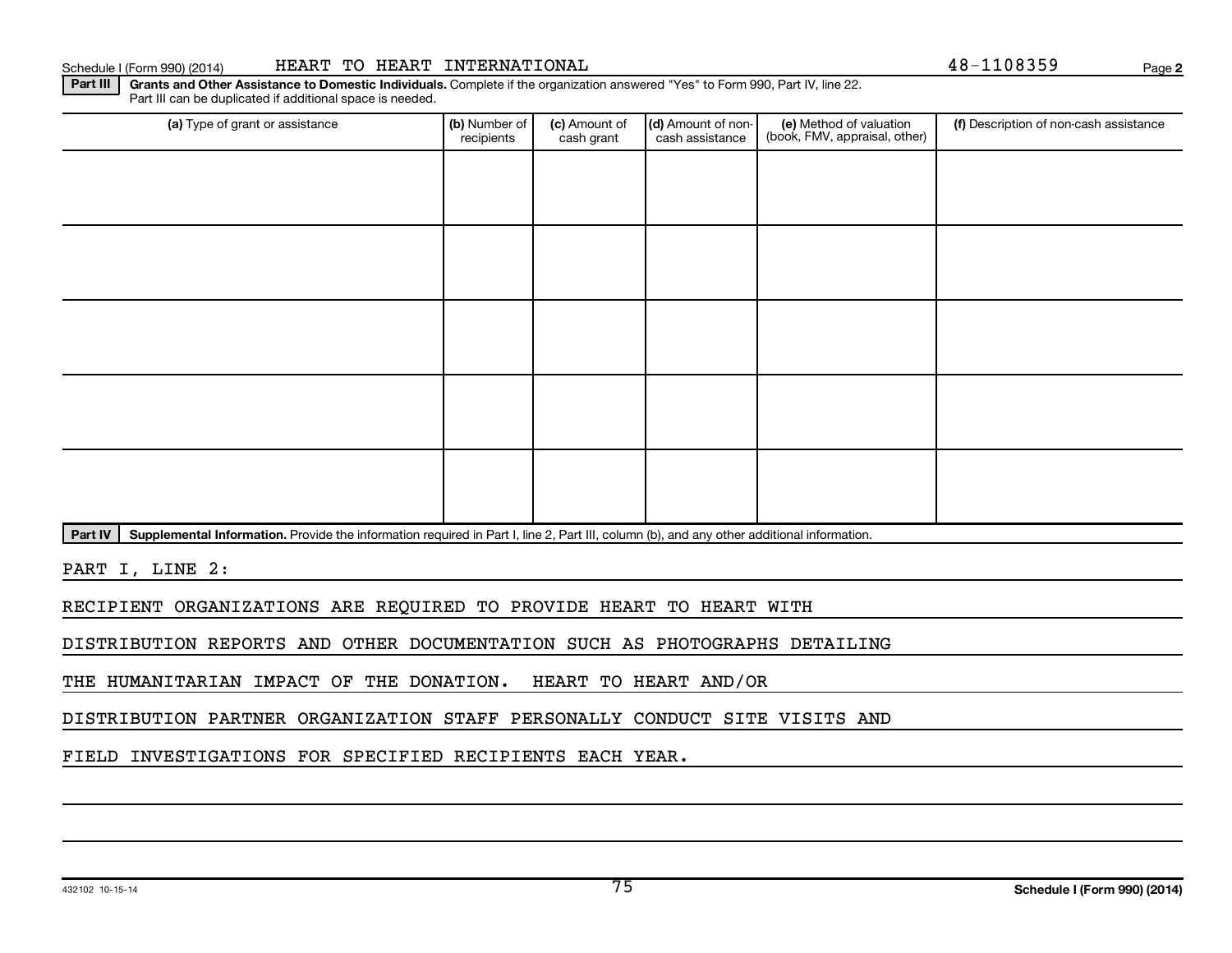| <b>SCHEDULE M</b> |  |
|-------------------|--|
| (Form 990)        |  |

# **Noncash Contributions**

OMB No. 1545-0047

Department of the Treasury Internal Revenue Service

◆ Complete if the organizations answered "Yes" on Form 990, Part IV, lines 29 or 30.<br>▶ Complete if the organizations answered "Yes" on Form 990, Part IV, lines 29 or 30. **Attach to Form 990.**  $\blacktriangleright$ 

**Open To Public**

| Name of the organization |  |
|--------------------------|--|
|--------------------------|--|

Information about Schedule M (Form 990) and its instructions is at <sub>www.irs.gov/form990.</sub> Inspection ■ Information about Schedule M (Form 990) and its instructions is at <sub>www.irs.*gov/form990.*<br>Employer identification number |<br>Figure identification number |</sub>

## **Part I Types of Property** HEART TO HEART INTERNATIONAL **48-1108359**

|     | ганн<br>i ypes or Froperty                                                                                                                                                                                                                                                                                                                                                                                                                                          |                               |                                      |                                                                                                      |                                                              |     |     |    |
|-----|---------------------------------------------------------------------------------------------------------------------------------------------------------------------------------------------------------------------------------------------------------------------------------------------------------------------------------------------------------------------------------------------------------------------------------------------------------------------|-------------------------------|--------------------------------------|------------------------------------------------------------------------------------------------------|--------------------------------------------------------------|-----|-----|----|
|     |                                                                                                                                                                                                                                                                                                                                                                                                                                                                     | (a)<br>Check if<br>applicable | (b)<br>Number of<br>contributions or | (c)<br>Noncash contribution<br>amounts reported on<br>items contributed Form 990, Part VIII, line 1g | (d)<br>Method of determining<br>noncash contribution amounts |     |     |    |
| 1.  |                                                                                                                                                                                                                                                                                                                                                                                                                                                                     |                               |                                      |                                                                                                      |                                                              |     |     |    |
| 2   |                                                                                                                                                                                                                                                                                                                                                                                                                                                                     |                               |                                      |                                                                                                      |                                                              |     |     |    |
| з   |                                                                                                                                                                                                                                                                                                                                                                                                                                                                     |                               |                                      |                                                                                                      |                                                              |     |     |    |
| 4   |                                                                                                                                                                                                                                                                                                                                                                                                                                                                     |                               |                                      |                                                                                                      |                                                              |     |     |    |
|     |                                                                                                                                                                                                                                                                                                                                                                                                                                                                     | $\overline{\text{x}}$         |                                      |                                                                                                      | 1,009,125. AVERAGE WHOLESALE                                 |     |     |    |
| 5   | Clothing and household goods                                                                                                                                                                                                                                                                                                                                                                                                                                        |                               |                                      |                                                                                                      |                                                              |     |     |    |
| 6   |                                                                                                                                                                                                                                                                                                                                                                                                                                                                     |                               |                                      |                                                                                                      |                                                              |     |     |    |
| 7   |                                                                                                                                                                                                                                                                                                                                                                                                                                                                     |                               |                                      |                                                                                                      |                                                              |     |     |    |
| 8   |                                                                                                                                                                                                                                                                                                                                                                                                                                                                     |                               |                                      |                                                                                                      |                                                              |     |     |    |
| 9   | Securities - Publicly traded                                                                                                                                                                                                                                                                                                                                                                                                                                        |                               |                                      |                                                                                                      |                                                              |     |     |    |
| 10  | Securities - Closely held stock                                                                                                                                                                                                                                                                                                                                                                                                                                     |                               |                                      |                                                                                                      |                                                              |     |     |    |
| 11  | Securities - Partnership, LLC, or                                                                                                                                                                                                                                                                                                                                                                                                                                   |                               |                                      |                                                                                                      |                                                              |     |     |    |
|     |                                                                                                                                                                                                                                                                                                                                                                                                                                                                     |                               |                                      |                                                                                                      |                                                              |     |     |    |
| 12  |                                                                                                                                                                                                                                                                                                                                                                                                                                                                     |                               |                                      |                                                                                                      |                                                              |     |     |    |
| 13  | Qualified conservation contribution -                                                                                                                                                                                                                                                                                                                                                                                                                               |                               |                                      |                                                                                                      |                                                              |     |     |    |
|     | Historic structures                                                                                                                                                                                                                                                                                                                                                                                                                                                 |                               |                                      |                                                                                                      |                                                              |     |     |    |
| 14  | Qualified conservation contribution - Other                                                                                                                                                                                                                                                                                                                                                                                                                         |                               |                                      |                                                                                                      |                                                              |     |     |    |
| 15  |                                                                                                                                                                                                                                                                                                                                                                                                                                                                     |                               |                                      |                                                                                                      |                                                              |     |     |    |
| 16  | Real estate - Commercial                                                                                                                                                                                                                                                                                                                                                                                                                                            |                               |                                      |                                                                                                      |                                                              |     |     |    |
|     |                                                                                                                                                                                                                                                                                                                                                                                                                                                                     |                               |                                      |                                                                                                      |                                                              |     |     |    |
| 17  |                                                                                                                                                                                                                                                                                                                                                                                                                                                                     |                               |                                      |                                                                                                      |                                                              |     |     |    |
| 18  |                                                                                                                                                                                                                                                                                                                                                                                                                                                                     |                               |                                      |                                                                                                      |                                                              |     |     |    |
| 19  |                                                                                                                                                                                                                                                                                                                                                                                                                                                                     | $\overline{\text{x}}$         | $\overline{27}$                      | 93, 151, 148.                                                                                        | <b>AVERAGE WHOLESALE</b>                                     |     |     |    |
| 20  | Drugs and medical supplies                                                                                                                                                                                                                                                                                                                                                                                                                                          |                               |                                      |                                                                                                      |                                                              |     |     |    |
| 21  |                                                                                                                                                                                                                                                                                                                                                                                                                                                                     |                               |                                      |                                                                                                      |                                                              |     |     |    |
| 22  |                                                                                                                                                                                                                                                                                                                                                                                                                                                                     |                               |                                      |                                                                                                      |                                                              |     |     |    |
| 23  |                                                                                                                                                                                                                                                                                                                                                                                                                                                                     |                               |                                      |                                                                                                      |                                                              |     |     |    |
| 24  |                                                                                                                                                                                                                                                                                                                                                                                                                                                                     |                               |                                      |                                                                                                      |                                                              |     |     |    |
| 25  | Other $\blacktriangleright$<br>$\left(\begin{array}{ccc}\n&\n&\n\end{array}\right)$                                                                                                                                                                                                                                                                                                                                                                                 |                               |                                      |                                                                                                      |                                                              |     |     |    |
| 26  | $(\begin{array}{cccccccccc} \textbf{0} & \textbf{0} & \textbf{0} & \textbf{0} & \textbf{0} & \textbf{0} & \textbf{0} & \textbf{0} & \textbf{0} & \textbf{0} & \textbf{0} & \textbf{0} & \textbf{0} & \textbf{0} & \textbf{0} & \textbf{0} & \textbf{0} & \textbf{0} & \textbf{0} & \textbf{0} & \textbf{0} & \textbf{0} & \textbf{0} & \textbf{0} & \textbf{0} & \textbf{0} & \textbf{0} & \textbf{0} & \textbf{0} & \textbf{0} & \$<br>Other $\blacktriangleright$ |                               |                                      |                                                                                                      |                                                              |     |     |    |
| 27  | Other $\blacktriangleright$                                                                                                                                                                                                                                                                                                                                                                                                                                         |                               |                                      |                                                                                                      |                                                              |     |     |    |
| 28  | Other                                                                                                                                                                                                                                                                                                                                                                                                                                                               |                               |                                      |                                                                                                      |                                                              |     |     |    |
| 29  | Number of Forms 8283 received by the organization during the tax year for contributions                                                                                                                                                                                                                                                                                                                                                                             |                               |                                      |                                                                                                      |                                                              |     |     |    |
|     | for which the organization completed Form 8283, Part IV, Donee Acknowledgement                                                                                                                                                                                                                                                                                                                                                                                      |                               |                                      | 29                                                                                                   |                                                              |     |     |    |
|     |                                                                                                                                                                                                                                                                                                                                                                                                                                                                     |                               |                                      |                                                                                                      |                                                              |     | Yes | No |
|     |                                                                                                                                                                                                                                                                                                                                                                                                                                                                     |                               |                                      |                                                                                                      |                                                              |     |     |    |
|     | 30a During the year, did the organization receive by contribution any property reported in Part I, lines 1 through 28, that it<br>must hold for at least three years from the date of the initial contribution, and which is not required to be used for                                                                                                                                                                                                            |                               |                                      |                                                                                                      |                                                              |     |     |    |
|     |                                                                                                                                                                                                                                                                                                                                                                                                                                                                     |                               |                                      |                                                                                                      |                                                              | 30a |     | х  |
| b   | If "Yes," describe the arrangement in Part II.                                                                                                                                                                                                                                                                                                                                                                                                                      |                               |                                      |                                                                                                      |                                                              |     |     |    |
| 31  | Does the organization have a gift acceptance policy that requires the review of any non-standard contributions?                                                                                                                                                                                                                                                                                                                                                     |                               |                                      |                                                                                                      |                                                              | 31  | х   |    |
| 32a | Does the organization hire or use third parties or related organizations to solicit, process, or sell noncash                                                                                                                                                                                                                                                                                                                                                       |                               |                                      |                                                                                                      |                                                              |     |     |    |
|     | contributions?                                                                                                                                                                                                                                                                                                                                                                                                                                                      |                               |                                      |                                                                                                      |                                                              | 32a |     | х  |
|     |                                                                                                                                                                                                                                                                                                                                                                                                                                                                     |                               |                                      |                                                                                                      |                                                              |     |     |    |
| b   | If "Yes," describe in Part II.                                                                                                                                                                                                                                                                                                                                                                                                                                      |                               |                                      |                                                                                                      |                                                              |     |     |    |
| 33  | If the organization did not report an amount in column (c) for a type of property for which column (a) is checked,                                                                                                                                                                                                                                                                                                                                                  |                               |                                      |                                                                                                      |                                                              |     |     |    |
|     | describe in Part II.                                                                                                                                                                                                                                                                                                                                                                                                                                                |                               |                                      |                                                                                                      |                                                              |     |     |    |
| LHA | For Paperwork Reduction Act Notice, see the Instructions for Form 990.                                                                                                                                                                                                                                                                                                                                                                                              |                               |                                      |                                                                                                      | Schedule M (Form 990) (2014)                                 |     |     |    |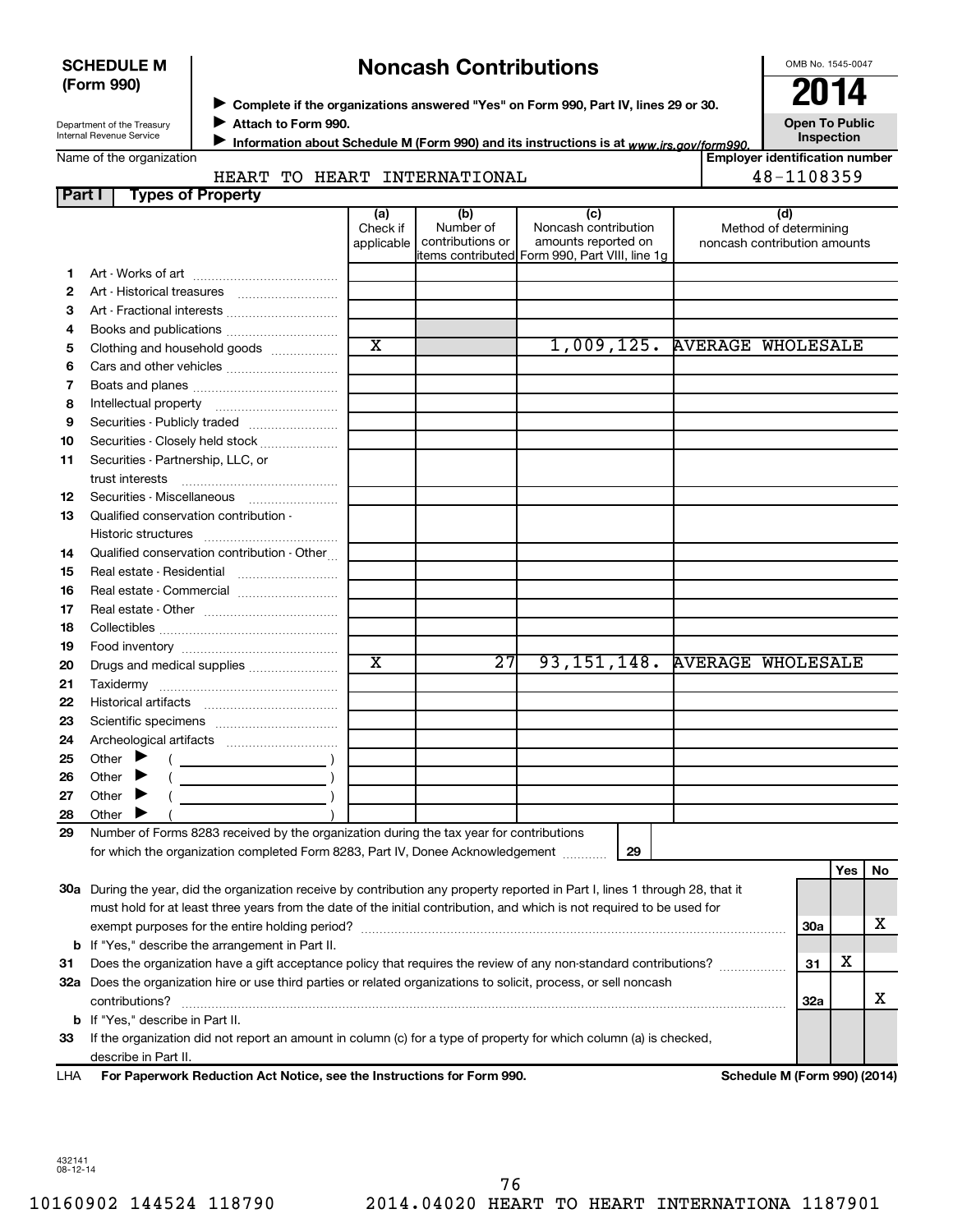**2**

Provide the information required by Part I, lines 30b, 32b, and 33, and whether the organization is reporting in Part I, column (b), the number of contributions, the number of items received, or a combination of both. Also complete this part for any additional information. **Part II Supplemental Information.** 

| 432142 08-12-14<br>10160902 144524 118790 | $7\,7$<br>2014.04020 HEART TO HEART INTERNATIONA 1187901 |
|-------------------------------------------|----------------------------------------------------------|
|                                           | Schedule M (Form 990) (2014)                             |
|                                           |                                                          |
|                                           |                                                          |
|                                           |                                                          |
|                                           |                                                          |
|                                           |                                                          |
|                                           |                                                          |
|                                           |                                                          |
|                                           |                                                          |
|                                           |                                                          |
|                                           |                                                          |
|                                           |                                                          |
|                                           |                                                          |
|                                           |                                                          |
|                                           |                                                          |
|                                           |                                                          |
|                                           |                                                          |
|                                           |                                                          |
|                                           |                                                          |
|                                           |                                                          |
|                                           |                                                          |
|                                           |                                                          |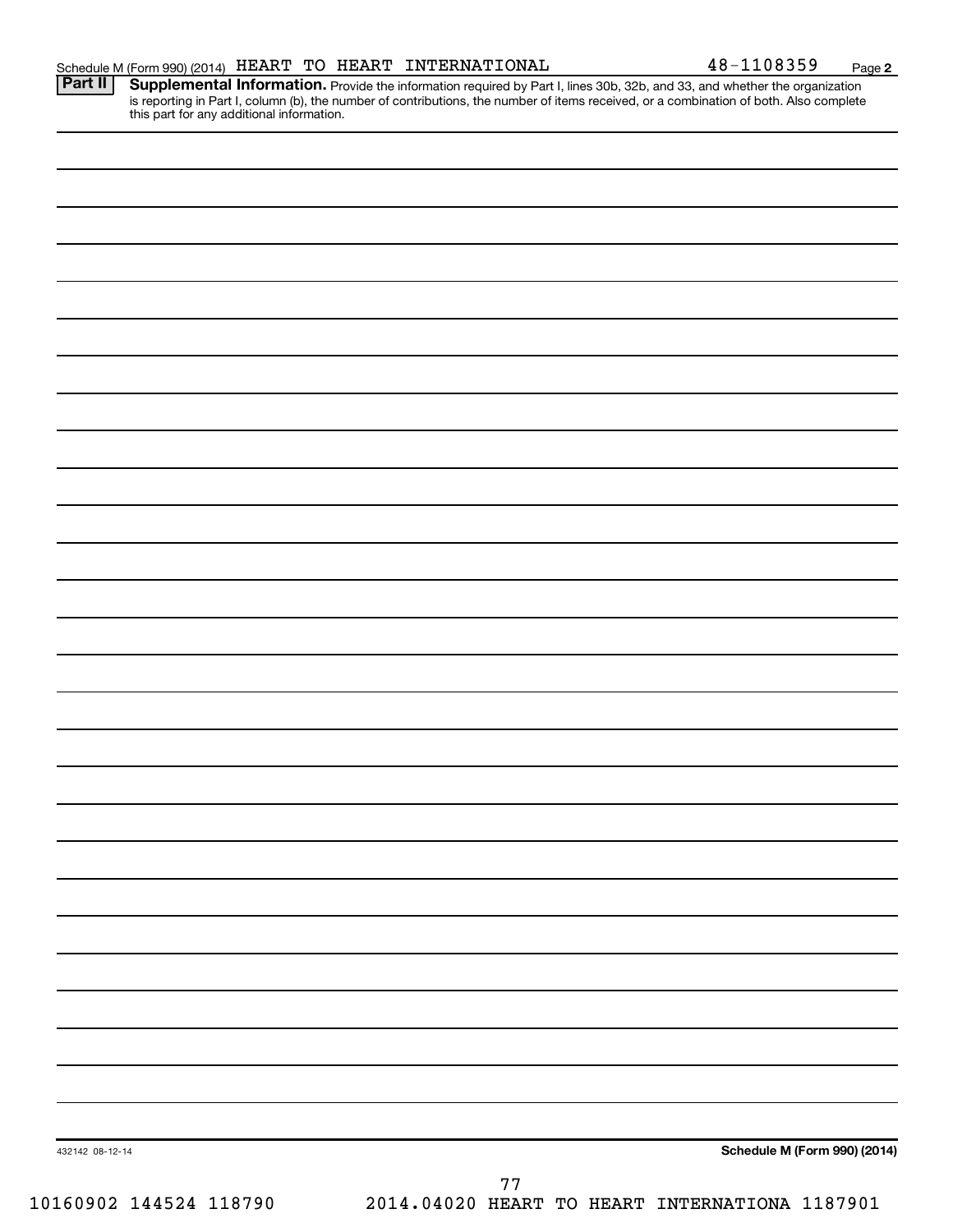**(Form 990 or 990-EZ)**

Department of the Treasury

Name of the organization

Internal Revenue Service

SCHEDULE O **Supplemental Information to Form 990 or 990-EZ 2014** 

**Complete to provide information for responses to specific questions on Form 990 or 990-EZ or to provide any additional information. | Attach to Form 990 or 990-EZ.**

OMB No. 1545-0047

**Open to Public Inspection Employer identification number**

Information about Schedule O (Form 990 or 990-EZ) and its instructions is at www.irs.gov/form990.

HEART TO HEART INTERNATIONAL **18-1108359** 

FORM 990, PART VI, SECTION B, LINE 11:

THE FORM 990 WILL BE REVIEWED AND APPROVED BY THE CEO AND CFO. THE BOARD

OF DIRECTORS WILL RECEIVE A COPY OF THE TAX RETURN.

FORM 990, PART VI, SECTION B, LINE 12C:

THE ORGANIZATION REQUIRES THAT DIRECTORS AND OFFICERS ANNUALLY DISCLOSE INTERESTS THAT COULD GIVE RISE TO CONFLICTS. IF A DIRECTOR HAS AN INTEREST THAT COULD GIVE RISE TO CONFLICT, THAT DIRECTOR RECUSES HIMSELF FROM ANY DISCUSSION AND VOTING THAT AFFECTS HIS INTEREST.

FORM 990, PART VI, SECTION B, LINE 15A:

THE EXECUTIVE COMMITTEE OF THE BOARD REVIEWS AND APPROVES THE COMPENSATION FOR THE CEO AND USES THE SALARY AND BENEFITS SURVEY OF GREATER KANSAS CITY AREA NONPROFIT ORGANIZATIONS COMPILED BY THE MIDWEST CENTER FOR NONPROFIT ORGANIZATIONS WHICH PROVIDE THE SAME TYPES OF SERVICES THAT WE PROVIDE.

FORM 990, PART VI, LINE 17, LIST OF STATES RECEIVING COPY OF FORM 990: AL,AK,AR,CA,CT,DC,FL,GA,HI,IL,KS,KY,LA,ME,MD,MA,MI,MN,MS,NH,NJ,NM,NY,NC,OH OK,OR,PA,RI,SC,TN,UT,VA,WV,WI,CO,MO,ND,WA,NV

FORM 990, PART VI, SECTION C, LINE 19:

THE ORGANIZATION MAKES ITS ANNUAL REPORT AND FINANCIAL STATEMENTS AVAILABLE ON ITS WEBSITE. THE GOVERNING DOCUMENTS, FINANCIAL STATEMENTS AND CONFLICT OF INTEREST POLICY ARE ALL AVAILABLE UPON REQUEST.

FORM 990, PART XI, LINE 9, CHANGES IN NET ASSETS: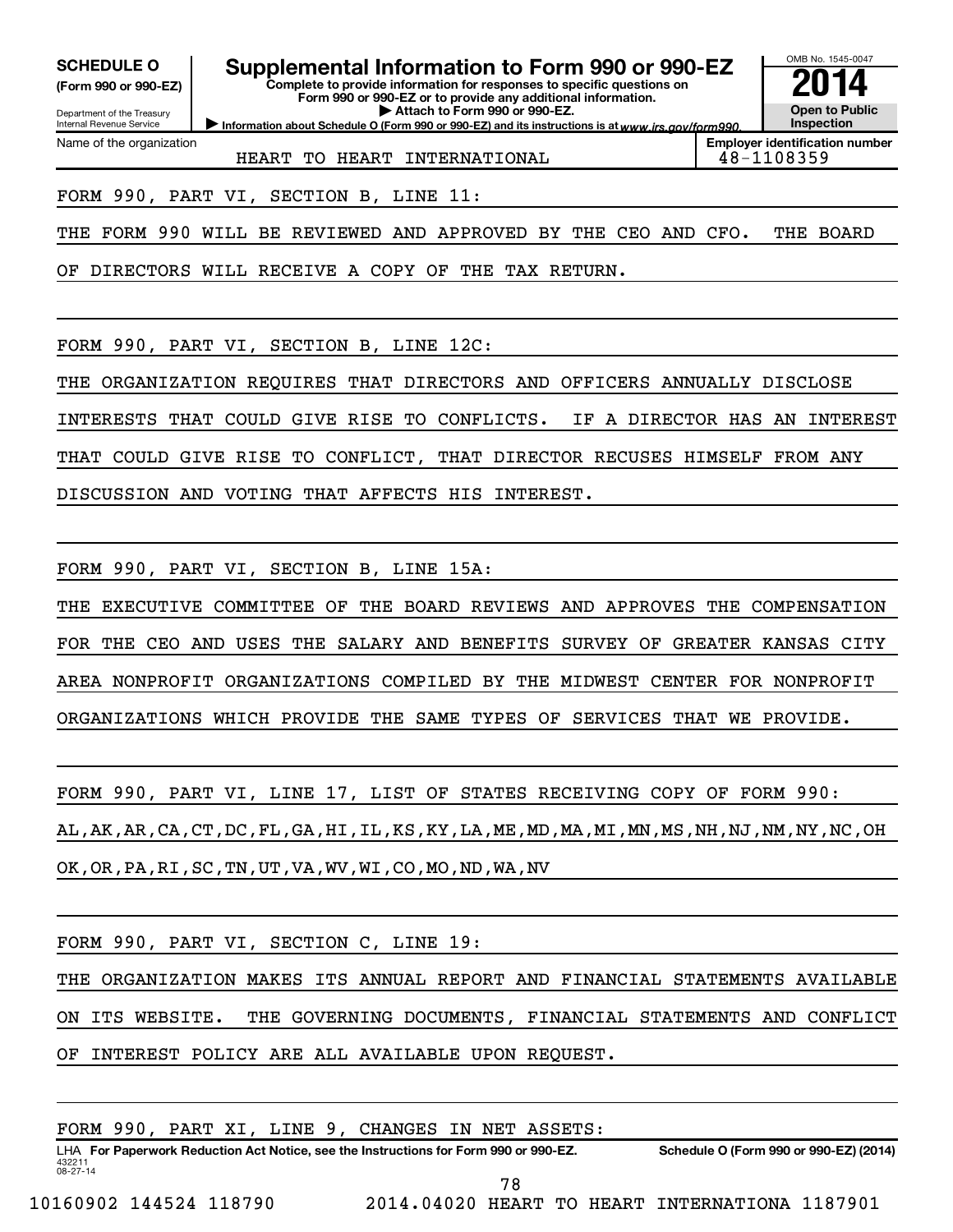| Schedule O (Form 990 or 990-EZ) (2014)                   | Page 2                                              |
|----------------------------------------------------------|-----------------------------------------------------|
| Name of the organization<br>HEART TO HEART INTERNATIONAL | <b>Employer identification number</b><br>48-1108359 |
| ADJUSTMENT TO DISTRIBUTED SUPPLIES                       | $-21,797$ .                                         |

FORM 990, PART XII, LINE 3B:

WE WILL UNDERGO A PROGRAM SPECIFIC AUDIT RELATED TO FEDERAL FUNDS

RECEIVED AND EXPENDED WHICH WILL BE COMPLETED PRIOR TO APRIL 30, 2016.

FORM 990, PART V, LINE 2A

HEART TO HEART EMPLOYED A STAFF OF 29 INDIVIDUALS IN 2014. PAYROLL AND

PAYROLL TAXES FOR 28 OF THOSE EMPLOYED WERE PROCESSED AND PAID BY

INSPERITY AND REPORTED UNDER THEIR EIN UNDER A PROFESSIONAL EMPLOYER

ORGANIZATION RELATIONSHIP MAINTAINED WITH HEART TO HEART INTERNATIONAL.

432212 08-27-14